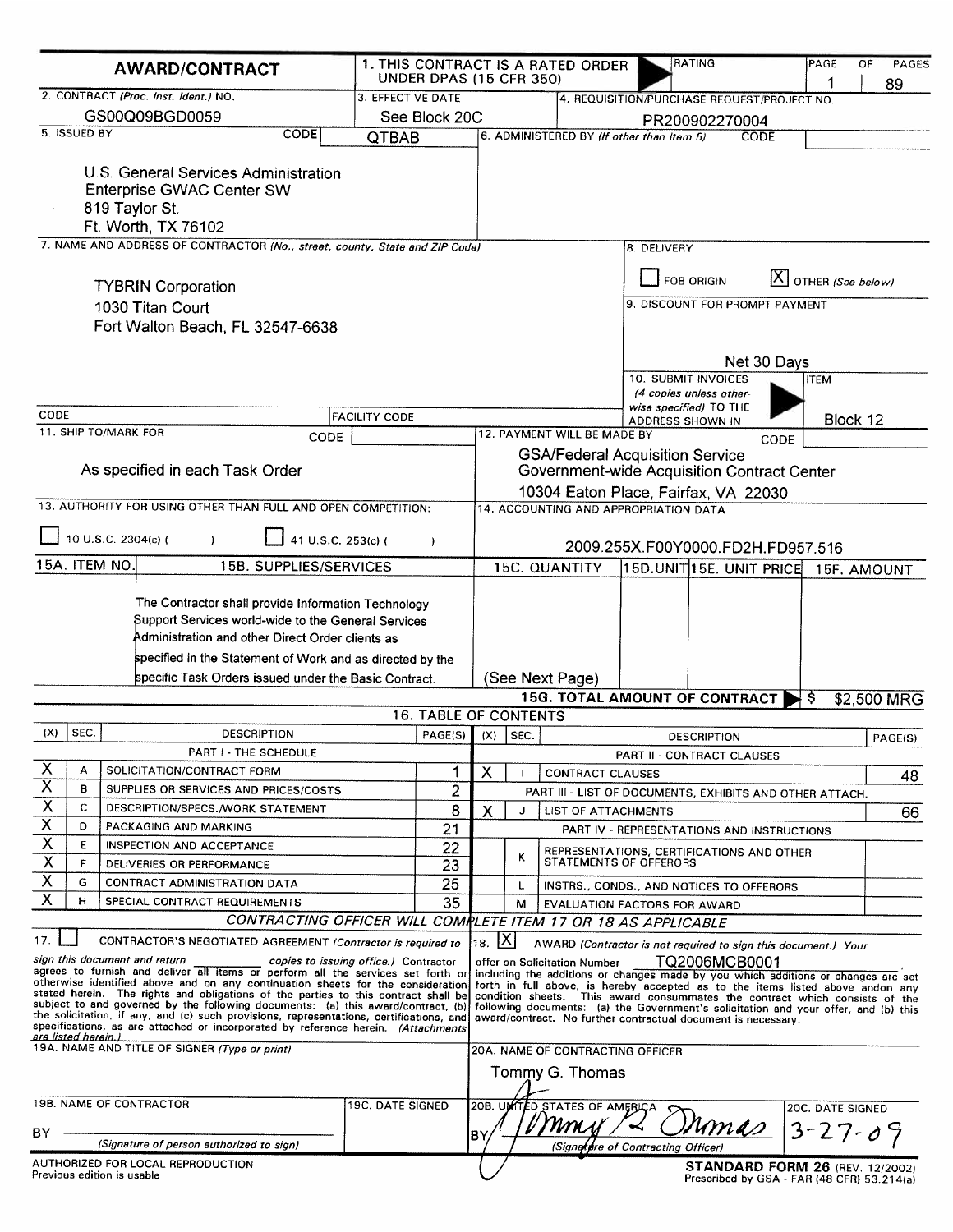#### **SECTION B SUPPLIES OR SERVICES AND PRICES/COSTS**

### **B.1 GENERAL**

The Alliant Governmentwide Acquisition Contract (Alliant GWAC) is a Multiple Award, Indefinite Delivery, Indefinite Quantity contract to provide information technology solutions through performance of a broad range of services which may include the integration of various technologies critical to the services being acquired.

The Contractor shall provide all management, supervision, labor, facilities and materials necessary to perform on a task order basis.

Hereafter, the Alliant GWAC will be referred to as the "Basic Contract" while task orders issued under the Basic Contract will be referred to as "Order(s)".

## **B.2 AUTHORITY**

The Office of Management and Budget has designated the U.S. General Services Administration (GSA) as an Executive Agent for Governmentwide information technology (IT) acquisitions pursuant to Section 5112(e) of the Clinger-Cohen Act, 40 U.S.C. 1412(e).

The scope of this designation includes the award and administration of the Basic Contract and delegation of authority for the award and administration of the Orders as set forth in Section G.2.

The authority of the Procuring Contracting Officer (PCO), the Administrative Contracting Officer (ACO) and the Ordering Contracting Officer (OCO) are defined in Section G.3.

### **B.3 ECONOMY ACT**

In accordance with FAR 17.500 $(b)(2)$ , the Economy Act does not apply to acquisitions using Governmentwide acquisition contracts.

### **B.4 MAXIMUM PROGRAM CEILING AND MINIMUM CONTRACT GUARANTEE**

Pursuant to FAR 16.504(a), the total maximum quantity of all supplies and services under the Basic Contract (for all awardees combined) shall not exceed \$50 Billion, including the Option.

The total minimum quantity, guaranteed by the Government, is \$2,500 for each awardee.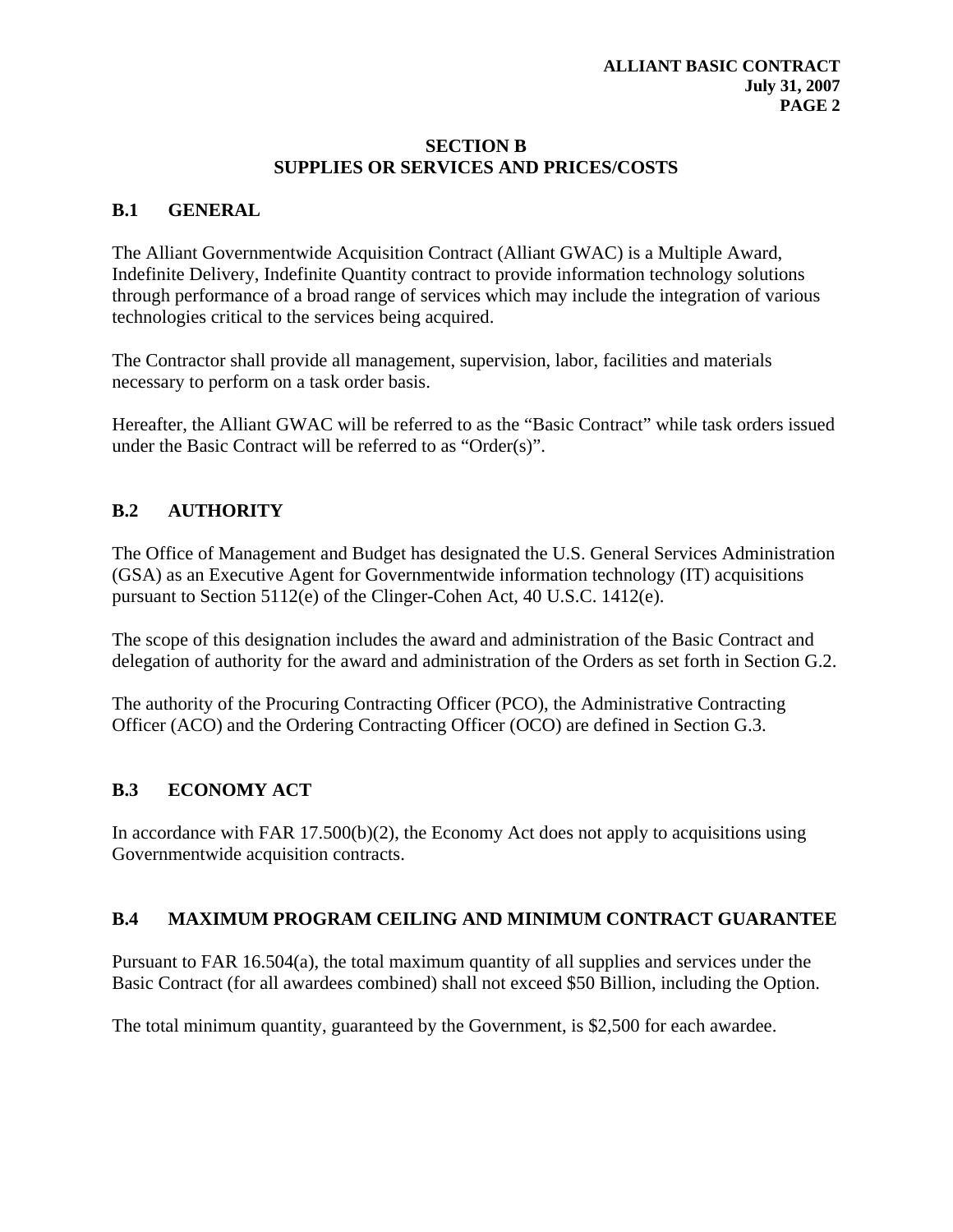# **B.5 CONTRACT ACCESS FEE**

The CAF is  $\frac{3}{4}$  of a percent (i.e. 0.0075) applied to all costs.

The formula is: Total CAF = Total Costs  $*$  CAF Percentage.

The total CAF collected per Order will be capped at a set amount to be determined by the Government. For more information on this cap, please see the Alliant website (http://www.gsa.gov/alliant).

On all Orders, regardless of Order type, Contractors must estimate CAF in their proposals and OCOs must include CAF under a separate Contract Line Item Number (CLIN).

The Contractor remits the CAF to GSA in accordance with Section G.9.5.

#### **B.6 ORDER TYPES**

As defined in FAR Part 16, Type of Contracts, all types of Fixed-Price, Cost-Reimbursement, Incentive, Time-and-Materials (T&M), and Labor-Hour (L-H) are permissible for Orders under the Basic Contract. In addition, the Award Term Incentive may be used for Orders under the Basic Contract.

Indefinite Delivery, Indefinite Quantity, Blanket Purchase Agreements, and Letter Contracts are not permissible Order types under the Basic Contract.

Orders may be multi-year and/or include options as defined in FAR Part 17 and agency-specific FAR Part 17 supplements.

#### **B.6.1 Order Type Preference**

The OCO should determine the Order type using the following order of precedence:

Fixed-Price (all types) Cost-Reimbursement (all types) T&M or L-H

Pursuant to FAR 16.601(c), T&M and L-H Orders require a Determination and Findings (D&F) by the OCO that no other Order type is suitable.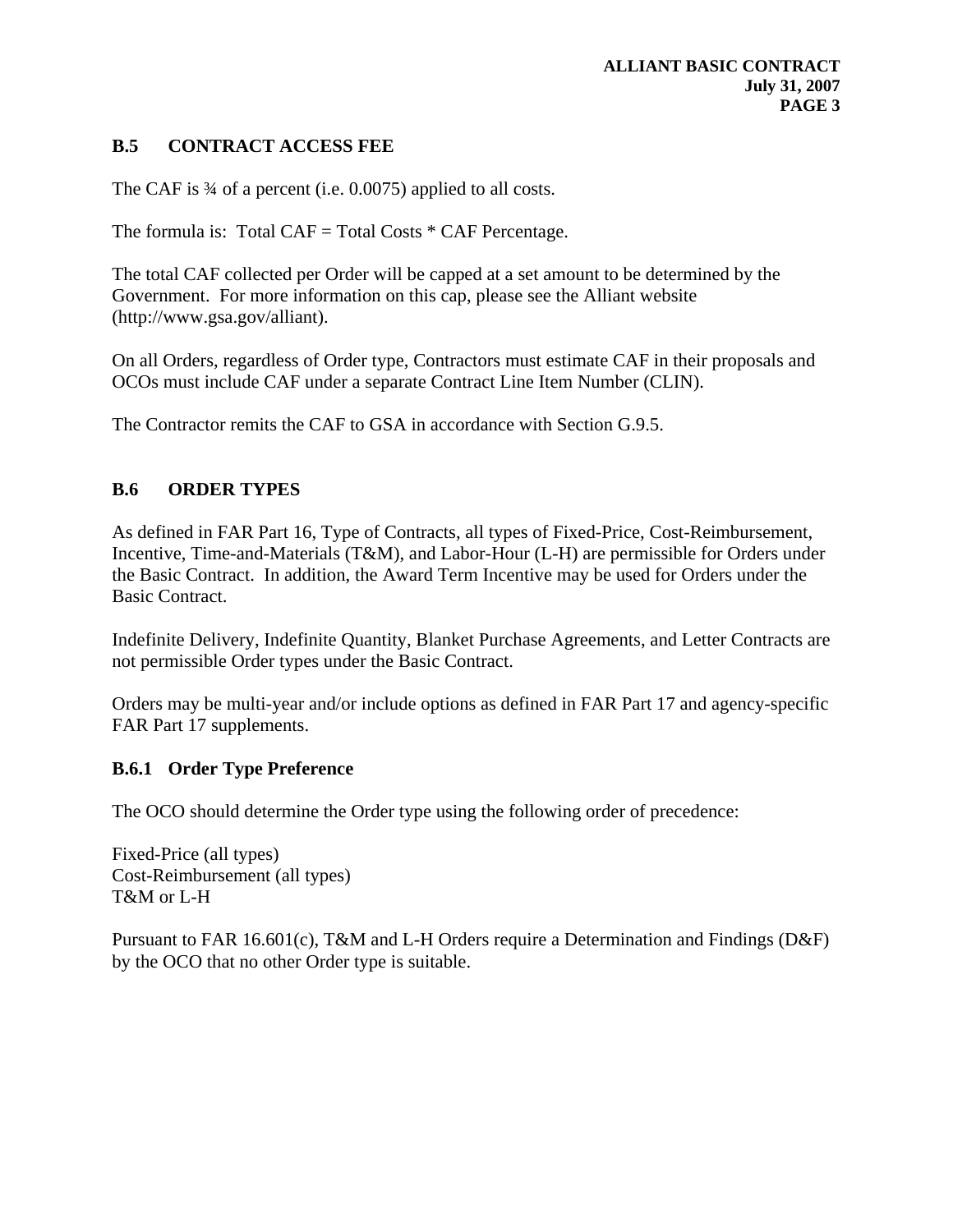#### **B.6.2 Performance Based Preference**

Pursuant to FAR 37.102(a)(2), the OCO should use performance-based acquisition methods to the maximum extent practicable using the following order of precedence:

- (1) A Firm-Fixed Price Performance-Based Order;
- (2) A Performance-Based Order that is not Firm-Fixed Price;
- (3) An Order that is not Performance-Based.

# **B.7 ORDER PRICING (ALL ORDER TYPES)**

The OCO is responsible for the determination of cost or price reasonableness for each Order type. When adequate price competition exists (see FAR  $15.403-1(c)(1)$ ), generally no additional information is necessary to determine the reasonableness of cost or price. If adequate price competition does not exist and no other exceptions apply (see FAR 15.403-1(b)), the OCO must request a Certificate of Current Cost and Pricing Data in accordance with FAR 15.403-4.

If a Contractor does not have an approved purchasing system, the Contractor shall request and receive OCO consent to subcontract in accordance with FAR 44.2 Consent to Subcontracts, and FAR 52.244-2, Subcontracts.

### **B.7.1 Fixed Price**

The OCO must determine fair and reasonable pricing for all Fixed-Price Orders in accordance with FAR 15.4, Pricing, and FAR 16.2, Fixed-Price Contracts.

### **B.7.2 Cost Reimbursement**

The OCO must determine fair and reasonable pricing, analyze and negotiate profit for all Cost-Reimbursement Orders, in accordance with FAR 15.4, Pricing, and FAR 16.3, Cost-Reimbursement Contracts.

Contractors are required to have an adequate cost accounting system for Cost Reimbursable type Orders in accordance with FAR 16.301-3(a)(1). Contractors will be required to submit a cost proposal with supporting information for each cost element, including, but not limited to, Direct Labor, Fringe Benefits, Overhead, General and Administrative (G&A) expenses, Facilities Capital Cost of Money, Other Direct Costs, and Profit consistent with their cost accounting system, provisional billing rates, and forward pricing rate agreements.

The Government will reimburse the Contractor for all reasonable, allowable, and allocable costs in accordance with FAR 31, Contract Cost Principles and Procedures.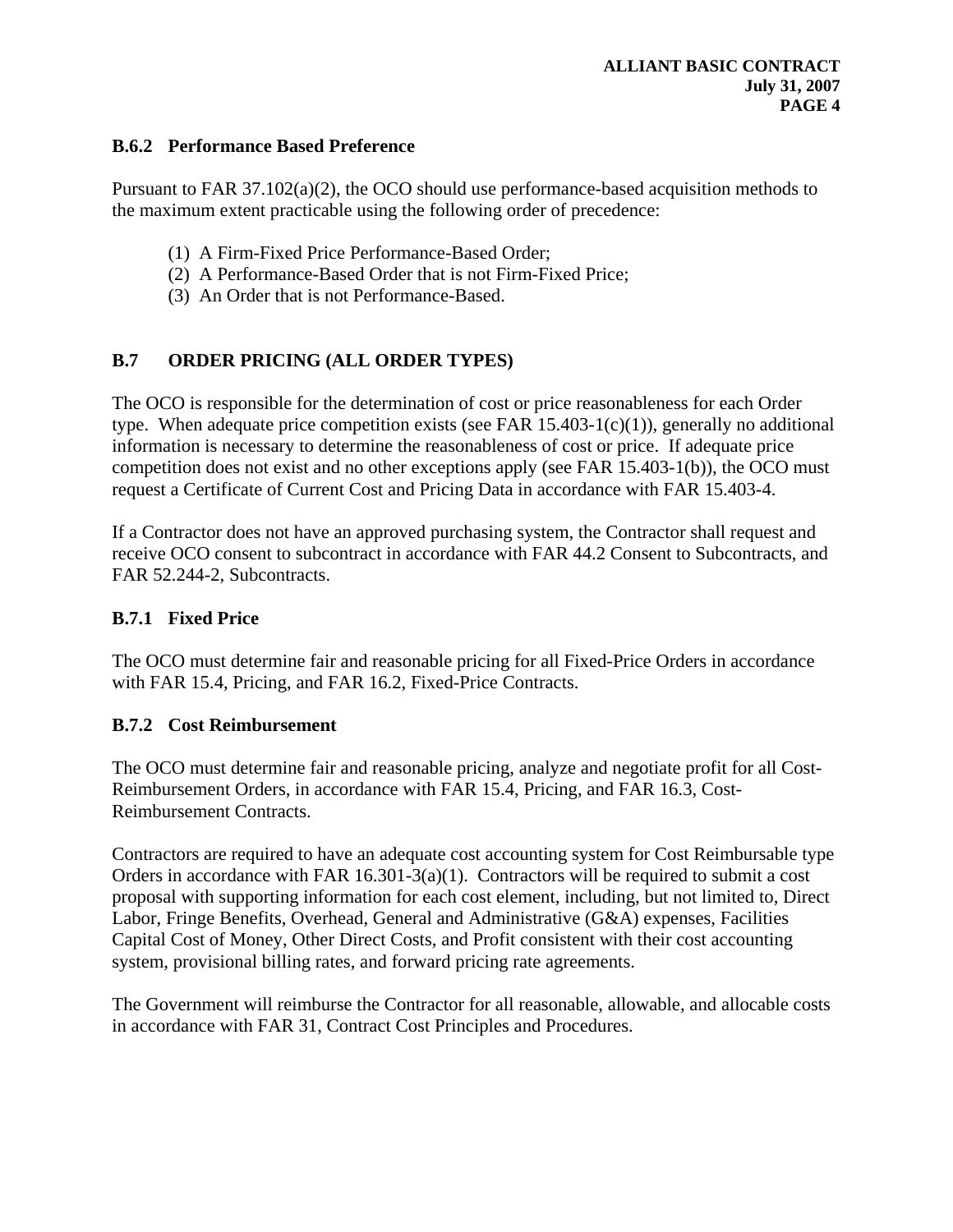# **B.7.3 Incentive**

The OCO must determine fair and reasonable pricing for all Incentive Orders and develop a plan to implement and monitor an Award-Fee, Incentive-Fee, or Award-Term result in accordance with FAR 15.4, Pricing, and FAR 16.4, Incentive Contracts.

### **B.7.4 Time and Materials and Labor-Hour**

"Loaded Hourly Labor Rate" is defined as hourly rates that include Wages, Fringe Benefits, Overhead, G&A Expenses, and Profit.

"Continental United States (CONUS)" is defined as the 48 contiguous states plus the District of Columbia.

Section J, Attachments 2 (Government Site) and 3 (Contractor Site) of the Basic Contract provide competitive Loaded Hourly Labor Rates within CONUS for T&M and L-H type Orders only. These hourly rates are considered fair and reasonable for CONUS requirements anticipated for T&M and L-H Orders issued under the Basic Contract; however, other considerations, such as Orders extending beyond the ordering period of the Basic Contract, complexity of work, geographic locations, and security clearances, authorize the OCO to negotiate hourly rates suited to meet their specific Order requirements and determine fair and reasonable pricing in accordance with FAR 15.4, Pricing, and FAR 16.601 Time and Materials Contracts.

Contractors shall explain in their Order proposals any Loaded Hourly Labor Rates that exceed the rates in the Basic Contract. Upon request of the OCO, the Contractor shall provide a cost element breakdown of each Loaded Hourly Labor Rate, including Profit, in accordance with the Contractor's cost accounting system, as well as any other supporting information the OCO deems necessary.

The ACO reserves the right to incorporate any revisions to FAR 52.232-7 Payments Under Time-and-Materials and Labor-Hour-Contracts (AUG 2005) by modification to the Basic Contract.

# **B.7.4.1 Subcontracting Payments on T&M and L-H Orders**

The Government will limit reimbursable costs in connection with subcontracts to the amounts paid for supplies and services purchased directly for the Order when the Contractor has made or will make payments determined due of cash, checks, or other forms of payment to the subcontractor in accordance with the terms and conditions of a subcontract or invoice, and ordinarily within 30 days of the submission of the Contractor's payment request to the Government.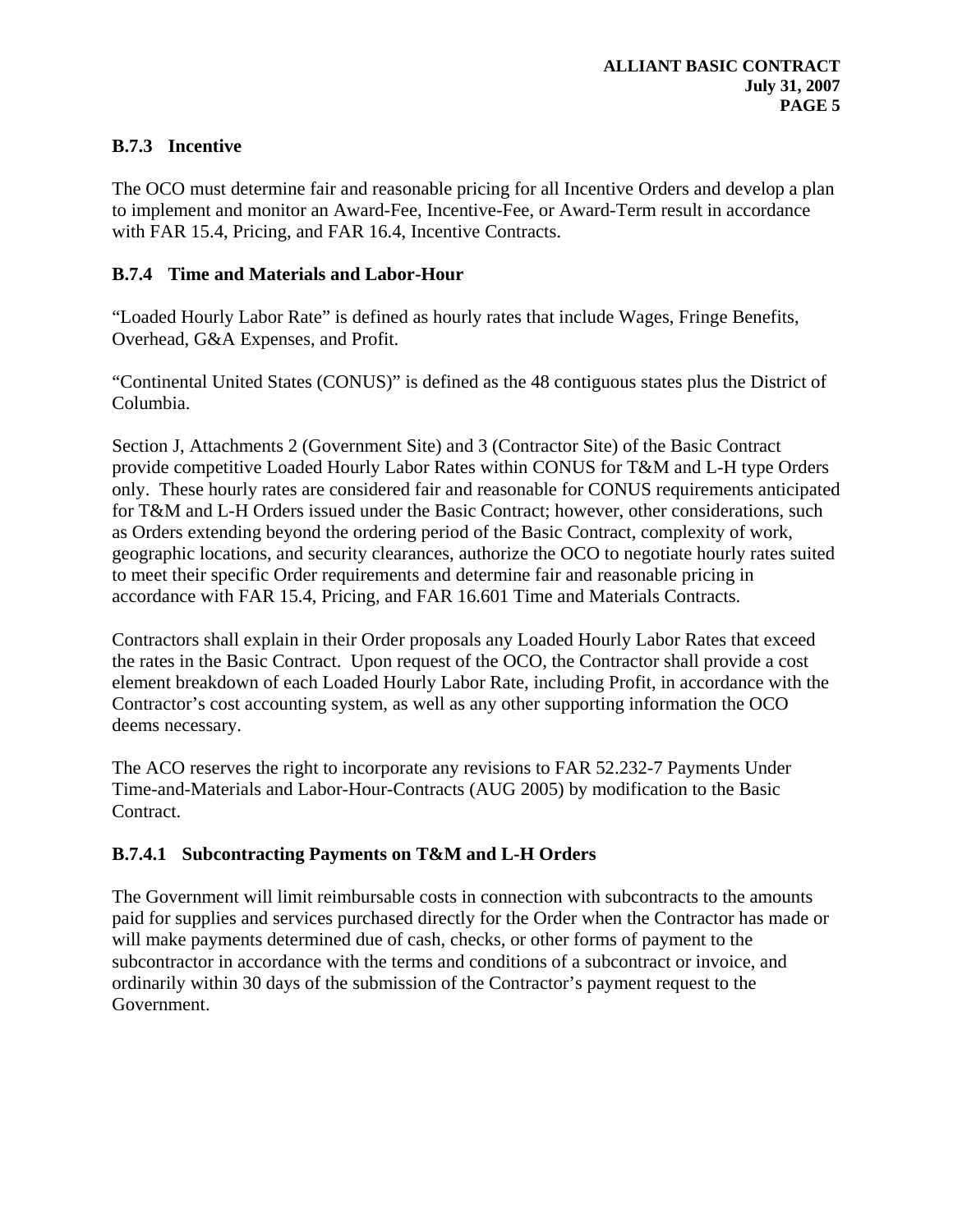# **B.7.4.2 Materials on T&M Orders**

"Materials" on T&M Orders are those materials that enter directly into the end product, or that are used or consumed directly in connection with the furnishing of the end product. For direct materials, the OCO will determine allowable costs in accordance with FAR 31.2.

Pursuant to FAR  $16.601(a)(2)$ , materials are to be provided at cost, unless materials meet the criteria set forth in FAR 16.601(b)(3), Optional method of pricing material.

The OCO must identify a not-to-exceed materials ceiling under a separate CLIN on the Order.

### **B.7.4.3 Indirect Costs Under T&M Orders**

For direct materials and subcontracts for supplies and services, the Prime Contractor may include reasonable and allocable indirect costs (e.g., G&A, material handling, or subcontracting handling as applicable) to the extent they are clearly excluded from the Prime Contractor's loaded hourly labor rates in accordance with the Prime Contractor's usual accounting practices consistent with FAR 31.2.

## **B.8 TRAVEL PRICING (ALL ORDER TYPES)**

Travel will be reimbursed at actual cost in accordance with the limitations set forth in FAR 31.205-46.

Profit shall not be applied to travel costs. Contractors may apply indirect costs to travel in accordance with the Contractor's usual accounting practices consistent with FAR 31.2.

The OCO must identify a not-to-exceed travel ceiling under a separate CLIN on the Order.

### **B.9 LABOR SUBJECT TO THE DAVIS BACON ACT**

To the extent that construction, alteration and repair are subject to the Davis Bacon Act and within scope of an Order and the Basic Contract, the OCO must identify such work under a separate CLIN on the Order and apply wages in accordance with FAR 22.4, Davis Bacon Act Wage Determinations.

Any construction, alteration and repair shall be firm fixed price, even if other aspects of the Order are another Order type.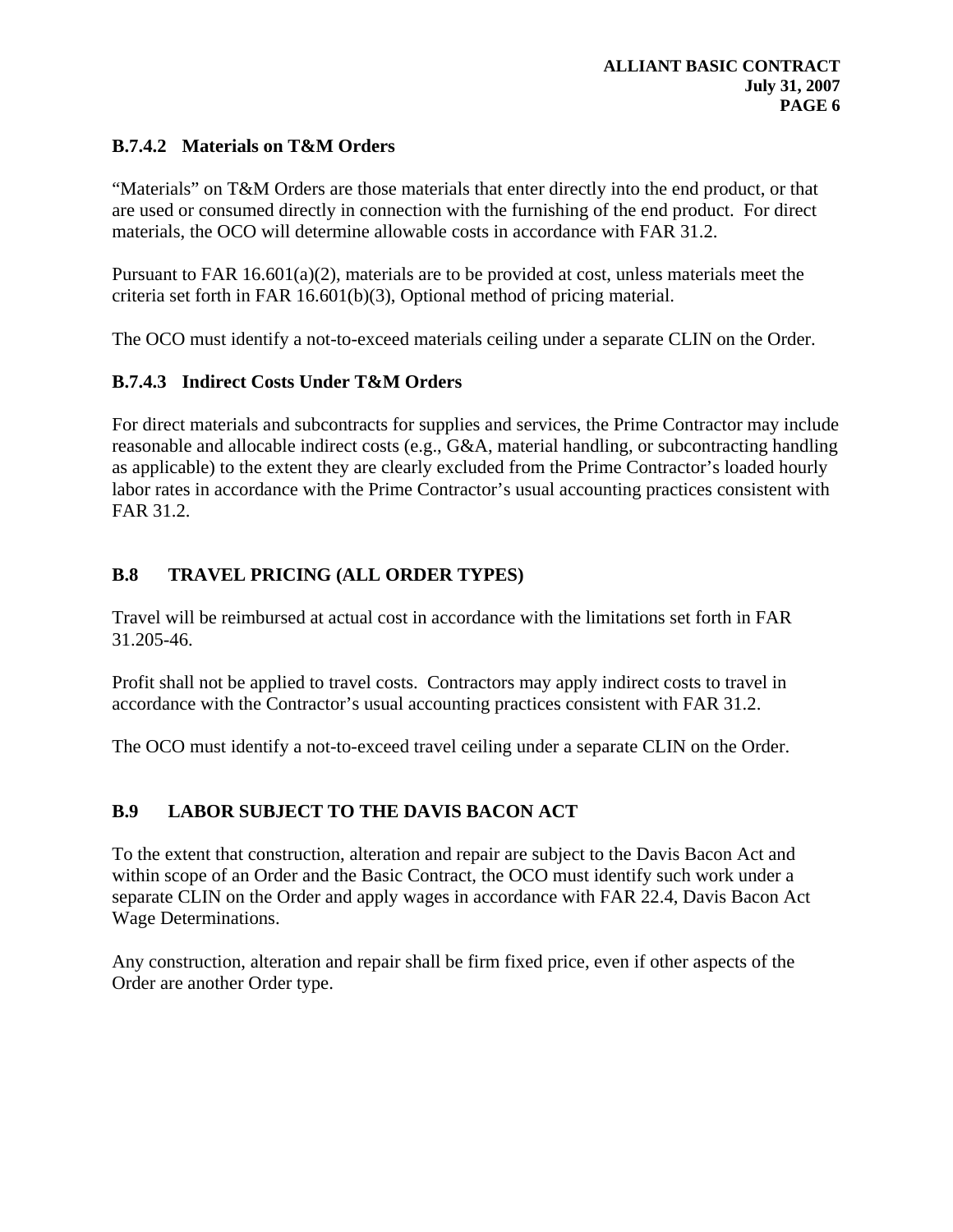## **B.10 LABOR SUBJECT TO THE SERVICE CONTRACT ACT (SCA)**

The Basic Contract's labor categories are considered bona fide executive, administrative, professional labor and generally exempt from the SCA.

To the extent that any labor is subject to the SCA and within scope of an Order and the Basic Contract, the OCO must identify such work under a separate CLIN on the Order and apply wages in accordance with FAR 22.10, Service Contract Act Wage Determinations.

# **B.11 LABOR OUTSIDE THE CONTINENTAL UNITED STATES (OCONUS)**

"OCONUS" is defined as other than the 48 contiguous states plus the District of Columbia.

It is anticipated that there may be Orders for work OCONUS. The U.S. Department of State's Bureau of Administration, Office of Allowances, (<http://www.state.gov/m/a/als/>), publishes quarterly report indexes of living costs abroad, per-diem rate maximums, quarter's allowances, hardship differentials, and danger pay allowances.

The Department of State Standardized Regulations (DSSR) are the controlling regulations for allowances and benefits available to all U.S. Government civilians assigned to foreign areas; however, for Orders issued under the Basic Contract, Contractor civilians assigned to foreign areas shall not exceed the allowances and benefits in the DSSR as well.

For OCONUS Orders where costs are not specifically addressed in the DSSR, the Government will reimburse the Contractor for all reasonable, allowable, and allocable costs in accordance with FAR 31, Contract Cost Principles and Procedures.

(END OF SECTION B)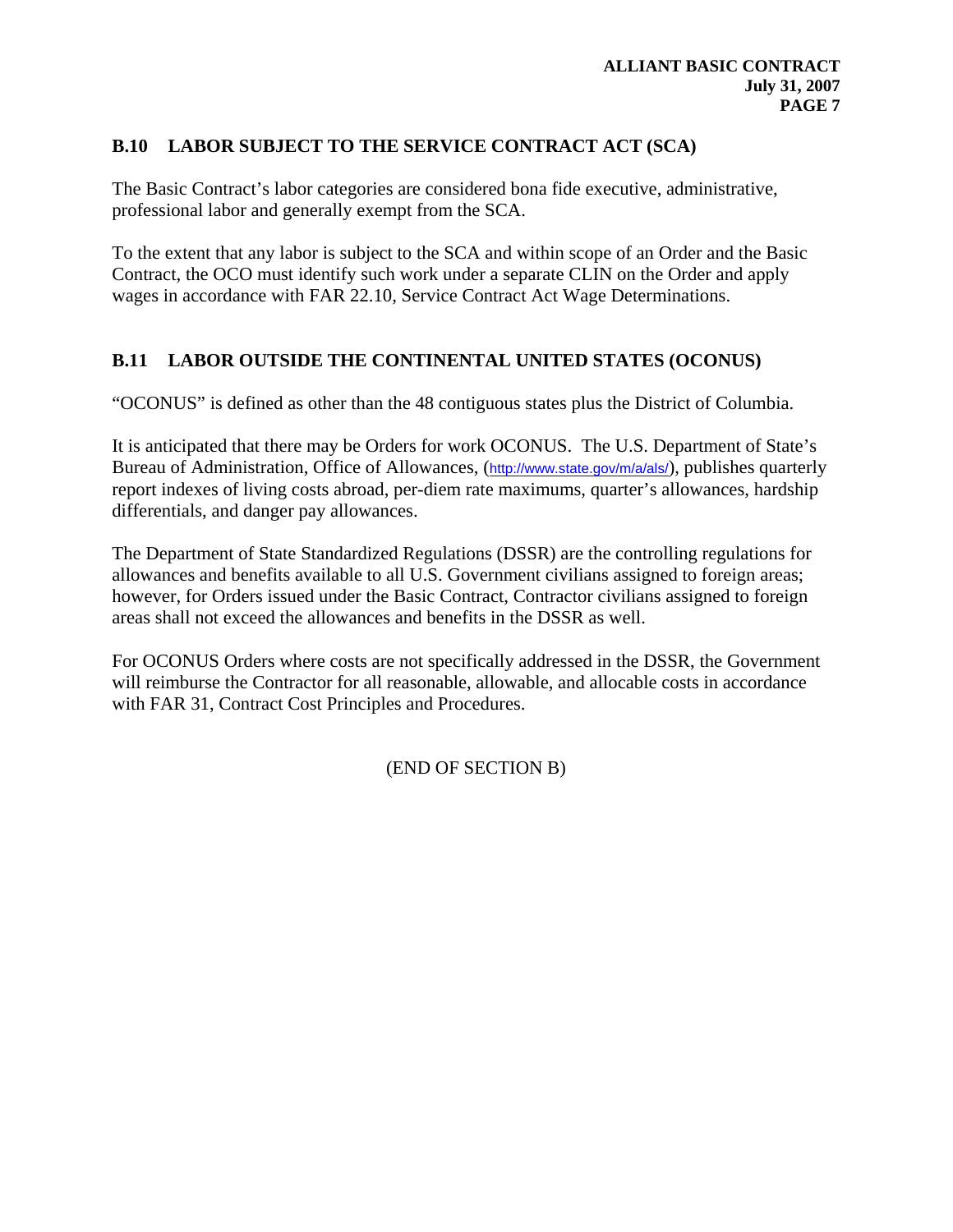#### **SECTION C STATEMENT OF WORK**

### **C.1 BACKGROUND**

The Basic Contract will provide Federal government agencies with integrated Information Technology (IT) solutions for evolving needs on a global basis. Integrated IT solutions are comprised of some or all components described below in Section C.3, and may be tailored to meet agencies' mission needs. Work may be performed at headquarters and/or field offices located throughout the world, as specified in each Order, to provide a variety of IT solutions and support services, including new and emerging technologies that will evolve over the life of the Basic Contract.

## **C.2 SCOPE**

The scope of the Basic Contract includes any and all components of an integrated IT solution, including all current and any new technologies which may emerge during the life cycle of the Basic Contract and information technology systems and services in support of National Security Systems, as defined in FAR 39.002. The Basic Contract provides IT solutions through performance of a broad range of services which may include the integration of various technologies critical to the services being acquired.

As the definition of IT changes over the lifecycle of the Basic Contract, the scope of the Basic Contract will be considered to coincide with the current definition at any given time.

### **C.2.1 Definition of Information Technology**

Per Section C.1, definitions of Information Technology are provided as follows:

### **C.2.1.1 Clinger-Cohen Act**

(a) The term 'information technology', with respect to an executive agency means any equipment or interconnected system or subsystem of equipment, that is used in the automatic acquisition, storage, manipulation, management, movement, control, display, switching, interchange, transmission, or reception of data or information by the executive agency. For purposes of the preceding sentence, equipment is used by an executive agency if the equipment is used by the executive agency directly or is used by a contractor under a contract with the executive agency which (i) requires the use of such equipment, or (ii) requires the use, to a significant extent, of such equipment in the performance of a service or the furnishing of a product.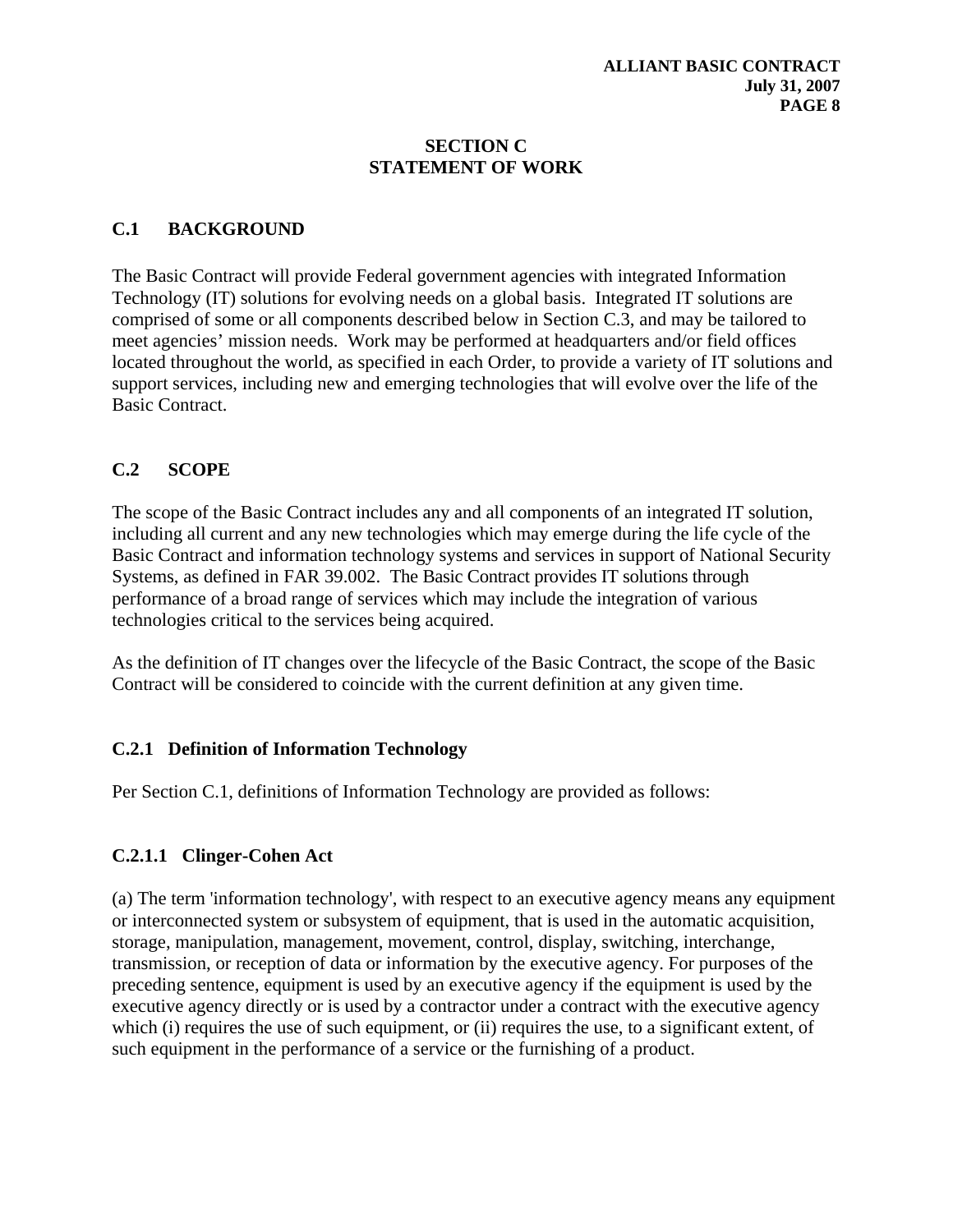(b) The term 'information technology' includes computers, ancillary equipment, software, firmware and similar procedures, services (including support services), and related resources.

(c) Notwithstanding subparagraphs (A) and (B), the term 'information technology' does not include any equipment that is acquired by a Federal contractor incidental to a Federal contract.

# **C.2.1.2 Federal Acquisition Regulation (FAR)**

The FAR defines information technology in section 2.101(b):

"Information technology" means any equipment, or interconnected system(s) or subsystem(s) of equipment, that is used in the automatic acquisition, storage, analysis, evaluation, manipulation, management, movement, control, display, switching, interchange, transmission, or reception of data or information by the agency.

(a) For purposes of this definition, equipment is used by an agency if the equipment is used by the agency directly or is used by a contractor under a contract with the agency that requires—(i) Its use; or (ii) To a significant extent, its use in the performance of a service or the furnishing of a product.

(b) The term "information technology" includes computers, ancillary equipment (including imaging peripherals, input, output, and storage devices necessary for security and surveillance), peripheral equipment designed to be controlled by the central processing unit of a computer, software, firmware and similar procedures, services (including support services), and related resources.

(c) The term "information technology" does not include any equipment that— (i) Is acquired by a contractor incidental to a contract; or (ii) Contains imbedded information technology that is used as an integral part of the product, but the principal function of which is not the acquisition, storage, analysis, evaluation, manipulation, management, movement, control, display, switching, interchange, transmission, or reception of data or information. For example, HVAC (heating, ventilation, and air conditioning) equipment, such as thermostats or temperature control devices, and medical equipment where information technology is integral to its operation, are not information technology.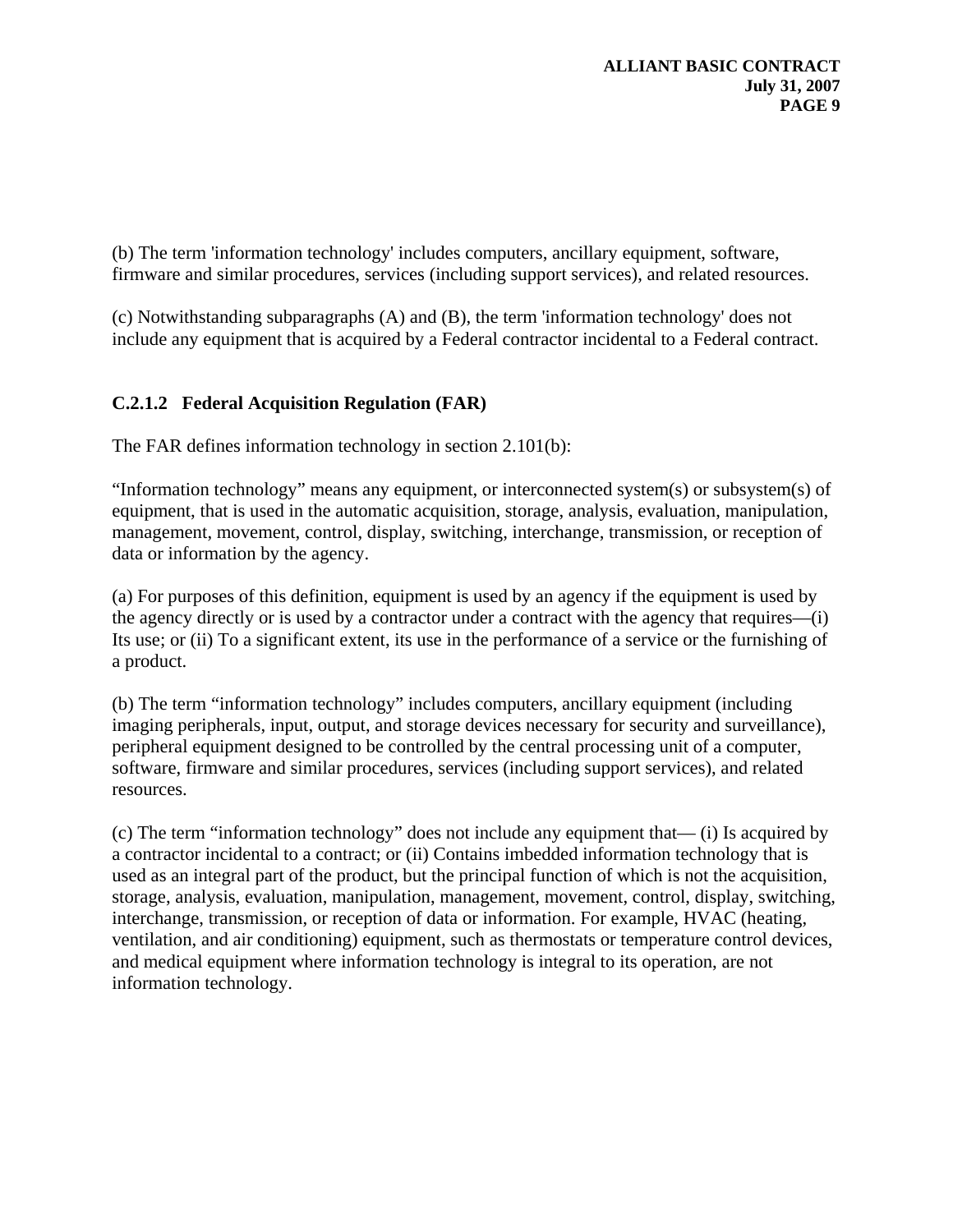# **C.3 COMPONENTS OF AN IT SOLUTION**

The Contractor shall provide Infrastructure and related services, Applications and related services, and IT Management Services to support agencies' integrated IT solution requirements.

In order to provide a common framework for defining and understanding the components of an IT solution, this section will refer to terminology included in the Federal Enterprise Architecture (FEA) and Department of Defense Enterprise Architecture (DoDEA). More detailed information about FEA and DoDEA may be found in Section J, Attachment 5. Usage of this terminology or structure is not required within individual Orders placed on this contract.

The Contractor shall promote IT solutions that support Federal government operational requirements for standardized technology and application service components. This shall facilitate integration requirements for broad Federal IT and E-Gov initiatives, as well as promote the sharing, consolidation, and "re-use" of business processes and systems across the Federal government. The Contractor shall promote the use of open source solutions and open technology development where practicable to enable this re-use.

Within each section below, an overview of the contract solution and service offerings is provided, followed by examples of work to be performed relative to Order requirements. Examples are not meant to be all-inclusive, but rather general indications of the types of products or services within a given category. Other products and services not listed as examples which adhere to the definition for each section are also within scope. For more detailed on information about the particular components of the FEA/DoDEA reference models listed below, see Section J, Attachment 5.

### **C.3.1 Infrastructure**

Infrastructure serves as the foundation and building blocks of an integrated IT solution. It is the hardware which supports Application Services (C.3.2) and IT Management Services (C.3.3); the software and services which enable that hardware to function; and the hardware, software, and services which allow for secure communication and interoperability between all business and application service components.

Infrastructure services facilitate the development and maintenance of critical IT infrastructures required to support Federal government business operations. This section includes the technical framework components that make up integrated IT solutions. One or any combination of these components may be used to deliver IT solutions intended to perform a wide array of functions which allow agencies to deliver services to their customers (or users), whether internal or external, in an efficient and effective manner.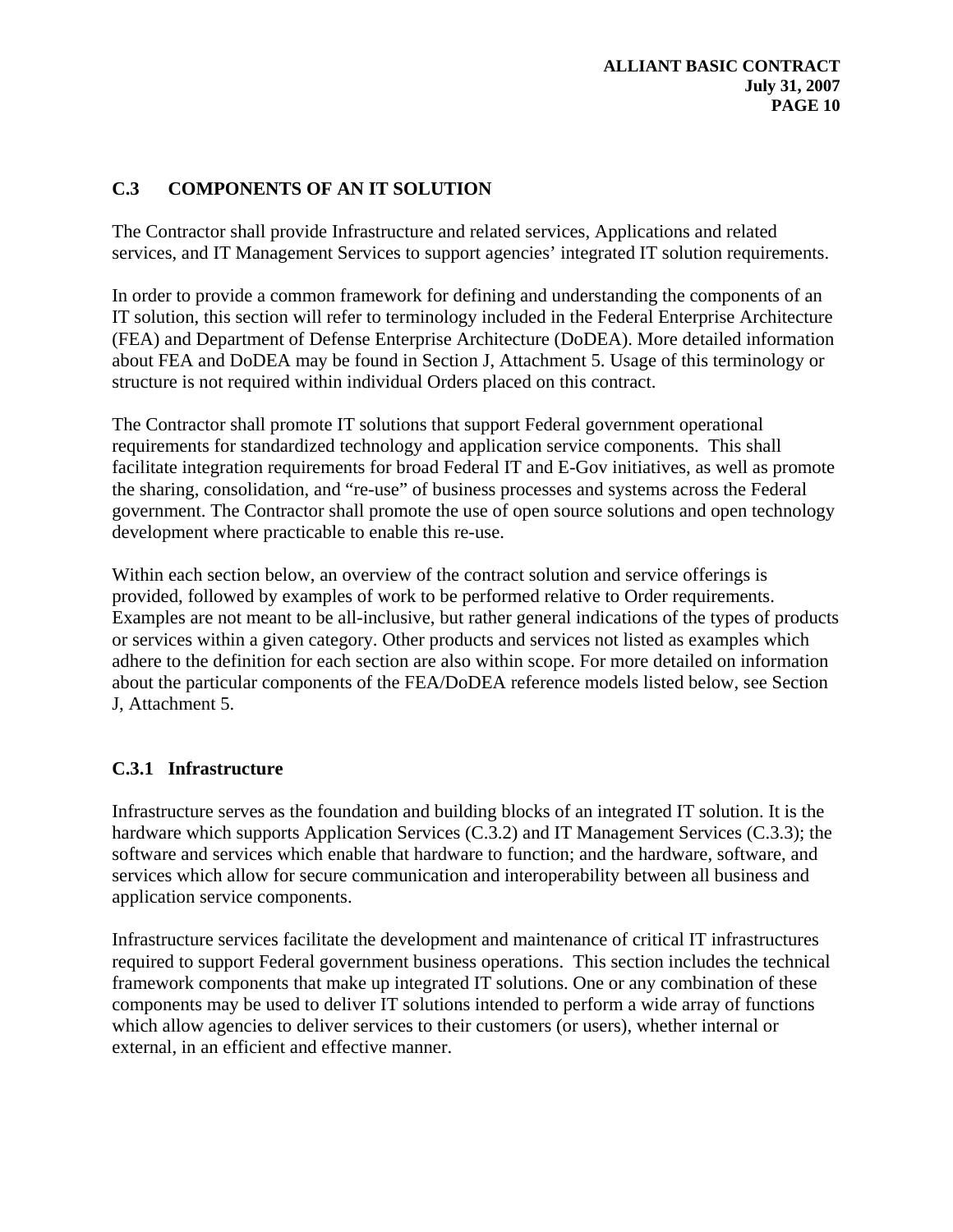Infrastructure includes hardware, software, licensing, technical support, and warranty services from third party sources, as well as technological refreshment and enhancements for that hardware and software.

This section is aligned with the FEA/DoDEA Technical Reference Model (TRM) which describes these components using a vocabulary that is common throughout the entire Federal government. A detailed review of the TRM is provided in Section J, Attachment 5.

Infrastructure includes complete life cycle support for all hardware, software, and services represented above, including planning, analysis, research and development, design, development, integration and testing, implementation, operations and maintenance, information assurance, and final disposition of these components. The services also include administration and help desk functions necessary to support the IT infrastructure (e.g., desktop support, network administration).

Infrastructure components of an integrated IT solution can be categorized as follows:

### **C.3.1.1 Service Access and Delivery**

These components are responsible for facilitating the end-to-end collection and distribution of data that is either entered or requested by a user. These components include all functions necessary to communicate in a client-server environment. Examples of these components include, but are not limited to, web browsers, Virtual Private Network (VPN), Remote Authentication Dial-In User Service (RADIUS), Peer-to-peer, Section 508 compliance, HyperText Transfer Protocol (HTTP), File Transfer Protocol (FTP), Simple Mail Transfer Protocol (SMTP).

### **C.3.1.2 Service Platform and Infrastructure**

These components include all functions necessary for processing and storing data. These components provide and manage the resources available for Application Services (C.3.2). Examples of these components include, but are not limited to, desktops, laptops, servers, mainframes, routers, switches, printers, Asynchronous Transfer Mode (ATM), T1, Digital Subscriber Line (DSL), Ethernet, Windows/UNIX, Java/.NET; web server/portal; database, data storage, data warehouse; *software development tools*: testing, modeling, versioning, configuration management.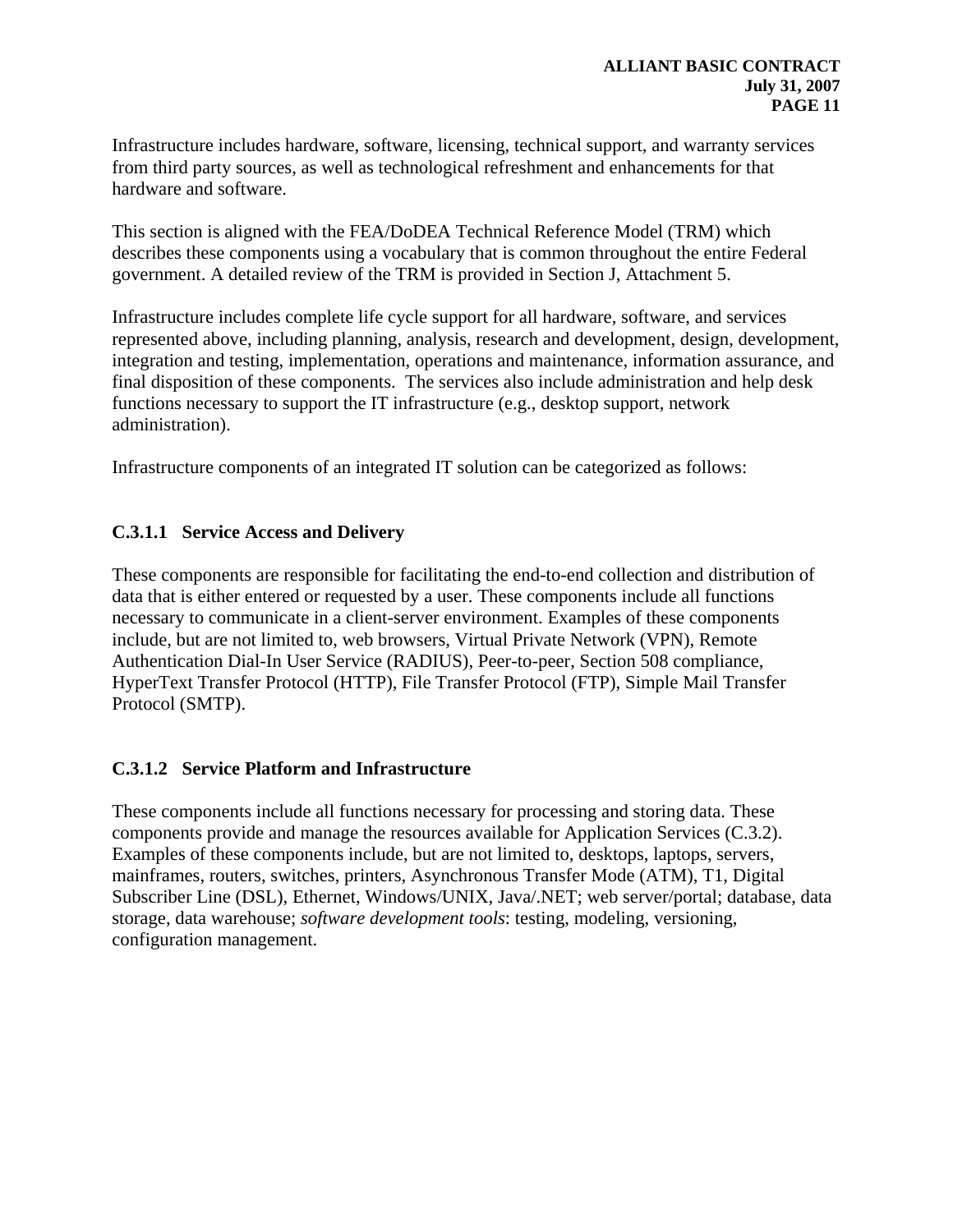## **C.3.1.3 Component Framework**

These components consist of the design of application or system software that incorporates interfaces for interacting with other programs and for future flexibility and expandability. These components define higher level logical functions to provide services in a way that is useful and meaningful to users and other Application Services (C.3.2). Examples of these components include, but are not limited to, digital certificates, biometrics; *business logic*: JavaScript, Visual Basic; *data interchange*: Simple Object Access Protocol (SOAP), Resource Description Framework (RDF); *data management*: Structured Query Language (SQL), Open DataBase Connectivity (ODBC), and OnLine Analytical Processing (OLAP).

## **C.3.1.4 Service Interface and Integration**

These components define the discovery, interaction and communication technologies joining disparate systems and information providers. Application Services (C.3.2) leverage and incorporate these components to provide interoperability and scalability. Examples of these components include, but are not limited to: Messaging-Oriented Middleware (MOM), Object Request Broker (ORB), Enterprise Application Integration (EAI), EXtensible Markup Language (XML), Electronic Data Interchange (EDI), Web Services Description Language (WSDL), Universal Description, Discovery and Integration (UDDI).

### **C.3.2 Application Services**

Application Services provide support for all applications and collaborative service capabilities. These services include support for developing and implementing enterprise and departmentallevel applications. These applications may be "cross-cutting" in nature, with inter-related service processing components extending across/beyond the enterprise, or unique to a particular agency/department's mission requirements.

Application Services are aligned with the FEA/DoDEA Service Component Reference Model (SRM). The Contractor shall support all "service domains" outlined in the FEA SRM, to enable the advancement of business and performance objectives. These "service domains" identify the service capabilities required by Federal government agencies to support enterprise/departmental processes and applications.

The Contractor shall promote, to the maximum extent practicable use of commercially available technologies (e.g. Commercial Off-the-Shelf (COTS) and non-developmental items) to support Federal government agencies' IT solution requirements. The Contractor shall provide competencies to employ agencies' enterprise architectures (EAs) as required by individual Orders, to support IT solutions development and implementation and alignment with the FEA.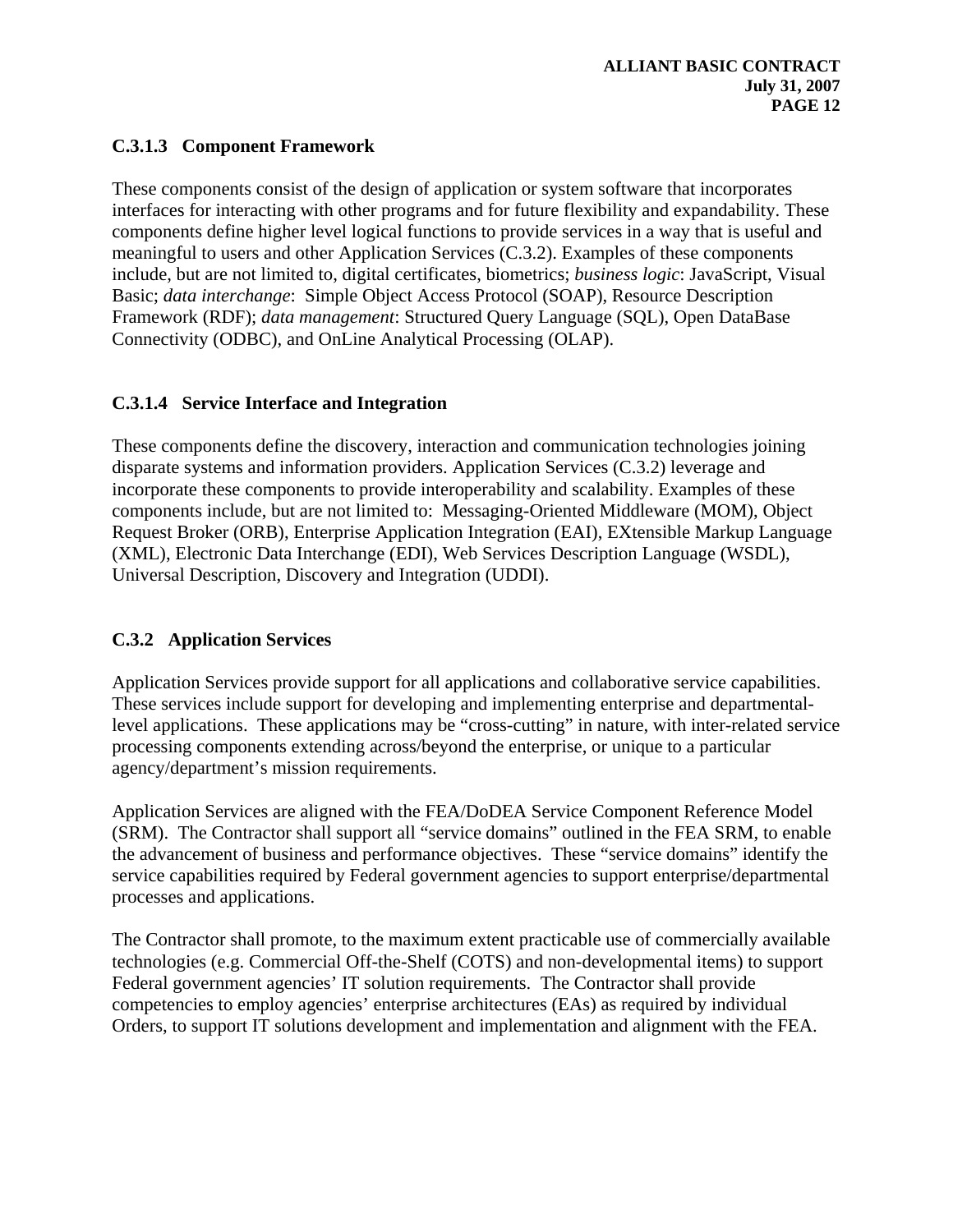Application Services include complete life cycle support, including planning, analysis, research and development, design, development, integration and testing, implementation, operations and maintenance, information assurance, and final disposition.

In conjunction with the Application Services supporting each of the Service Domains defined in the FEA/DoDEA SRM, the Contractor shall provide Applications Services for systems required to support unique agency and departmental-level mission requirements, as specified in individual Orders. These services include support for existing and/or new/emerging mission requirements not yet served by the FEA model.

The following represents either components of applications or capabilities which Application Services will support. Each particular area includes, but is not limited to, support for the described functions.

### **C.3.2.1 Customer Services**

*Customer Relationship Management (CRM):* All aspects of the CRM process, including planning, scheduling, and control activities involved with service delivery. The service components facilitate agencies' requirements for managing and coordinating customer interactions across multiple communication channels and business lines.

*Customer Preferences*: Customizing customer preferences relative to interface requirements and information delivery mechanisms (e.g., personalization, subscriptions, alerts and notifications).

*Customer Initiated Services*: Initiating service requests and seeking assistance from government agencies via online communication channels (e.g., online help, tutorials, self-service, reservation/registration, multilingual support, scheduling).

#### **C.3.2.2 Process Automation**

*Tracking and Workflow:* Automated routing, tracking, and management of documents (e.g., process tracking, case management, conflict resolution).

*Routing and Scheduling*: Automated distribution and scheduling activities (e.g., inbound/outbound correspondence management).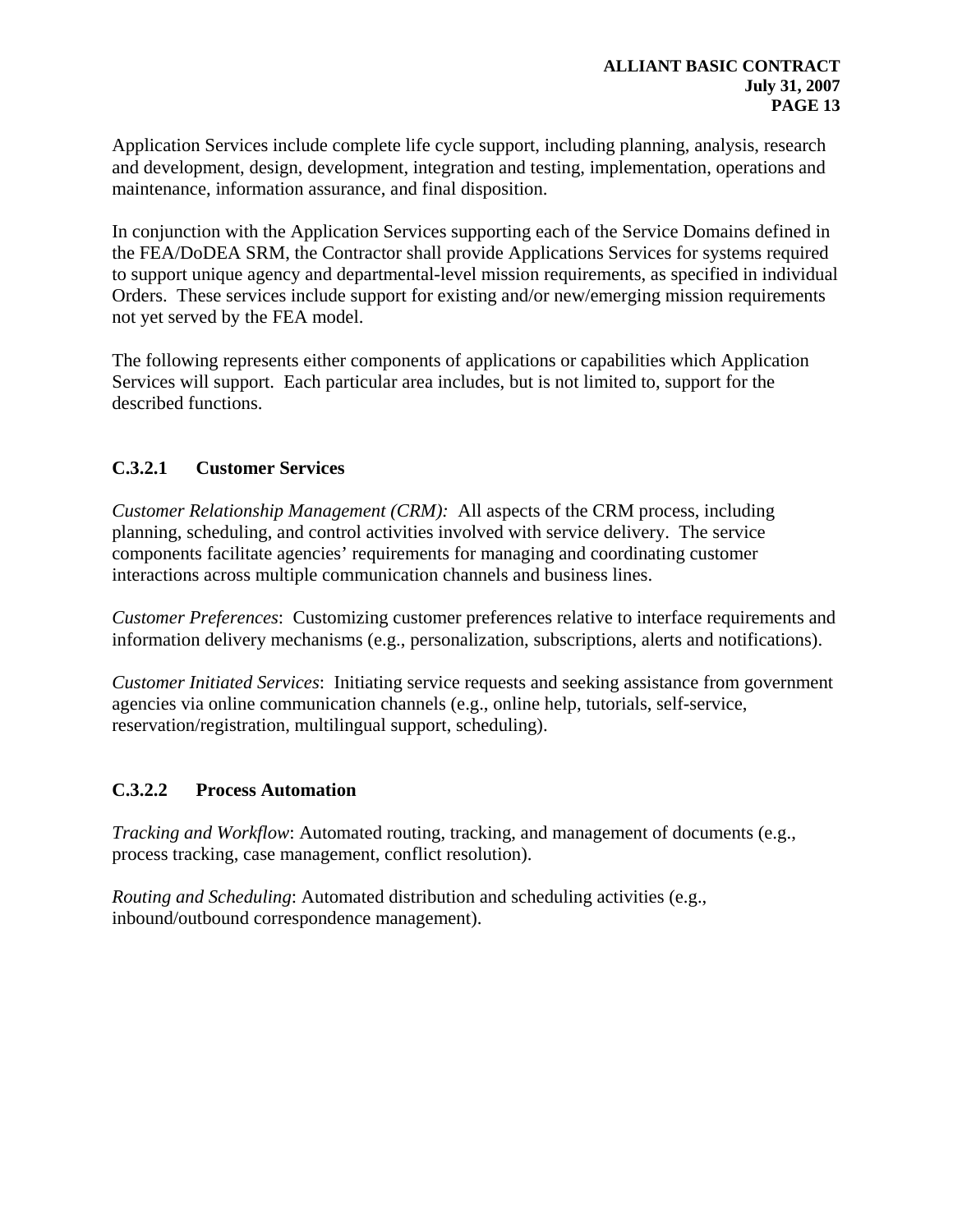### **C.3.2.3 Business Management**:

*Process Management*: Development and implementation of standard methodologies and automated process management systems, to facilitate agencies' requirements for managing and monitoring activities surrounding their core business operations (e.g., change management, configuration management, requirements management, program/project management, governance/policy management, quality management, risk management).

*Organizational Management*: Collaboration and communication activities (e.g., workgroup/groupware, network management).

*Investment Management:* Selecting, managing, and evaluating agencies' investments and capital asset portfolios (e.g., strategic planning/management, portfolio management, performance management).

*Supply Chain Management:* All aspects of supply chain management, from the initial sourcing phase through customer delivery (e.g., procurement, sourcing management, inventory management, catalog management, ordering/purchasing, invoice tracking, storefront/shopping cart, warehouse management, returns management, logistics/transportation).

# **C.3.2.4 Digital Asset Services**

*Content Management*: Content development, maintenance, updates, and distribution (e.g., content authoring, content review/approval, tagging/aggregation, content publishing/delivery, syndication management).

*Document Management*: Capturing, indexing, and maintaining documents (e.g., document imaging, optical character recognition (OCR), document revisions, library/storage, review/approval, document conversion, indexing/classification).

*Knowledge Management*: Collecting and processing data from multiple sources and generating information to support business requirements (e.g., information retrieval, information mapping/taxonomy, information sharing, categorization, knowledge engineering, knowledge capture/distribution/delivery, smart documents).

*Records Management*: Administration of official government records (record linking/association, record storage/archival, document classification, document retirement, digital rights management).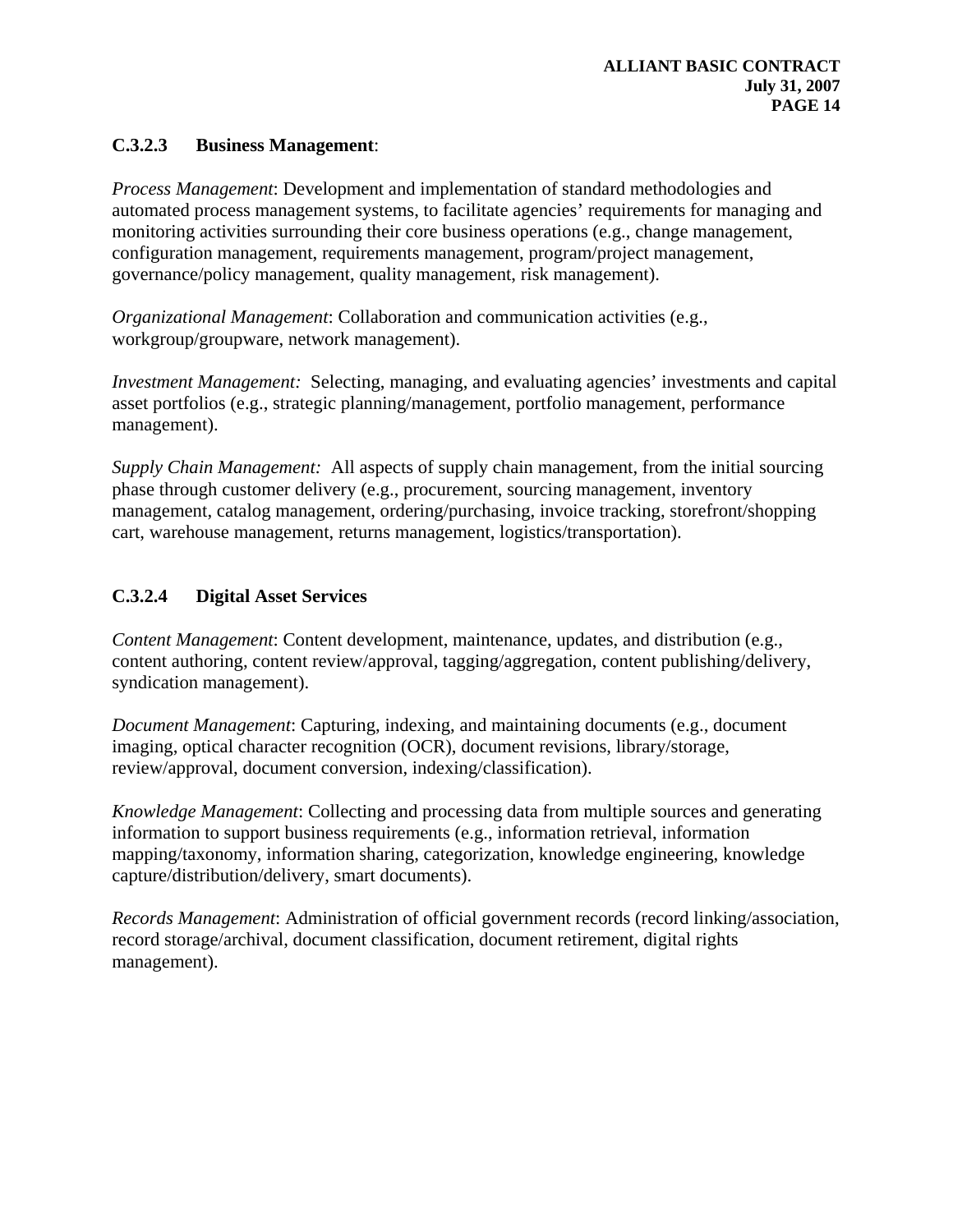#### **C.3.2.5 Business Analytical Services**

*Analysis and Statistics*: Applying analysis and statistics to examine/resolve business issues (e.g., mathematical, structural/thermal, radiological, forensics).

*Visualization:* Transforming data into graphical or image form (e.g., graphing/charting, imagery, multimedia, mapping/geospatial/elevation/global positioning systems (GPS), computer-aided design (CAD)).

*Knowledge Discovery*: Identifying and extracting information from multiple data source containing files stored in various formats (e.g., data mining, modeling, simulation).

*Business Intelligence*: Collecting information relevant to historical, existing, or future business needs (e.g., demand forecasting/management, balanced scorecard, decision support planning).

*Reporting*: Generating reports derived from single or multiple data sources (e.g., ad hoc reporting, standardized/canned reporting, OLAP).

#### **C.3.2.6 Back Office Services**

*Data Management*: Creating, using, processing, and managing data resources (e.g., data exchange, data mart, data warehouse, meta data management, data cleansing, extraction and transformation, data recovery). The data management services include support for agencies' use of the FEA/DoDEA Data Reference Model (DRM). For more information about the FEA/DoDEA DRM, see Section J, Attachment 5.

*Human Resources: Recruitment, training, and management of government personnel (e.g.,* recruiting, career development/retention, time reporting, awards/benefit management, retirement management, education/training, travel management).

*Financial Management*: Government financing and accounting activities (e.g., billing and accounting, credit/charge, expense management, payroll, payment/settlement, debt collection, revenue management, internal controls, auditing, activity based management, currency translation).

*Asset/Material Management*: Acquisition and management of Federal government assets (property/asset management, asset cataloging/identification, asset transfer/allocation/maintenance, facilities management, computers/automation management).

*Development and Integration*: Development and integration of systems across diverse operating platforms (e.g., legacy integration, enterprise application integration, data integration, instrumentation/testing, software development).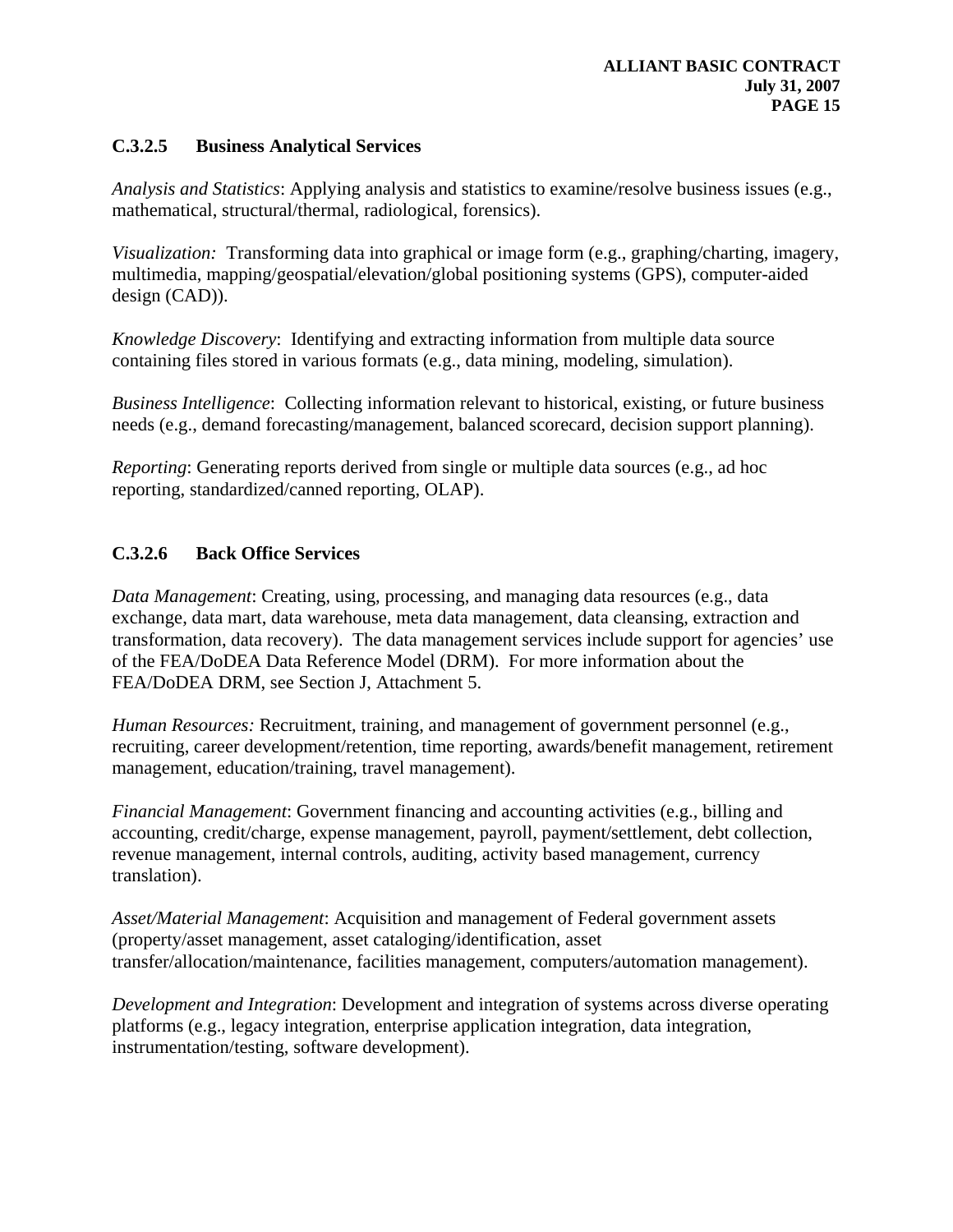*Human Capital/Workforce Management Development and Integration*: Planning and supervisory operations surrounding government personnel (e.g., resource planning/allocation, skills management, workforce directory/locator, team/organization management, contingent workforce management).

## **C.3.2.7 Support Services**

*Security Management*: Assuring desired levels of protection for Federal systems, data, and related assets are achieved (e.g., identification/authentication, access control, encryption, intrusion detection, verification, digital signature, user management, role/privilege management, audit trail capture/analysis).

*Collaboration:* Communications, messaging, information sharing, scheduling and task management activities (e.g., email, threaded discussions, document library, shared calendaring, task management).

*Search*: Searching, querying, and retrieving data from multiple sources (e.g., precision/recall ranking, classification, pattern matching)

*Communications*: Voice, data, and video communications in multiple formats and protocols (e.g., real time chat, instant messaging, audio/video conferencing, event/news management, community management support, computer/telephony integration, voice communications).

*Systems Management*: All aspects of systems management (e.g., software distribution/license management, configuration/installation, remote systems control, enhancements/service updates, system resource monitoring, helpdesk support/issue tracking).

*Forms Management:* Creating, managing, and processing online forms to support business operations (e.g., forms creation, modification).

# **C.3.2.8 DoDEA Mission Area Support**

The Alliant Basic Contract provides support for the DoDEA reference models relating DoD's specialized mission, business, and program areas. Though the DoDEA is an emerging standard, policy and procedures have been formalized for maintaining, evolving, and using the DoDEA reference models.

The DoDEA reference models leverage existing DoD standards and reflect the alignment with the FEA. The Alliant Basic Contract includes IT support services for DoD's Global Information Grid (GIG) architecture, Business, Warfighter, Intelligence, and Enterprise Information Environment (EIE) mission areas. More detailed information about DoDEA may be found in Section J, Attachment 5.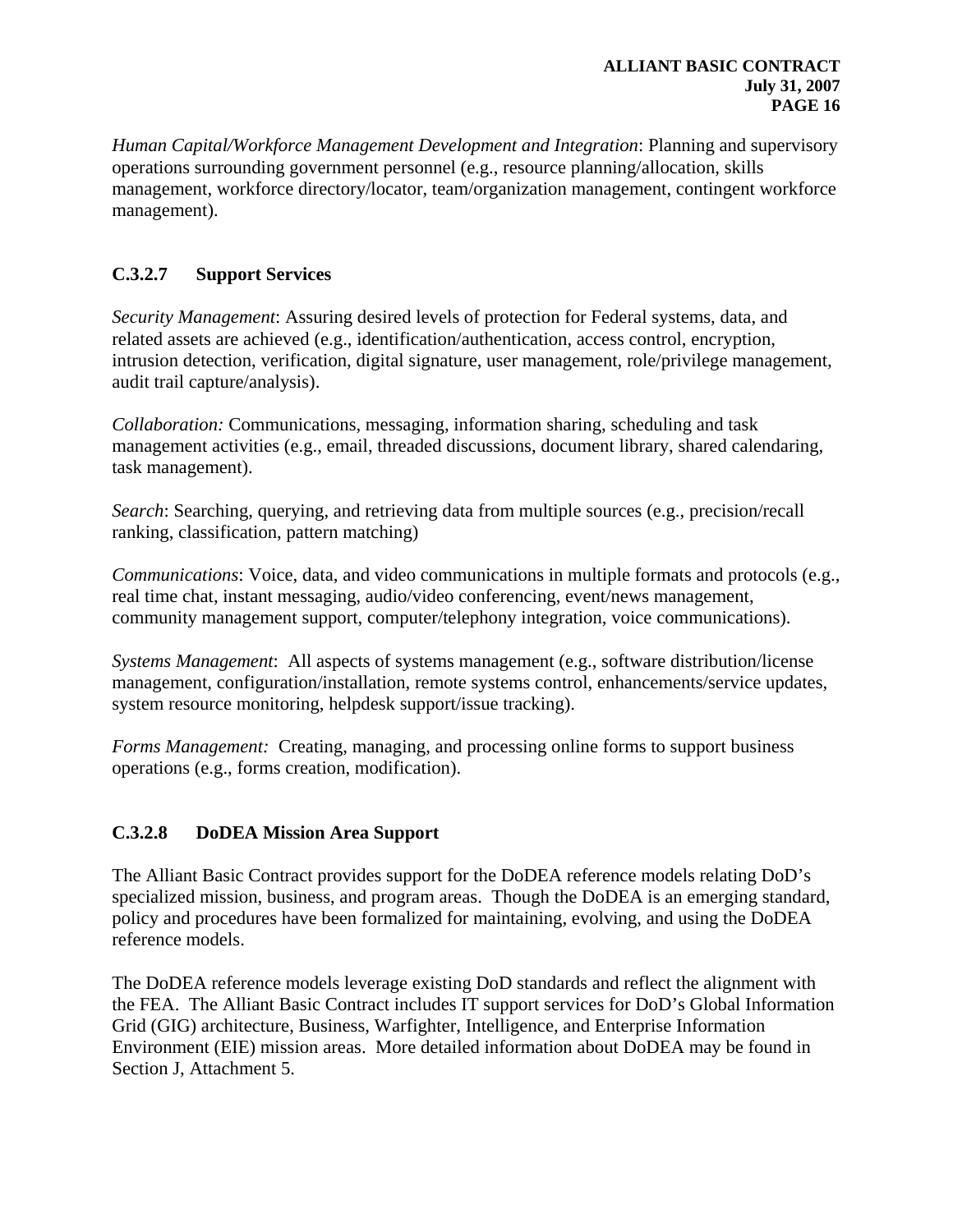### **C.3.3 IT Management Services**

IT Management Services provide support for operations and IT resource management requirements across the Federal government. These services encompass support for all strategic planning, management, and control functions integral to IT initiatives. The IT Management Services provide the foundational support to effectively align IT requirements with Federal government business operations.

IT Management Services provide support for all government lines of business, functions, and service components that comprise the FEA/DoDEA Performance Reference Model (PRM) and Business Reference Model (BRM). For more information about the PRM and BRM, see Section J, Attachment 5.

IT Management Services shall enable the development and implementation of enhanced governance capabilities, to efficiently and effectively support government agencies' mission requirements and service delivery operations. The services include, but shall not be limited to, support for the following functions:

### **C.3.3.1 Controls and Oversight**

Development and implementation of management controls and systems required by agencies to evaluate, manage, and monitor program performance relative to IT initiatives (e.g., agency, program, and project-level performance plans for IT initiatives; performance measures to support evaluation and reporting requirements for IT initiatives in compliance with FEA/DoDEA PRM standards, etc.).

### **C.3.3.2 Risk Management and Mitigation**

Identification of risk and preparation of risk management plans for IT projects, initiatives, and ongoing operations. Contingency planning to ensure continuity of IT operations and service recovery during emergency events (e.g., risk assessments to determine contingency planning requirements for IT operating environments; develop/maintain contingency, Continuity of Operations (COOP), and disaster recovery plans for IT components, develop/implement emergency preparedness systems).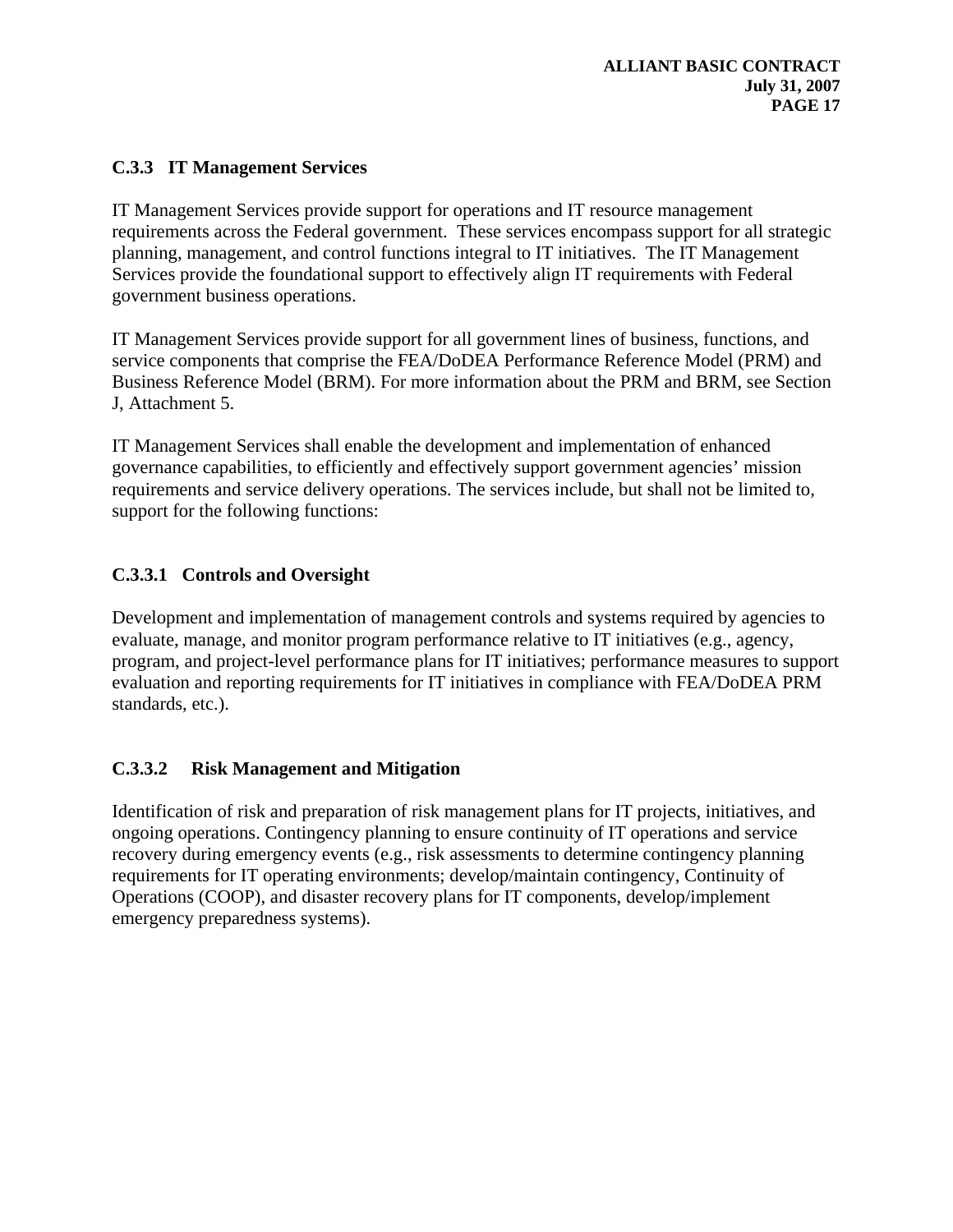#### **C.3.3.3 Regulatory Development**

Facilitate the development of IT policies, guidelines and standards to facilitate implementation of Federal laws and regulations. The services include support for development, implementation and maintenance of systems to support agencies' IT regulatory development, compliance, and enforcement activities (e.g., monitoring/ inspection/auditing of IT regulated activities to ensure compliance).

#### **C.3.3.4 Planning and Resource Allocation**

Facilitate the planning of IT investments, as well as determine and manage managing overall IT resources to efficiently and effectively support agencies' mission operations. This service area includes, but shall not be limited to support for the following functions:

*Budget Formulation/Execution:* Facilitate the integration of budgets and plans, at agency and departmental levels, to effectively link IT functions, activities, and resources with mission objectives.

*Capital Planning*: Facilitate the selection, management, and evaluation of IT investments relative to Federal government agencies' overall capital asset portfolios.

*Enterprise Architecture (EA)*: Development and use of EA work products to manage current and future needs of Federal government business operations (i.e., "baseline" and "target" architectures). The services include transition planning and migration support for all EA components (e.g., business, information, application, and technology architectures), to advance the development and implementation of "core EA capabilities." The services shall provide support relative to Federal government mandates for measuring and reporting on the completion and usage of EA programs, as well as evaluating results for E-Gov alignment and implementation of Federal lines of business and other cross-governmental initiatives (e.g., SmartBUY, IPv6, HSPD-12).

*Strategic Planning:* Facilitate the effective alignment of IT requirements/ Information Resource Management (IRM) plans with strategic business plans and program initiatives.

*Management Improvements:* Development and implementation of improved systems and business practices to optimize productivity and service delivery operations (e.g., analysis, and implementation of improvements in the flow of IT work and program processes and tool utilization, including business system analysis, identification of requirements for streamlining, re-engineering, or re-structuring internal systems/business processes for improvement, determination of IT solution alternatives, benchmarking).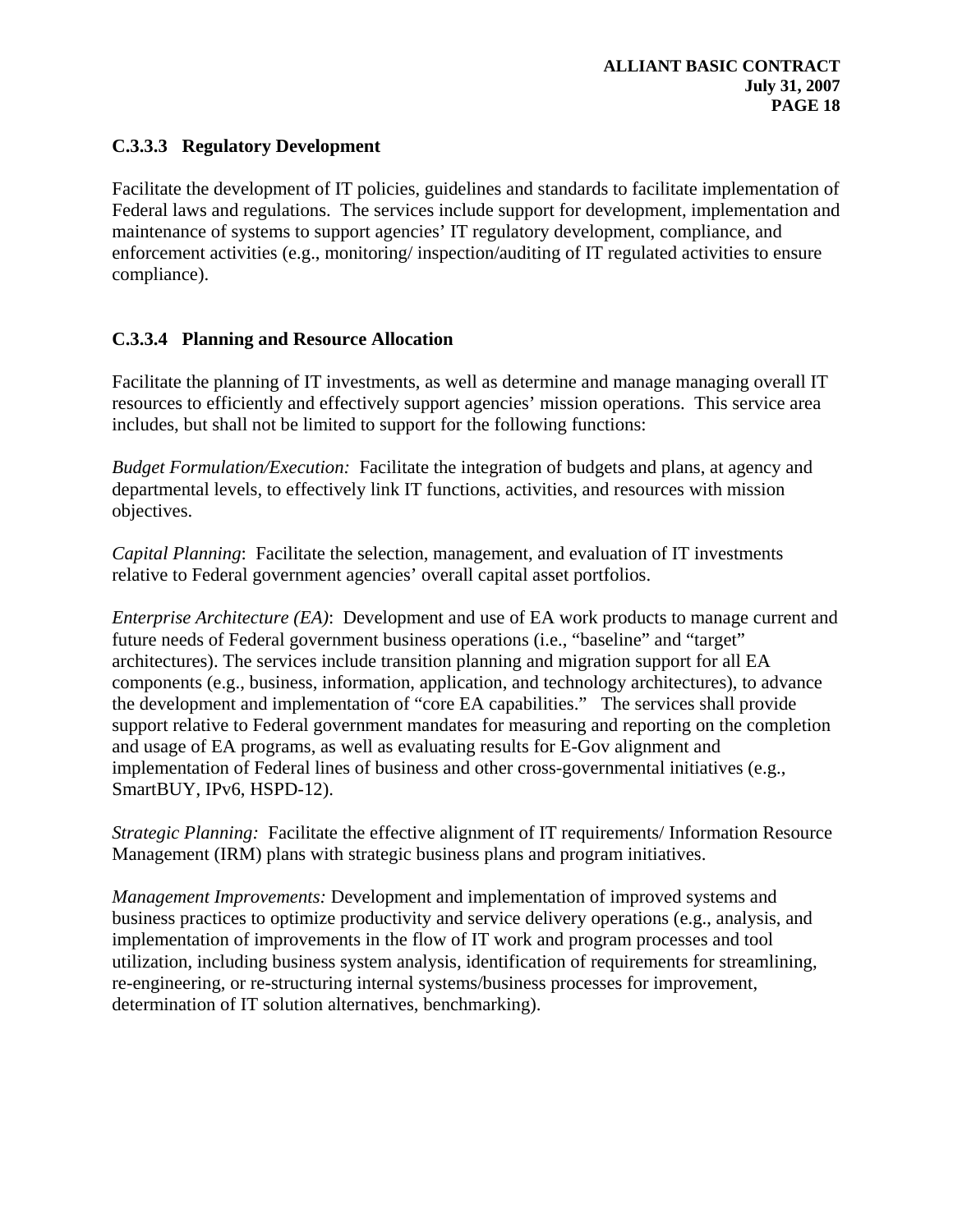## **C.3.3.5 IT Security**

Development and implementation of management, operational, and technical security controls required by agencies to assure desired levels of protection for IT systems and data are achieved (e.g., establishment of policy/procedures in support of Federal IT security requirements, conduct risk assessments to identify threats/vulnerabilities for existing/planned systems; support Federal mandates for measuring and reporting compliance, perform certification and accreditation (C&A) activities; provide training services to promote awareness and knowledge of compliance responsibilities for Federal IT security requirements).

## **C.3.3.6 System and Network Controls**

Facilitate the planning, development, implementation, and management of system and network control mechanisms to support communication and automated needs. Facilitate the planning, organizing, coordinating, and controlling of the arrangement of the elements of protection and monitoring capabilities, and incident recovery actions of the information environment. The process takes configuration orders; status reports; and operational and functional performance requirements as inputs and provides performance capabilities and service and infrastructure controls as outputs.

System and network controls are controlled by environment standards such as policy and operational guidance. The service control requirements enable network controls and operational performance capabilities.

# **C.3.4 Ancillary Support**

The Contractor shall provide ancillary support as necessary to offer an integrated IT solution. The ancillary support described here may only be included in an Order when it is integral to and necessary for the IT effort. Ancillary support may include, but is not limited to, such things as: clerical support; data entry; training; subject matter expertise; server racks, mounts, or similar items; and construction, alteration, and repair. A Contractor may propose a new or different skill level category when proposing Ancillary Support consistent with this Section, provided that the Contractor complies with all applicable contract clauses and labor laws, including the Service Contract Act or the Davis Bacon Act, as applicable.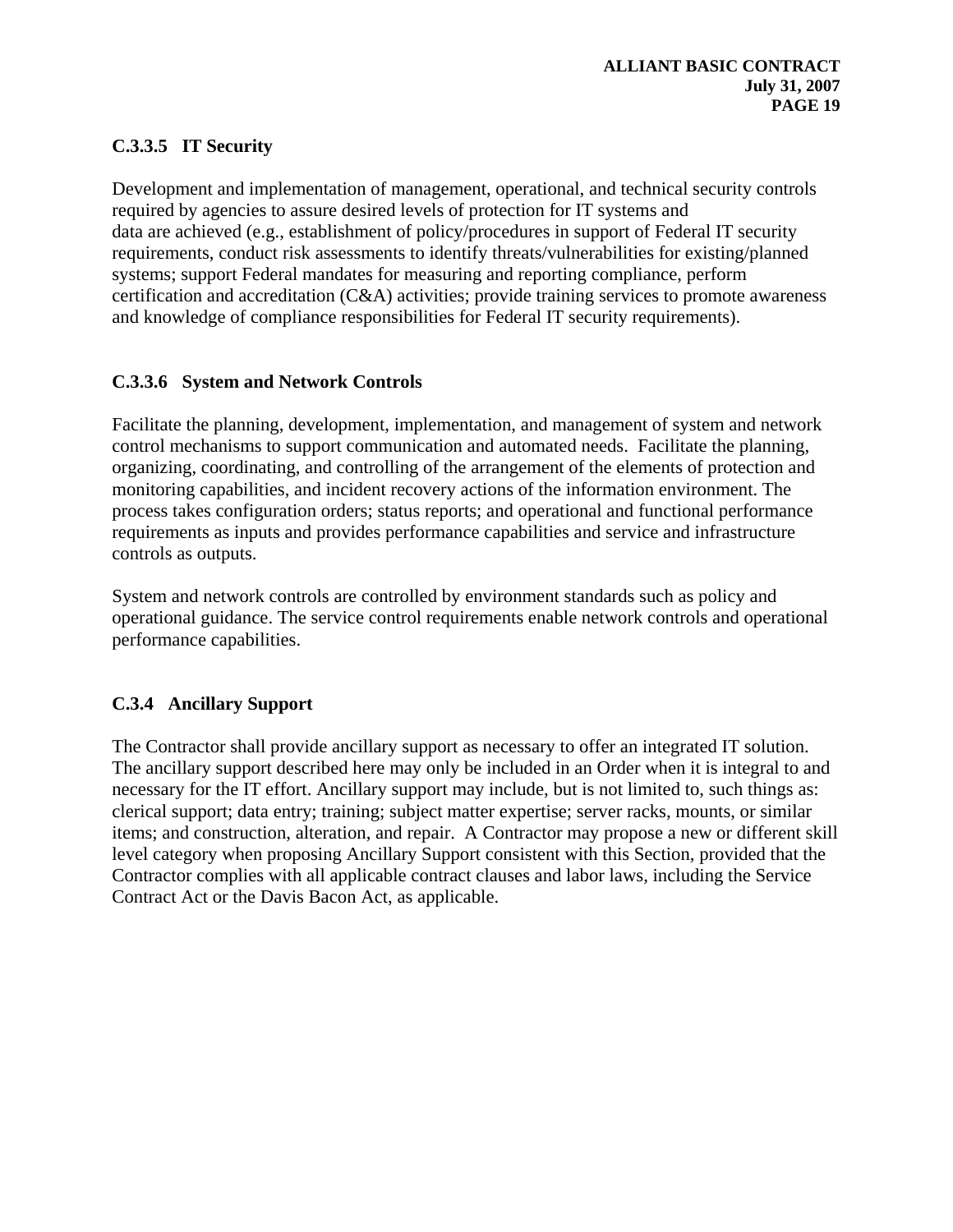#### **C.3.4.1 Telecommunications/Wireless**

Orders which may include requirements for Telecommunications, Wireless, and Satellite products and services may be fulfilled under the Basic Contract scope, provided the work to be performed is incidental to a larger IT initiative. Contractors are authorized to use government sources of supply in accordance with FAR 51.101, and are encouraged to use GSA's Networx and Satcom II.

(END OF SECTION C)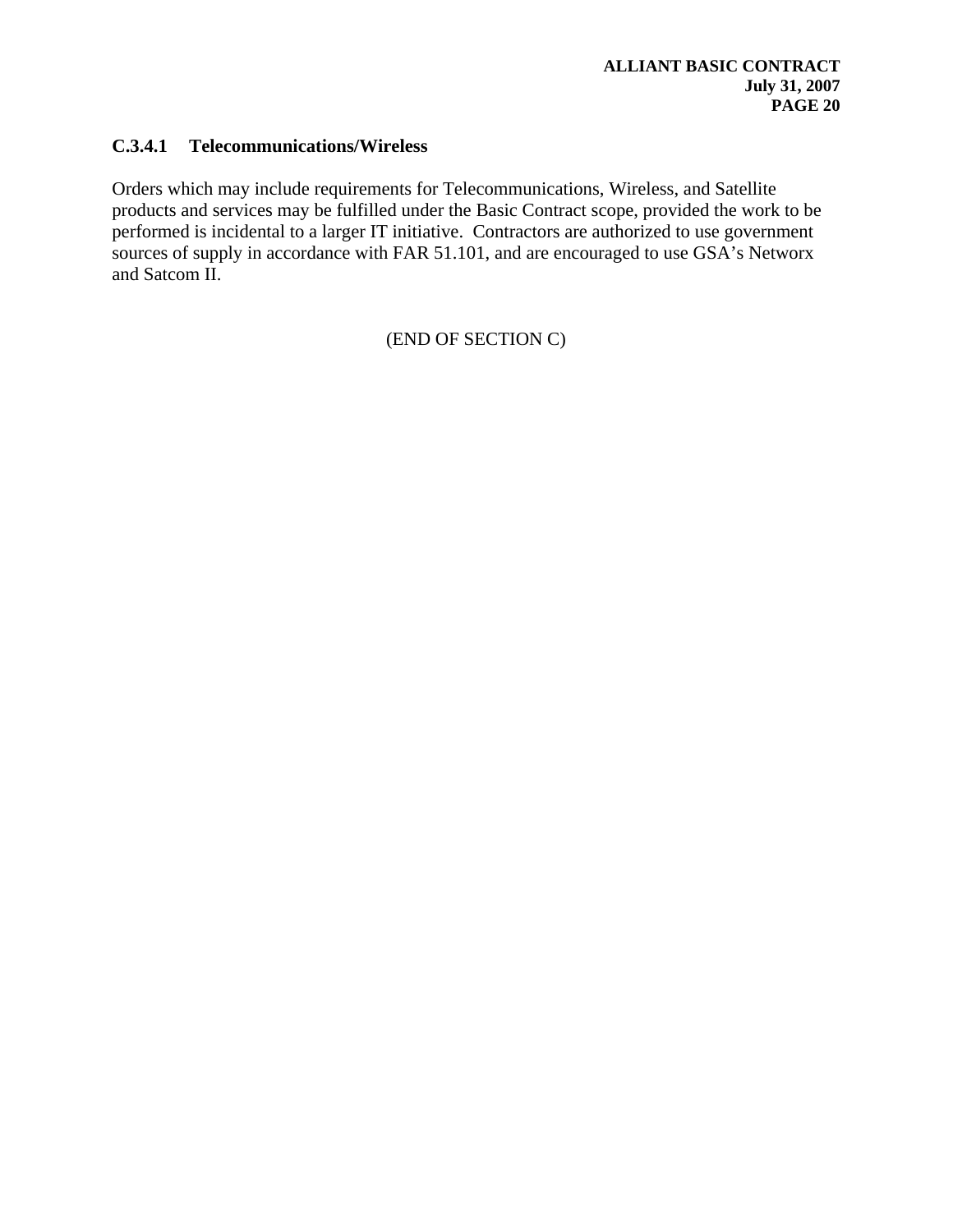### **SECTION D PACKAGING AND MARKING**

### **D.1 PRESERVATION, PACKAGING, PACKING, AND MARKING**

Preservation, packaging, packing and marking of all deliverables must conform to normal commercial packing standards to assure safe delivery at destination.

## **D.2 UNCLASSIFIED AND CLASSIFIED MARKING**

Unclassified data shall be prepared for shipment in accordance with requirements set forth in the Order, or if none is specified, pursuant to industry standards.

Classified reports, data, and documentation shall be prepared for shipment in accordance with requirements set forth in the Order, or if none is specified, pursuant to the National Industrial Security Program Operating Manual (NISPOM), DOD 5220.22-M.

### **D.3. SOFTWARE AND MAGNETIC MEDIA MARKING**

Packages containing software or other magnetic media shall be marked in accordance with requirements set forth in the Order, or if none is specified, shall be marked on external containers with a notice reading substantially as follows: "CAUTION: SOFTWARE/MAGNETIC MEDIA ENCLOSED. DO NOT EXPOSE TO HEAT OR MAGNETIC FIELDS".

(END OF SECTION D)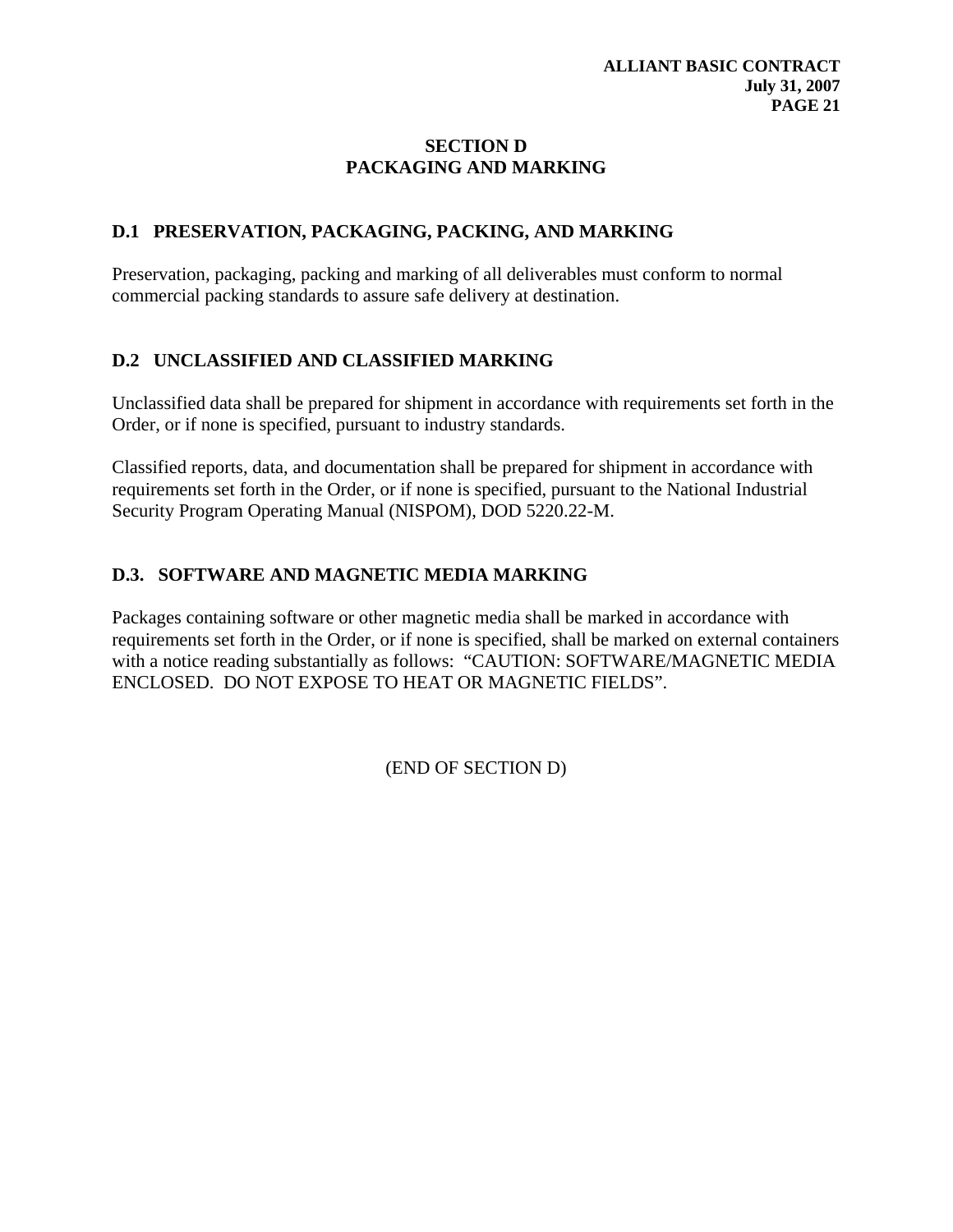### **SECTION E INSPECTION AND ACCEPTANCE**

#### **E.1 FAR 52.252-2 CLAUSES INCORPORATED BY REFERENCE (FEB 1998)**

This contract incorporates one or more clauses by reference, with the same force and effect as if they were given in full text. Upon request, the Contracting Officer will make their full text available. Also, the full text of a clause may be accessed electronically at this address: [http://acqnet.gov/far/index.html.](http://acqnet.gov/far/index.html)

The following clauses apply at the Order level, as applicable, depending upon the contract type of the Order, or as specifically referenced in the applicable Order:

| <b>CLAUSE</b> | <b>CLAUSE TITLE</b>                       | <b>DATE</b>     | $\bf FP$    | <b>COST</b>  | <b>TM</b> |
|---------------|-------------------------------------------|-----------------|-------------|--------------|-----------|
| #             |                                           |                 |             |              |           |
| 52.211-11     | LIQUIDATED DAMAGES - SUPPLIES,            | <b>SEP 2000</b> | X           |              |           |
|               | <b>SERVICES OR RESEARCH AND</b>           |                 |             |              |           |
|               | <b>DEVELOPMENT</b>                        |                 |             |              |           |
| 52.246-2      | <b>INSPECTION OF SUPPLIES—FIXED PRICE</b> | AUG 1996        | X           |              |           |
| 52.246-2      | <b>ALTERNTE I</b>                         | <b>JUL 1985</b> | X           |              |           |
| 52.246-2      | <b>ALTERNATE II</b>                       | <b>JUL 1985</b> | $\mathbf X$ |              |           |
| 52.246-3      | <b>INSPECTION OF SUPPLIES-COST</b>        | <b>MAY 2001</b> |             | X            |           |
|               | <b>REIMBURSEMENT</b>                      |                 |             |              |           |
| 52.246-4      | <b>INSPECTION OF SERVICES—FIXED PRICE</b> | <b>AUG 1996</b> | X           |              | X         |
| 52.246-5      | <b>INSPECTION OF SERVICES-COST</b>        | <b>APR 1984</b> |             | X            |           |
|               | <b>REIMBURSEMENT</b>                      |                 |             |              |           |
| 52.246-6      | INSPECTION—TIME-AND-MATERIAL AND          | <b>MAY 2001</b> |             |              | X         |
|               | <b>LABOR-HOUR</b>                         |                 |             |              |           |
| 52.246-7      | <b>INSPECTION OF RESEARCH AND</b>         | <b>AUG 1996</b> | X           |              |           |
|               | DEVELOPMENT-FIXED PRICE                   |                 |             |              |           |
| 52.246-8      | <b>INSPECTION OF RESEARCH AND</b>         | <b>MAY 2001</b> |             | X            |           |
|               | DEVELOPMENT-COST REIMBURSEMENT            |                 |             |              |           |
| 52.246-8      | <b>ALTERNATE I</b>                        | <b>APR 1984</b> |             | $\mathbf X$  |           |
| 52.246-9      | <b>INSPECTION OF RESEARCH AND</b>         | <b>APR 1984</b> | X           | $\mathbf{X}$ |           |
|               | DEVELOPMENT (SHORT FORM)                  |                 |             |              |           |
| 52.246-11     | HIGHER-LEVEL CONTRACT QUALITY             | <b>FEB 1999</b> | X           | X            | X         |
|               | <b>REQUIREMENT</b>                        |                 |             |              |           |
| 52.246-15     | <b>CERTIFICATE OF CONFORMANCE</b>         | <b>APR 1984</b> | X           | X            |           |
| 52.246-16     | RESPONSIBILITY FOR SUPPLIES               | <b>APR 1984</b> | $\mathbf X$ |              |           |

(END OF SECTION E)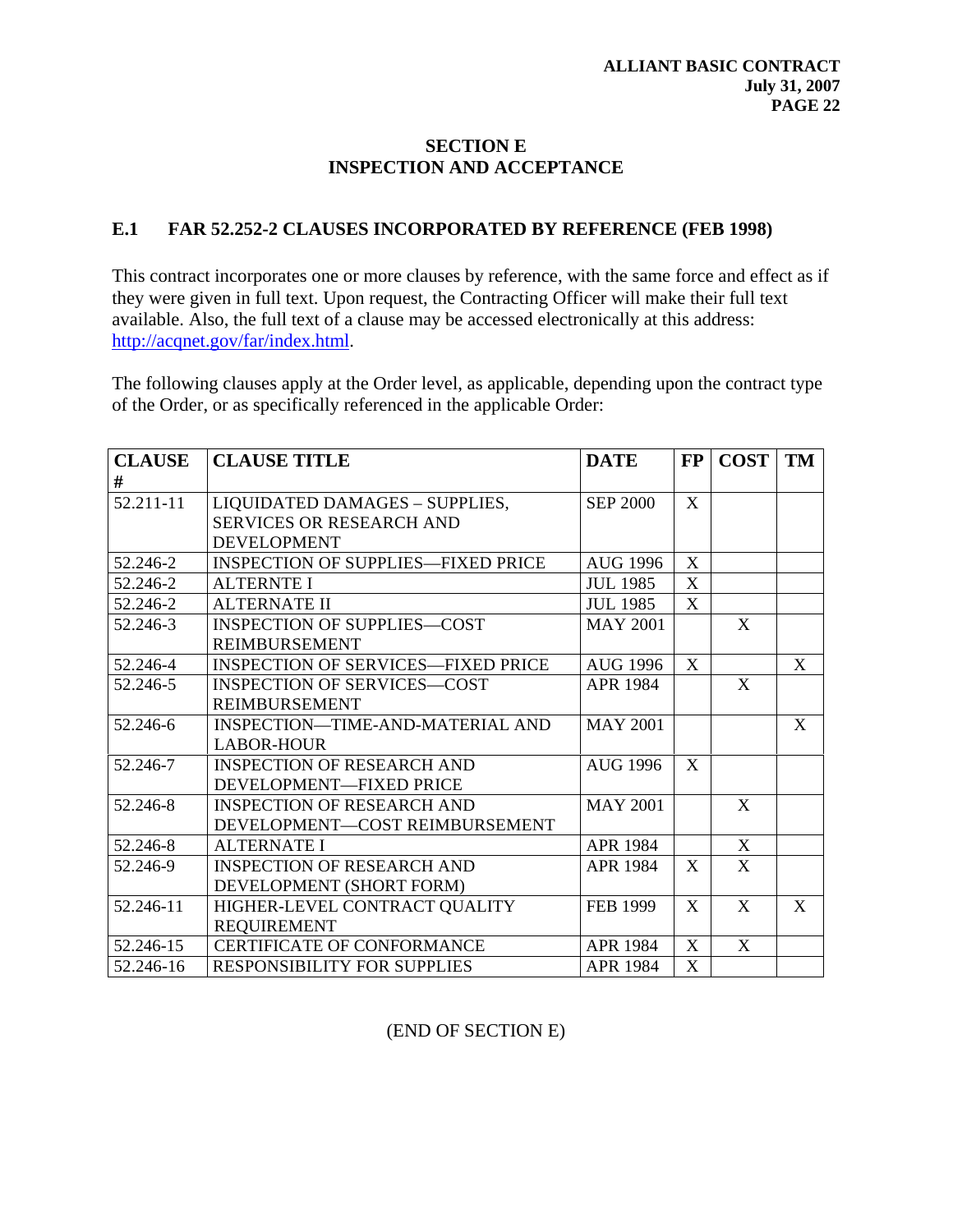#### **SECTION F DELIVERIES OR PERFORMANCE**

#### **F.1 FAR 52.252-2 CLAUSES INCORPORATED BY REFERENCE (FEB 1998)**

The following clauses shall apply unless otherwise designated at the Order level. This contract incorporates one or more clauses by reference, with the same force and effect as if they were given in full text. Upon request, the Contracting Officer will make their full text available. Also, the full text of a clause may be accessed electronically at this address: [http://acqnet.gov/far/index.html.](http://acqnet.gov/far/index.html)

The following clauses apply at the Order level, as applicable, subject to specific delivery and performance requirements as set forth in the applicable Order.

| <b>CLAUSE #</b> | <b>CLAUSE TITLE</b>                                          | <b>DATE</b>     | <b>FP</b> | <b>COST</b> | <b>TM</b> |
|-----------------|--------------------------------------------------------------|-----------------|-----------|-------------|-----------|
| 52.211-8        | <b>TIME OF DELIVERY</b>                                      | <b>JUN 1997</b> | X         | X           | X         |
| 52.211-8        | <b>ALTERNATE I</b>                                           | APR 1984        | X         | X           | X         |
| 52.211-8        | <b>ALTERNATE II</b>                                          | APR 1984        | X         | X           | X         |
| 52.211-8        | <b>ALTERNATE III</b>                                         | APR 1984        | X         | X           | X         |
| 52.211-9        | DESIRED AND REQUIRED TIME OF<br><b>DELIVERY</b>              | <b>JUN 1997</b> | X         | X           | X         |
| 52.211-9        | <b>ALTERNATE I</b>                                           | <b>APR 1984</b> | X         | X           | X         |
| 52.211-9        | <b>ALTERNATE II</b>                                          | APR 1984        | X         | X           | X         |
| 52.211-9        | <b>ALTERNATE III</b>                                         | <b>APR 1984</b> | X         | X           | X         |
| 52.242-15       | <b>STOP-WORK ORDER</b>                                       | <b>AUG 1989</b> | X         | X           |           |
| 52.242-15       | <b>ALTERNATE I</b>                                           | APR 1984        |           | X           |           |
| 52.242-17       | <b>GOVERNMENT DELAY OF WORK</b>                              | APR 1984        | X         |             |           |
| 52.247-34       | <b>F.O.B. DESTINATION</b>                                    | <b>NOV 1991</b> | X         |             |           |
| 52.247-35       | <b>F.O.B. DESTINATION WITH</b><br><b>CONSIGNEES PREMISES</b> | APR 1984        | X         |             |           |

### **F.2 TERM OF BASIC CONTRACT**

The contract term is one (1) five-year base period with one (1) five-year option period. (See Sections I.7 and I.8.)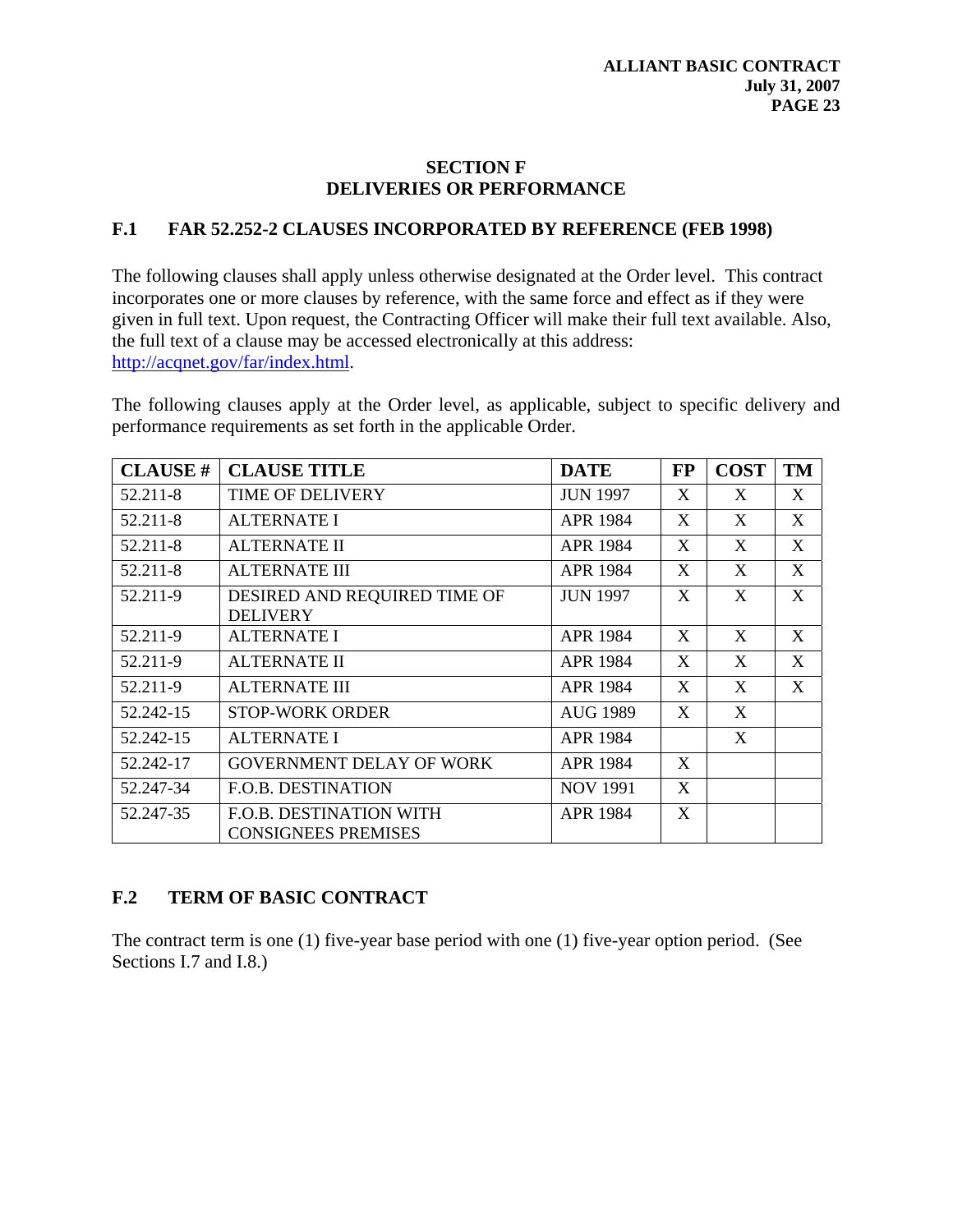## **F.3 TASK ORDER PERIOD OF PERFORMANCE**

The term for each Order placed under the Basic Contract shall be specified in the individual Order. Under no circumstances may an Order be placed under the Basic Contract if the Basic Contract has expired, or has been terminated or cancelled by the Government. No Orders may exceed ten (10) years, inclusive of options, from the date that the Order is placed; however, no Orders may extend more than five (5) years after the expiration of the Basic Contract. Order options, if included at initial issuance of the Order, may be exercised after the expiration date of the Basic Contract. Notwithstanding anything to the contrary above, a multi-year Order placed under the Basic Contract must be consistent with FAR Subpart 17.1 and any applicable funding restrictions.

## **F.4 PLACE OF PERFORMANCE**

The place of performance and/or delivery requirements will be specified in each individual Order.

## **F.5 DELIVERABLES**

The following table contains deliverables required under the Basic Contract. Individual Orders will have additional deliverables specified in each Order. The Government does not waive its right to request deliverables under the Basic Contract, even if such requirements are not specifically listed in this table.

| ID | <b>SECTION</b> | <b>DELIVERABLE</b><br><b>TITLE</b>      | <b>FREQUENCY</b>                                                                                                                                                                                                                                | <b>DELIVER</b><br>TO  |
|----|----------------|-----------------------------------------|-------------------------------------------------------------------------------------------------------------------------------------------------------------------------------------------------------------------------------------------------|-----------------------|
|    | G.9.7          | Contract Administrative<br>Reporting    | Order/Modification Data – Report all<br>orders/modifications within 30 days of<br>order acceptance/award;<br>Invoice Data -Report all invoicing<br>activity within 60 days of performance<br>acceptance;<br>CAF Payment Data – Report within 14 | <b>ACO</b>            |
|    |                |                                         | calendar days following each monetary<br>transfer.                                                                                                                                                                                              |                       |
| 2  | G.9.8.1        | <b>Annual Order Close-out</b><br>Report | Annual on anniversary of Basic Contract<br>award.                                                                                                                                                                                               | <b>ACO</b>            |
| 3  | G.9.5          | <b>CAF</b> Remittance                   | Within 45 calendar days upon receipt of<br>payment from the customer.                                                                                                                                                                           | GSA via<br><b>EFT</b> |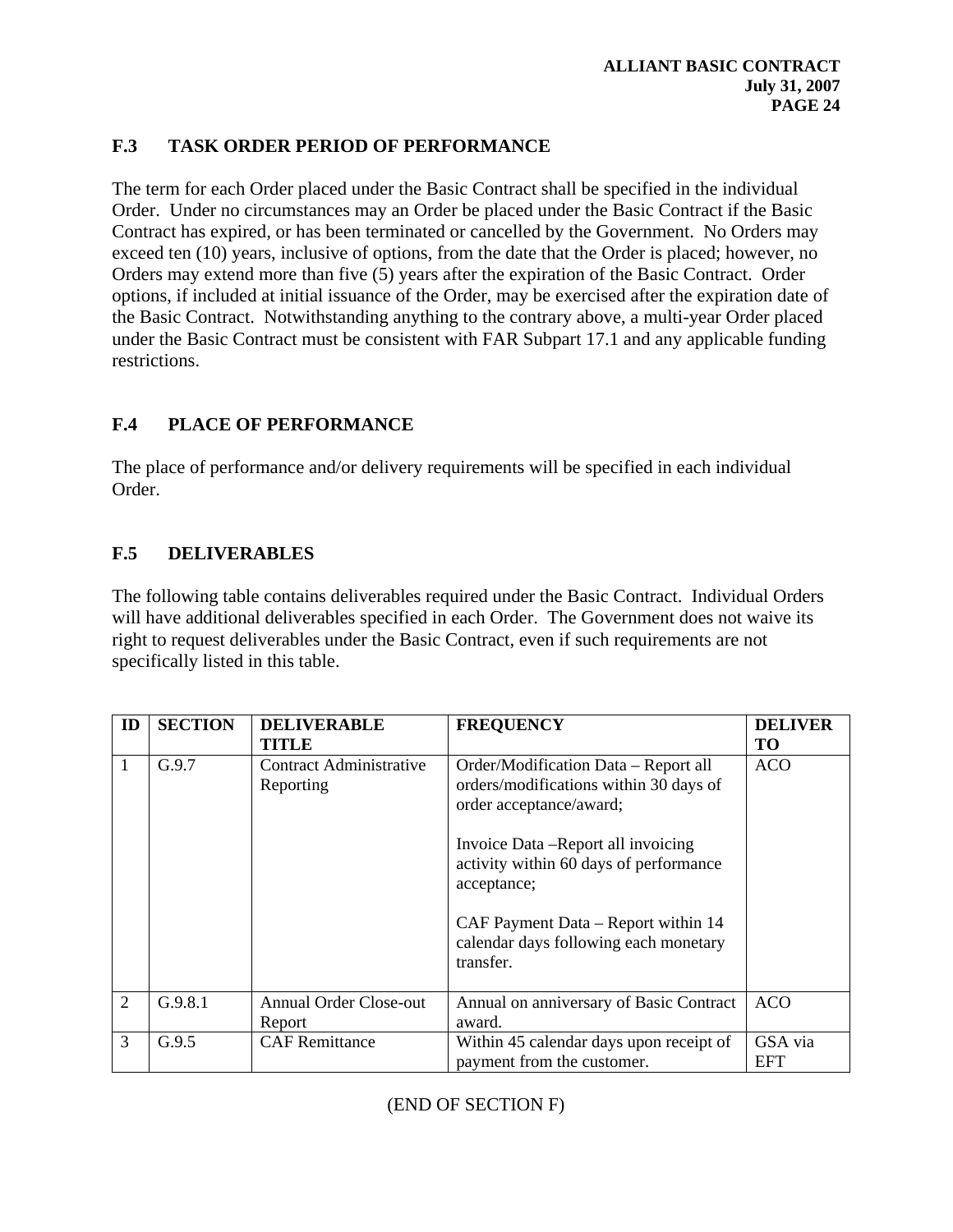#### **SECTION G CONTRACT ADMINISTRATION DATA**

### **G.1 GENERAL**

This section provides contract administration requirements for the Basic Contract, and where applicable, for each Order placed under the Basic Contract. Costs associated with these administration requirements shall not be billed as a direct cost to the Government.

Additional contract administration requirements, not related to the Basic Contract, may be specified in each Order. Costs associated with these administration requirements shall be billed in accordance with terms of the Order.

## **G.2 AUTHORIZED USERS**

Pursuant to FAR  $16.504(a)(4)(vi)$ , only authorized users may place Orders under the Basic Contract. In order to qualify as an authorized user, a duly warranted Contracting Officer (as that term is defined in FAR 2.1) in good standing must have an appropriate signed delegation of authority from the Administrative Contracting Officer (ACO). For purposes of this Basic Contract, these authorized users are identified as Ordering Contracting Officers (OCOs).

This Basic Contract is for use by all Federal agencies, authorized Federal contractors, and others as listed in General Services Administration (GSA) Order ADM 4800.2E, ELIGIBILITY TO USE GSA SOURCES AND SUPPLY, January 3, 2000, as modified from time to time.

### **G.3 ROLES AND RESPONSIBILITIES**

This section describes the roles and responsibilities of Government personnel after Basic Contract award. The Government may modify the roles and responsibilities at any time during the period of performance of the Basic Contract.

### **G.3.1 GSA Program Manager**

The Government has appointed a Program Manager, who shall perform various programmatic functions for the overall success of the Alliant program. The Program Manager has no actual, apparent or implied authority to bind the Government for any acts or omissions.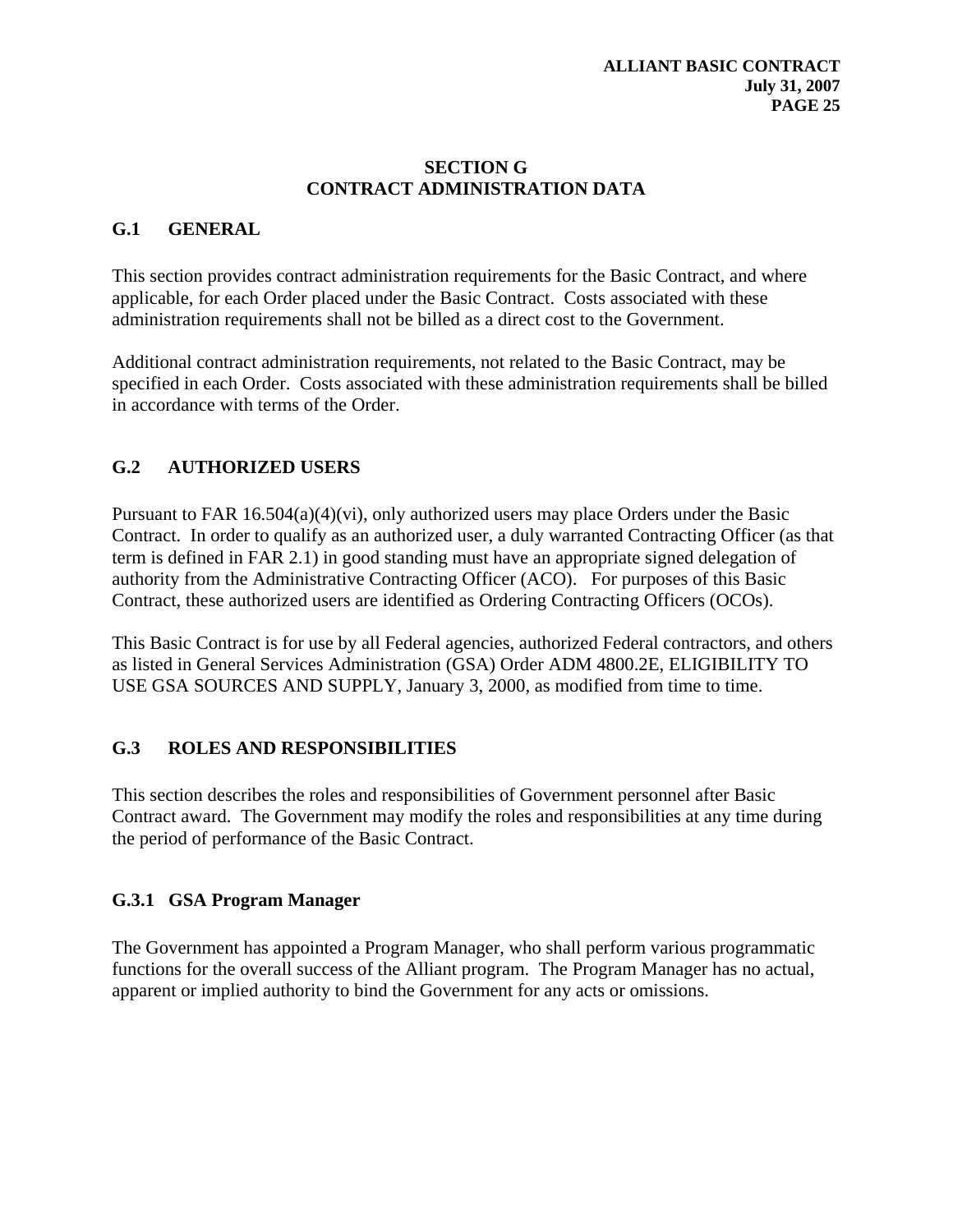#### **G.3.2 Procuring Contracting Officer (PCO)**

The PCO is the sole and exclusive government official with actual authority to award the Basic Contract. After award of the Basic Contract, the PCO may delegate any or all of the contract administration functions, described in FAR 42.302, to an ACO.

#### **G.3.3 Administrative Contracting Officer (ACO)**

Responsibilities not specifically delegated to the ACOs by the PCO shall be reserved for the PCO.

#### **G.3.4 Ordering Contracting Officer (OCO)**

As described in Section G.2, only an authorized user, who is a delegated OCO, may place and administer an Order under the Basic Contract. Upon request, the OCO for any specific Order may provide a copy of the applicable delegation of authority.

The OCO for each Order is the sole and exclusive government official with actual authority to take actions which may bind the Government for that Order. Contractors shall ensure that an OCO has the required delegation by requesting a copy of the OCO delegation from the ACO prior to award of an Order if the Contractor does not have a copy of the OCO delegation.

### **G.3.5 Contracting Officer's Representative (COR) and Contracting Officer's Technical Representative (COTR)**

The OCO for each Order may designate a Contracting Officer's Representative (COR) or Contracting Officer's Technical Representative (COTR) to provide certain assistance to the OCO for that Order. The specific rights and responsibilities of the COR or COTR for each Order shall be described in writing, which upon request shall be provided to the Contractor. A COR/COTR has no actual, apparent or implied authority to bind the Government.

#### **G.3.6 Industrial Operations Analyst (IOA)**

The Industrial Operations Analyst (IOA) is authorized to examine records and to conduct Contractor Assistance Visits (CAVs) to the Contractor's place of business to assist Contractors with Order reporting and CAF management issues, and other general contract administration functions as deemed appropriate and necessary by the Government.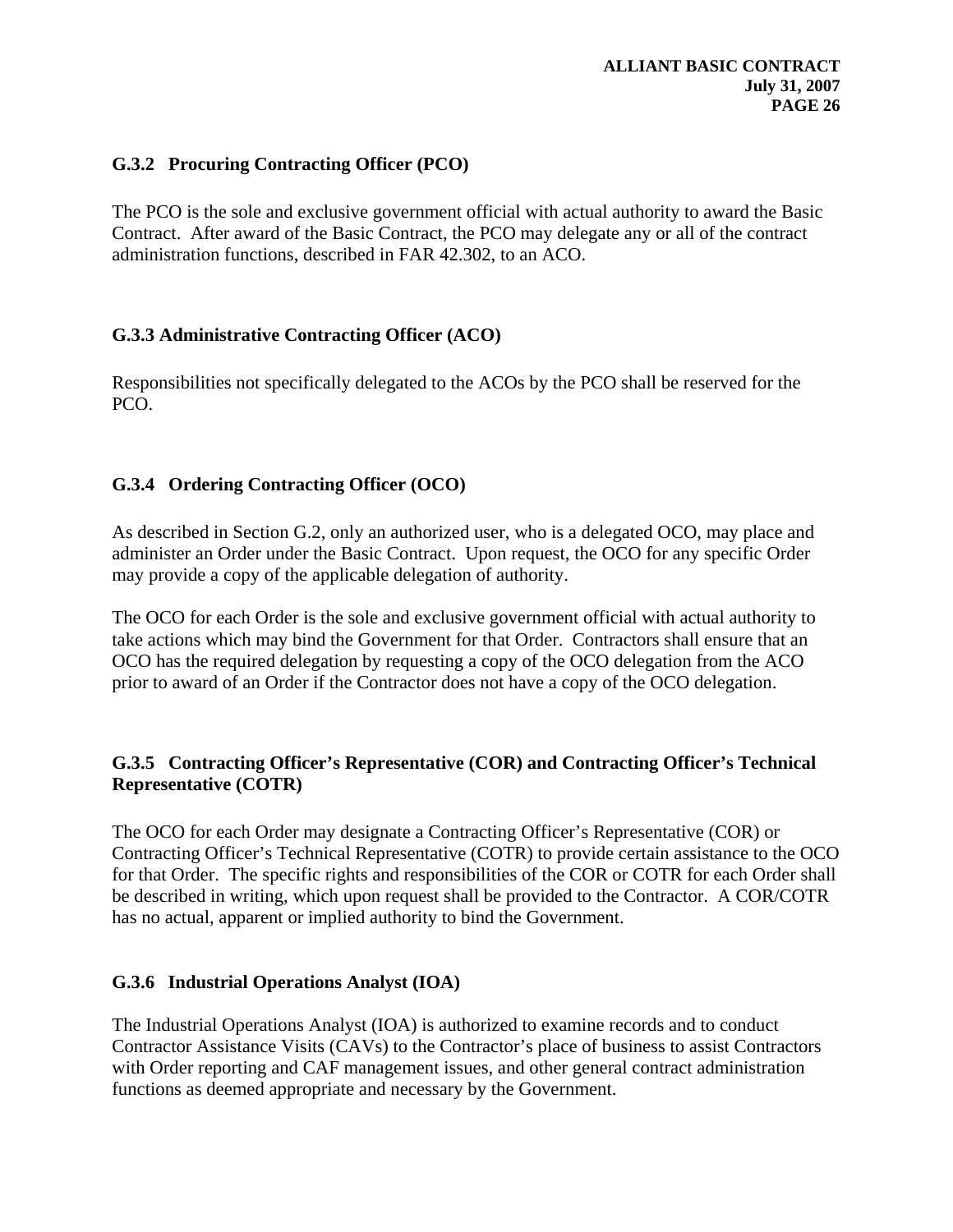# **G.4 MARKETING**

Contractors shall develop company specific Alliant GWAC brochures for distribution at trade shows, conferences, seminars, etc. All marketing and promotional materials, including information on the contractor webpage (Section H.12.1), must be approved by the ACO prior to distribution and may be co-branded with marks owned or licensed by the Contractor and GSA, as long as they comply with GSAM 552.203-71, Restriction on Advertising.

In accordance with their accepted Basic Contract Plan, Contractors shall develop and distribute printed materials to enhance awareness of the Alliant Contract. Contractors shall participate in various conferences and trade shows hosted by GSA to facilitate outreach efforts for federal agency customers and to aid in the marketing of the Alliant Contract.

## **G.5 GWAC OMBUDSMAN**

No protest under FAR 33.1 is authorized in connection with the issuance or proposed issuance of an Order under the Basic Contract, except for a protest on the grounds that the Order increases the scope, period, or maximum value of the Basic Contract.

GSA has appointed an Ombudsman to review complaints from Contractors and ensure they are afforded a fair opportunity to be considered. The ombudsman is a senior GSA official who is independent of the GSA PCO, ACOs or OCO.

The Ombudsman is:

George Barclay Office of the Chief Acquisition Officer U.S. General Services Administration 1800 F Street, N.W. Washington, DC 20405

### **G.6 MEETINGS AND CONFERENCES**

From time to time the Government may require attendance at conferences and meetings at no additional cost to the Government.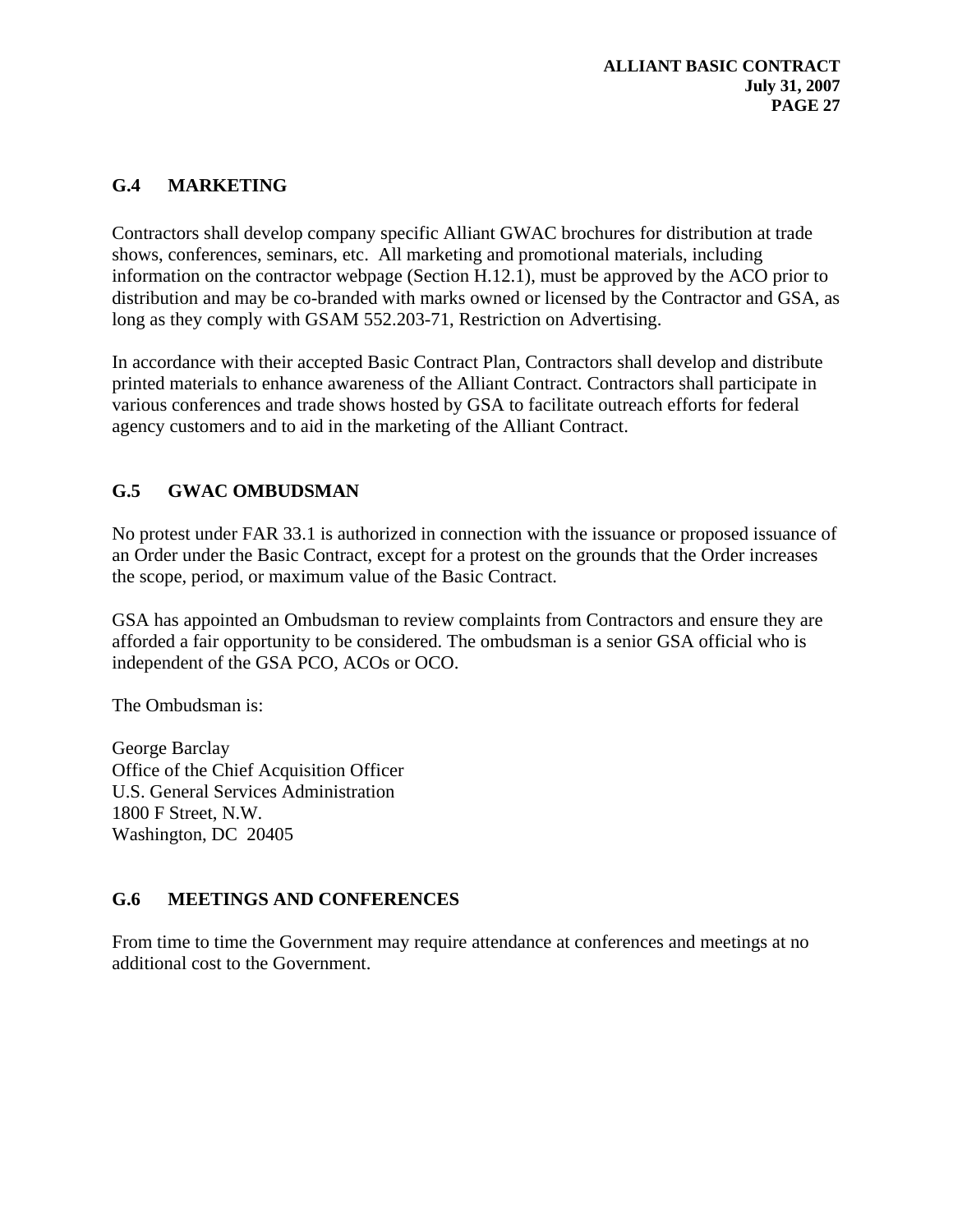#### **G.6.1 Basic Contract Post-Award Orientation**

The Contractor shall participate in a Basic Contract post-award orientation at a time and place to be determined by the PCO.

#### **G.6.2 Program Office Meetings**

Program Office Meetings provide a platform for Contractors, GWAC Center staff and agency representatives to communicate current issues, resolve potential problems, discuss business and marketing opportunities, review future and ongoing GSA and government-wide initiatives, and address Basic Contract fundamentals.

The Government will choose to hold up to four (4) meetings per year via web-casting or at a government facility, a commercial conference center, or a mutually agreed-upon contractor facility on a rotational basis. The participants at these meetings shall include the Contractor and ACO, and may include the Government Program Managers and other representatives of the Government.

### **G.7 CONTRACTOR PERFORMANCE SYSTEM**

Past performance evaluations pertaining to the Basic Contract and Orders under the Basic Contract will reside in the Past Performance Information Retrieval System (PPIRS). The PPIRS functions as the central warehouse for performance assessment reports received from various Federal performance information collection systems.

Contractors will be required to register in the appropriate past performance assessment systems to review and respond to their surveys as prescribed by the OCO at the Order level. Contractor "view" access to PPIRS is gained through the Central Contractor Registration (CCR) (www.ccr.gov) process. Contractors must be registered in CCR and must have created a Marketing Partner Identification Number (MPIN) in the CCR profile to access their PPIRS information.

### **G.7.1 Performance Reviews**

The ACOs and OCOs will evaluate contractor performance in accordance with the criteria under FAR Subpart 42.15.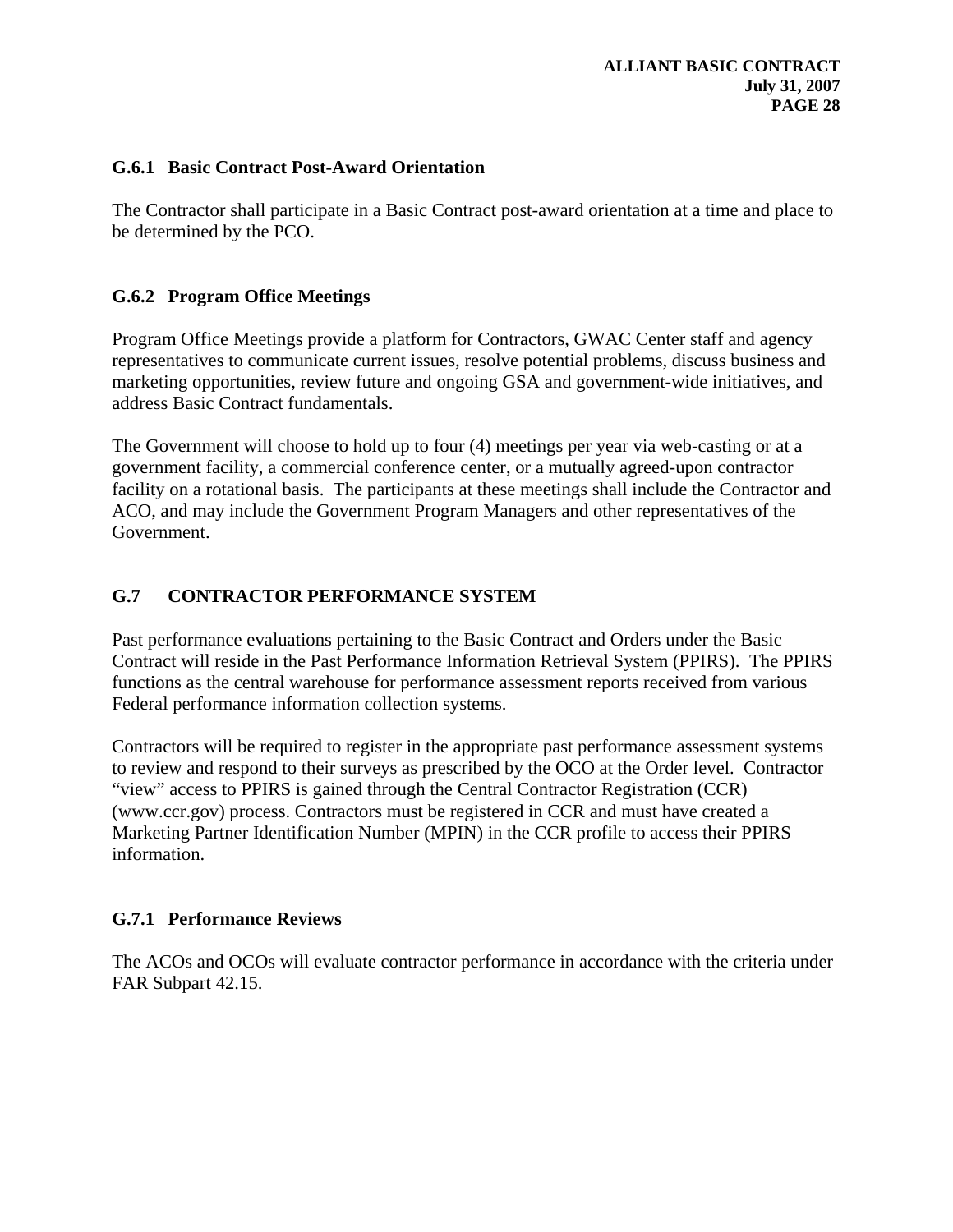#### **G.8 SUBCONTRACTING REPORTS**

Per FAR 52.219-9(d)(10), Contractors submitting small business subcontracting plans are required to:

- (a) Cooperate in any studies or surveys as may be required;
- (b) Submit periodic reports which show compliance with the subcontracting plan;
- (c) Submit Individual Subcontracting Reports (ISR) and Summary Subcontracting Reports (SSR); and
- (d) Ensure that subcontractors agree to submit the ISR and SSR. The ISR report covers subcontract award data related to this Basic Contract and shall be submitted semiannually and at contract completion. The SSR report encompasses all Contracts with GSA and is submitted annually. The ISR and SSR shall be submitted electronically via the Electronic Subcontract Reporting System (eSRS) at www.esrs.gov and must be received within 30 days after the close of each calendar period, as follows:

| Calendar Period | <b>Report Title</b> | Date Due |
|-----------------|---------------------|----------|
| $10/01 - 03/31$ | ISR.                | 04/30    |
| 04/01-09/30     | ISR.                | 10/30    |
| $10/01 - 09/30$ | <b>SSR</b>          | 10/30    |

(e) Reports are required when due, regardless of whether there has been any subcontracting activity since the inception of the contract or since the previous report.

#### **G.9 ORDERING PROCEDURES**

Ordering procedures must comply with the following:

- (a) FAR 16.505;
- (b) Orders are not exempt from the development of acquisition plans (see FAR Subpart 7.1), and an information technology acquisition strategy; (see FAR Part 39).
- (c) The OCO shall include the evaluation procedures in Task Order Requests (TORs) and establish the time frame for responding to TORs, giving Offerors a reasonable proposal preparation time while taking into account the unique requirements and circumstances of the effort;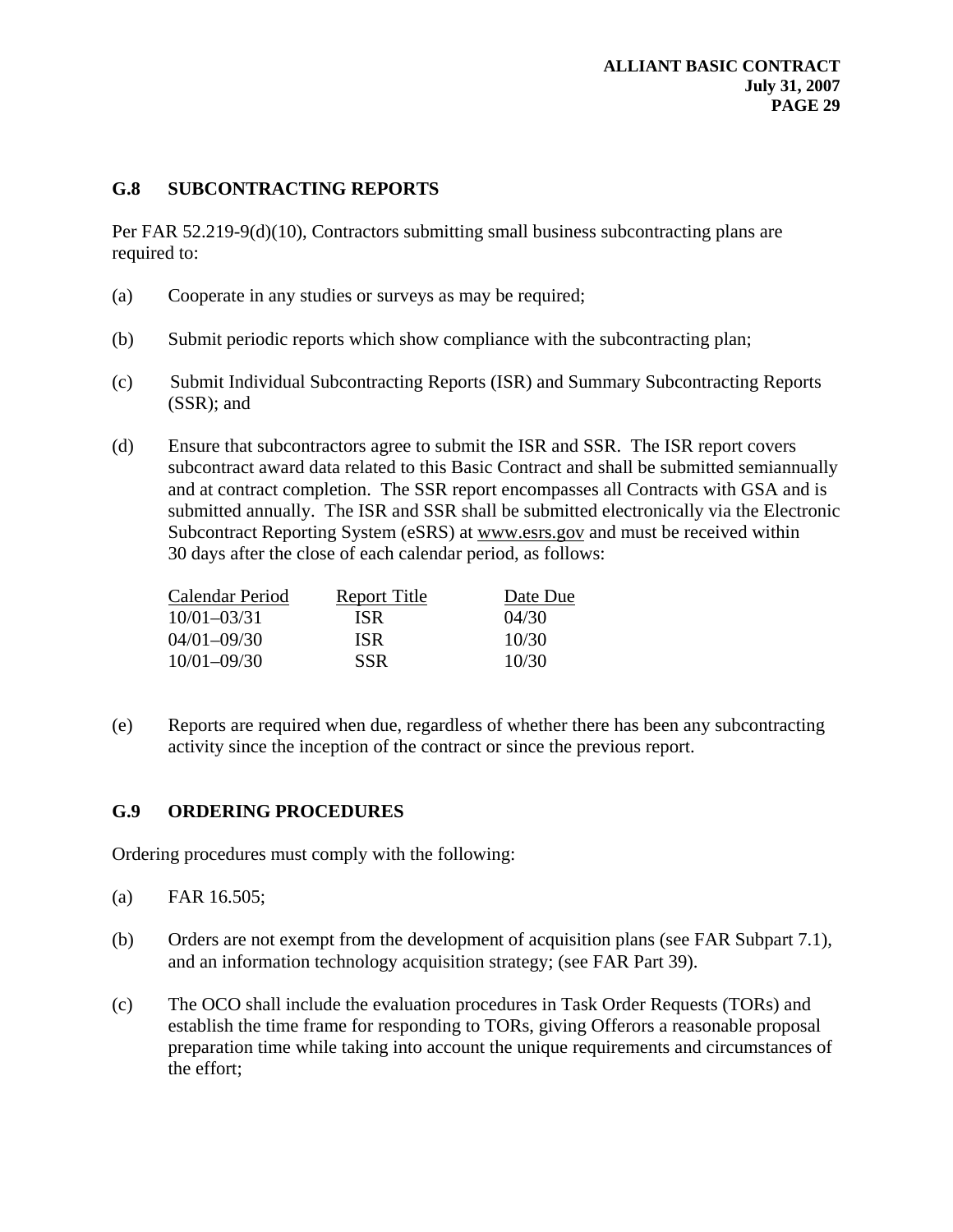- (d) Orders shall be within the scope, issued within the period of performance, and be within the maximum value of the Basic Contract;
- (e) Contractors are required to respond to each TOR with either a proposal or a statement of "No Bid" along with the reason for not submitting a proposal;
- (f) All costs associated with the preparation, presentation, and discussion of the Offeror's proposal in response to a TOR will be at the Offeror's sole and exclusive expense; and
- (g) All Orders placed under the Basic Contract are subject to the terms and conditions of the Basic Contract at time of order award. In the event of any conflict between the Order and the Basic Contract, the Basic Contract will take precedence.

#### **G.9.1 Fair Opportunity**

OCOs must follow the Fair Opportunity procedures specified in FAR 16.505(b)(1) and the exceptions to Fair Opportunity in FAR 16.505(b)(2).

#### **G.9.2 Order Evaluation**

FAR Subpart 15.3 does not apply to the ordering process. Formal evaluation plans or scoring of quotes or offers are not required; however, the OCO must consider price or cost under each Order as one of the factors in the selection decision pursuant to FAR Subpart  $16.505(b)(1)(ii)(E)$ and consistent with Section B.

### **G.9.3 Order Information**

Orders shall include, but not be limited, to the following:

- (a) Date of Order;
- (b) Contract Number and Order Number;
- (c) Order Type;
- (d) Contract Line Item Numbers; Travel (if any), Materials (if any); Contract Access Fee (CAF); Fixed Price, Ceiling Price, or Estimated Costs and Fee;
- (e) Statement of Work, Statement of Objectives, or Performance Work Statement;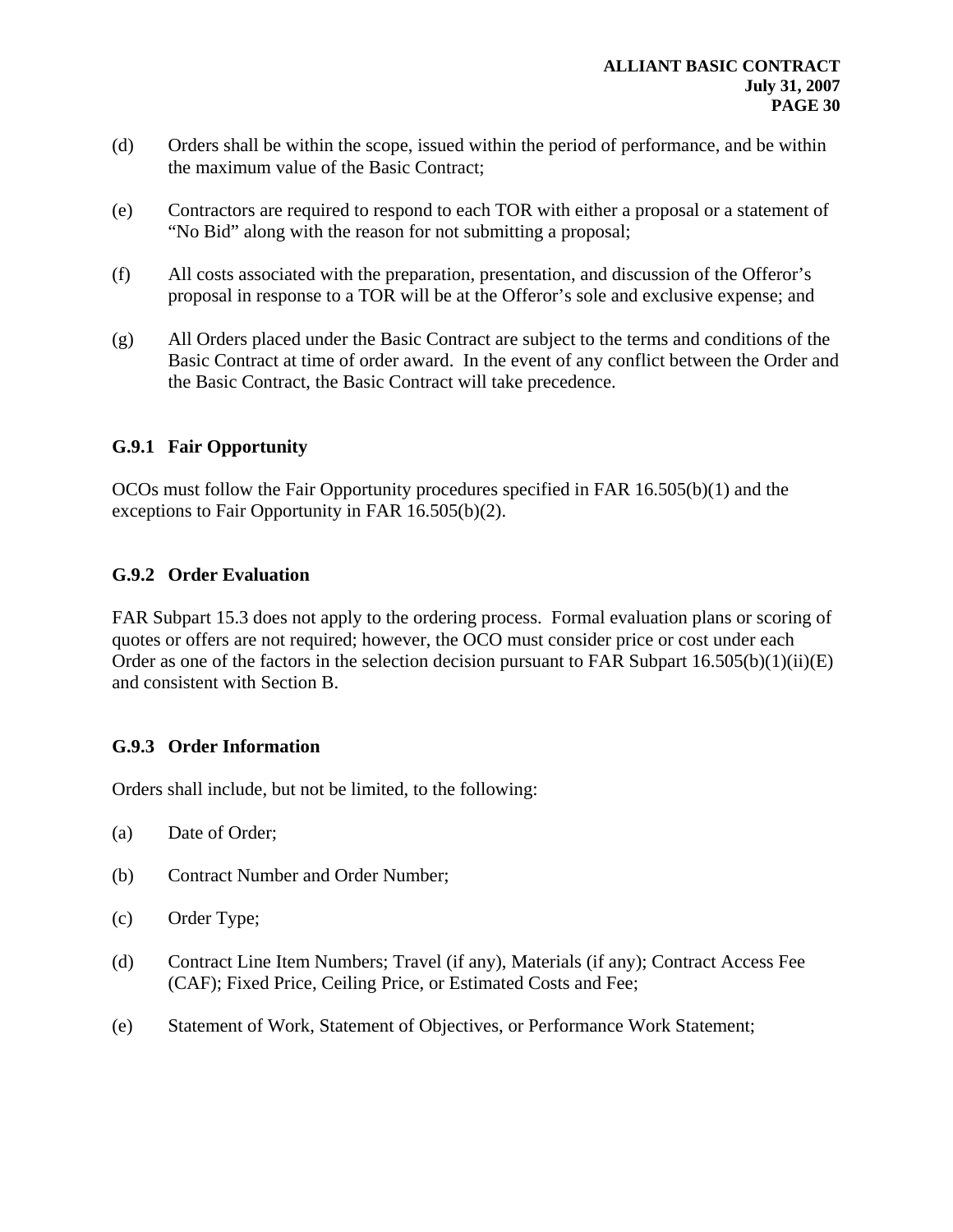- (f) Delivery and/or performance schedule, including Options (if any);
- (g) Place of delivery and/or performance (including consignee);
- (h) Any packaging, packing, and shipping instructions;
- (i) Accounting and appropriation data; and
- (j) Method of payment and payment office.

#### **G.9.4 Subcontractors**

The Government has not pre-approved any subcontractors in making awards for the Basic Contract. If a Contractor proposes a subcontractor for work performed under an Order, the Contractor must comply with FAR 52.244-2 and FAR 44.2.

#### **G.9.5 Contract Access Fee (CAF) Remittance**

The Contract Access Fee (CAF) reimburses GSA for the cost of operating the Alliant Program. The CAF percentage is set at the discretion of GSA and GSA maintains the unilateral right to change the percentage at any time, but not more than once per year. GSA will provide reasonable notice prior to the effective date of any change.

Contractors shall remit the CAF to GSA in U.S. dollars within 45 calendar days upon receipt of payment from the customer. Where payments for multiple invoices (on one or more Orders) are due, Contractors may consolidate the CAF owed into one payment.

All CAF payments must be remitted via Electronic Funds Transfer ("EFT").

Failure to remit the CAF in a timely manner will constitute a Basic Contract debt to the United States Government under the terms of FAR 32.6.

#### **G.9.6 Invoice Submission**

The Contractor shall accept payment of invoices via EFT. Invoice submission information shall be contained in each individual Order. Payment of invoices will be made by the payment office designated in each individual Order.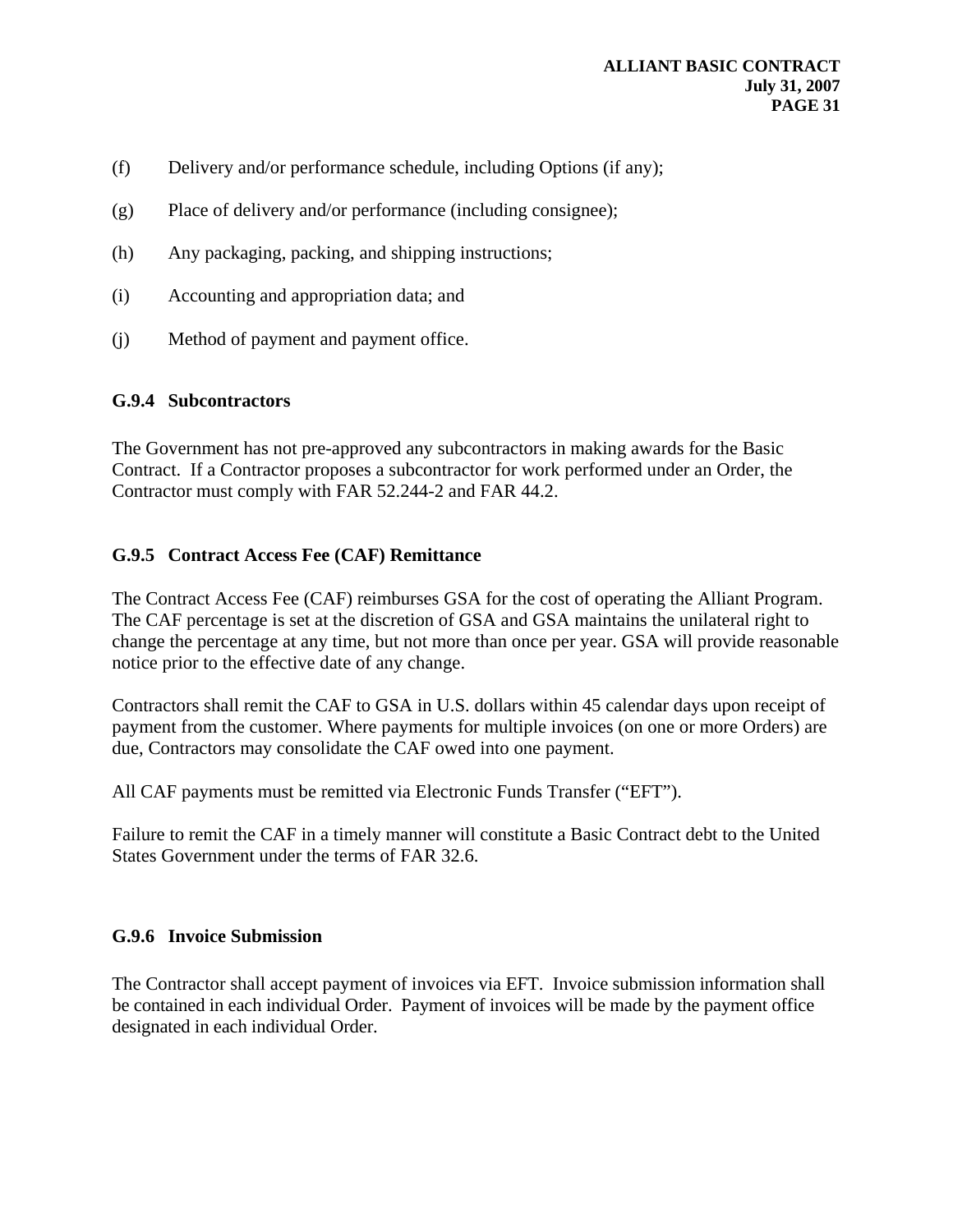### **G.9.7 Contractor Administrative Reporting**

The following defines the administrative reporting requirements under the Basic Contract. All of the reporting data specified here shall be provided electronically to the designated ACO. The specific system for reporting requirements will be identified at the time of contract award and is subject to change during the life of the contract. The types of reporting data required are as follows:

(a) Order Award/Modification Data – The contractor shall report all Orders and modifications within 30 calendar days of order acceptance/award. Data includes, but is not limited to:

- (1) Contractor Name
- (2) Basic Contract Number
- (3) Order Number
- (4) Award/Modification Date
- (5) Award/Modification Total Estimated Value (cost-type), Ceiling (T&M type, or Fixed Price)
- (6) Award/Modification Obligated Amount
- (7) Period of Performance
- (8) Order Type
- (9) Issuing OCO
- (10) Customer Agency
- (11) Performance-based (Yes/No)
- (12) Use of non-standard/specialized labor categories (Yes/No)

(b) Invoice Data – The contractor shall report all invoicing activity within 60 calendar days of performance acceptance by the customer. Invoice data includes, but is not limited to:

- (1) Contractor Name
- (2) Basic Contract Number
- (3) Order Number
- (4) Contractor Invoice Number
- (5) Line Item Charges
- (6) Labor Category Usage (Hours and Composite Rates, per category, including nonstandard/specialized labor categories)
- (7) Total Invoiced Amount including CAF
- (8) Date Issued

(c) CAF Payment Data – The contractor shall report CAF payment data within 14 calendar days following each monetary transfer. CAF payment data includes, but is not limited to: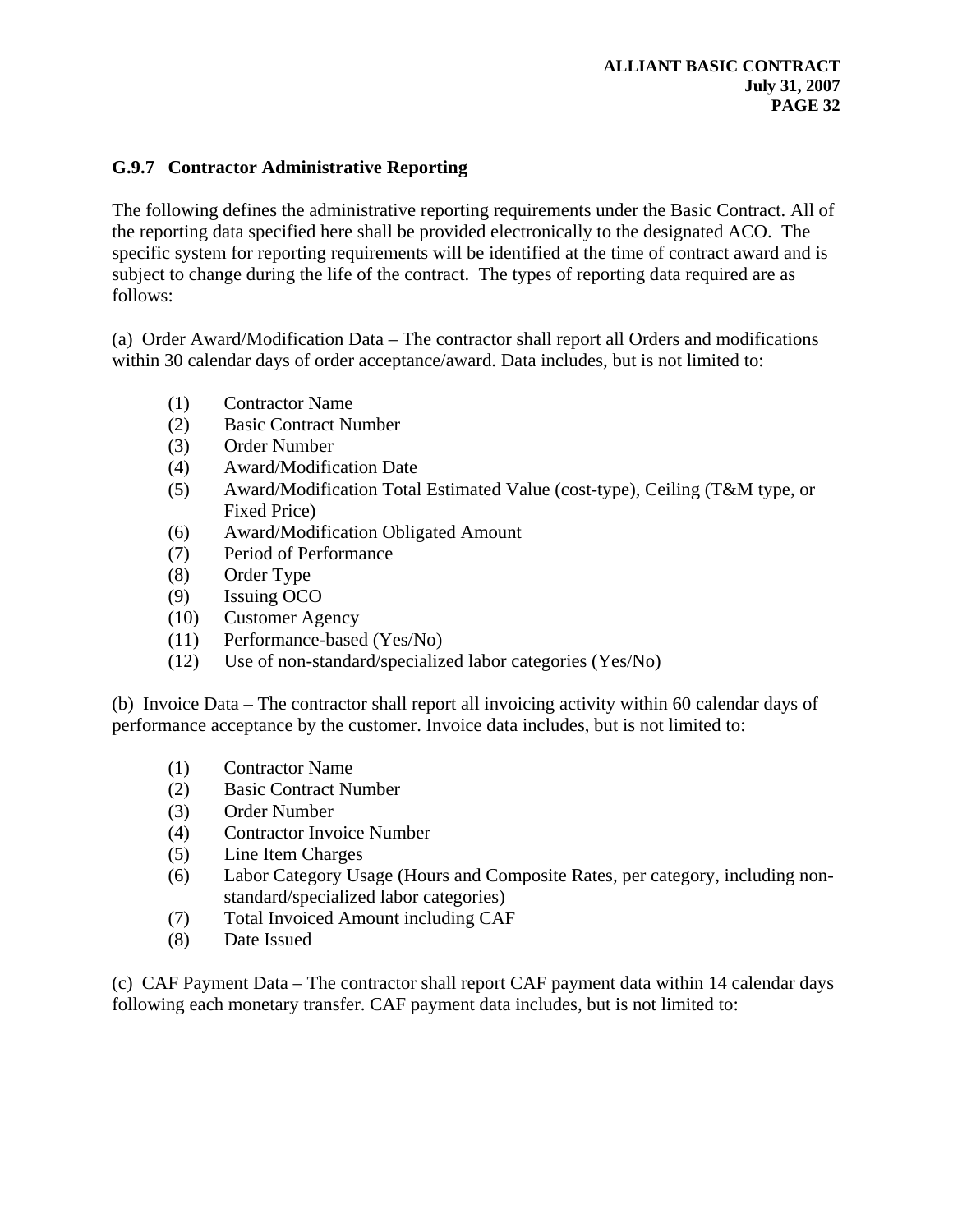- (1) Total Remitted Amount
- (2) Remit Date
- (3) Transfer Confirmation Number
- (4) Amount applied to each Task Order Number (for the reported payment)

The Contractor shall convert all currency to U.S. dollars using the "Treasury Reporting Rates of Exchange," issued by the U.S. Department of Treasury, Financial Management Service.

#### **G.9.8 Order Close-out**

The OCO is responsible for closing out individual Orders under the Basic Contract. The Contractor agrees to cooperate with the OCO to close out Orders as soon as practical after expiration, cancellation or termination of each Order.

Order close-out will be accomplished within the guidelines set forth in: FAR Part 4 Administrative Matters and FAR Part 42 Contract Administration and Audit Services.

The Government is encouraged to utilize FAR 42.708, Quick-Closeout Procedures to the maximum extent practicable.

The OCO has the authority to negotiate settlement of indirect costs in advance of the determination of final indirect cost rates if the Order is physically complete and the amount of unsettled indirect cost to be allocated to the Order is relatively insignificant (See FAR 42.708(2)).

A determination of final indirect costs under quick-closeout procedures shall be final for the Order it covers and no adjustment shall be made to other Orders for over-or under-recoveries of costs allocated or allocable to the Order covered by the agreement.

Once agreement for quick-closeout is reached on an individual Order, a bilateral modification will be issued to closeout the Order.

Final invoices which result in a charge to the government in excess of \$250 or refunds to the Government in excess of \$250 shall be processed prior to quick-closeout of the Basic Contract. Amounts due to the Contractor or refundable to the Government of less than \$250 will be considered insignificant and will not be processed.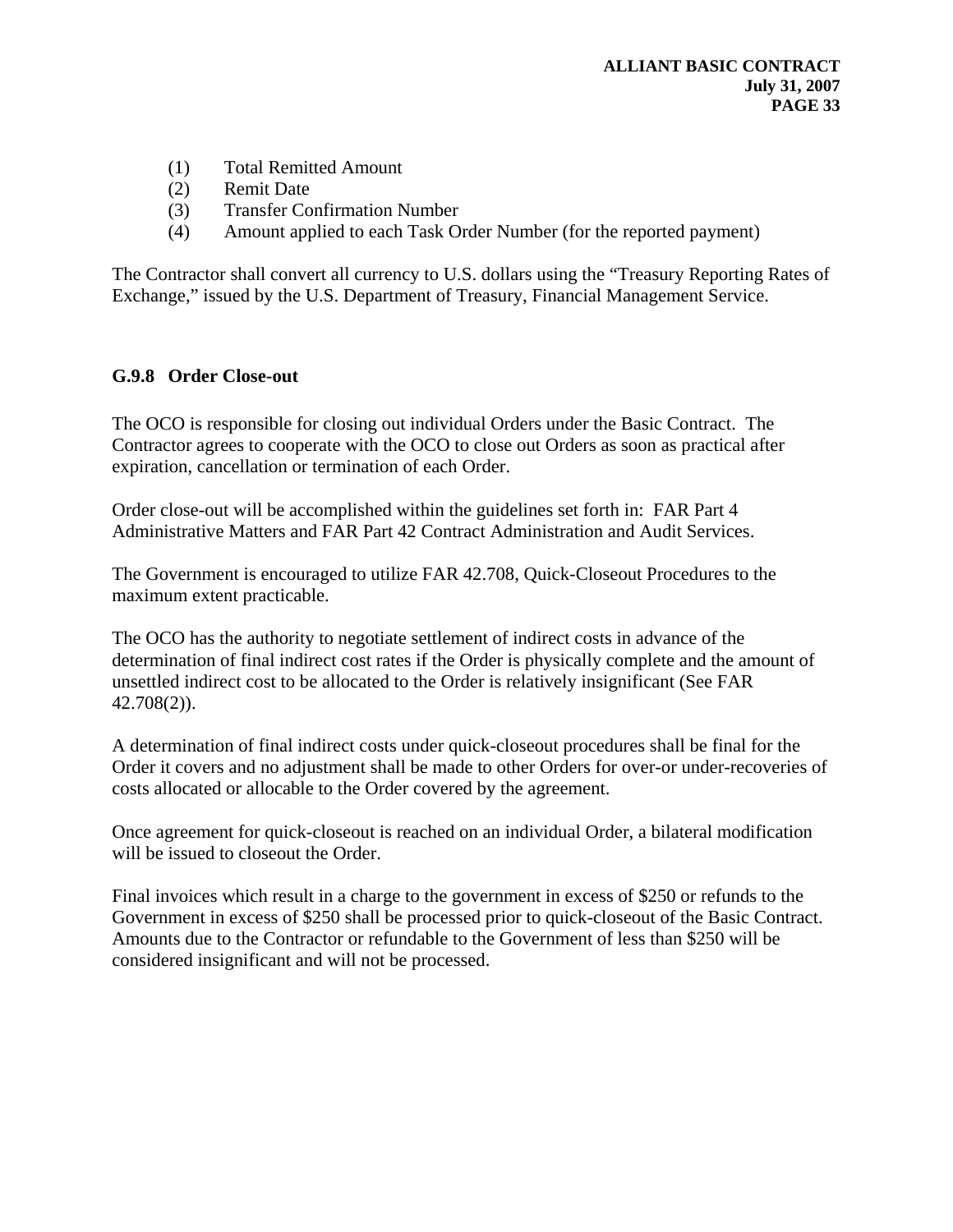#### **G.9.8.1 Annual Order Close-out Report**

The Contractor shall submit annually the Annual Order Close-Out Report to the Alliant ACO at Alliant@gsa.gov, due 30 days after the anniversary date of the Basic Contract award date, and thereafter until all Orders are accounted for. This report shall include a list of all expired Orders within the reporting period, issued under the Basic Contract; and will include, but not be limited to:

- (1) Order Number
- (2) Order Type
- (3) OCO Point of Contact
- (4) OCO Email
- (5) Period of Performance
- (6) Final Order Value
- (7) Cumulative Invoiced Amount
- (8) De-obligated Amount
- (9) Total CAF Amount Paid
- (10) CAF Balance Owed
- (11) Final Invoice Paid (Y/N)
- (12) Release of Claim Date
- (13) Pending Actions (if not closed out)

The report will also include updates to Order Numbers reported in the previous years that have not been completely closed out.

(END OF SECTION G)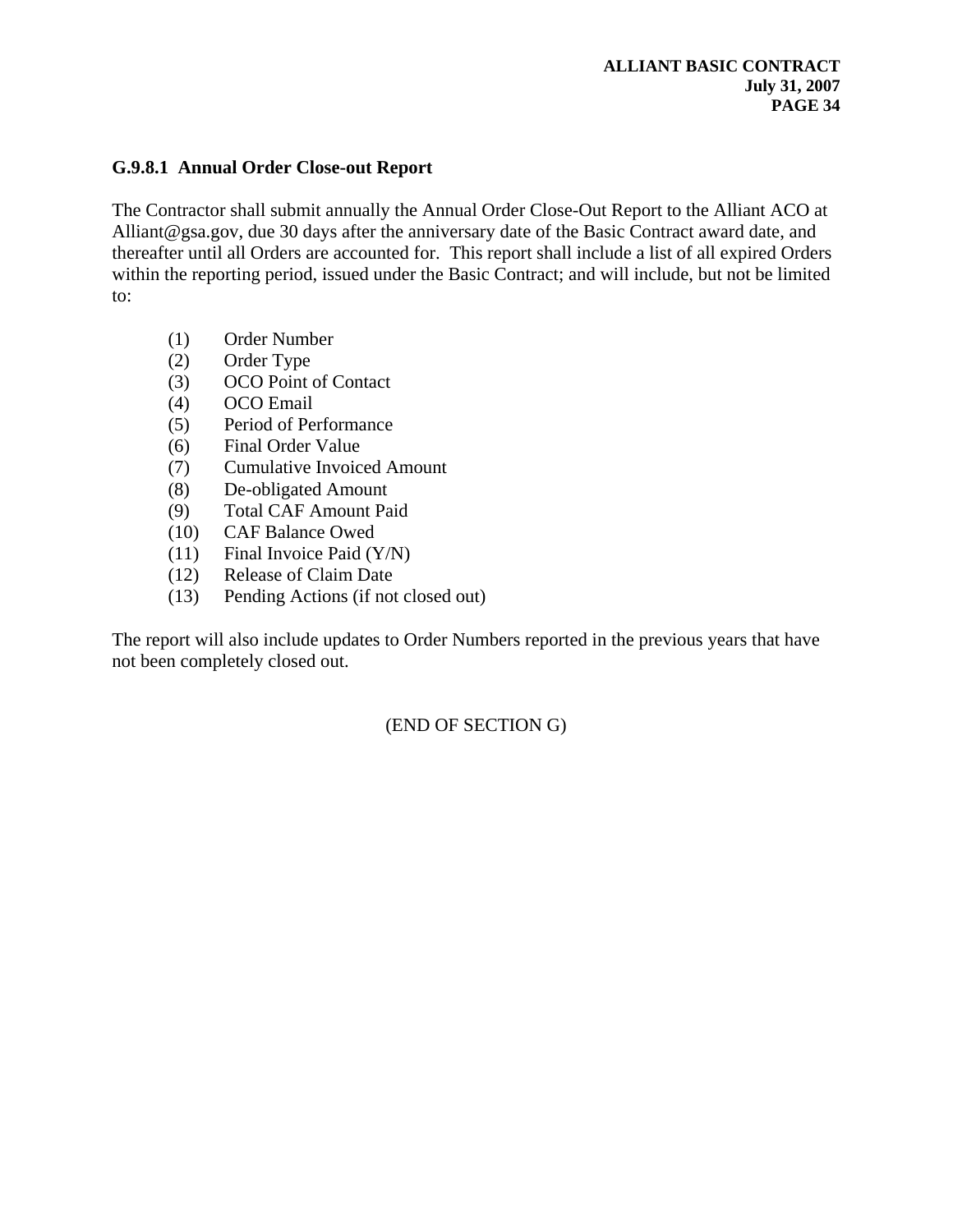#### **SECTION H SPECIAL CONTRACT REQUIREMENTS**

#### **H.1 PROVISIONS INCORPORATED BY REFERENCE AT ORDER LEVEL**

Orders may incorporate one or more provisions by reference, with the same force and effect as if they were given in full text. Upon request, the Contracting Officer will make their full text available. Also, the full text of a provision may be accessed electronically at this address: [http://acqnet.gov/far/index.html.](http://acqnet.gov/far/index.html)

The following clauses apply at the Order level, as applicable, depending upon the contract type of the Order, or as specifically referenced in the applicable Order:

| <b>PROVISION</b> | <b>PROVISION TITLE</b>                 | <b>DATE</b>     | E            | <b>COST</b>  | <b>TM</b>    |
|------------------|----------------------------------------|-----------------|--------------|--------------|--------------|
| #                |                                        |                 |              |              |              |
| 52.211-6         | <b>BRAND NAME OR EQUAL</b>             | <b>AUG 1999</b> | $\mathbf{X}$ | $\mathbf{x}$ | X            |
| 52.211-14*       | NOTICE OF PRIORITY RATING FOR NATIONAL | <b>SEP 1990</b> | $\mathbf{X}$ | $\mathbf{X}$ | $\mathbf{X}$ |
|                  | <b>DEFENSE USE</b>                     |                 |              |              |              |
| 52.215-20        | REQUIREMENTS FOR COST OR PRICING DATA  | <b>OCT 1997</b> | $\mathbf{x}$ | $\mathbf{x}$ | $\mathbf{x}$ |
|                  | OR INFORMATION OTHER THAN COST OR      |                 |              |              |              |
|                  | PRICING DATA                           |                 |              |              |              |
| 52.215-20*       | <b>ALTERNATE I</b>                     | <b>OCT 1997</b> | $\mathbf{x}$ | $\mathbf{x}$ | $\mathbf{x}$ |
| 52.215-20        | <b>ALTERNATE II</b>                    | <b>OCT 1997</b> | $\mathbf{X}$ | X            | X            |
| 52.215-20*       | <b>ALTERNATE III</b>                   | <b>OCT 1997</b> | $\mathbf{x}$ | $\mathbf{X}$ | $\mathbf X$  |
| $52.215 - 20*$   | <b>ALTERNATE IV</b>                    | <b>OCT 1997</b> | $\mathbf{x}$ | X            | X            |
| 52.217-5         | <b>EVALUATION OF OPTIONS</b>           | <b>JUL 1990</b> | $\mathbf{x}$ | $\mathbf{x}$ | $\mathbf{x}$ |
| $52.225 - 2*$    | BUY AMERICAN ACT CERTIFICATE           | <b>JUN 2003</b> | $\mathbf{x}$ | $\mathbf X$  | $\mathbf{X}$ |
| 52.225-4*        | <b>BUY AMERICAN ACT - FREE TRADE</b>   | <b>JAN 2005</b> | $\mathbf{x}$ | $\mathbf{x}$ | $\mathbf{x}$ |
|                  | AGREEMENT - ISRAELI TRADE ACT          |                 |              |              |              |
|                  | <b>CERTIFICATE</b>                     |                 |              |              |              |
| $52.225 - 6*$    | <b>TRADE AGREEMENTS CERTIFICATE</b>    | <b>JAN 2005</b> | $\mathbf{x}$ | $\mathbf{x}$ |              |
| 52.227-15*       | REPRESENTATION OF LIMITED RIGHTS DATA  | <b>MAY 1999</b> | $\mathbf{X}$ | $\mathbf X$  | $\mathbf{X}$ |
|                  | AND RESTRICTED COMPUTER SOFTWARE       |                 |              |              |              |
| 52.234-2         | NOTICE OF EARNED VALUE MANAGEMENT      | <b>JUL 2006</b> | $\mathbf{x}$ | $\mathbf X$  | $\mathbf X$  |
|                  | <b>SYSTEM - PRE-AWARD IBR</b>          |                 |              |              |              |
| 52.234-3         | NOTICE OF EARNED VALUE MANAGEMENT      | <b>JUL 2006</b> | $\mathbf{x}$ | $\mathbf{x}$ | $\mathbf{x}$ |
|                  | <b>SYSTEM - POST-AWARD IBR</b>         |                 |              |              |              |
| 52.234-4*        | EARNED VALUE MANAGEMENT SYSTEM         | <b>JUL 2006</b> | $\mathbf{X}$ | $\mathbf{X}$ | $\mathbf{X}$ |

*(Note: Clause numbers followed by an asterisk (\*) require fill-ins by the OCO if determined applicable and incorporated into the Order.)*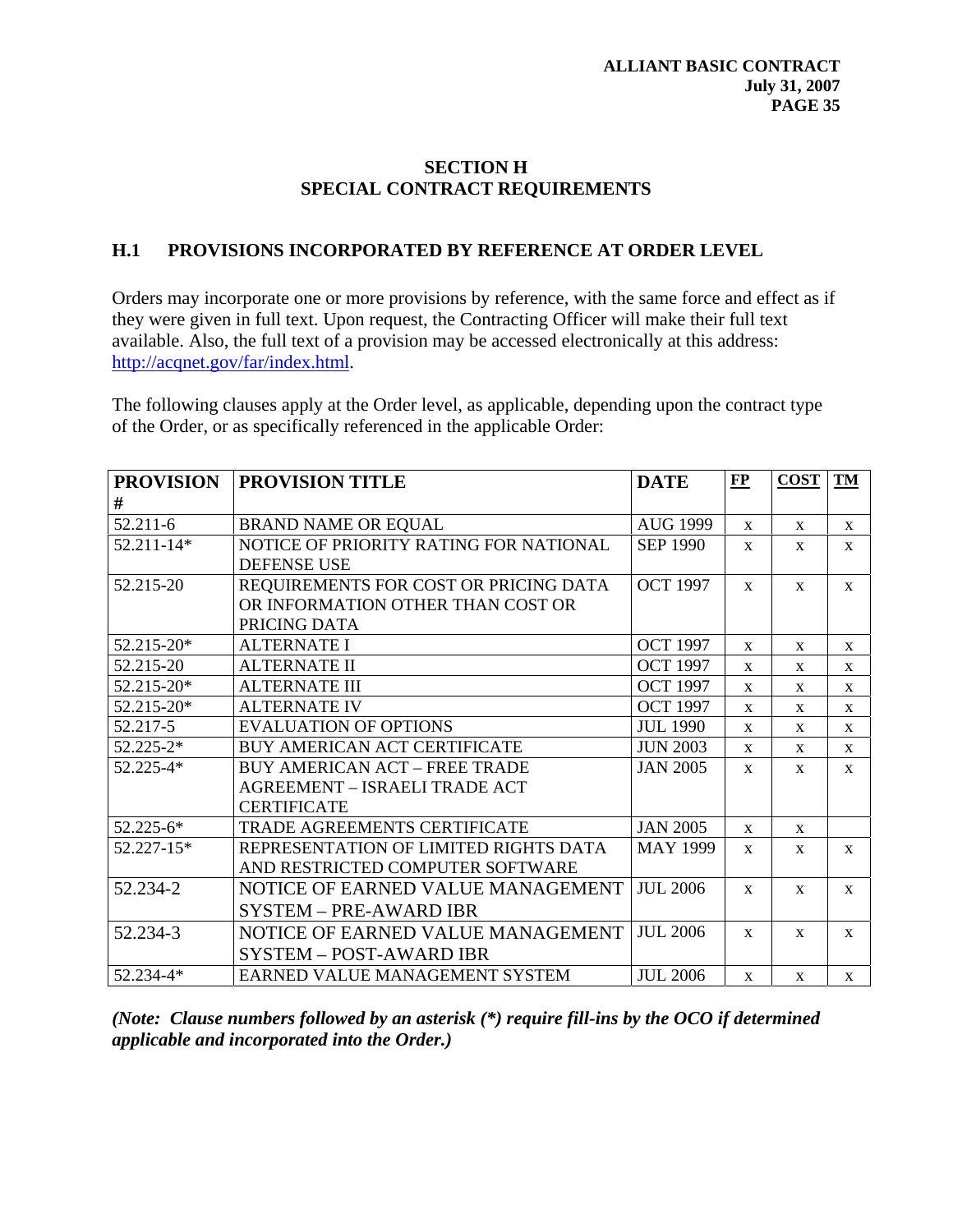### **H.2 KEY PERSONNEL**

The Contractor shall identify the persons selected to fill the roles of Contractor's Program Manager and Contract Administrator for the Basic Contract*.* These individuals shall represent the Contractor as points-of-contact for the ACO to help resolve issues and perform other functions that may arise relating to the Basic Contract and Orders under the Basic Contract.

The Contractor shall ensure that the ACO has current point-of-contact information for both the Program Manager and Contract Administrator.

All costs associated with the Contractor's Program Manager and Contract Administrator shall be at no direct cost to the Government.

### **H.2.1 Contractor Program Manager**

The Contractor's corporate management structure shall guarantee senior, high-level, program management of the Alliant GWAC Program. The Contractor Program Manager duties include, but are not limited to:

(a) Advising and assisting Alliant customers regarding the technical scope of the Basic Contract and the overall attributes of the Alliant GWAC Program;

(b) Providing all reporting information required under the Basic Contract accurately, thoroughly and timely;

(c) Resolving issues related to Order performance under the Basic Contract; and

(d) Attending meetings and conferences as necessary.

### **H.2.2 Contract Administrator**

The position of Contract Administrator requires expertise in acquisition regulations, the Basic Contract's terms and conditions, Order procedures, proposal preparation, negotiations, and Basic Contract/Order administration.

The Contract Administrator must coordinate with the Program Manager on all reporting requirements under the Basic Contract.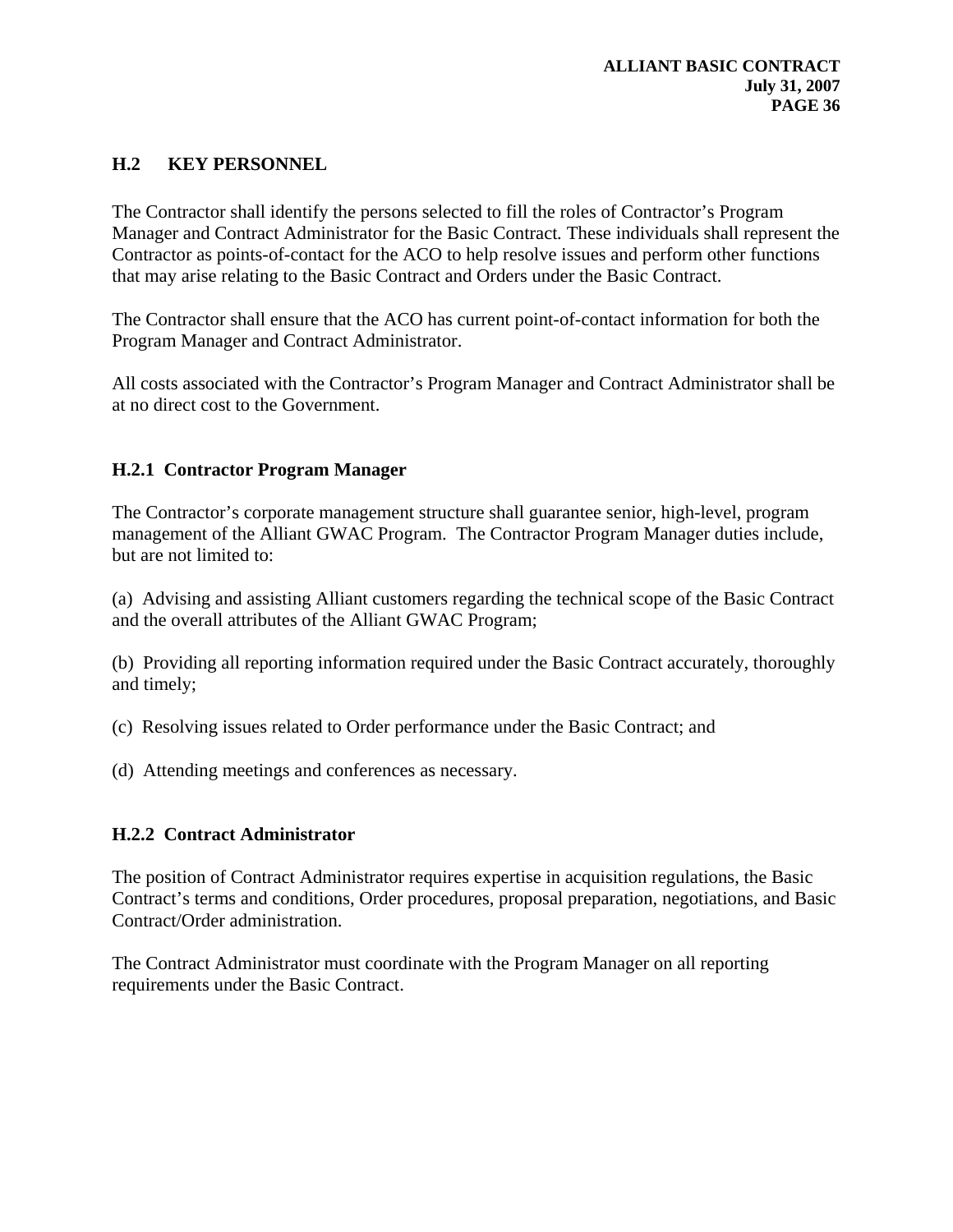# **H.3 UNIQUE PROFESSIONAL SKILLS**

Unique professional skills are defined as those bona fide executive, administrative, or professional skills for which the expertise required or duties performed are within the Basic Contract's scope, but are so specialized or rare that they are not explicitly defined in any labor category description in Section J, Attachment 3. The OCO will determine whether circumstances warrant use of unique professional skills. Based on price or cost analysis, the OCO will negotiate a fair and reasonable labor rate with the Contractor at the Order level.

A Contractor may propose a new or different skill level category when proposing Ancillary Support consistent with this Section, provided that the Contractor complies with all applicable contract clauses and labor laws, including the Service Contract Act or the Davis Bacon Act, as applicable.

# **H.4 CONTRACTOR TRAINING**

The Contractor is generally expected to maintain the professional qualifications and certifications of its personnel through on-going training. Unless specifically authorized in an individual Order, the Contractor shall not directly bill the Government for any training.

# **H.5 GOVERNMENT PROPERTY**

Any equipment, property, or facilities furnished by the Government or any Contractor-acquired property must be specified on individual Orders and follow the policies and procedures of FAR Part 45 for providing Government property to Contractors, Contractors' use and management of Government property, and reporting, redistributing, and disposing of Contractor inventory.

# **H.5.1 Leasing of Real and Personal Property**

The Government contemplates that leases may be part of a solution offered by a Contractor, but the Government, where the Offeror's solution includes leasing, will not be the Lessee. Under no circumstances on any Order issued under this Basic Contract shall:

(a) The Government be deemed to have privity-of-contract with the owner/lessor of the leased items; or

(b) The Government be held liable for early termination/cancellation damages if the Government decides not to exercise an Option period under an Order unless the Contractor has specifically disclosed the amount of such damages (or the formula by which such damages would be calculated) as part of its Proposal and the OCO for the Order has specifically approved/allowed such damages as part of the Award. The Alliant Basic Contract strictly prohibits the use of lease-like payment arrangements, which purport to permit the Government to receive delivery of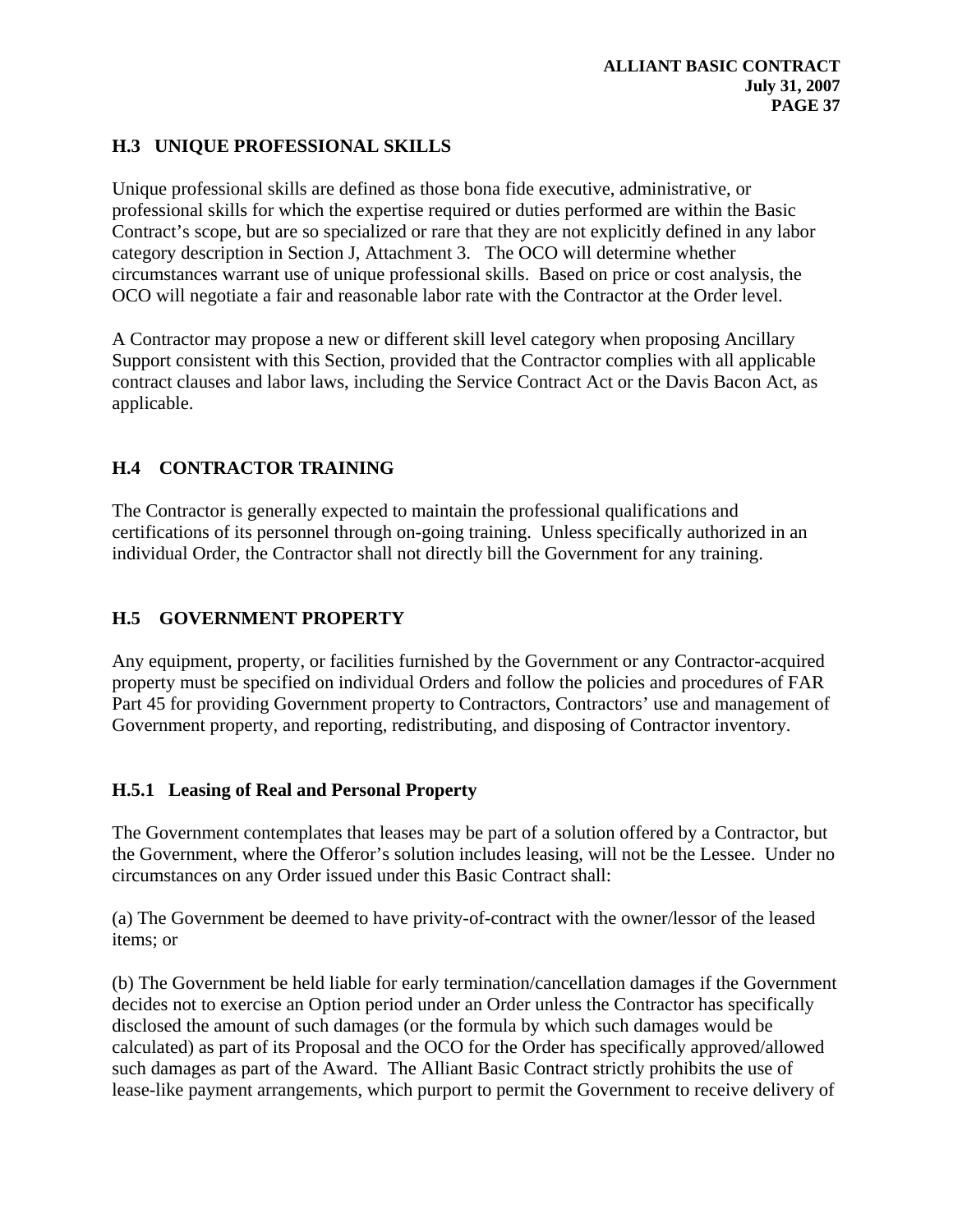items and then pay for the full cost of the items over time, even if such arrangements are not technically a lease transaction because the Government is not the lessee.

# **H.6 PERMITS**

Except as otherwise provided in an individual Order, the Contractor shall, without direct cost to the Government, be responsible for obtaining any and all licenses, certifications, authorizations, approvals, and permits, and for complying with any applicable Federal, national, state, and municipal laws, codes, and regulations, and any applicable foreign work permits, authorizations, etc., and/or visas in connection with the performance of any applicable Order issued under the Basic Contract.

# **H.7 SECURITY CONSIDERATIONS**

Security requirements will be dictated by agency specific requirements, specified on individual Orders. Examples of such requirements are The Office of Management and Budget (OMB) Circular A-130, The Federal Information Security Management Act (FISMA), NIST FIPS PUB 140-2 Security Requirements for Cryptographic Modules, the Department of Defense Information Assurance Certification and Accreditation Process (DIACAP), and the National Information Assurance Certification and Accreditation Process (NIACAP) NSTISSI-1000. H.7.1 Homeland Security Presidential Directives-12 (HSPD-12)

The Contractor shall comply with agency personal identity verification procedures identified in individual Orders that implement Homeland Security Presidential Directives-12 (HSPD-12); OMB guidance M-05-24; Federal Information Processing Standards Publication (FIPS PUB) number 201; and GSA HSPD-12, Personal Identity Verification- I, Standard Operating Procedure (SOP).

The Contractor shall insert the above paragraph in all subcontracts when the subcontractor is required to have physical access to a federal controlled facility or access to a Federal information system.

# **H.7.2 Information Assurance (IA)**

Information Assurance (IA) capabilities and actions protect and defend network availability, protect data integrity and provide the ability to implement effective computer network defense.

As stipulated in individual Orders, the Contractor shall provide cost effective, timely and proactive IA measures and controls including any required documentation. Corrective actions shall be established and implemented to mitigate risks before exploitation and to protect against vulnerabilities and threats once they have been identified. Innovative approaches and best business practices are to be established and utilized for information system security.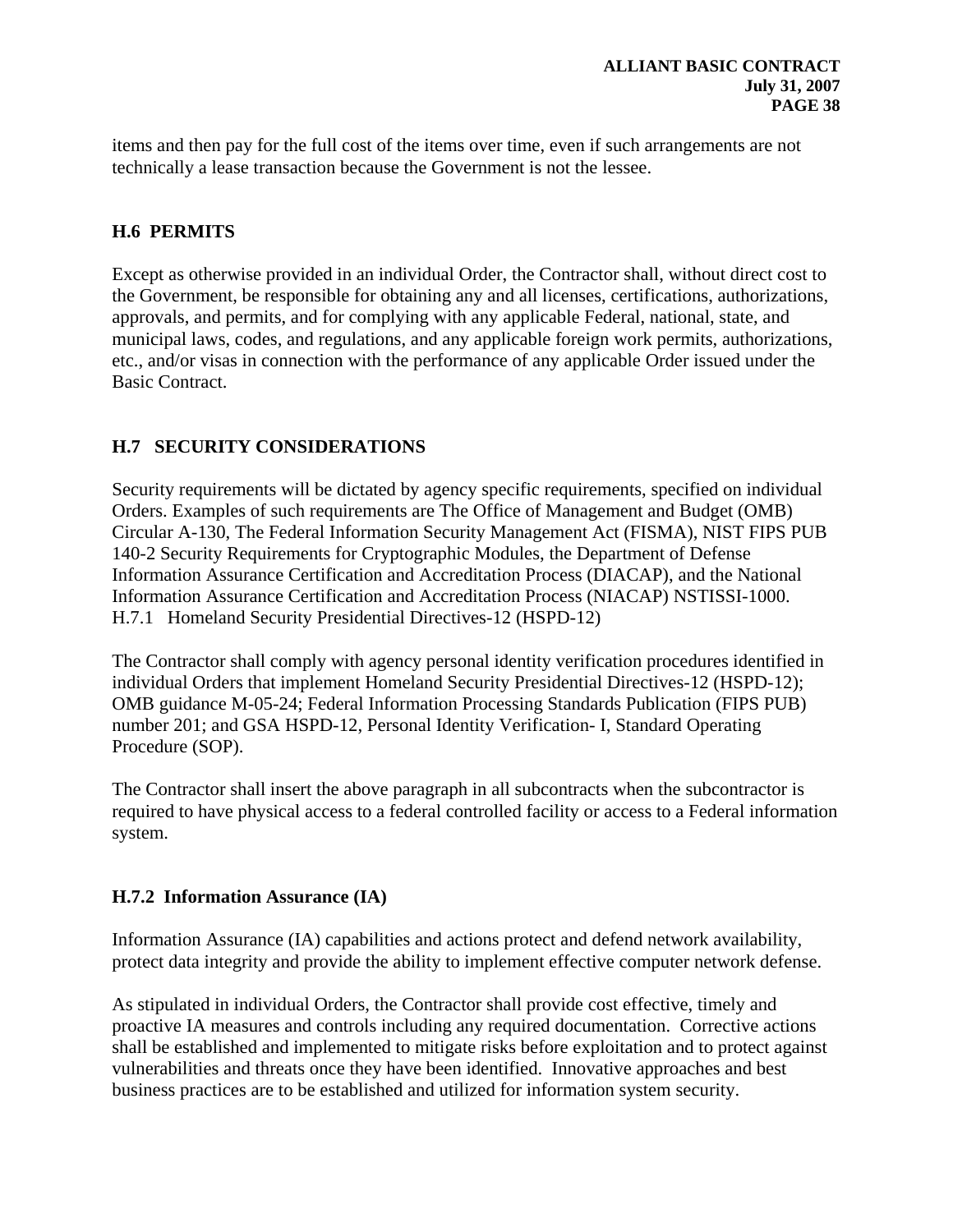In addition to HSPD-12, the Contractor shall comply with agency specific information assurance requirements. These requirements may include, but are not limited to: personnel security clearances/background checks; operations--security risk assessments, vulnerability of management processes and plans, installation/configuration of IA compliance documentation; and defense of the environment-- including hardware  $\&$  software, the networks, and supporting infrastructure, as dictated by the nature of the information (classified/unclassified) and associated risk.

The Contractor shall report Foreign Interests at the prime and subcontract levels as required by the individual Order. The contractor shall provide access to the Contractor's facilities, personnel and documents for the purposes of audit or inspection by an authorized Inspector General (IG) or designated security certification activity to ensure appropriate IA practices are in place. Additional IA information is available at http://www.dss.mil/infoas/.

# **H.7.3 Security Clearances**

The minimum level of security clearance under the Basic Contract is a Top Secret Facility Clearance with no security clearance requirement for Safeguarding; however, individual Orders may require security clearances that exceed the minimum clearance levels under the Basic Contract. Only those Offerors that meet the required security clearance levels on individual Orders shall be eligible to compete under Fair Opportunity. When classified work is required on an individual Order, the Contract Security Classification Specification, (DD Form 254 or agency equivalent) will be issued to the Contractor by requiring agency. The DD Form 254 is available at the following site:

# [http://www.dtic.mil/whs/directives/infomgt/forms/forminfo/forminfopage51.html.](http://www.dtic.mil/whs/directives/infomgt/forms/forminfo/forminfopage51.html)

The Contractor is responsible for providing personnel with appropriate security clearances to ensure compliance with Government security regulations, as specified on individual Orders. The Contractor shall fully cooperate on all security checks and investigations by furnishing requested information to verify the Contractor employee's trustworthiness and suitability for the position. Clearances may require Special Background Investigations (SBI), Sensitive Compartmented Information (SCI) access or Special Access Programs (SAP), or agency-specific access, such as a Q clearance or clearance for restricted data.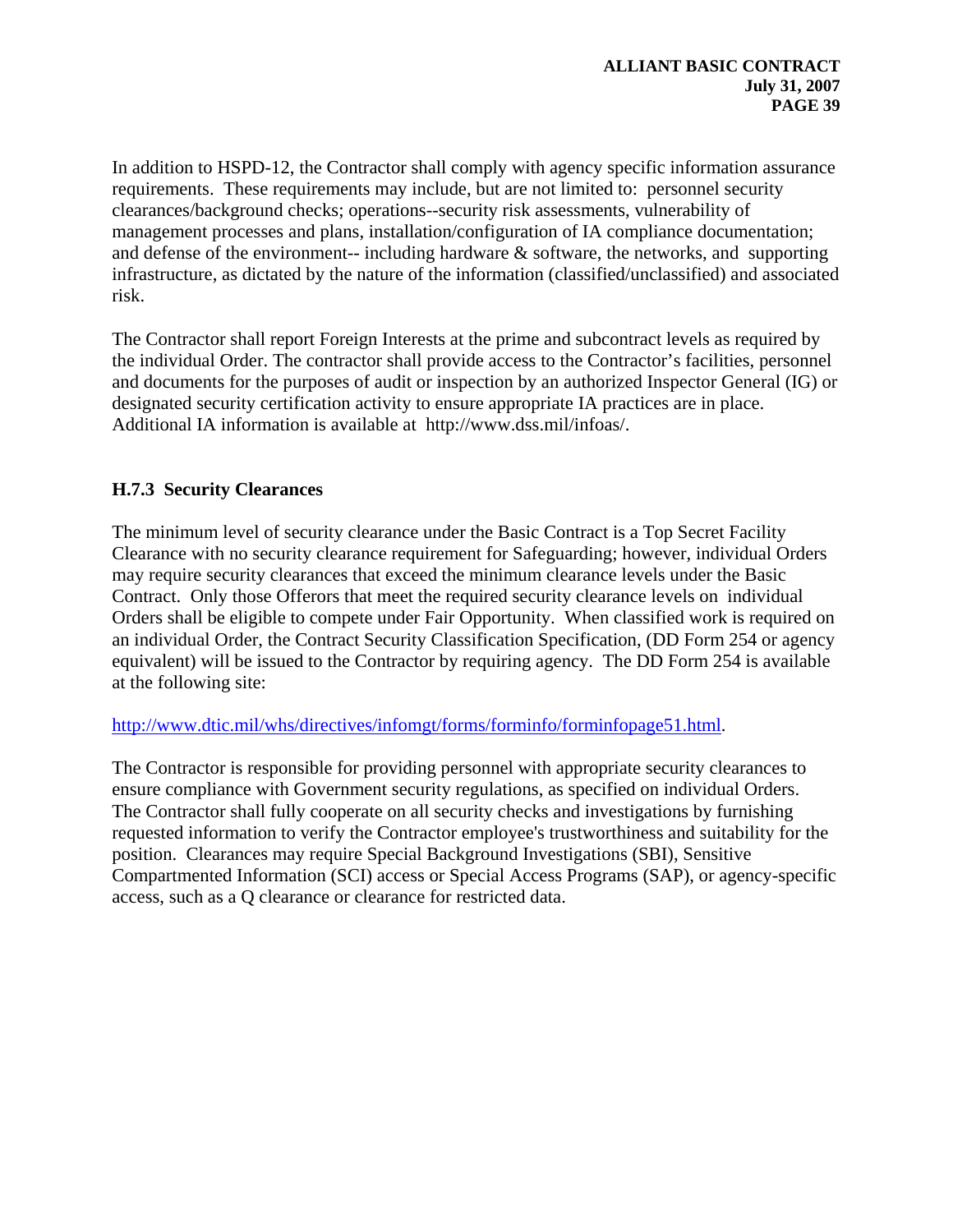# **H.8 LOGISTICAL SUPPORT PRIVILEGES**

As specified on individual Orders, Contractors may be required to provide logistical support in OCONUS areas. Individual Orders will specify whether Status of Forces Agreements (SOFAs) for foreign jurisdictions will apply and will be processed for foreign tax exemption purposes. At the discretion of the Military Theatre Commander, the Government may provide, but is not limited to, use of the following:

(a) Military or other U.S. Government Clubs, exchanges, or other non-appropriated fund organizations;

(b) Military or other U.S. Government commissary stores;

(c) Military or other U.S. Government postal facilities;

(d) Utilities and services in accordance with priorities, rates or tariffs established by military or other U.S. Government agencies;

(e) Military Payment Certificate (MPC), where applicable;

(f) Military or other U.S. Government banking facilities; and

(g) Military or other U.S. Government provided telephones, lines, and services with direct dialing capability and access to the Defense Switched Network (DSN), (formerly AUTOVON). The precedence of usage shall be coincident with the urgency of the requirement and in accordance with Government and Military regulations.

# **H.9 ORGANIZATIONAL CONFLICT OF INTEREST**

The guidelines and procedures of FAR 9.5 will be used in identifying and resolving any issues of organizational conflict of interest at the Order level.

In the event that an Order requires activity that would create an actual or potential conflict of interest, the Contractor shall:

(a) Notify the OCO of the actual or potential conflict, and not commence work on any Order that involves a potential or actual conflict of interest until specifically notified by the OCO to proceed;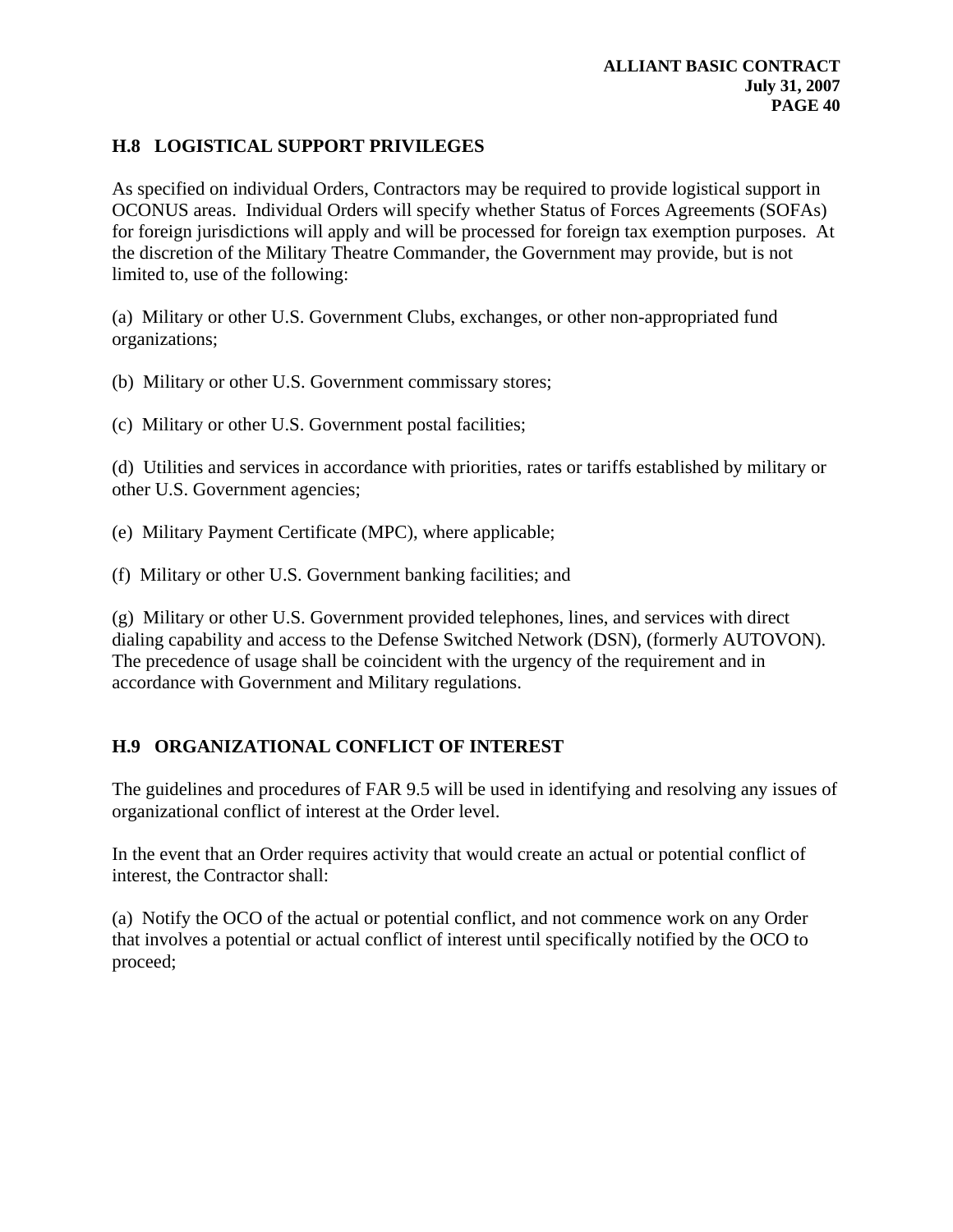(b) Identify the conflict and recommend to the OCO an alternate tasking approach which would avoid the conflict;

If the OCO determines that it is in the best interest of the Government to issue the Order, notwithstanding a conflict of interest, a request for waiver shall be submitted in accordance with FAR 9.503.

# **H.10 INCORPORATION OF SUBCONTRACTING PLAN**

The Individual Small Business Subcontracting Plan, dated **7/27/2007 (Negotiated),** and submitted in accordance with FAR 52.219-9, is hereby approved and incorporated herein.

# **H.11 GOALS FOR SUBCONTRACTING**

GSA is committed to ensuring that small, HUBZone small, small disadvantaged, women-owned, veteran-owned, and service-disabled veteran owned small business concerns are provided maximum practicable opportunity to participate as subcontractors in the performance of the Basic Contract.

Accordingly, the goals for Contractors planned subcontracting dollars on Orders amortized over the reporting periods of each Individual Subcontractors Report (ISR) are stated as follows:

| <b>SMALL BUSINESS</b>                         | 50 | percent |         |
|-----------------------------------------------|----|---------|---------|
|                                               |    |         |         |
| <b>HUBZone Small Business</b>                 |    |         | percent |
| <b>Small Disadvantaged Business</b>           |    |         | percent |
| <b>Women-Owned Small Business</b>             |    |         | percent |
| <b>Veteran-Owned Small Business</b>           |    |         | percent |
| Service-Disabled Veteran-Owned Small Business |    |         | percent |

The individual goals of HUBZone Small Business, Small Disadvantaged Business, Women-Owned Small Business, Veteran-Owned Small Business, and Service-Disabled Veteran-Owned Small Business are a subset of the 50% small business goal.

These goals do not apply to work OCONUS and are not counted with the Contractor's domestic small business goals.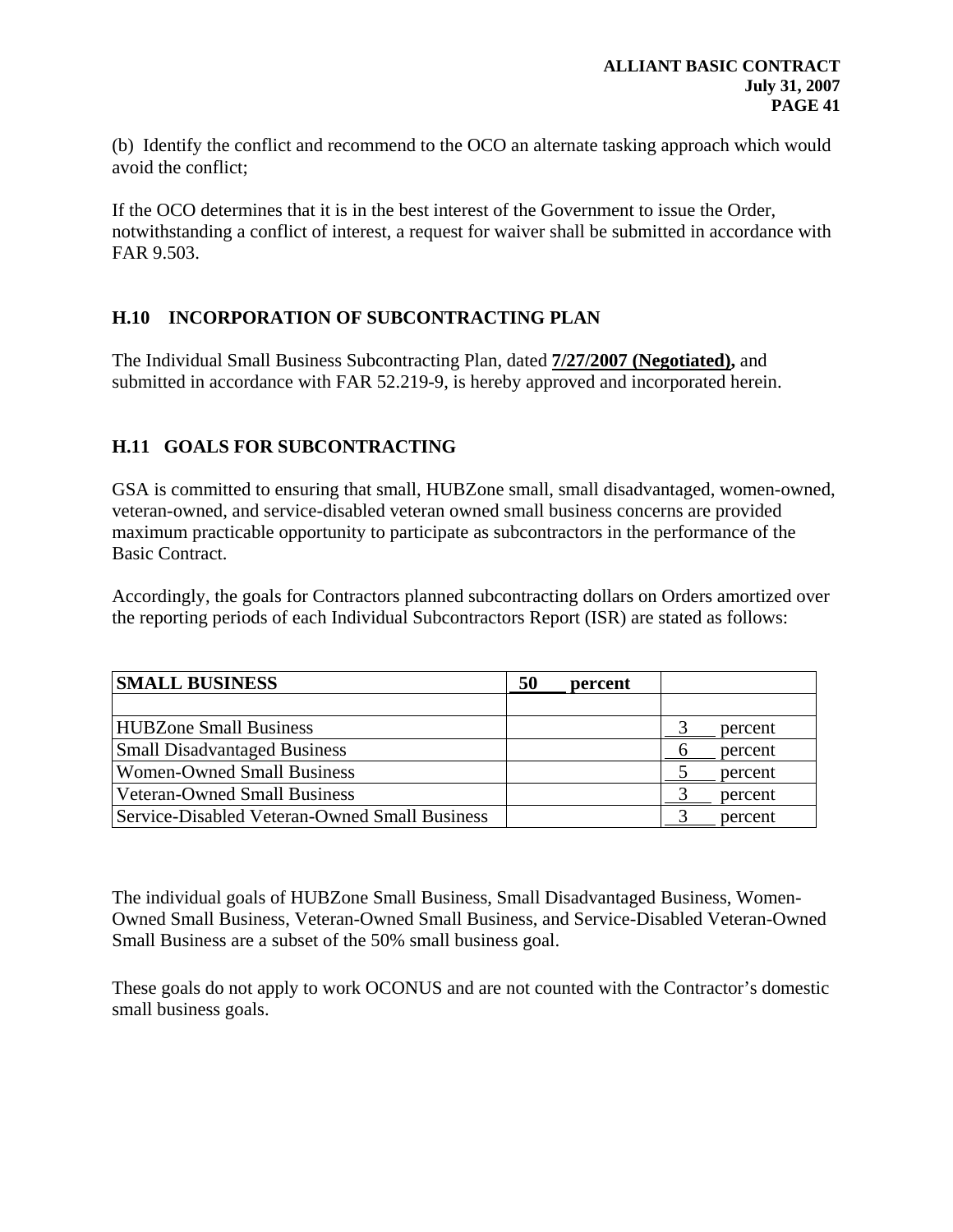## **H.12 ELECTRONIC PRODUCTS ENVIRONMENTAL ASSESSMENT TOOL**

If electronic hardware is procured in an individual Order under the Basic Contract, GSA encourages Contractors to participate in and to utilize the Electronic Products Environmental Assessment Tool (EPEAT). EPEAT is a procurement tool designed to help institutional purchasers evaluate, compare, and select desktop computers, laptops, and monitors based upon their environmental attributes as specified in the consensus-based IEEE Standard for the Environmental Assessment of Personal Computer Products (1680).

On individuals Orders, when products meeting the IEEE Standard are available, additional consideration will be provided for products meeting EPEAT Silver or EPEAT Gold registration requirements. The Contractor shall be responsible for ensuring equipment meets the latest EPEAT registration requirements before it is delivered. The registration requirements and a list of all equipment meeting the requirements are provided at: [www.epeat.net.](http://www.epeat.net/) If EPEAT is applicable on an individual Order, suppliers are required to provide quarterly reports quantifying the number of EPEAT registered products purchased under this contract. The information must be reported in the matrix below, providing the following data for the current quarter, the fiscal year, and the duration of the Order.

|                 | Non-EPEAT<br>Registered<br>Products | <b>Bronze</b> | Silver | Gold |
|-----------------|-------------------------------------|---------------|--------|------|
| <b>Desktops</b> |                                     |               |        |      |
| Laptops         |                                     |               |        |      |
| Monitors        |                                     |               |        |      |

#### **H.13 ELECTRONIC ACCESS TO CONTRACT**

The Government intends to post and update a non-contractor specific version of the Basic Contract on its Alliant website. The Alliant website will be available to the general public.

#### **H.13.1 Contractor Webpage**

The Contractor shall develop and maintain a current, publicly available webpage accessible via the Internet throughout the period of performance of the Basic Contract and the Contractor's Orders through close-out. The webpage shall be prominently located on the website where other government contracts are listed. The purpose of the webpage is for the Contractor to communicate with potential customers regarding the Contractor's ability to provide world-class professional support services under the Basic Contract. At a minimum, this webpage must include the following items: the Basic Contract, contractor DUNS number, prompt payment terms, contact information of Contractor's Program Manager and Contract Manager, a link to the contractor's CCR webpage and a link to the GSA Alliant website.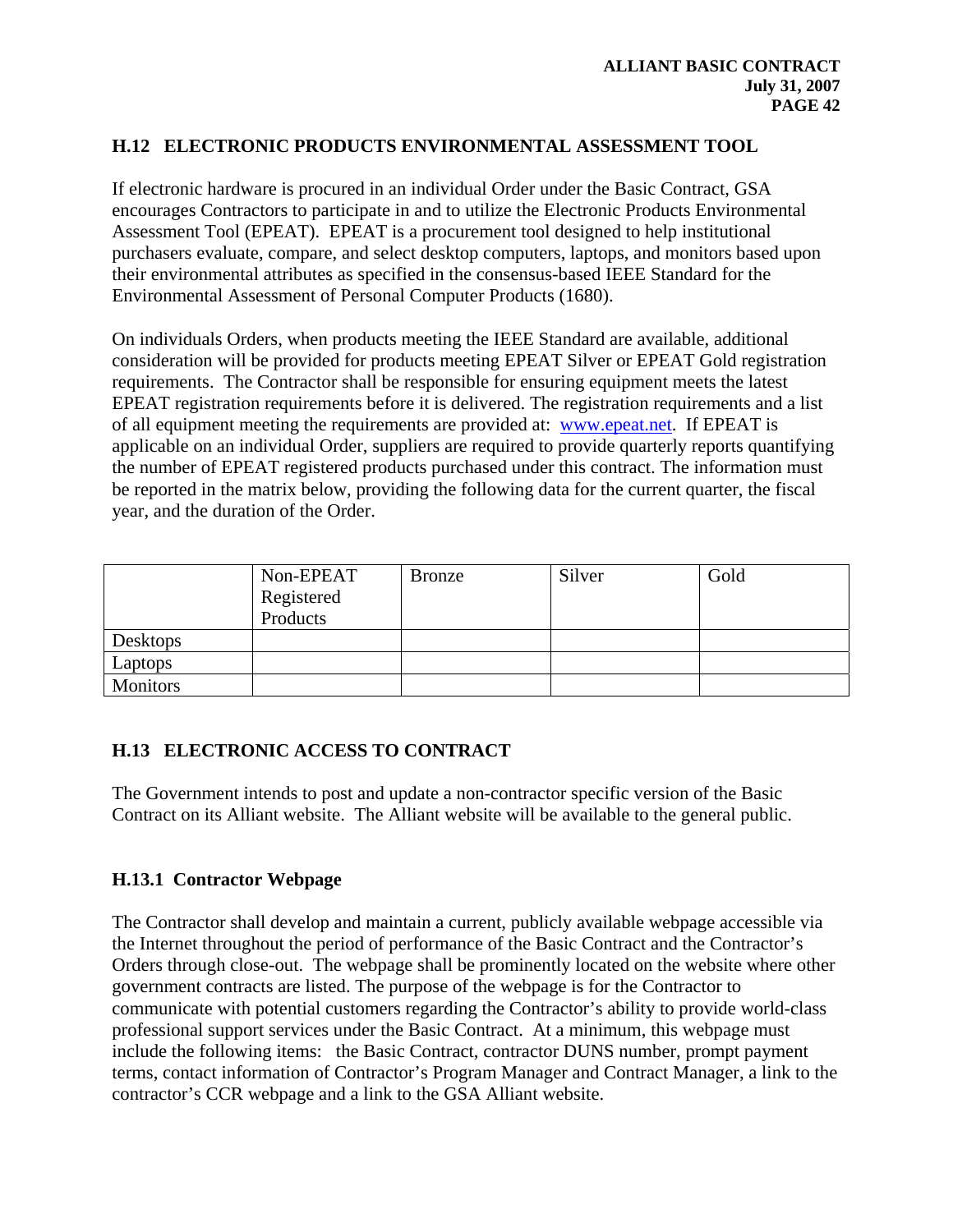This webpage must conform to the relevant accessibility standards referenced in Section 508 of the Rehabilitation Act (29 U.S.C. 794d), as amended by the Workforce Investment Act of 1998 (P.L. 105-220), August 7, 1998, Section 1194.22, Web-based Intranet and Internet Information and Applications.

# **H.14 SECTION 508**

All supplies and services delivered or performed shall comply with the applicable technical provisions of the Access Board found at 36 CFR 1194, parts B, C and D, as amended, or provide equivalent facilitation in order to ensure compliance with Section 508, as applicable. Contractors shall register with the Buy Accessible Data Center at <http://emgbaw.altarum.org/DataCenter/> within sixty days of award of the Basic Contract. It is the Contractor's responsibility to keep their information current.

# **H.15 INSURANCE**

In accordance with FAR 52.228-5, Insurance - Work on a Government Installation, and FAR 52.228-7, Insurance - Liability to Third Persons, insurance policies with the following types and minimum amounts shall be furnished to the ACO within 30 days of award and maintained during the period of performance of the Basic Contract:

(a) Worker's Compensation and Employer's Liability, specified at FAR 28.307-2(a) of not less than \$100,000 for each occurrence;

(b) General Liability, specified at FAR 28.307-2(b) of not less than \$500,000 for each occurrence;

(c) Automobile Liability, specified at FAR 28.307-2(c) of not less than \$200,000 per person and \$500,000 for each occurrence, and property damage liability insurance of not less than \$20,000 for each occurrence;

(d) Aircraft public and passenger liability, specified at FAR 28.307-2(d), when aircraft are used in connection with performing the contract, the OCO shall require aircraft public and passenger liability insurance. Coverage shall be at least \$200,000 per person and \$500,000 per occurrence for bodily injury, other than passenger liability, and \$200,000 per occurrence for property damage. Coverage for passenger liability bodily injury shall be at least \$200,000 multiplied by the number of seats or passengers, whichever is greater;

(e) Vessel liability, specified at FAR 28.307-2(e), when contract performance involves the use of vessels, the OCO shall require, as determined by the agency, vessel collision liability and protection and indemnity liability insurance.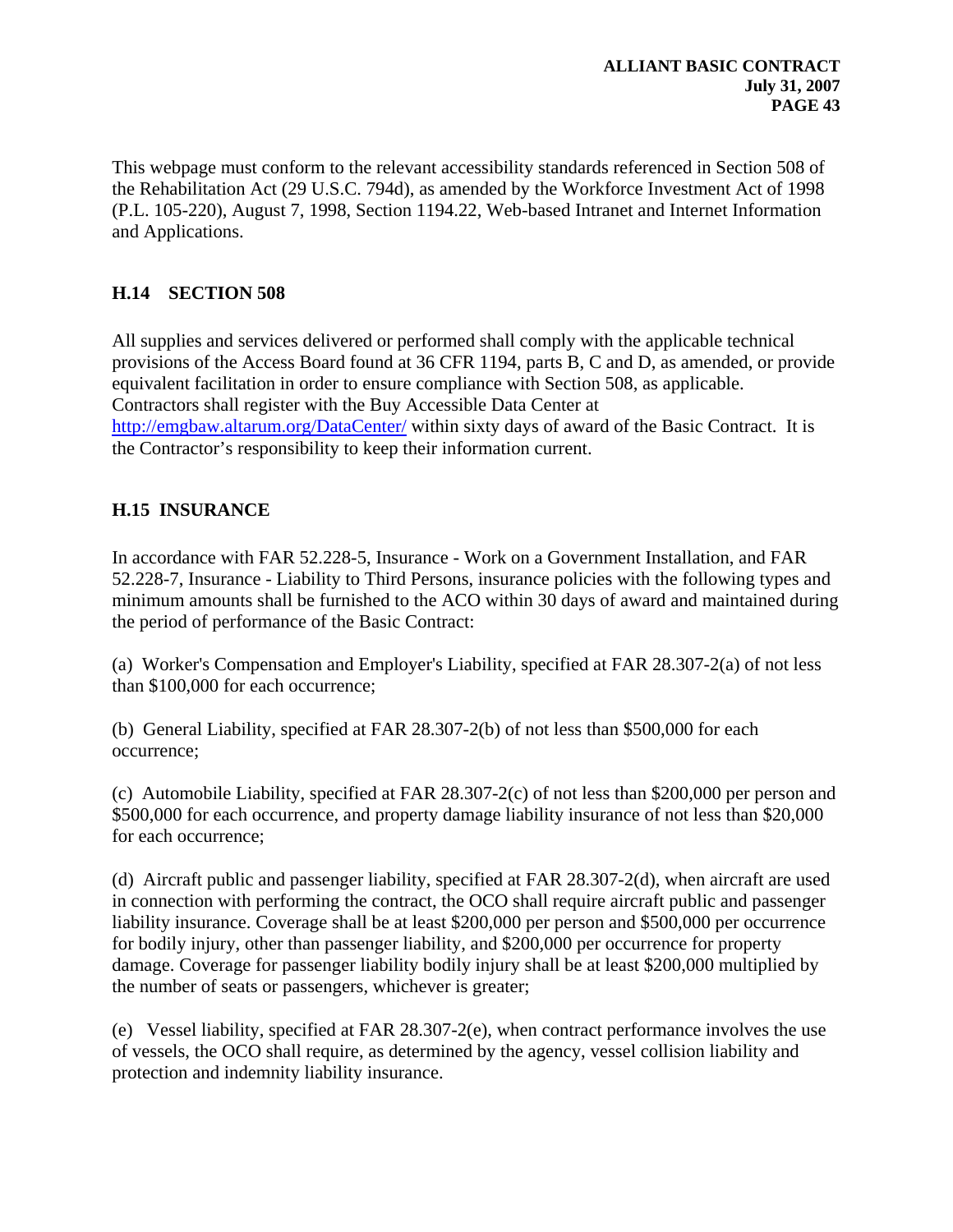### **H.15.1 Defense Base Act Insurance**

Pursuant to FAR 28.305, Defense Base Act (DBA) insurance coverage provides workers' compensation benefits (medical, disability, death) in the even of a work-related injury or illness outside the United States.

The Government requires that employees hired by contractors and subcontractors who work internationally be protected by the DBA coverage, regardless of their assignment and/or location unless a waiver has been obtained by the U.S. Department of Labor.

DBA insurance shall be at no direct cost to the Government and shall be furnished to the OCO within 30 days of award of an Order; however, if required and approved by an OCO under an individual Order, additional DBA riders may be charged as a direct cost to the Government.

# **H.16 COST ACCOUNTING SYSTEM**

Contractors are required to have an adequate cost accounting system for Cost Reimbursement type Orders in accordance with FAR 16.301-3(a)(1). The Contractor must maintain a cost accounting system determined adequate by their cognizant auditing agency. . The Contractor shall notify the ACO and designated OCOs for ongoing Orders, in writing, if there are any changes in the status of their cost accounting system and provide the reason(s) for the change.

# **H.17 COST ACCOUNTING STANDARDS**

Unless exempt under 48 CFR 9903.201-1 and 9903.201-2, Contractors must comply with FAR 52.230-2, Cost Accounting Standards.

In accordance with FAR 52.230-1, Cost Accounting Standards Notices and Certification, Contractors shall notify the ACO and designated OCO on individual Orders, in writing, if there are any changes to the Disclosure Statement and provide the reason(s) for the change.

In accordance with FAR 52.230-6, Administration of Cost Accounting Standards, and FAR 52.230-7, Proposal Disclosure-Cost Accounting Practice, Contractors shall notify the ACO and designated OCO on individual Orders, in writing, if there are any changes to Cost Accounting Practices and provide the reason(s) for the change. Under this clause and provision, the "Cognizant Federal agency official (CFAO)" is the same as the ACO identified in Section G.3.3.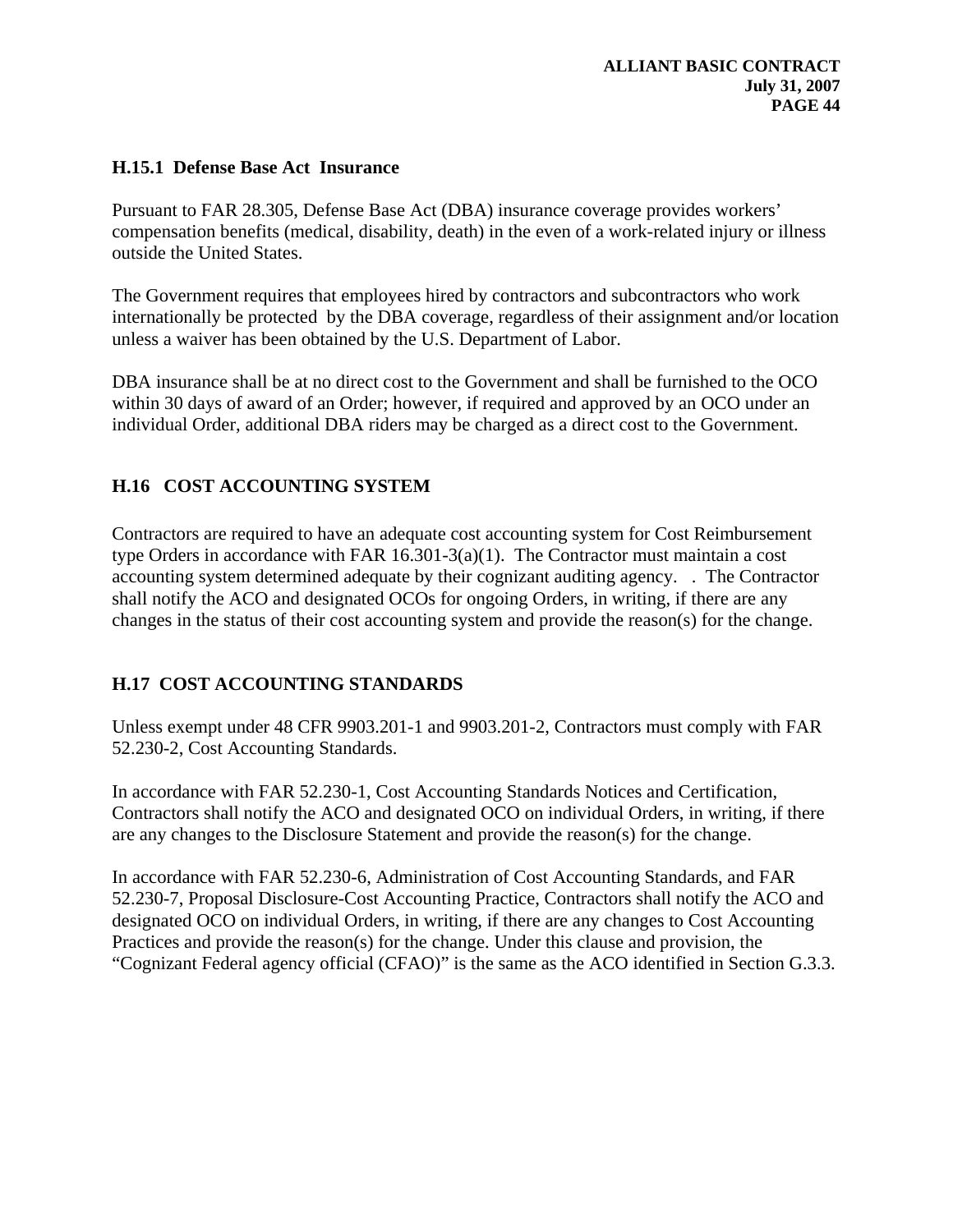## **H.18 PURCHASING SYSTEM**

In accordance with FAR 44.201-2, Advance Notification Requirements, Contractors with approved purchasing systems shall notify the ACO and designated OCOs on individual Orders, in writing, if there are any changes in the status of their approved purchasing systems and provide the reason(s) for the change.

## **H.19 EARNED VALUE MANAGEMENT SYSTEM**

When Earned Value Management (EVM) is determined to be applicable to an individual Order, the provisions and clause FAR 52.234-2, 52.234-3, 52.234-4 applies. (Refer to Section H.1)

### **H.20 YEAR 2000 WARRANTY – COMMERCIAL/NON-COMMERCIAL SUPPLY ITEMS**

The Contractor warrants that each commercial and non-commercial telecommunications service, features, support systems, and/or hardware, software, and firmware product delivered under this Contract shall be able to accurately process date data (including, but not limited to, calculating, comparing, and sequencing) from, into, and between the twentieth and twenty-first centuries, including leap year calculations, when used in accordance with the product documentation provided by the Contractor, provided that all products (e.g., hardware, software, firmware) external to this Contract used in combination with products delivered under this contract properly exchange date data with such products. If the Contract requires that products must perform as a system in accordance with the foregoing warranty, then that warranty shall apply to those products as a system. The duration of this warranty and the remedies available to the Government for breach of this warranty shall be defined in, and subject to, the superior of the terms and limitations of the contractor's standard commercial warranty or warranties contained in this Contract. Notwithstanding any provision to the contrary in such commercial warranty or warranties, the remedies available to the Government under this warranty shall include repair or replacement of any product whose non-compliance is discovered and made known to the Contractor in writing within ninety (90) days after acceptance. Nothing in this warranty shall be construed to limit any rights or remedies that the Government may otherwise have under this Contract with respect to defects other than Year 2000 performance.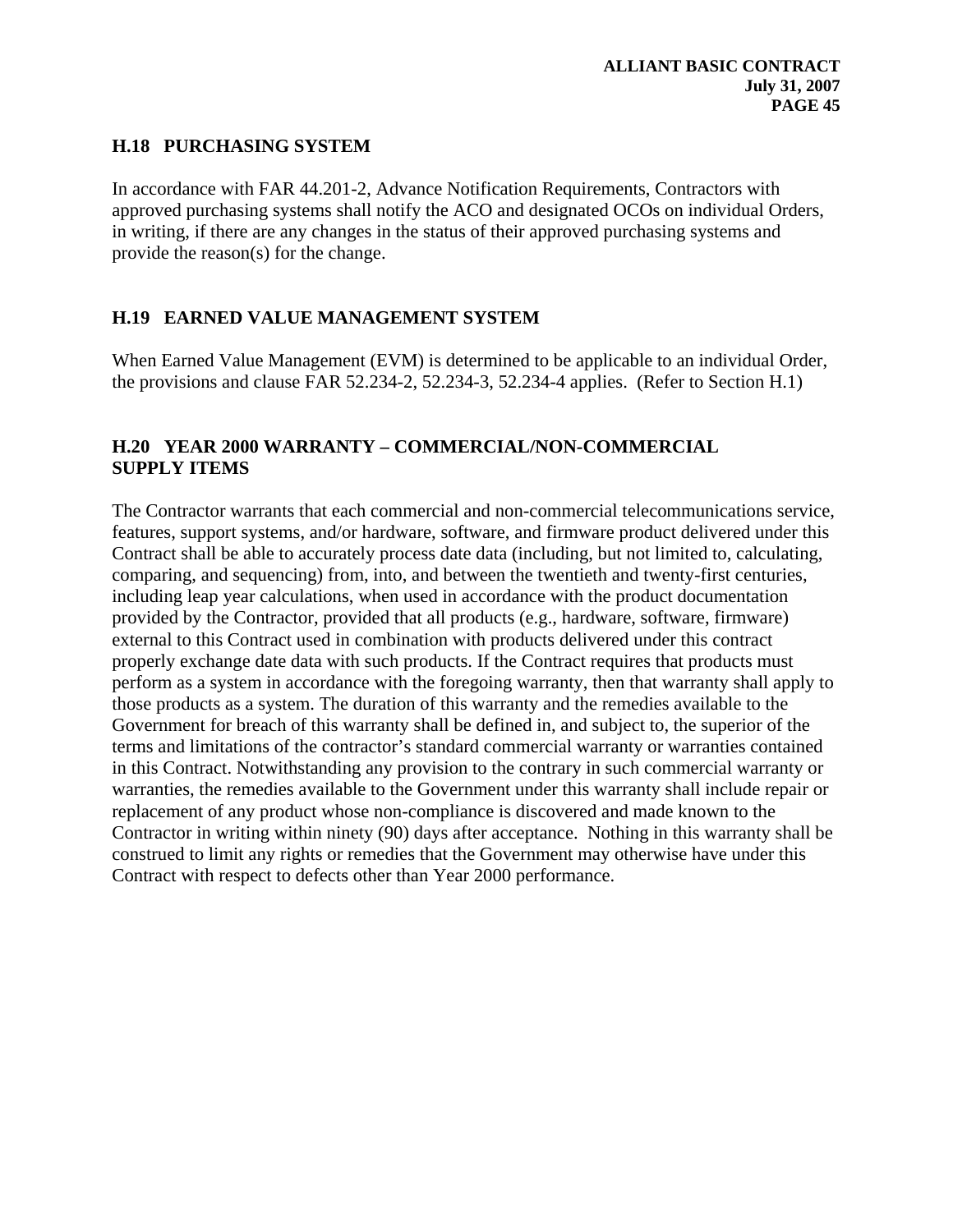# **H.21 OFF RAMP**

To ensure success of the Alliant Program, each Alliant Contractor is expected to participate in the Alliant Ordering process by submitting proposals in response to task order requests (TORs) for which the Alliant Contractor has a reasonable chance for award, to successfully perform the terms of their Orders, and to promptly improve performance when it does not meet the terms of the Orders. If an Alliant Contractor does not meet these expectations, it is the Government's intent to "off-ramp" the Contractor by:

(a) Permitting such Contractor's Alliant Contract to expire instead of exercising the Option; or

(b) Implementing a termination for convenience (if applicable and only if such action is in the Government's best interest); or

(c) Implementing a termination for default, if applicable; or

(d) Taking any other action which may be permitted under the Alliant Contract's terms and conditions.

# **H.22 ON RAMP**

Consistent with FAR  $16.504(c)(1)(ii)(A)$ , the PCO has determined that it is in the Government's best interest that at all times during the term of the Basic Contract, there remain an adequate number of Alliant Contractors eligible to compete for Orders. Over time, the total number of Alliant Contractors may fluctuate due to various reasons including industry consolidation, significant changes in the marketplace or advances in technology, general economic conditions, the Government's exercise of the off-ramp process, or other reasons. Recognizing this, GSA intends to periodically review the total number of Alliant Contractors participating in the Alliant Ordering Process and determine whether it would be in the Government's best interest to initiate an open season to add new contractors to the Alliant Basic Contract.

#### **H.22.1 Open Season Procedures**

If GSA determines that it would be in the Government's best interest to open a new solicitation to add new contractors to the Alliant Contract, the Alliant PCO may do so at any time provided that:

(a) The solicitation is issued under then-applicable federal procurement law;

(b) The solicitation identifies the total approximate number of new awards that the Alliant PCO intends to make. The Alliant PCO may decide to award more or fewer Alliant Contracts than the number anticipated in the solicitation depending upon the overall quality of the offers received;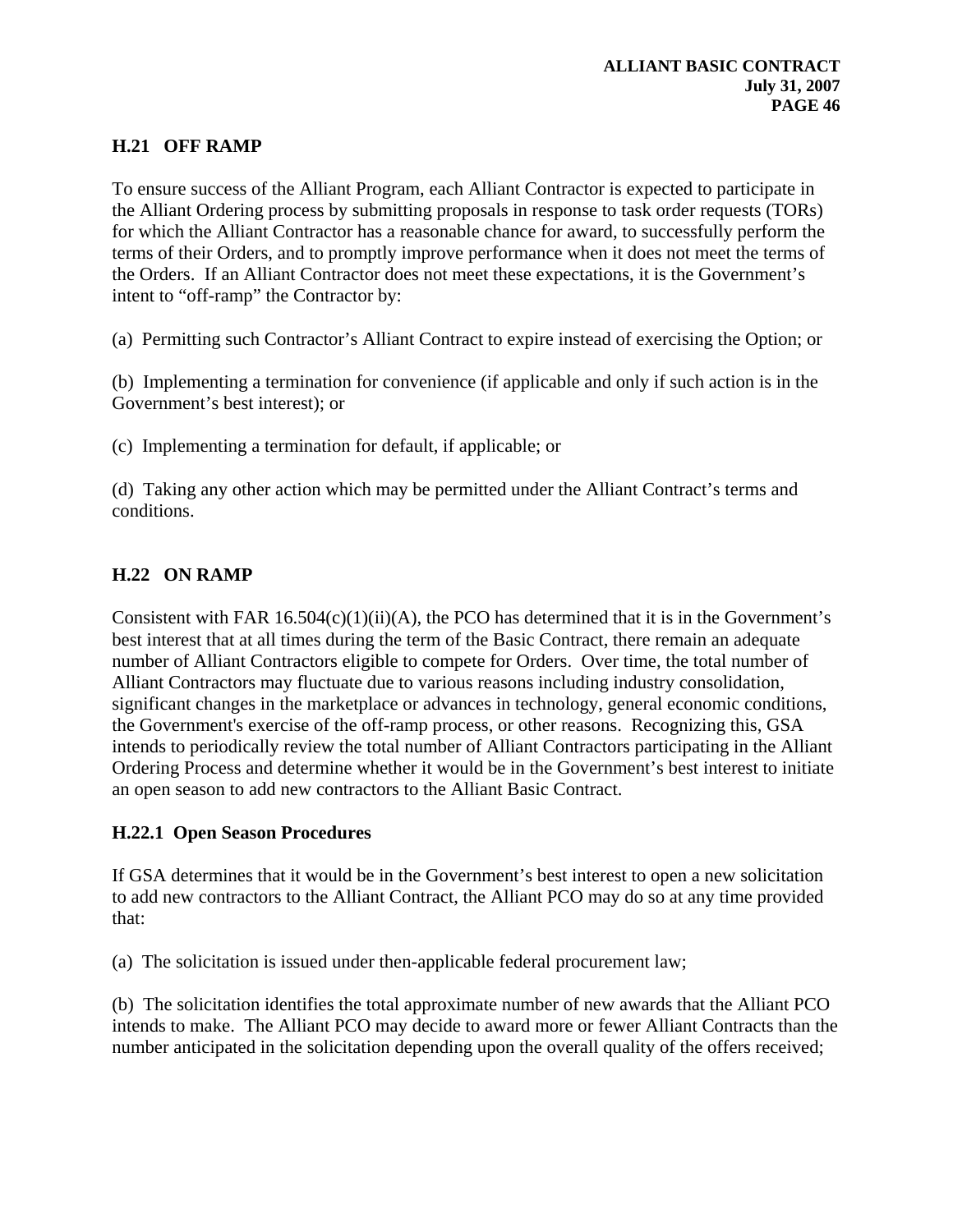(c) Any Contractor that meets the eligibility requirements set forth in the new solicitation submits a proposal in response to the solicitation; however, existing Alliant Contractors may not hold more than one Alliant Basic Contract at any time;

(d) The award decision under any solicitation is based upon substantially the same evaluation factors/sub-factors as the original solicitation;

(e) The terms and conditions of any resulting awards from a new solicitation are materially identical to the existing version of the Basic Contract;

(f) The term for any such new awards from a solicitation is co-terminus with the existing term for all other Alliant Contractors, including the option period (if applicable);

(g) If awarded an Alliant Contract, any new Alliant Contractor is eligible to submit a proposal in response to any TOR and receive Order awards with the same rights and obligations as any other Alliant Contractor; and

(h) The award of any new Alliant Contract(s) does not increase the overall ceiling of the Basic Contract.

(END OF SECTION H)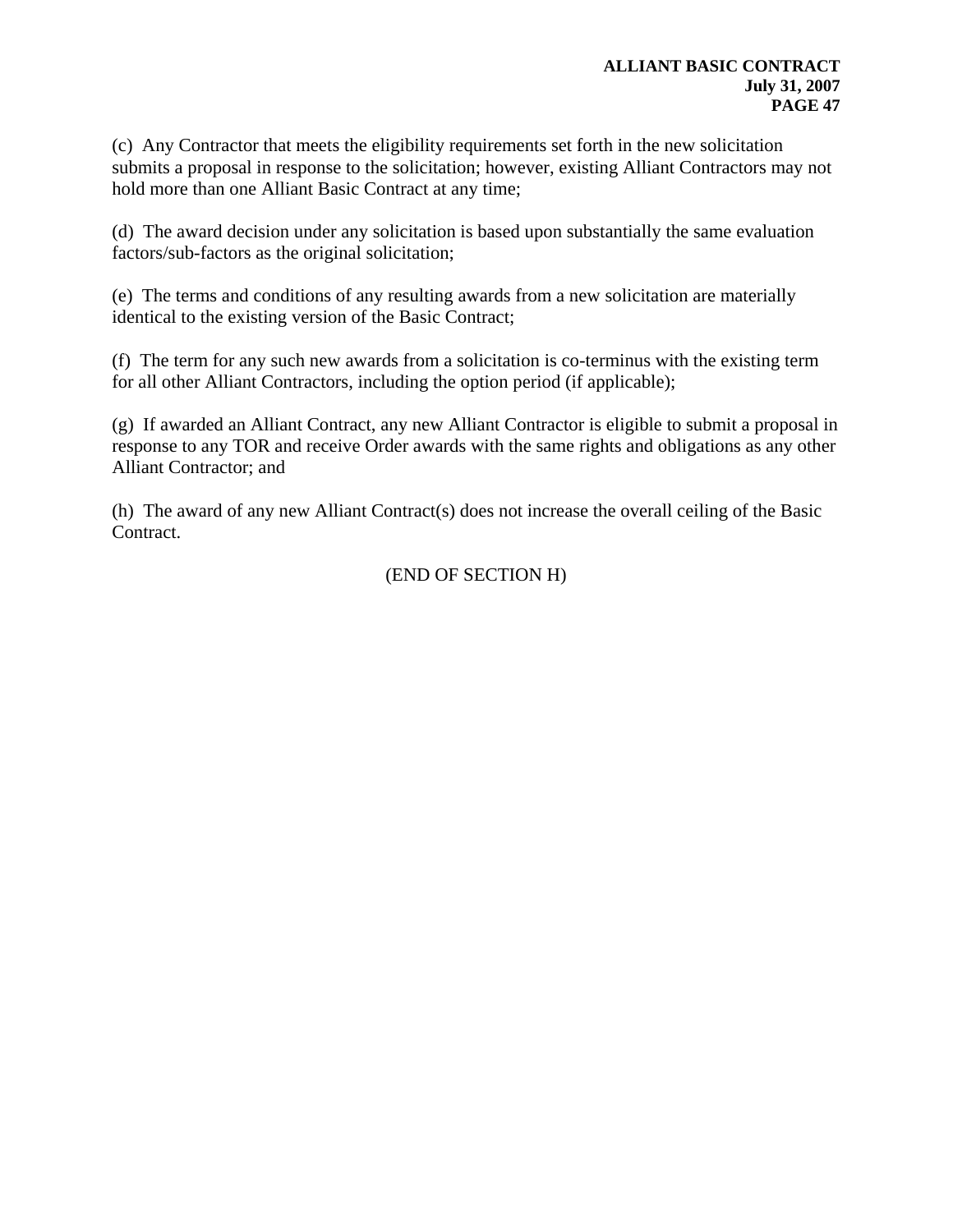# **SECTION I CONTRACT CLAUSES**

# **I.1 GENERAL**

Orders under the Basic Contract may include additional clauses to those enumerated in this Basic Contract, such as: (1) optional FAR clauses; (2) agency supplemental clauses; (3) alternate FAR clauses; and (4) order-specific clauses. Such additional clauses are not limited to those associated only with Section I of the Uniform Contract Format in FAR 52.3.

The clauses relating to the Davis-Bacon Act (Section B.9) and the Service Contract Act (Section B.10) shall be included in an individual Order by the OCO if they are deemed applicable to the Order.

The clauses in I.2 apply at the Order level, as applicable, depending upon the contract type of the Order, or as specifically referenced in the applicable Order.

# **I.2 FAR 52.252-2 CLAUSES INCORPORATED BY REFERENCE (FEB 1998)**

This contract incorporates one or more clauses by reference, with the same force and effect as if they were given in full text. Upon request, the Contracting Officer will make their full text available. Also, the full text of a clause may be accessed electronically at these addresses:

> <http://acqnet.gov/far/index.html> <http://acqnet.gov/gsam/gsam.html>

| <b>CLAUSE</b> | <b>TITLE</b>                               | <b>DATE</b>     | <b>FP</b>    | <b>COST</b>  | TM           |
|---------------|--------------------------------------------|-----------------|--------------|--------------|--------------|
| NO.           |                                            |                 |              |              |              |
| 52.202-1      | <b>DEFINITIONS</b>                         | <b>JUL 2004</b> | $\mathbf{x}$ | $\mathbf{x}$ | $\mathbf{x}$ |
| 52.203-3      | <b>GRATUITIES</b>                          | <b>APR 1984</b> | $\mathbf{x}$ | $\mathbf{x}$ | $\mathbf{x}$ |
| 52.203-5      | <b>COVENANT AGAINST CONTINGENT FEES</b>    | <b>APR 1984</b> | X            | $\mathbf{x}$ | $\mathbf{x}$ |
| 52.203-6      | <b>RESTRICTIONS ON SUBCONTRACTOR SALES</b> | <b>SEP 2006</b> | X            | X            |              |
|               | TO THE GOVERNMENT                          |                 |              |              |              |
| 52.203-7      | <b>ANTI-KICKBACK PROCEDURES</b>            | <b>JUL 1995</b> | X            | $\mathbf{x}$ | $\mathbf{x}$ |
| 52.203-8      | CANCELLATION, RESCISSION, AND              | <b>JAN 1997</b> | $\mathbf{x}$ | $\mathbf{x}$ | $\mathbf{x}$ |
|               | RECOVERY OF FUNDS FOR ILLEGAL OR           |                 |              |              |              |
|               | <b>IMPROPER ACTIVITY</b>                   |                 |              |              |              |
| 52.203-10     | PRICE OR FEE ADJUSTMENT FOR ILLEGAL        | <b>JAN 1997</b> | X            | $\mathbf{x}$ | $\mathbf{x}$ |
|               | OR IMPROPER ACTIVITY                       |                 |              |              |              |
| 52.203-12     | LIMITATION ON PAYMENTS TO INFLUENCE        | <b>SEP 2005</b> | X            | $\mathbf{x}$ | $\mathbf{x}$ |
|               | <b>CERTAIN FEDERAL TRANSACTIONS</b>        |                 |              |              |              |
| 52.204-2      | <b>SECURITY REQUIREMENTS</b>               | <b>AUG 1996</b> | X            | $\mathbf{x}$ | X            |
| 52.204-4      | PRINTED OR COPIED DOUBLE-SIDED ON          | <b>AUG 2000</b> | X            | $\mathbf{x}$ | $\mathbf{x}$ |
|               | <b>RECYCLED PAPER</b>                      |                 |              |              |              |
| 52.204-7      | <b>CENTRAL CONTRACTOR REGISTRATION</b>     | <b>JUL 2006</b> | X            | X            | $\mathbf{x}$ |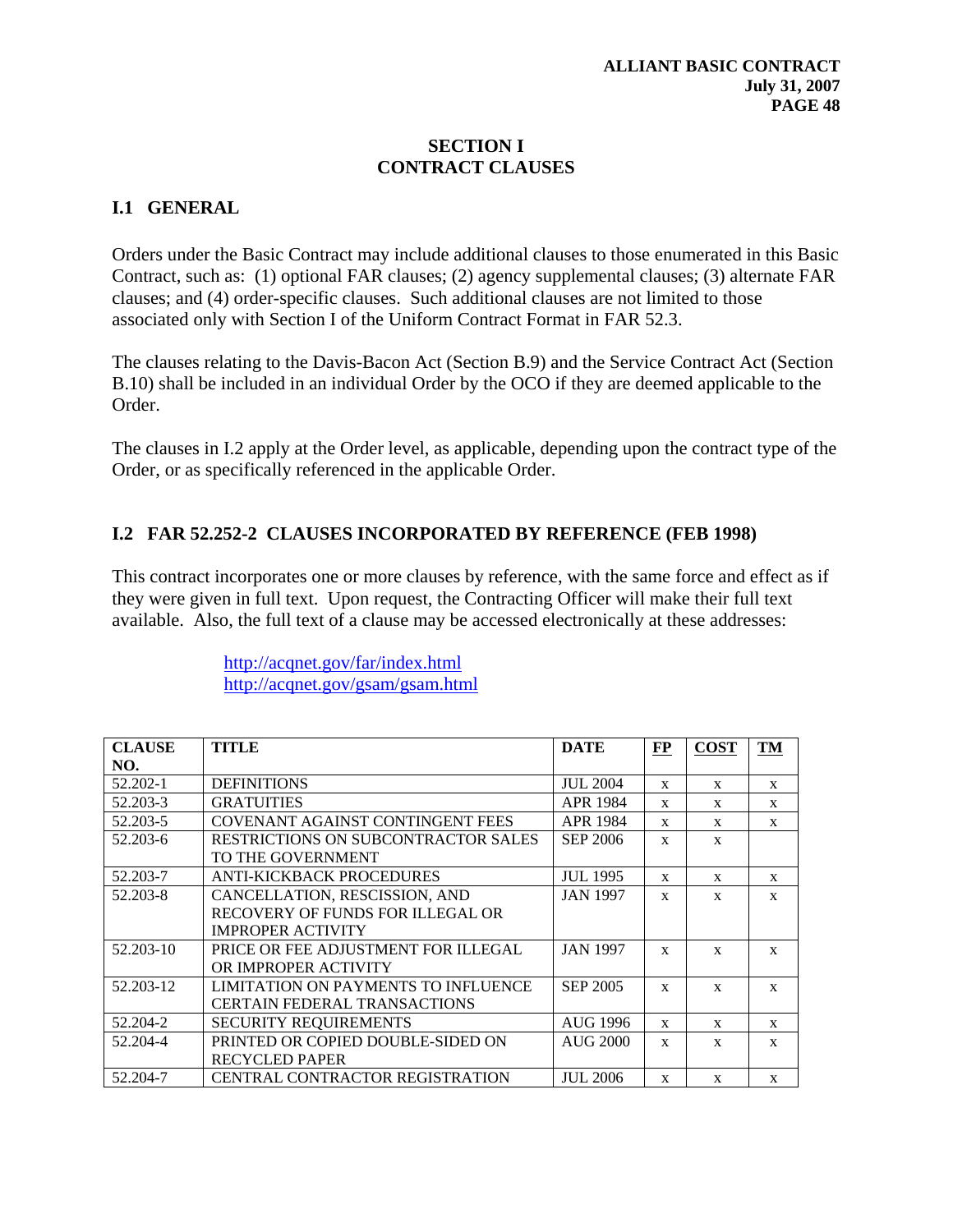| <b>CLAUSE</b><br>NO. | <b>TITLE</b>                             | <b>DATE</b>     | $\bf FP$     | <b>COST</b>  | <b>TM</b>    |
|----------------------|------------------------------------------|-----------------|--------------|--------------|--------------|
| 52.204-9             | PERSONAL IDENTITY VERIFICATION OF        | <b>JAN 2006</b> | X            | X            | X            |
|                      | CONTRACTOR PERSONNEL                     |                 |              |              |              |
| 52.207-3             | RIGHT OF FIRST REFUSAL OF EMPLOYMENT     | <b>NOV 1991</b> | X            | $\mathbf X$  | $\mathbf X$  |
| 52.207-5             | OPTION TO PURCHASE EQUIPMENT             | FEB 1995        | X            | X            | $\mathbf X$  |
| 52.209-6             | PROTECTING THE GOVERNMENT'S INTEREST     | <b>SEP 2006</b> | X            | $\mathbf X$  | $\mathbf X$  |
|                      | WHEN SUBCONTRACTING WITH                 |                 |              |              |              |
|                      | CONTRACTORS DEBARRED, SUSPENDED, OR      |                 |              |              |              |
|                      | PROPOSED FOR DEBARMENT                   |                 |              |              |              |
| 52.211-5             | MATERIALS REQUIREMENTS                   | <b>AUG 2000</b> | X            | $\mathbf X$  |              |
| $52.211 - 11*$       | LIQUIDATED DAMAGES - SUPPLIES,           | <b>SEP 2000</b> | X            |              |              |
|                      | SERVICES, OR RESEARCH AND                |                 |              |              |              |
|                      | <b>DEVELOPMENT</b>                       |                 |              |              |              |
| 52.211-15            | DEFENSE PRIORITY AND ALLOCATION          | <b>SEP 1990</b> | $\mathbf{X}$ | X            | X            |
|                      | <b>REQUIREMENTS</b>                      |                 |              |              |              |
| 52.214-35            | SUBMISSION OF OFFERS IN U.S. CURRENCY    | APR 1991        | $\mathbf X$  | $\mathbf X$  | X            |
| 52.215-2             | AUDIT AND RECORDS -NEGOTIATION           | <b>JUN 1999</b> | X            | $\mathbf X$  | $\mathbf X$  |
| 52.215-2             | <b>ALTERNATE II</b>                      | <b>APR 1998</b> |              | $\mathbf X$  |              |
| 52.215-2             | <b>ALTERNATE III</b>                     | <b>JUN 1999</b> | $\mathbf X$  | $\mathbf X$  | $\mathbf X$  |
| 52.215-8             | <b>ORDER OF PRECEDENCE - UNIFORM</b>     | <b>OCT 1997</b> | X            | $\mathbf X$  | X            |
|                      | <b>CONTRACT FORMAT</b>                   |                 |              |              |              |
| 52.215-9             | CHANGES OR ADDITIONS TO MAKE-OR-BUY      | <b>OCT 1997</b> | $\mathbf{X}$ | X            | $\mathbf{X}$ |
|                      | <b>PROGRAM</b>                           |                 |              |              |              |
| 52.215-10            | PRICE REDUCTION FOR DEFECTIVE COST OR    | <b>OCT 1997</b> | X            | X            | X            |
|                      | PRICING DATA                             |                 |              |              |              |
| 52.215-11            | PRICE REDUCTION FOR DEFECTIVE COST OR    | <b>OCT 1997</b> | X            | X            | X            |
|                      | PRICING DATA - MODIFICATIONS             |                 |              |              |              |
| 52.215-12            | SUBCONTRACTOR COST OR PRICING DATA       | <b>OCT 1997</b> | X            | $\mathbf X$  | $\mathbf X$  |
| 52.215-13            | SUBCONTRACTOR COST OR PRICING DATA -     | <b>OCT</b> 1997 | X            | $\mathbf{X}$ | X            |
|                      | <b>MODIFICATIONS</b>                     |                 |              |              |              |
| 52.215-14            | <b>INTEGRITY OF UNIT PRICES</b>          | <b>OCT 1997</b> | X            | X            | X            |
| 52.215-15            | PENSION ADJUSTMENTS AND ASSET            | <b>OCT 2004</b> | X            | X            | X            |
|                      | <b>REVERSIONS</b>                        |                 |              |              |              |
| 52.215-16            | FACILITIES CAPITAL COST OF MONEY         | <b>JUN 2003</b> | X            | $\mathbf X$  | X            |
| 52.215-18            | REVERSION OR ADJUSTMENT OF PLANS FOR     | <b>JUL 2005</b> | $\mathbf{X}$ | $\mathbf X$  | $\mathbf X$  |
|                      | POSTRETIREMENT BENEFITS (PRB) OTHER      |                 |              |              |              |
|                      | THAN PENSIONS                            |                 |              |              |              |
| 52.215-21            | REQUIREMENTS FOR COST OR PRICING         | <b>OCT 1997</b> | X            | X            | X            |
|                      | DATA OR INFORMATION OTHER THAN COST      |                 |              |              |              |
|                      | OR PRICING DATA-MODIFICATIONS            |                 |              |              |              |
| 52.215.21            | <b>ALTERNATE I</b>                       | <b>OCT 1997</b> | X            | X            | X            |
| 52.215-21            | <b>ALTERNATE II</b>                      | <b>OCT 1997</b> | X            | X            | X            |
| 52.215-21            | <b>ALTERNATE III</b>                     | <b>OCT 1997</b> | X            | X            | X            |
| 52.215-21            | <b>ALTERNATE IV</b>                      | <b>OCT 1997</b> | X            | X            | X            |
| 52.216-4             | <b>ECONOMIC PRICE ADJUSTMENT - LABOR</b> | <b>JAN 1997</b> | X            |              | X            |
|                      | AND MATERIAL                             |                 |              |              |              |
| 52.216-5*            | PRICE REDETERMINATION - PROSPECTIVE      | <b>OCT 1997</b> | X            |              | X            |
| 52.216-6*            | PRICE REDETERMINATION-RETROACTIVE        | <b>OCT 1997</b> | X            |              | X            |
| 52.216-7*            | ALLOWABLE COST AND PAYMENT               | <b>DEC 2002</b> |              | X            | X            |
| 52.216-8             | <b>FIXED FEE</b>                         | <b>MAR 1997</b> |              | X            | X            |
| 52.216-10            | <b>INCENTIVE FEE</b>                     | <b>MAR 1997</b> |              | X            | X            |
| 52.216-11*           | COST CONTRACT-NO FEE                     | APR 1984        |              | X            | X            |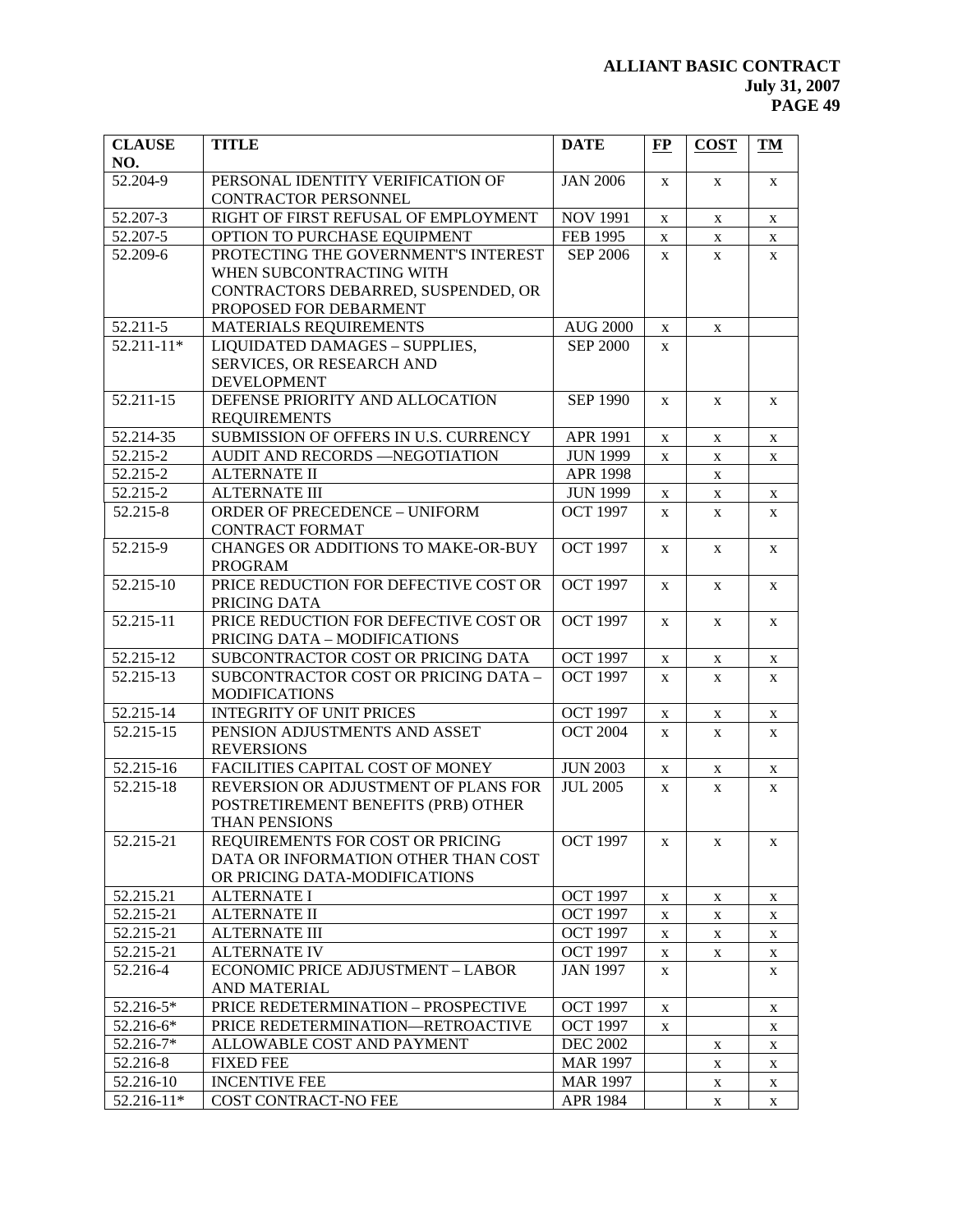| <b>CLAUSE</b> | <b>TITLE</b>                                  | <b>DATE</b>     | FP           | <b>COST</b>  | <b>TM</b>    |
|---------------|-----------------------------------------------|-----------------|--------------|--------------|--------------|
| NO.           |                                               |                 |              |              |              |
| 52.216-12     | COST-SHARING CONTRACT-NO FEE                  | APR 1984        |              | $\mathbf X$  |              |
| 52.216-16*    | <b>INCENTIVE PRICE REVISION - FIRM TARGET</b> | <b>OCT 1997</b> | X            |              | $\mathbf X$  |
| 52.216-16     | <b>ALTERNATE I</b>                            | APR 1984        | X            |              | X            |
| 52.216-17*    | <b>INCENTIVE PRICE REVISION - SUCCESSIVE</b>  | <b>OCT 1997</b> | $\mathbf X$  |              | $\mathbf X$  |
|               | <b>TARGETS</b>                                |                 |              |              |              |
| 52.216-17     | <b>ALTERNATE I</b>                            | APR 1984        | $\mathbf X$  |              | $\mathbf X$  |
| 52.217-2      | CANCELLATION UNDER MULTI-YEAR                 | <b>OCT 1997</b> | $\mathbf{X}$ |              |              |
|               | <b>CONTRACTS</b>                              |                 |              |              |              |
| 52.217-8*     | OPTION TO EXTEND SERVICES                     | <b>NOV 1999</b> | X            | X            | X            |
| 52.219-4      | NOTICE OF PRICE EVALUATION                    | <b>JUL 2005</b> | $\mathbf{X}$ | X            | X            |
|               | PREFERENCE FOR HUBZONE SMALL                  |                 |              |              |              |
|               | <b>BUSINESS CONCERNS.</b>                     |                 |              |              |              |
| 52.219-8      | UTILIZATION OF SMALL BUSINESS                 | <b>MAY 2004</b> | $\mathbf{X}$ | X            | X            |
|               | <b>CONCERNS</b>                               |                 |              |              |              |
| 52.219-9      | SMALL BUSINESS SUBCONTRACTING PLAN            | <b>SEP 2006</b> | X            | $\mathbf X$  | $\mathbf X$  |
| 52.219-9      | <b>ALTERNATE II</b>                           | <b>OCT 2001</b> | $\mathbf{X}$ | $\mathbf X$  | $\mathbf X$  |
| 52.219-16     | LIQUIDATED DAMAGES - SUBCONTRACTING           | <b>JAN 1999</b> | X            | X            | X            |
|               | <b>PLAN</b>                                   |                 |              |              |              |
| 52.222-1      | NOTICE TO THE GOVERNMENT OF LABOR             | <b>FEB 1997</b> | X            | X            | X            |
|               | <b>DISPUTES</b>                               |                 |              |              |              |
| 52.222-2*     | PAYMENT FOR OVERTIME PREMIUMS                 | <b>JUL 1990</b> |              | $\mathbf X$  |              |
| 52.222-3      | <b>CONVICT LABOR</b>                          | <b>JUN 2003</b> | X            | $\mathbf X$  | $\mathbf X$  |
| 52.222-21     | PROHIBITION OF SEGREGATED FACILITIES          | FEB 1999        | X            | $\mathbf X$  | $\mathbf X$  |
| $52.222 - 26$ | <b>EQUAL OPPORTUNITY</b>                      | APR 2002        | X            | $\mathbf X$  | $\mathbf X$  |
| $52.222 - 29$ | NOTIFICATION OF VISA DENIAL                   | <b>JUN 2003</b> | X            | $\mathbf X$  | $\mathbf X$  |
| 52.222-35     | EQUAL OPPORTUNITY FOR SPECIAL                 | <b>SEP 2006</b> | $\mathbf{X}$ | X            | X            |
|               | DISABLED VETERANS, VETERANS OF THE            |                 |              |              |              |
|               | VIETNAM ERA, AND OTHER ELIGIBLE               |                 |              |              |              |
|               | <b>VETERANS</b>                               |                 |              |              |              |
| 52.222-36     | AFFIRMATIVE ACTION FOR WORKERS WITH           | <b>JUN 1998</b> | $\mathbf{X}$ | X            | X            |
|               | <b>DISABILITIES</b>                           |                 |              |              |              |
| 52.222-36     | <b>ALTERNATE I</b>                            | <b>JUN 1998</b> | $\mathbf X$  | $\mathbf X$  | $\mathbf X$  |
| 52.222-37     | <b>EMPLOYMENT REPORTS ON SPECIAL</b>          | <b>SEP 2006</b> | $\mathbf{X}$ | $\mathbf{X}$ | $\mathbf{X}$ |
|               | DISABLED VETERANS, VETERANS OF THE            |                 |              |              |              |
|               | VIETNAM ERA, AND OTHER ELIGIBLE               |                 |              |              |              |
|               | <b>VETERANS</b>                               |                 |              |              |              |
| 52.223-3*     | HAZARDOUS MATERIAL IDENTIFICATION             | <b>JAN 1997</b> | X            | X            | X            |
|               | AND MATERIAL SAFETY DATA                      |                 |              |              |              |
| 52.223-3*     | <b>ALTERNATE I</b>                            | <b>JUL 1995</b> | X            | X            | X            |
| 52.223-5      | POLLUTION PREVENTION AND RIGHT-TO-            | <b>AUG 2003</b> | X            | X            | X            |
|               | KNOW INFORMATION. ALTERNATE I                 |                 |              |              |              |
| 52.223-5      | <b>ALTERNATE I</b>                            | <b>AUG 2003</b> | X            | $\mathbf X$  | X            |
| 52.223-5      | <b>ALTERNATE II</b>                           | <b>AUG 2003</b> | X            | X            | X            |
| 52.223-6      | DRUG-FREE WORKPLACE                           | <b>MAY 2001</b> | X            | X            | X            |
| 52.223-10     | WASTE REDUCTION PROGRAM                       | <b>AUG 2000</b> | X            | $\mathbf X$  |              |
| 52.223-12     | REFRIGERATION EQUIPMENT AND AIR               | <b>MAY 1995</b> | X            | X            | X            |
|               | <b>CONDITIONERS</b>                           |                 |              |              |              |
| 52.223-14     | TOXIC CHEMICAL RELEASE REPORTING              | <b>AUG 2003</b> | X            | X            | X            |
| 52.224-1      | PRIVACY ACT NOTIFICATION                      | APR 1984        | X            | X            | X            |
| 52.224-2      | PRIVACY ACT                                   | APR 1984        | X            | X            | X            |
| 52.225-1      | <b>BUY AMERICAN ACT-SUPPLIES</b>              | <b>JUN 2003</b> | X            | X            | X            |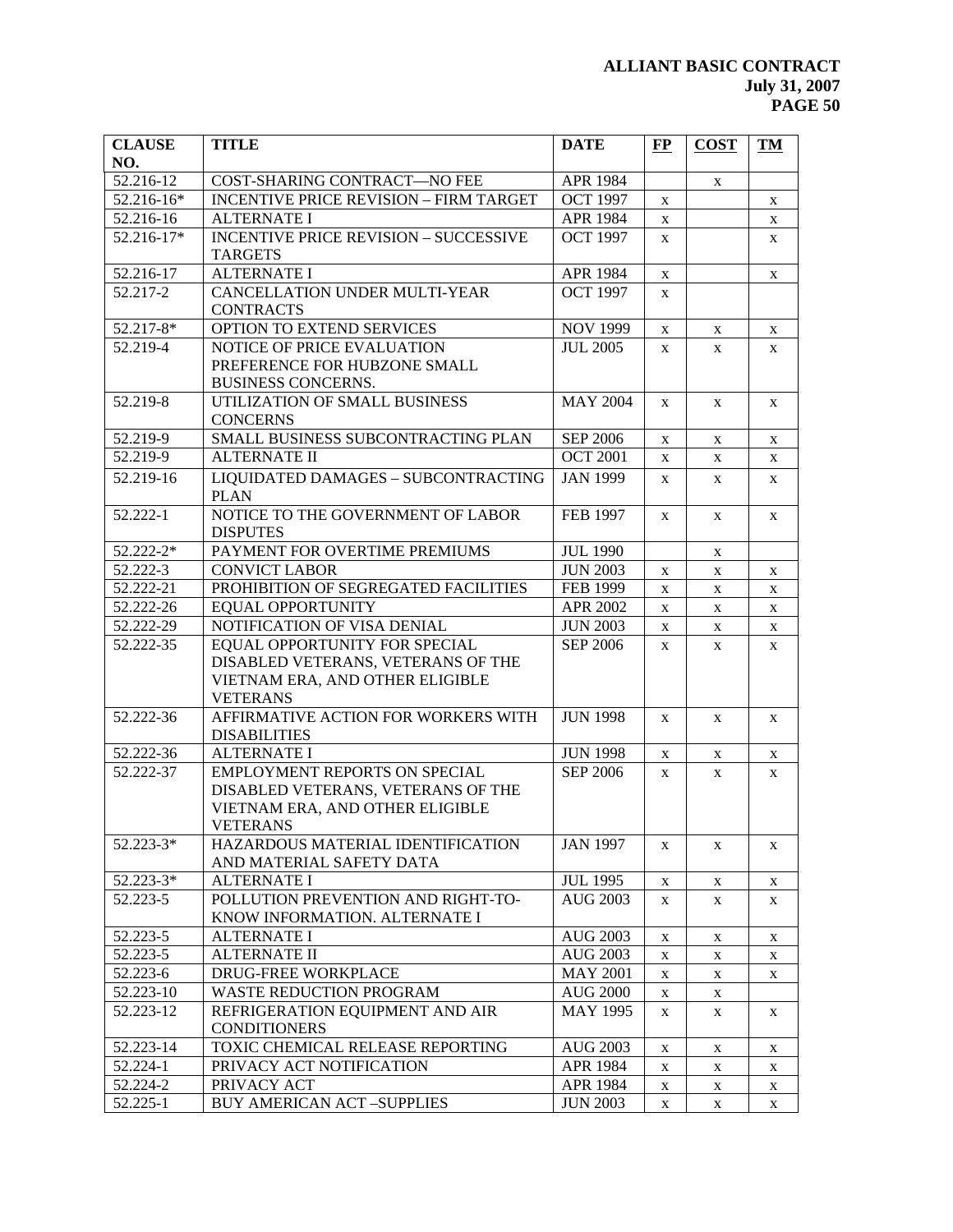| <b>CLAUSE</b> | <b>TITLE</b>                                  | <b>DATE</b>     | $\bf FP$     | <b>COST</b>  | TM          |
|---------------|-----------------------------------------------|-----------------|--------------|--------------|-------------|
| NO.           |                                               |                 |              |              |             |
| 52.225-3      | <b>BUY AMERICAN ACT - FREE TRADE</b>          | <b>JUN 2006</b> | X            | X            | X           |
|               | <b>AGREEMENTS - ISRALI TRADE ACT</b>          |                 |              |              |             |
| 52.225-5      | <b>TRADE AGREEMENTS</b>                       | <b>JUN 2006</b> | X            | $\mathbf X$  |             |
| 52.225-8      | <b>DUTY-FREE ENTRY</b>                        | <b>FEB 2000</b> | X            | $\mathbf X$  | X           |
| 52.225-13     | RESTRICTIONS ON CERTAIN FOREIGN               | <b>FEB 2006</b> | $\mathbf{X}$ | $\mathbf X$  |             |
|               | <b>PURCHASES</b>                              |                 |              |              |             |
| 52.225-14     | INCONSISTENCY BETWEEN ENGLISH                 | <b>FEB 2000</b> | X            | $\mathbf X$  | $\mathbf X$ |
|               | VERSION AND TRANSLATION OF CONTRACT           |                 |              |              |             |
| 52.227-1      | AUTHORIZATION AND CONSENT                     | <b>JUL 1995</b> | X            | $\mathbf X$  |             |
| 52.227-2      | NOTICE AND ASSISTANCE REGARDING               | <b>AUG 1996</b> | $\mathbf{X}$ | X            |             |
|               | PATENT AND COPYRIGHT INFRINGEMENT             |                 |              |              |             |
| 52.227-3      | PATENT INDEMNITY                              | APR 1984        | X            | $\mathbf X$  |             |
| 52.227-3*     | <b>ALTERNATE I</b>                            | APR 1984        | X            | $\mathbf X$  |             |
| 52.227-3*     | <b>ALTERNATE II</b>                           | APR 1984        | X            | $\mathbf X$  |             |
| 52.227-5*     | <b>WAIVER OF INDEMNITY</b>                    | APR 1984        | X            | $\mathbf X$  |             |
| 52.227-9      | REFUND OF ROYALTIES                           | APR 1984        | X            |              |             |
| 52.227-10     | FILING OF PATENT APPLICATIONS -               | APR 1984        | X            | $\mathbf X$  |             |
|               | <b>CLASSIFIED SUBJECT MATTER</b>              |                 |              |              |             |
| 52.227-11     | PATENT RIGHTS - RETENTION BY THE              | <b>JUN 1997</b> | X            | $\mathbf X$  |             |
|               | CONTRACTOR (SHORT FORM)                       |                 |              |              |             |
| 52.227-12     | PATENT RIGHTS - RETENTION BY THE              | <b>JAN 1997</b> | $\mathbf{X}$ | $\mathbf X$  |             |
|               | CONTRACTOR (LONG FORM)                        |                 |              |              |             |
| 52.227-13     | PATENT RIGHTS - ACQUISITION BY THE            | <b>JAN 1997</b> | $\mathbf{X}$ | $\mathbf{X}$ |             |
|               | <b>GOVERNMENT</b>                             |                 |              |              |             |
| 52.227-14     | RIGHTS IN DATA-GENERAL                        | <b>JUN 1987</b> | X            | $\mathbf X$  | X           |
| 52.227-14     | <b>ALTERNATE I</b>                            | <b>JUN 1987</b> | X            | $\mathbf X$  | $\mathbf X$ |
| 52.227-14*    | <b>ALTERNATE II</b>                           | <b>JUN 1987</b> | X            | $\mathbf X$  | $\mathbf X$ |
| 52.227-14*    | <b>ALTERNATE III</b>                          | <b>JUN 1987</b> | X            | $\mathbf X$  | $\mathbf X$ |
| 52.227-14     | <b>ALTERNATE IV</b>                           | <b>JUN 1987</b> | X            | $\mathbf X$  | $\mathbf X$ |
| 52.227-14*    | <b>ALTERNATE V</b>                            | <b>JUN 1987</b> | X            | $\mathbf X$  | $\mathbf X$ |
| 52.227-16     | ADDITIONAL DATA REQUIREMENTS                  | <b>JUN 1987</b> | X            | $\mathbf X$  |             |
| 52.227-17     | RIGHTS IN DATA-SPECIAL WORKS                  | <b>JUN 1987</b> | X            | $\mathbf X$  | $\mathbf X$ |
| 52.227-19     | COMMERCIAL COMPUTER SOFTWARE -                | <b>JUN 1987</b> | X            |              |             |
|               | <b>RESTRICTED RIGHTS</b>                      |                 |              |              |             |
| 52.227-21*    | TECHNICAL DATA DECLARATION,                   | <b>JAN 1997</b> | $\mathbf{X}$ | X            | X           |
|               | REVISION, AND WITHHOLDING OF                  |                 |              |              |             |
|               | PAYMENT-MAJOR SYSTEMS                         |                 |              |              |             |
| 52.227-22     | <b>MAJOR SYSTEM - MINIMUM RIGHTS</b>          | <b>JUN 1987</b> | X            | X            | X           |
| 52.227-23*    | RIGHTS TO PROPOSAL DATA (TECHNICAL)           | <b>JUN 1987</b> | X            | X            | X           |
| 52.228-3      | <b>WORKERS' COMPENSATION INSURANCE</b>        | APR 1984        | X            | X            | X           |
|               | (DEFENSE BASE ACT)                            |                 |              |              |             |
| 52.228-4      | WORKERS' COMPENSATION AND WAR-                | APR 1984        | X            | X            | X           |
|               | HAZARD INSURANCE OVERSEAS                     |                 |              |              |             |
| 52.228-5      | <b>INSURANCE - WORK ON A GOVERNMENT</b>       | <b>JAN 1997</b> | X            |              |             |
|               | <b>INSTALLATION</b>                           |                 |              |              |             |
| 52.228-7      | <b>INSURANCE - LIABILITY TO THIRD PERSONS</b> | <b>MAR 1996</b> |              | $\mathbf X$  |             |
| 52.229-3      | FEDERAL, STATE, AND LOCAL TAXES               | APR 2003        | X            |              | X           |
| 52.229-4      | FEDERAL, STATE, AND LOCAL TAXES               | APR 2003        | X            |              | X           |
|               | (STATE AND LOCAL ADJUSTMENTS)                 |                 |              |              |             |
| 52.229-6      | TAXES - FOREIGN FIXED-PRICE CONTRACTS         | <b>JUN 2003</b> | $\mathbf X$  |              | $\mathbf X$ |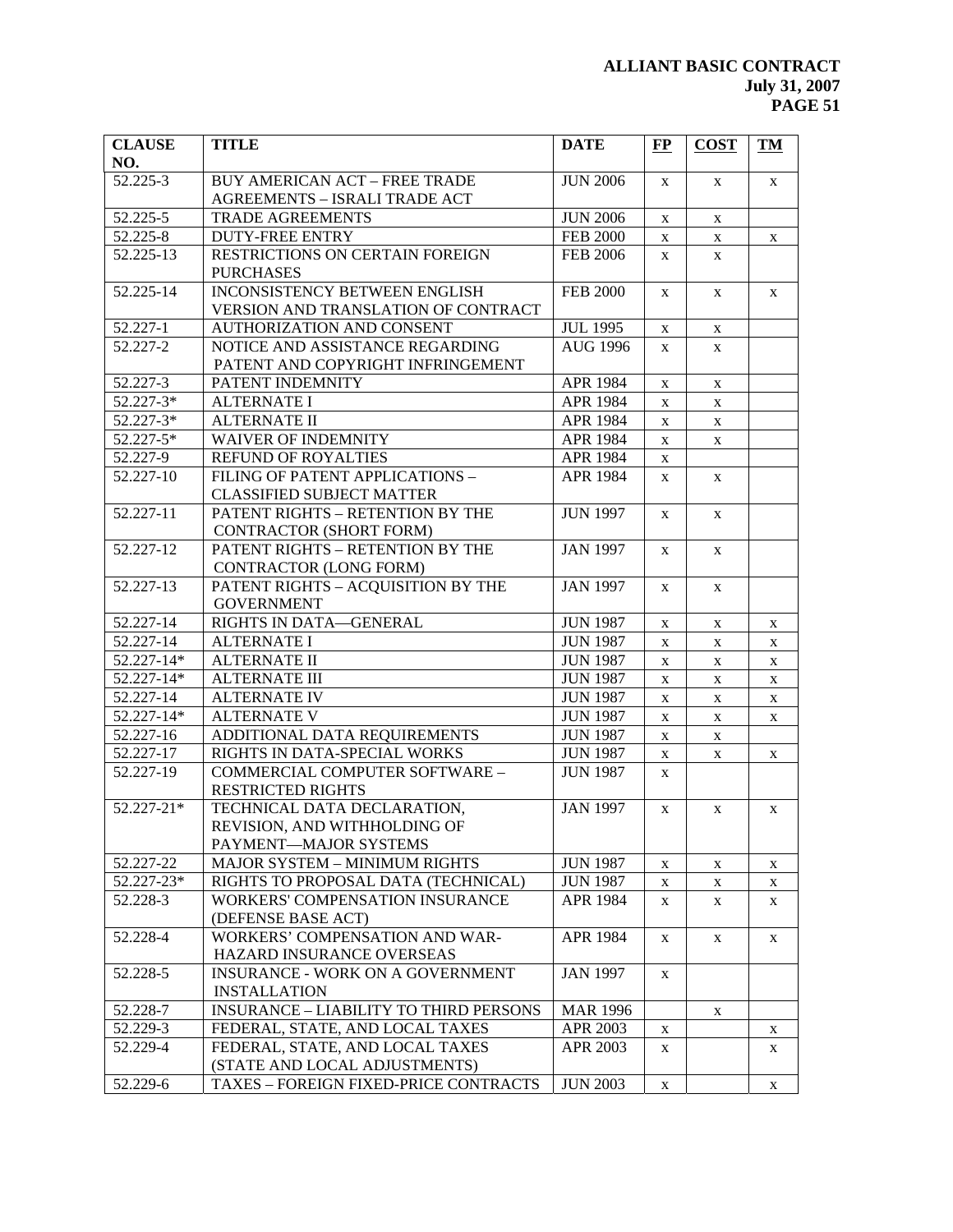| <b>CLAUSE</b>        | <b>TITLE</b>                                       | <b>DATE</b>                        | FP           | <b>COST</b> | <b>TM</b>   |
|----------------------|----------------------------------------------------|------------------------------------|--------------|-------------|-------------|
| NO.<br>52.229-8*     | TAXES - FOREIGN COST-REIMBURSEMENT                 | <b>MAR 1990</b>                    |              | X           |             |
|                      | <b>CONTRACTS</b>                                   |                                    |              |             |             |
| 52.229-10*           | STATE OF NEW MEXICO GROSS RECEIPTS                 | APR 2003                           |              | $\mathbf X$ | X           |
|                      | AND COMPENSATING TAX                               |                                    |              |             |             |
| 52.230-2             | COST ACCOUNTING STANDARDS                          | <b>APR 1998</b>                    | X            | X           | X           |
| 52.230-3             | DISCLOSURE AND CONSISTENCY OF COST                 | <b>APR 1998</b>                    | $\mathbf{X}$ | X           | X           |
|                      | <b>ACCOUNTING PRACTICES</b>                        |                                    |              |             |             |
| 52.230-5             | COST ACCOUNTING STANDARDS-                         | <b>APR 1998</b>                    | X            | X           | X           |
|                      | EDUCATIONAL INSTITUTION                            |                                    |              |             |             |
| 52.230-6             | ADMINISTRATION OF COST ACCOUNTING                  | <b>APR 2005</b>                    | $\mathbf{X}$ | X           | X           |
|                      | <b>STANDARDS</b>                                   |                                    |              |             |             |
| 52.232-1             | <b>PAYMENTS</b>                                    | APR 1984                           | $\mathbf{X}$ |             |             |
| 52.232-7*            | PAYMENTS UNDER TIME-AND-MATERIALS                  | <b>AUG 2005</b>                    |              |             | X           |
|                      | AND LABOR-HOUR CONTRACTS                           |                                    |              |             |             |
| 52.232-7<br>52.232-7 | <b>ALTERNATE I</b><br><b>ALTERNATE II</b>          | <b>MAR 2000</b>                    |              |             | $\mathbf X$ |
| 52.232-8             | DISCOUNTS FOR PROMPT PAYMENT                       | <b>FEB 2002</b><br><b>FEB 2002</b> |              |             | $\mathbf X$ |
| 52.232-9             | LIMITATION ON WITHHOLDING OF                       | APR 1984                           | X            |             | $\mathbf X$ |
|                      | <b>PAYMENTS</b>                                    |                                    | X            | X           | $\mathbf X$ |
| 52.232-11            | <b>EXTRAS</b>                                      | APR 1984                           | $\mathbf X$  |             |             |
| 52.232-12*           | <b>ADVANCE PAYMENTS</b>                            | <b>MAY 2001</b>                    | $\mathbf X$  | $\mathbf X$ | X           |
| 52.232-12            | <b>ALTERNATE I</b>                                 | APR 1984                           | X            | $\mathbf X$ | X           |
| 52.232-12*           | <b>ALTERNATE II</b>                                | <b>MAY 2001</b>                    |              | $\mathbf X$ |             |
| 52.232-16*           | PROGRESS PAYMENTS                                  | APR 2003                           | $\mathbf X$  |             |             |
| 52.232-16            | <b>ALTERNATE I</b>                                 | <b>MAR 2000</b>                    | $\mathbf X$  |             |             |
| 52.232-17            | <b>INTEREST</b>                                    | <b>JUN 1996</b>                    | $\mathbf X$  | X           | X           |
| 52.232-18            | <b>AVAILABILITY OF FUNDS</b>                       | <b>APR 1984</b>                    | X            | $\mathbf X$ | $\mathbf X$ |
| 52.232-19            | AVAILABILITY OF FUNDS FOR THE NEXT                 | APR 1984                           | X            | $\mathbf X$ |             |
|                      | <b>FISCAL YEAR</b>                                 |                                    |              |             |             |
| 52.232-20            | <b>LIMITATION OF COST</b>                          | APR 1984                           |              | $\mathbf X$ |             |
| 52.232-22            | <b>LIMITATION OF FUNDS</b>                         | APR 1984                           |              | $\mathbf X$ |             |
| 52.232-23            | <b>ASSIGNMENT OF CLAIMS</b>                        | <b>JAN 1986</b>                    | X            | $\mathbf X$ | X           |
| 52.232-23            | <b>ALTERNATE I</b>                                 | APR 1984                           | $\mathbf X$  | $\mathbf X$ | $\mathbf X$ |
| 52.232-25            | PROMPT PAYMENT                                     | <b>OCT 2003</b>                    | X            | $\mathbf X$ | X           |
| 52.232-25            | <b>ALTERNATE I</b>                                 | <b>FEB 2002</b>                    |              | $\mathbf X$ | X           |
| 52.232-33            | PAYMENT BY ELECTRONIC FUNDS                        | <b>OCT 2003</b>                    | $\mathbf X$  | $\mathbf X$ | $\mathbf X$ |
|                      | TRANSFER-CENTRAL CONTRACTOR                        |                                    |              |             |             |
|                      | <b>REGISTRATION</b>                                |                                    |              |             |             |
| 52.232-36            | PAYMENT BY THIRD PARTY                             | <b>MAY 1999</b>                    | X            | $\mathbf X$ | X           |
| 52.232-37            | MULTIPLE PAYMENT ARRANGEMENTS.                     | <b>MAY 1999</b>                    | X            | X           | X           |
| 52.233-1             | <b>DISPUTES</b>                                    | <b>JUL 2002</b>                    | $\mathbf X$  | $\mathbf X$ | X           |
| 52.233-1             | <b>ALTERNATE I</b>                                 | <b>DEC 1991</b>                    | X            | $\mathbf X$ | X           |
| 52.233-3             | PROTEST AFTER AWARD                                | <b>AUG 1996</b>                    | X            |             | X           |
| 52.233-3             | <b>ALTERNATE I</b><br>APPLICABLE LAW FOR BREACH OF | <b>JUN 1985</b><br><b>OCT 2004</b> |              | $\mathbf X$ |             |
| 52.233-4             | CONTRACT CLAIM                                     |                                    | X            | X           | X           |
| 52.237-2             | PROTECTION OF GOVERNMENT BUILDINGS,                | APR 1984                           | X            |             |             |
|                      | EQUIPMENT, AND VEGETATION                          |                                    |              | X           | X           |
| 52.237-3             | CONTINUITY OF SERVICES                             | <b>JAN 1991</b>                    | X            | $\mathbf X$ |             |
| 52.237-9             | WAIVER OF LIMITATION ON SEVERANCE                  | <b>AUG 2003</b>                    |              | X           | X           |
|                      | PAYMENTS TO FOREIGN NATIONALS                      |                                    |              |             |             |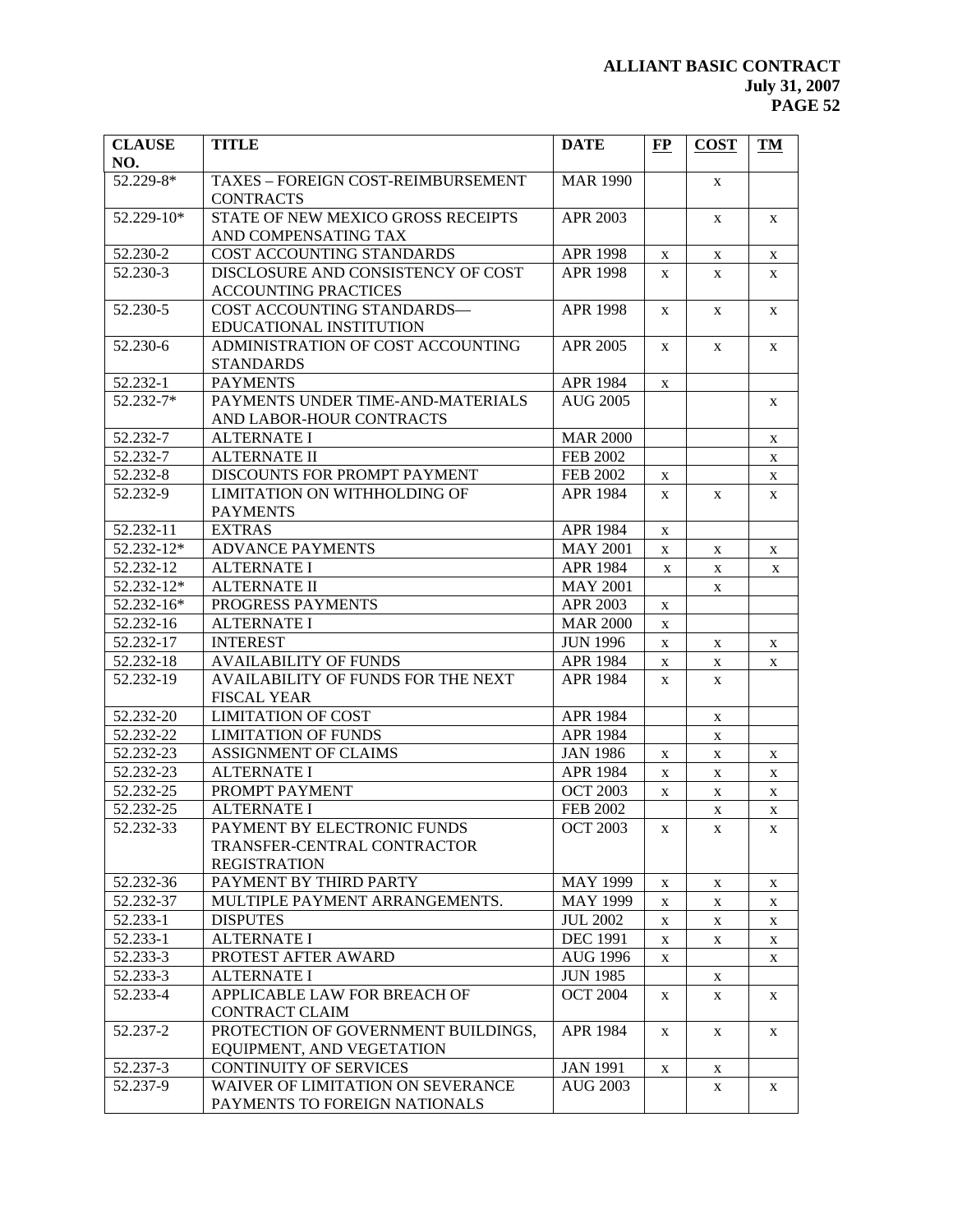| <b>CLAUSE</b><br>NO. | <b>TITLE</b>                                                                                       | <b>DATE</b>      | $\bf FP$     | <b>COST</b> | <b>TM</b>    |
|----------------------|----------------------------------------------------------------------------------------------------|------------------|--------------|-------------|--------------|
| 52.237-10            | <b>IDENTIFICATION OF UNCOMPENSATED</b><br><b>OVERTIME</b>                                          | <b>OCT 1997</b>  | $\mathbf{X}$ | X           | X            |
| 52.239-1             | PRIVACY OR SECURITY SAFEGUARDS                                                                     | <b>AUG 1996</b>  | X            | X           | $\mathbf X$  |
| 52.242-1             | NOTICE OF INTENT TO DISALLOW COSTS                                                                 | APR 1984         | X            | X           | X            |
| 52.242-3             | PENALTIES FOR UNALLOWABLE COSTS                                                                    | <b>MAY 2001</b>  |              | X           | X            |
| 52.242-4             | CERTIFICATION OF FINAL INDIRECT COSTS                                                              | <b>JAN 1997</b>  |              | X           | X            |
| 52.242-13            | <b>BANKRUPTCY</b>                                                                                  | <b>JUL 1995</b>  | X            | X           | X            |
| 52.243-1             | <b>CHANGES - FIXED-PRICE ALTERNATE I</b>                                                           | <b>AUG 1987</b>  | X            |             |              |
| 52.243-1             | <b>ALTERNATE I</b>                                                                                 | APR 1984         | X            |             |              |
| 52.243-1             | <b>ALTERNATE II</b>                                                                                | APR 1984         | X            |             |              |
| 52.243-1             | <b>ALTERNATE III</b>                                                                               | APR 1984         | x            |             |              |
| 52.243-2             | <b>CHANGES - COST REIMBURSEMENT</b>                                                                | <b>AUG 1987</b>  |              | X           |              |
| 52.243-2             | <b>ALTERNATE I</b>                                                                                 | APR 1984         |              | X           |              |
| 52.243-2             | <b>ALTERNATE II</b>                                                                                | APR 1984         |              | X           |              |
| 52.243-2             | <b>ALTERNATE V</b>                                                                                 | APR 1984         |              | X           |              |
| 52.243-3             | <b>CHANGES - TIME-AND-MATERIALS OR</b><br><b>LABOR-HOURS</b>                                       | <b>SEPT 2000</b> |              |             | X            |
| 52.243-6             | CHANGE ORDER ACCOUNTING                                                                            | APR 1984         | X            | X           |              |
| 52.243-7*            | NOTIFICATION OF CHANGES                                                                            | APR 1984         | X            | X           | X            |
| $52.244 - 2*$        | <b>SUBCONTRACTS</b>                                                                                | <b>AUG 1998</b>  | X            | $\mathbf X$ | X            |
| 52.244-2             | <b>ALTERNATE I</b>                                                                                 | <b>JAN 2006</b>  |              | $\mathbf X$ |              |
| 52.244-5             | COMPETITION IN SUBCONTRACTING                                                                      | <b>DEC 1996</b>  | X            | $\mathbf X$ |              |
| 52.244-6             | SUBCONTRACTS FOR COMMERCIAL ITEMS                                                                  | <b>SEP 2006</b>  | X            | $\mathbf X$ | X            |
| 52.245-1             | PROPERTY RECORDS                                                                                   | APR 1984         | X            | X           | X            |
| 52.245-2             | <b>GOVERNMENT PROPERTY (FIXED-PRICE</b><br><b>CONTRACTS</b> )                                      | <b>MAY 2004</b>  | X            |             |              |
| $52.245 - 2$         | <b>ALTERNATE I</b>                                                                                 | APR 1984         | $\mathbf X$  |             |              |
| 52.245-4             | GOVERNMENT-FURNISHED PROPERTY<br>(SHORT FORM).                                                     | <b>JUN 2003</b>  | $\mathbf X$  |             | X            |
| 52.245-5             | <b>GOVERNMENT PROPERTY (COST-</b><br>REIMBURSEMENT, TIME-AND-MATERIAL, OR<br>LABOR-HOUR CONTRACTS) | <b>MAY 2004</b>  |              | X           | $\mathbf{X}$ |
| 52.245-18            | SPECIAL TEST EQUIPMENT                                                                             | FEB 1993         | X            | X           |              |
| 52.245-19            | GOVERNMENT PROPERTY FURNISHED "AS<br>IS"                                                           | APR 1984         | X            | X           | X            |
| 52.246-4             | <b>INSPECTION OF SERVICES - FIXED PRICE</b>                                                        | <b>AUG 1996</b>  | X            |             | X            |
| 52.246-5             | <b>INSPECTION OF SERVICES - COST</b><br><b>REIMBURSEMENT</b>                                       | APR 1984         |              | X           |              |
| 52.246-19*           | WARRANTY OF SYSTEMS AND EQUIPMENT<br>UNDER PERFORMANCE SPECIFICATIONS OR<br>DESIGN CRITERIA.       | <b>MAY 2001</b>  | $\mathbf{X}$ |             |              |
| 52.246-19            | <b>ALTERNATE I</b>                                                                                 | APR 1984         | $\mathbf{X}$ |             |              |
| 52.246-19            | <b>ALTERNATE II</b>                                                                                | APR 1984         | X            |             |              |
| 52.246-19            | <b>ALTERNATE III</b>                                                                               | APR 1984         | X            |             |              |
| 52.246-20*           | <b>WARRANTY OF SERVICES</b>                                                                        | <b>MAY 2001</b>  | X            |             |              |
| 52.246-23            | <b>LIMITATION OF LIABILITY</b>                                                                     | <b>FEB 1997</b>  | X            | X           |              |
| 52.246-24            | LIMITATION OF LIABILITY - HIGH VALUE<br><b>ITEMS</b>                                               | <b>FEB 1997</b>  | X            | X           |              |
| 52.246-25            | <b>LIMITATION OF LIABILITY - SERVICES</b>                                                          | FEB 1997         | $\mathbf X$  | X           | X            |
| $52.247 - 1*$        | COMMERCIAL BILL OF LADING NOTATIONS                                                                | <b>FEB 2006</b>  | $\mathbf X$  | $\mathbf X$ | $\mathbf X$  |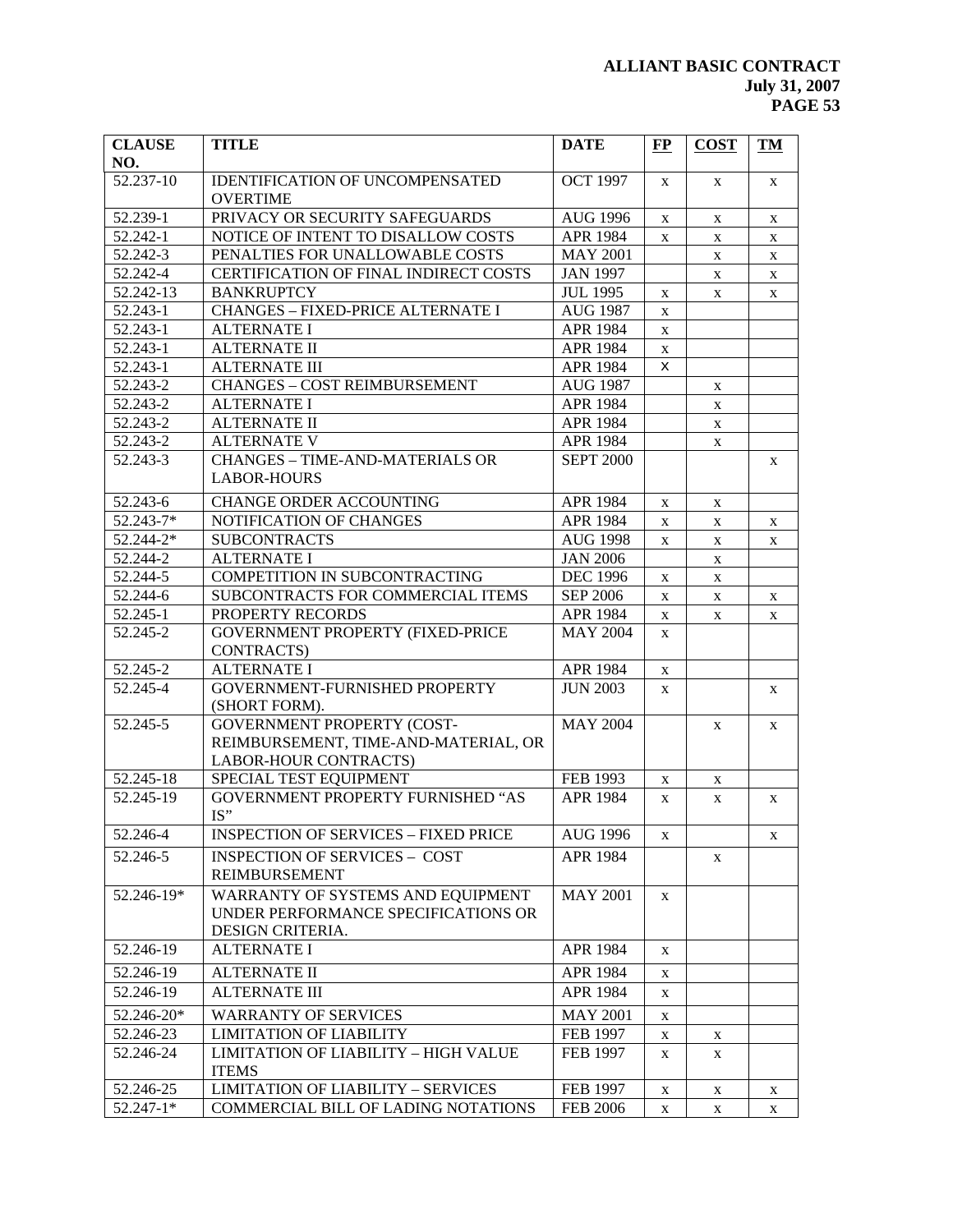| <b>CLAUSE</b>  | <b>TITLE</b>                                | <b>DATE</b>      | FP           | <b>COST</b>  | TM           |
|----------------|---------------------------------------------|------------------|--------------|--------------|--------------|
| NO.            |                                             |                  |              |              |              |
| $52.247 - 63*$ | PREFERENCE FOR U.S.-FLAG AIR CARRIERS       | <b>JUNE 2003</b> | $\mathbf{x}$ | $\mathbf{x}$ | $\mathbf{x}$ |
| $52.247 - 67*$ | SUBMISSION OF TRANSPORTATION                | <b>FEB 2006</b>  | $\mathbf{x}$ | $\mathbf{x}$ | $\mathbf{x}$ |
|                | DOCUMENTS FOR AUDIT                         |                  |              |              |              |
| $52.248 - 1*$  | <b>VALUE ENGINEERING</b>                    | <b>FEB 2000</b>  | $\mathbf{x}$ | $\mathbf{x}$ |              |
| 52.248-1       | <b>ALTERNATE I</b>                          | <b>APR 1984</b>  | $\mathbf{x}$ | $\mathbf{x}$ | $\mathbf{x}$ |
| 52.248-1       | <b>ALTERNATE II</b>                         | <b>FEB 2000</b>  | $\mathbf{x}$ | $\mathbf{x}$ | $\mathbf{x}$ |
| 52.248-1       | <b>ALTERNATE III</b>                        | <b>APR 1984</b>  | $\mathbf{x}$ | $\mathbf{x}$ | $\mathbf{x}$ |
| 52.249-2       | <b>TERMINATION FOR CONVENIENCE OF THE</b>   | <b>MAY 2004</b>  | $\mathbf{x}$ |              | $\mathbf{x}$ |
|                | <b>GOVERNMENT (FIXED-PRICE)</b>             |                  |              |              |              |
| 52.249-4       | TERMINATION FOR CONVENIENCE OF THE          | <b>APR 1984</b>  | $\mathbf{x}$ |              |              |
|                | GOVERNMENT (SERVICES) (SHORT FORM).         |                  |              |              |              |
| 52.249-6       | TERMINATION (COST-REIMBURSEMENT)            | <b>MAY 2004</b>  |              | $\mathbf{x}$ |              |
| 52.249-6       | <b>ALTERNATE IV</b>                         | <b>SEP 1996</b>  |              |              | $\mathbf{x}$ |
| 52.249-8       | DEFAULT (FIXED-PRICE SUPPLY AND             | APR 1984         | $\mathbf{x}$ |              |              |
|                | <b>SERVICE</b> )                            |                  |              |              |              |
| 52.249-14      | <b>EXCUSABLE DELAYS</b>                     | APR 1984         |              | $\mathbf{x}$ | $\mathbf{x}$ |
| $52.251 - 1$   | <b>GOVERNMENT SUPPLY SOURCES</b>            | APR 1984         | $\mathbf{x}$ | $\mathbf{x}$ | X            |
| 52.251-2       | <b>INTERAGENCY FLEET MANAGEMENT</b>         | <b>JAN 1991</b>  |              | $\mathbf{x}$ |              |
|                | <b>SYSTEM VEHICLES AND RELATED SERVICES</b> |                  |              |              |              |
| 52.253-1       | <b>COMPUTER GENERATED FORMS</b>             | <b>JAN 1991</b>  | X            | $\mathbf{x}$ | $\mathbf{x}$ |

*(Note: Clause numbers followed by an asterisk (\*) require fill-ins by the OCO if determined applicable and incorporated into the Order.)* 

(End of Clause)

# **I.3 GENERAL SERVICES ADMINISTRATION ACQUISITION MANUAL (GSAM), INCORPORATED BY REFERENCE**

| <b>CLAUSE</b> # | <b>CLAUSE TITLE</b>                      | DATE            |
|-----------------|------------------------------------------|-----------------|
| 552.215-70      | EXAMINATION OF RECORDS BY GSA            | FEB 1996        |
| 552.233-70      | PROTESTS FILED DIRECTLY WITH THE GENERAL | <b>MAR 2000</b> |
|                 | <b>SERVICES ADMINISTRATION</b>           |                 |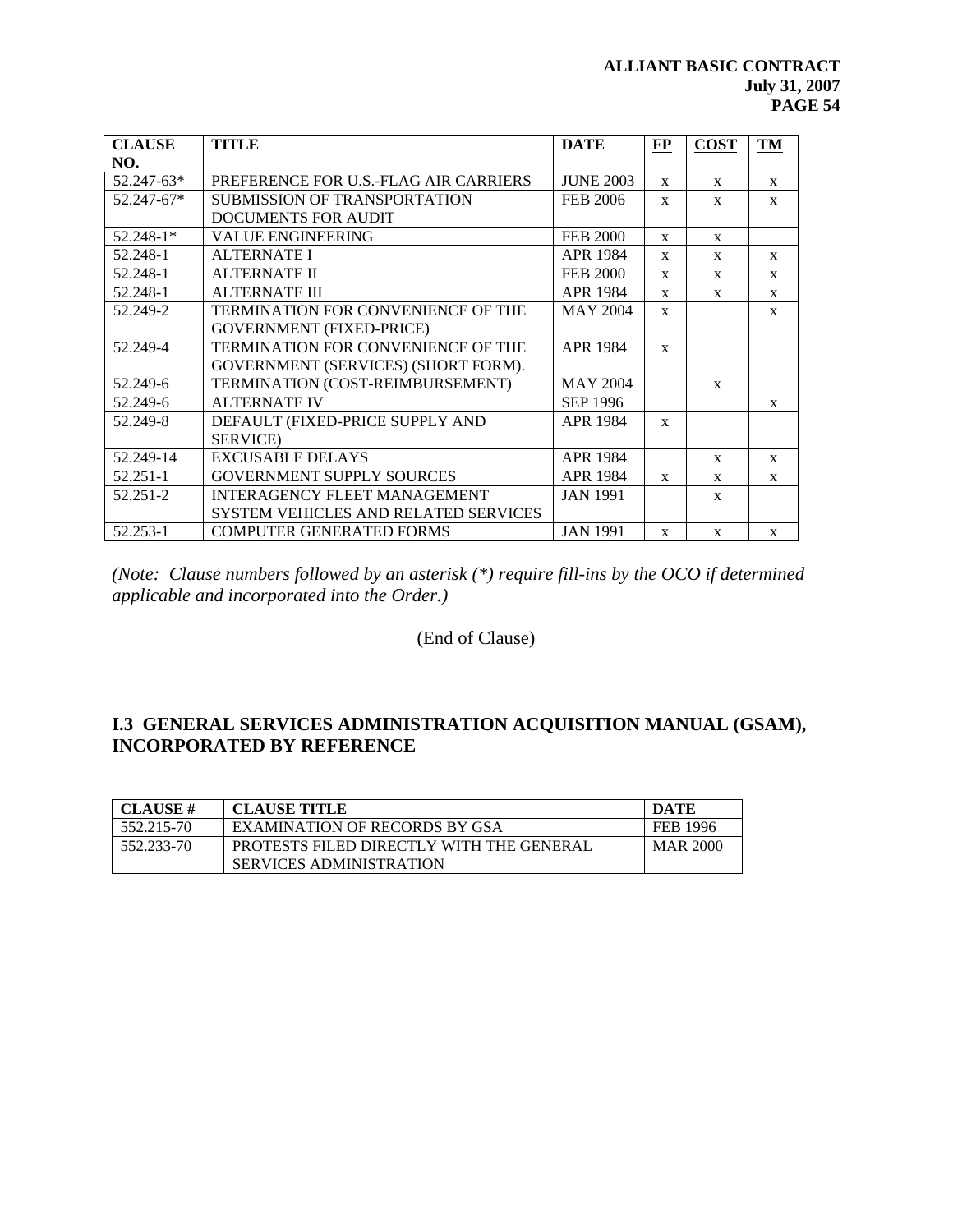# **I.4 FAR 52.216-18 ORDERING (OCT 1995)**

(a) Any supplies and services to be furnished under this contract shall be ordered by issuance of delivery orders or task orders by the individuals or activities designated in the Schedule. Such orders may be issued in accordance with Section F.3*.* 

(b) All delivery orders or task orders are subject to the terms and conditions of this contract. In the event of conflict between a delivery order or task order and this contract, this contract shall control.

(c) If mailed, a delivery order or task order is considered "issued" when the Government deposits the order in the mail. Orders may be issued orally, by facsimile, or by electronic commerce methods only if authorized by the Schedule.

# **I.5 FAR 52.215-19 NOTIFICATION OF OWNERSHIP CHANGES (OCT 1997)**

(a) The Contractor shall make the following notifications in writing:

(1) When the Contractor becomes aware that a change in its ownership has occurred, or is certain to occur, that could result in changes in the valuation of its capitalized assets in the accounting records, the Contractor shall notify the ACO within 30 days.

(2) The Contractor shall also notify the ACO within 30 days whenever changes to asset valuations or any other cost changes have occurred or are certain to occur as a result of a change in ownership.

(b) The Contractor shall--

(1) Maintain current, accurate, and complete inventory records of assets and their costs;

(2) Provide the ACO or designated representative ready access to the records upon request;

(3) Ensure that all individual and grouped assets, their capitalized values, accumulated depreciation or amortization, and remaining useful lives are identified accurately before and after each of the Contractor's ownership changes; and

(4) Retain and continue to maintain depreciation and amortization schedules based on the asset records maintained before each Contractor ownership change.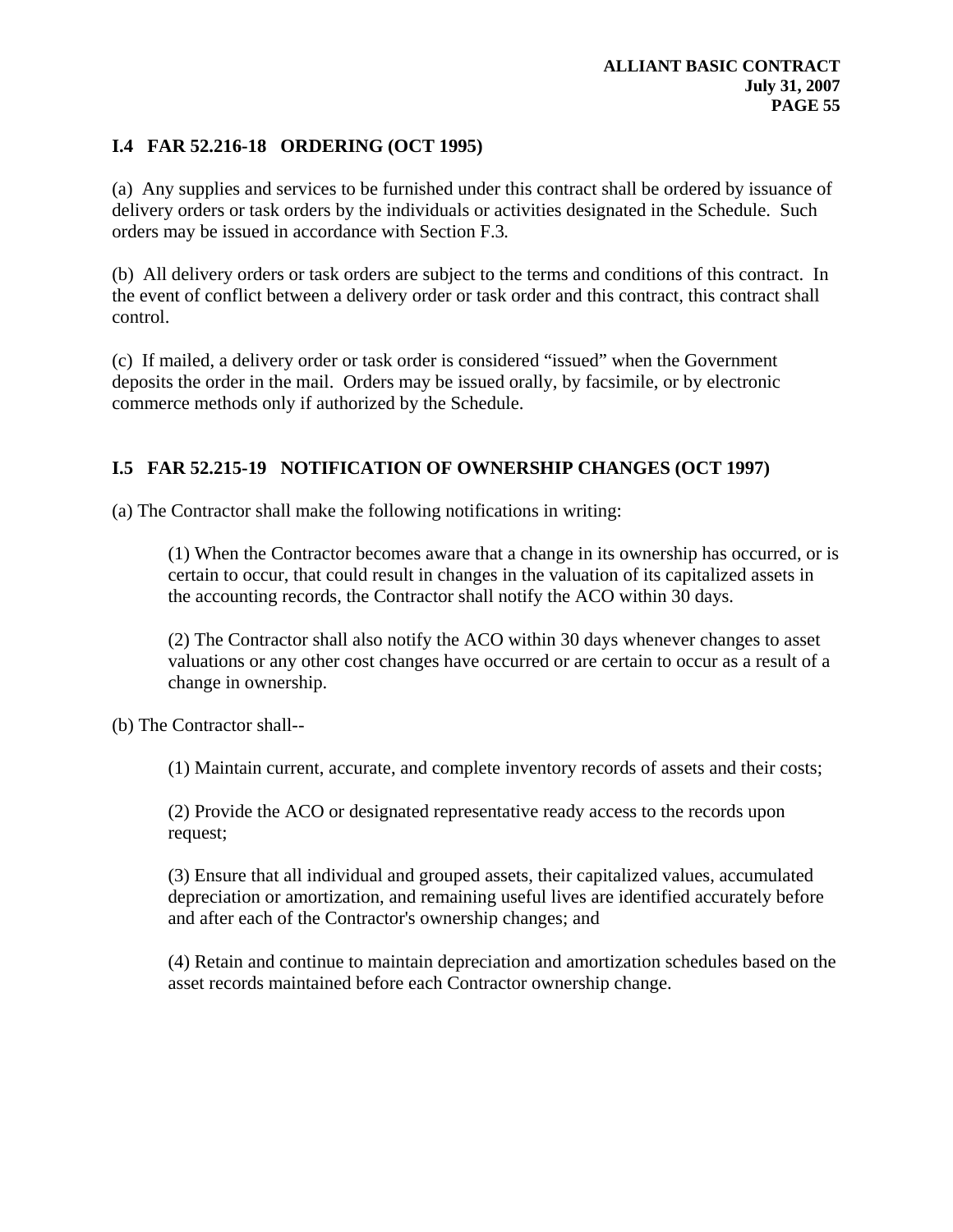(c) The Contractor shall include the substance of this clause in all subcontracts under this contract that meet the applicability requirement of FAR 15.408(k).

(End of clause)

# **I.6 FAR 52.216-19 ORDER LIMITATIONS (OCT 1995)**

(a) *Minimum order*. When the Government requires supplies or services covered by this contract in an amount of less than \$1 Million the Government is not obligated to purchase, nor is the Contractor obligated to furnish, those supplies or services under the contract.

(b) *Maximum order*. The Contractor is not obligated to honor:

(1) Any order for a single item in excess of *\$*1 Billion;

(2) Any order for a combination of items in excess of \$1 Billion;

(3) A series of orders from the same ordering office within 10 days that together call for quantities exceeding the limitation in subparagraph (1) or (2) above.

(c) If this is a requirements contract (*i.e.,* includes the Requirements clause at subsection 52.216- 21 of the Federal Acquisition Regulation (FAR), the Government is not required to order a part of any one requirement from the Contractor if that requirement exceeds the maximum-order limitations in paragraph (b) of this section.

(d) Notwithstanding paragraphs (b) and (c) of this section, the Contractor shall honor any order exceeding the maximum order limitations in paragraph (b), unless that order (or orders) is returned to the ordering office within three (3) work days after issuance, with written notice stating the Contractor's intent not to ship the item (or items) called for and the reasons. Upon receiving this notice, the Government may acquire the supplies or services from another source.

(End of clause)

# **I.7 FAR 52.216-22 INDEFINITE QUANTITY (OCT 1995)**

(a) This is an indefinite-quantity contract for the supplies or services specified, and effective for the period stated, in the Schedule. The quantities of supplies and services specified in the Schedule are estimates only and are not purchased by this contract.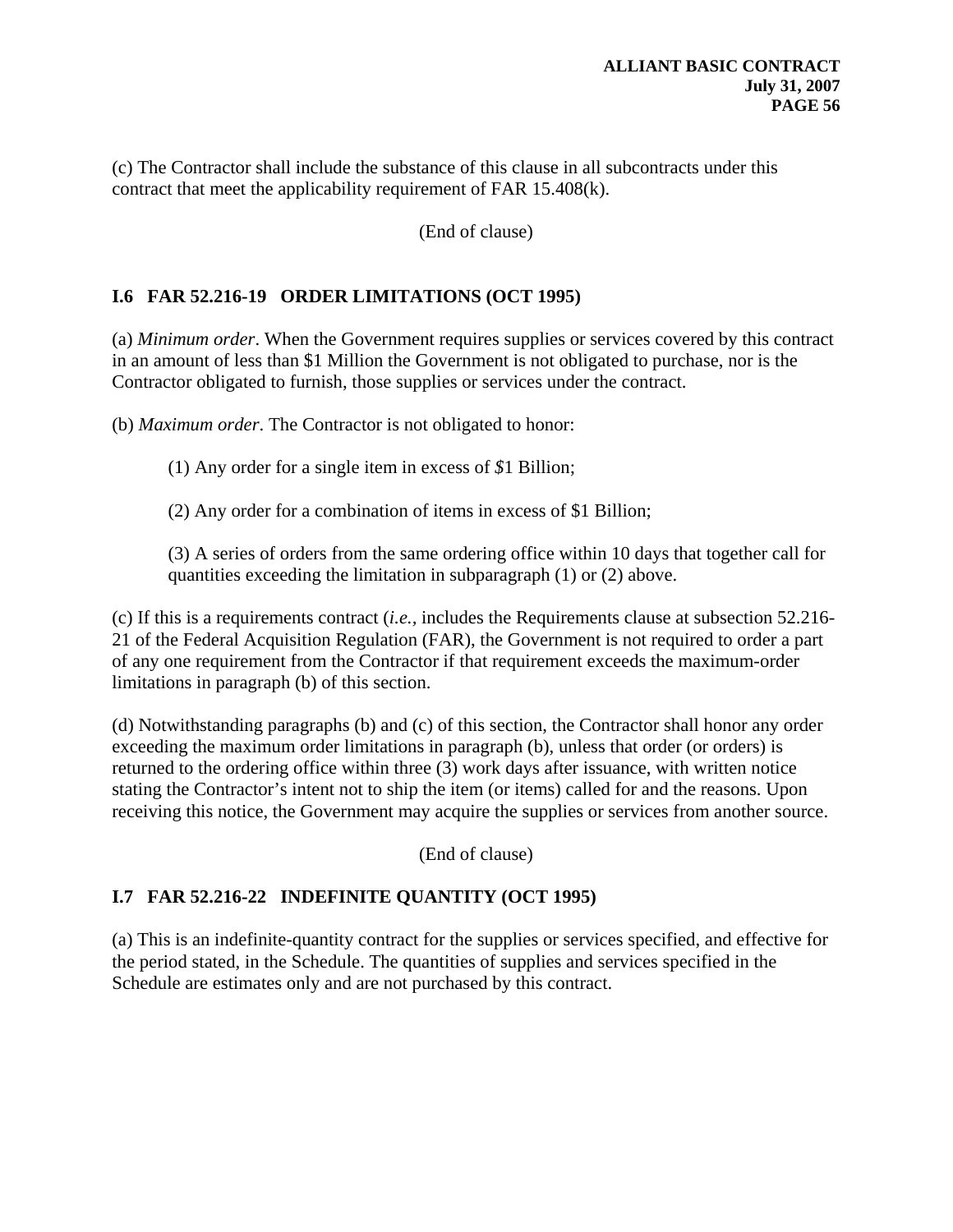(b) Delivery or performance shall be made only as authorized by orders issued in accordance with the Ordering clause. The Contractor shall furnish to the Government, when and if ordered, the supplies or services specified in the Schedule up to and including the quantity designated in the Schedule as the "maximum." The Government shall order at least the quantity of supplies or services designated in the Schedule as the "minimum."

(c) Except for any limitations on quantities in the Order Limitations clause or in the Schedule, there is no limit on the number of orders that may be issued. The Government may issue orders requiring delivery to multiple destinations or performance at multiple locations.

(d) Any order issued during the effective period of this contract and not completed within that period shall be completed by the Contractor within the time specified in the order. The contract shall govern the Contractor's and Government's rights and obligations with respect to that order to the same extent as if the order were completed during the contract's effective period; provided, that the Contractor shall not be required to make any deliveries under this contract after 60 months following the expiration of the basic contract ordering period.

(End of clause)

# **I.8 FAR 52.217-9 OPTION TO EXTEND THE TERM OF THE CONTRACT (MAR 2000)**

(a) The Government may extend the term of this contract by written notice to the Contractor within 30 days of the expiration of the contract; provided that the Government gives the Contractor a preliminary written notice of its intent to extend at least 60 days before the contract expires. The preliminary notice does not commit the Government to an extension.

(b) If the Government exercises this option, the extended contract shall be considered to include this option clause.

(c) The total duration of this contract, including the exercise of any options under this clause, shall not exceed 10 years.

(End of clause)

# **I.9 FAR 52.232-32 PERFORMANCE-BASED PAYMENTS (FEB 2002)**

(a) Amount of payments and limitations on payments. Subject to such other limitations and conditions as are specified in this contract and this clause, the amount of payments and limitations on payments shall be specified in the contract's description of the basis for payment.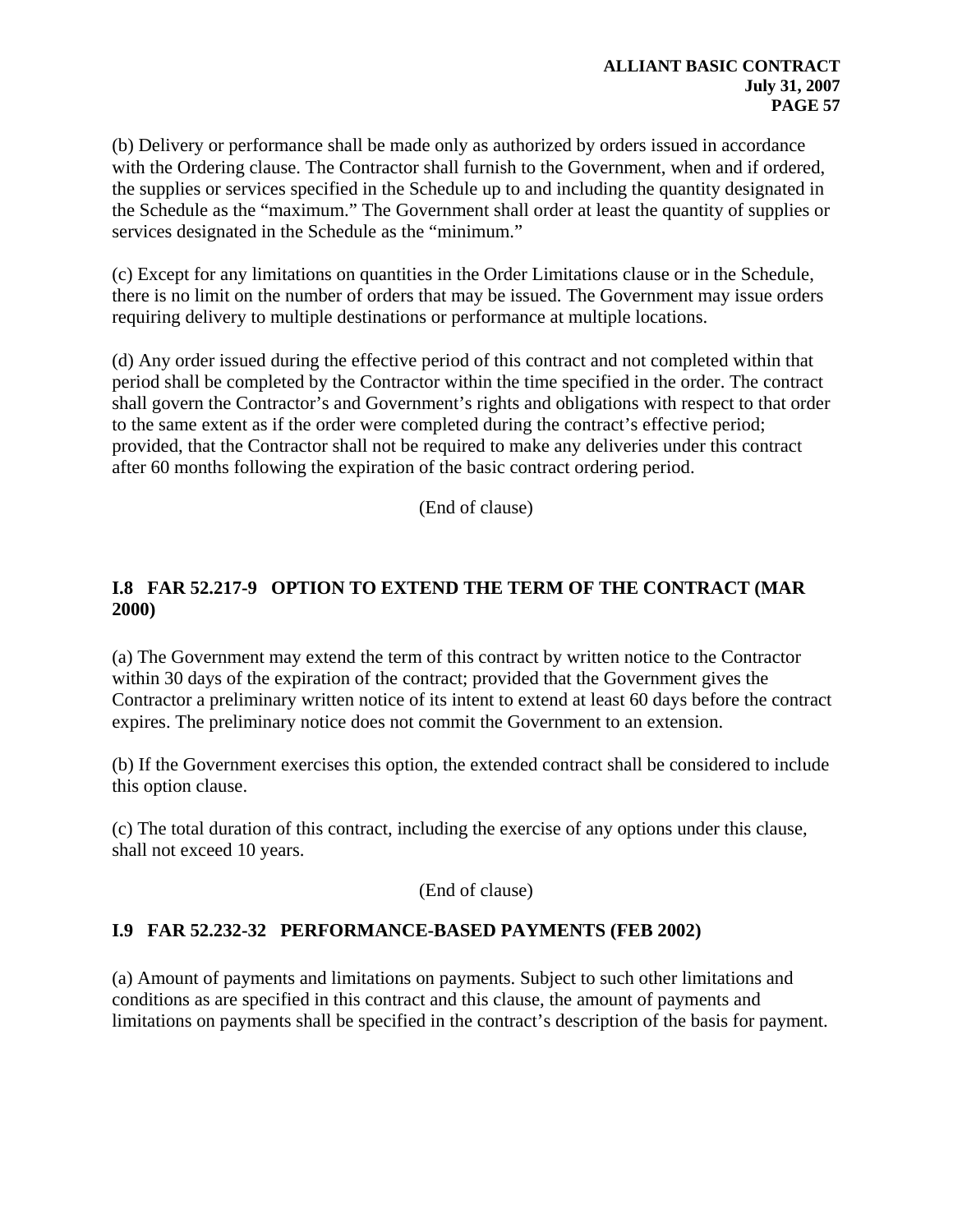(b) Contractor request for performance-based payment. The Contractor may submit requests for payment of performance-based payments not more frequently than monthly, in a form and manner acceptable to the Contracting Officer. Unless otherwise authorized by the Contracting Officer, all performance-based payments in any period for which payment is being requested shall be included in a single request, appropriately itemized and totaled. The Contractor's request shall contain the information and certification detailed in paragraphs (l) and (m) of this clause.

(c) Approval and payment of requests.

(1) The Contractor shall not be entitled to payment of a request for performance-based payment prior to successful accomplishment of the event or performance criterion for which payment is requested. The Contracting Officer shall determine whether the event or performance criterion for which payment is requested has been successfully accomplished in accordance with the terms of the contract. The Contracting Officer may, at any time, require the Contractor to substantiate the successful performance of any event or performance criterion which has been or is represented as being payable.

(2) A payment under this performance-based payment clause is a contract financing payment under the Prompt Payment clause of this contract and not subject to the interest penalty provisions of the Prompt Payment Act. The designated payment office will pay approved requests on the  $\frac{30 \text{th}}{200 \text{th}}$  [Contracting Officer insert day as prescribed by agency head; if not prescribed, insert "30th"] day after receipt of the request for performancebased payment. However, the designated payment office is not required to provide payment if the Contracting Officer requires substantiation as provided in paragraph (c)(1) of this clause, or inquires into the status of an event or performance criterion, or into any of the conditions listed in paragraph (e) of this clause, or into the Contractor certification. The payment period will not begin until the Contracting Officer approves the request.

(3) The approval by the Contracting Officer of a request for performance-based payment does not constitute an acceptance by the Government and does not excuse the Contractor from performance of obligations under this contract.

(d) Liquidation of performance-based payments.

(1) Performance-based finance amounts paid prior to payment for delivery of an item shall be liquidated by deducting a percentage or a designated dollar amount from the delivery payment. If the performance-based finance payments are on a delivery item basis, the liquidation amount for each such line item shall be the percent of that delivery item price that was previously paid under performance-based finance payments or the designated dollar amount. If the performance-based finance payments are on a whole contract basis, liquidation shall be by either predesignated liquidation amounts or a liquidation percentage.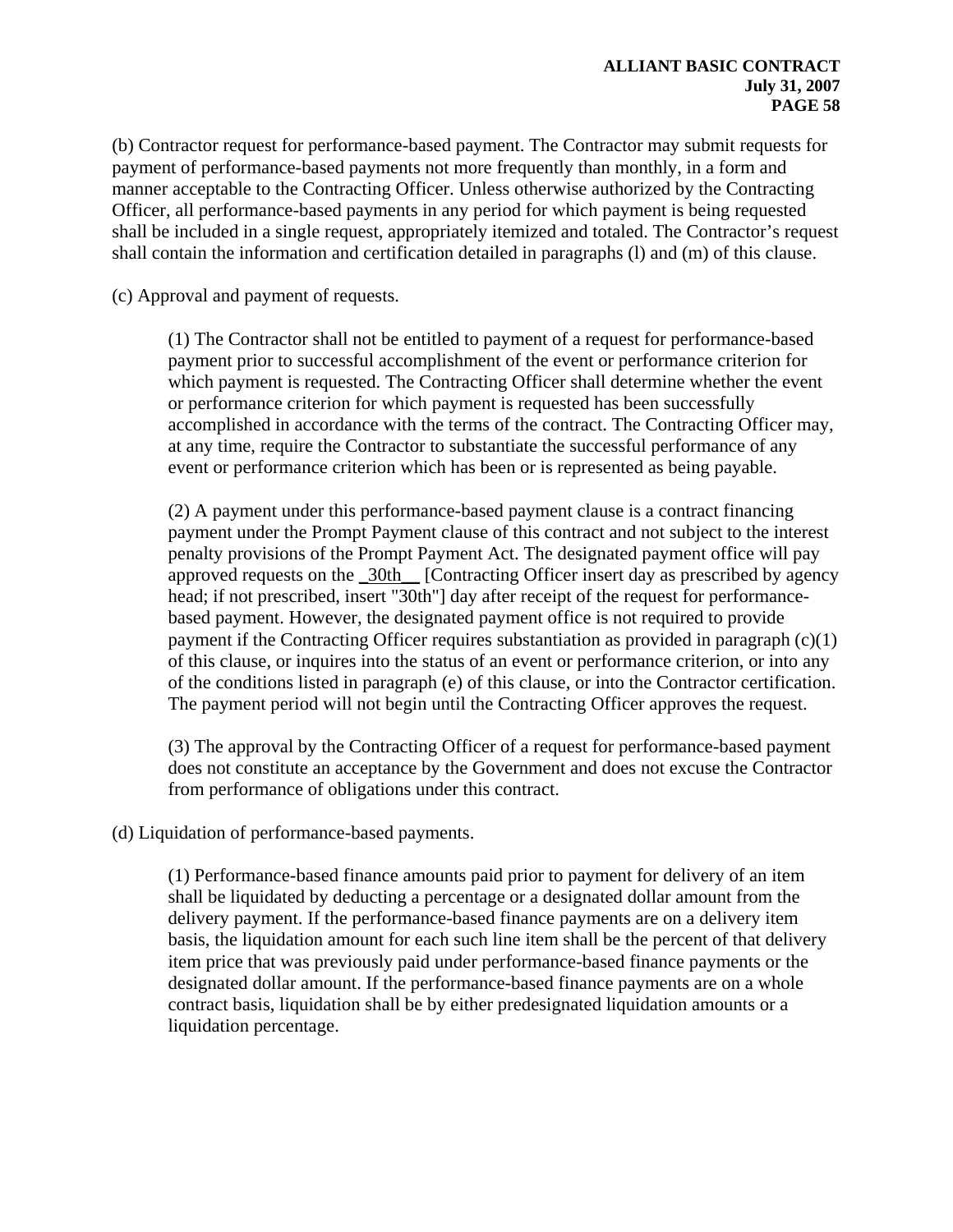(2) If at any time the amount of payments under this contract exceeds any limitation in this contract, the Contractor shall repay to the Government the excess. Unless otherwise determined by the Contracting Officer, such excess shall be credited as a reduction in the unliquidated performance-based payment balance(s), after adjustment of invoice payments and balances for any retroactive price adjustments.

(e) Reduction or suspension of performance-based payments. The Contracting Officer may reduce or suspend performance-based payments, liquidate performance-based payments by deduction from any payment under the contract, or take a combination of these actions after finding upon substantial evidence any of the following conditions:

(1) The Contractor failed to comply with any material requirement of this contract (which includes paragraphs (h) and (i) of this clause).

(2) Performance of this contract is endangered by the Contractor's—

(i) Failure to make progress; or

(ii) Unsatisfactory financial condition.

(3) The Contractor is delinquent in payment of any subcontractor or supplier under this contract in the ordinary course of business.

(f) Title.

(1) Title to the property described in this paragraph (f) shall vest in the Government. Vestiture shall be immediately upon the date of the first performance-based payment under this contract, for property acquired or produced before that date. Otherwise, vestiture shall occur when the property is or should have been allocable or properly chargeable to this contract.

(2) "Property," as used in this clause, includes all of the following described items acquired or produced by the Contractor that are or should be allocable or properly chargeable to this contract under sound and generally accepted accounting principles and practices: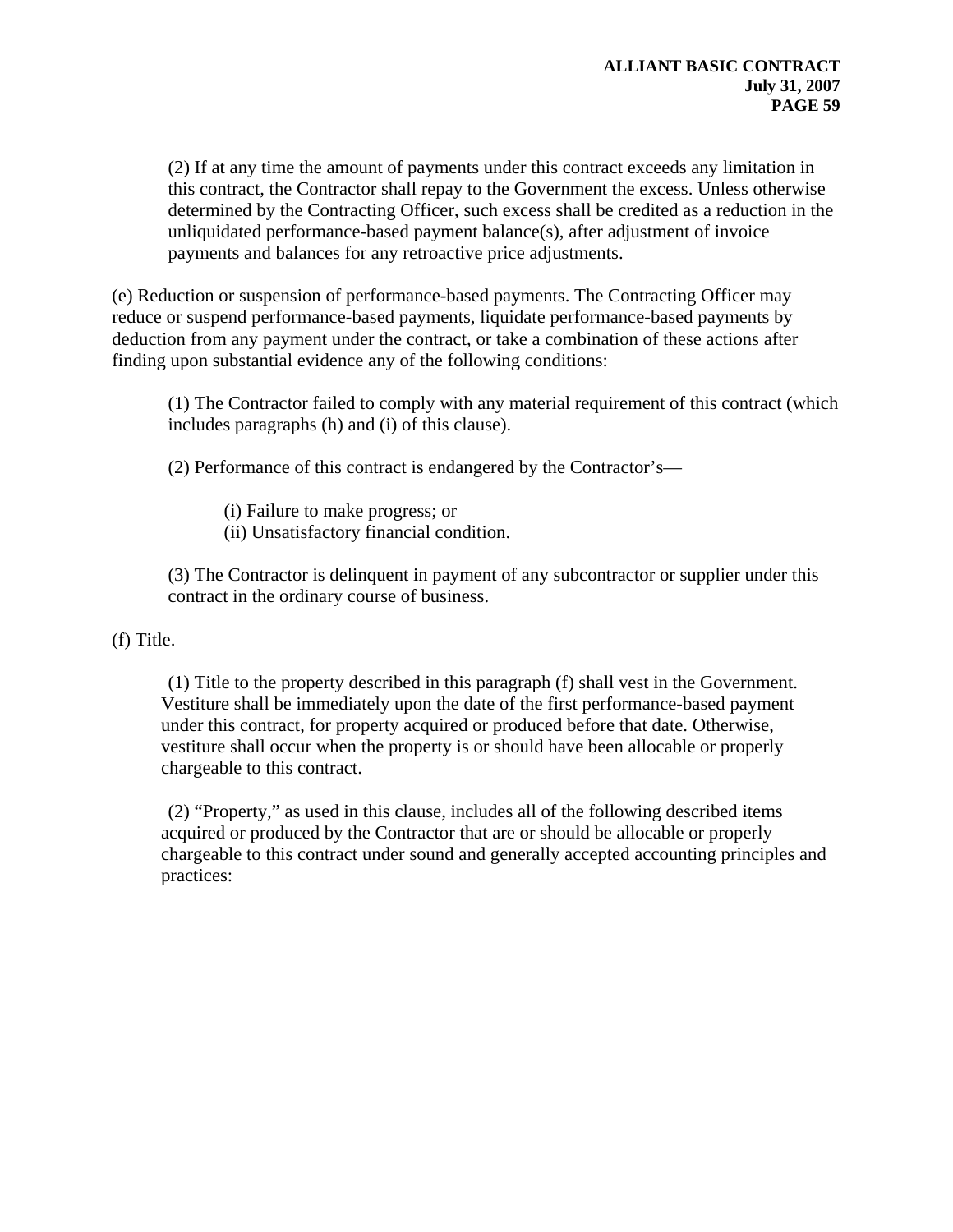- (i) Parts, materials, inventories, and work in process;
- (ii) Special tooling and special test equipment to which the Government is to acquire title under any other clause of this contract;
- (iii) Nondurable (i.e., noncapital) tools, jigs, dies, fixtures, molds, patterns, taps, gauges, test equipment and other similar manufacturing aids, title to which would not be obtained as special tooling under paragraph  $(f)(2)(ii)$  of this clause; and
- (iv) Drawings and technical data, to the extent the Contractor or subcontractors are required to deliver them to the Government by other clauses of this contract.

(3) Although title to property is in the Government under this clause, other applicable clauses of this contract (e.g., the termination or special tooling clauses) shall determine the handling and disposition of the property.

(4) The Contractor may sell any scrap resulting from production under this contract, without requesting the Contracting Officer's approval, provided that any significant reduction in the value of the property to which the Government has title under this clause is reported in writing to the Contracting Officer.

(5) In order to acquire for its own use or dispose of property to which title is vested in the Government under this clause, the Contractor must obtain the Contracting Officer's advance approval of the action and the terms. If approved, the basis for payment (the events or performance criteria) to which the property is related shall be deemed to be not in compliance with the terms of the contract and not payable (if the property is part of or needed for performance), and the Contractor shall refund the related performance-based payments in accordance with paragraph (d) of this clause.

(6) When the Contractor completes all of the obligations under this contract, including liquidation of all performance-based payments, title shall vest in the Contractor for all property (or the proceeds thereof) not—

- (i) Delivered to, and accepted by, the Government under this contract; or
- (ii) Incorporated in supplies delivered to, and accepted by, the Government under this contract and to which title is vested in the Government under this clause.

(7) The terms of this contract concerning liability for Government-furnished property shall not apply to property to which the Government acquired title solely under this clause.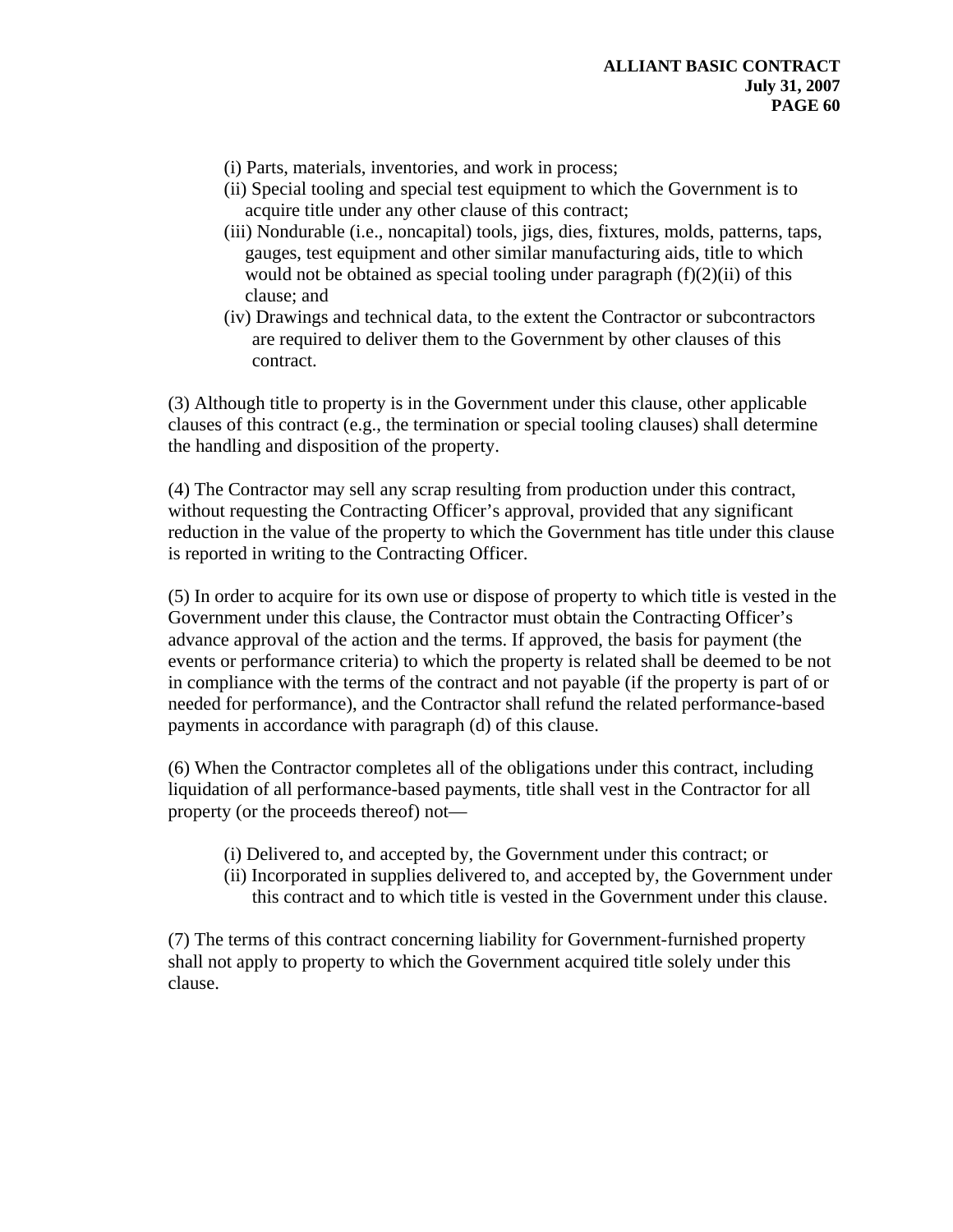(g) Risk of loss. Before delivery to and acceptance by the Government, the Contractor shall bear the risk of loss for property, the title to which vests in the Government under this clause, except to the extent the Government expressly assumes the risk. If any property is damaged, lost, stolen, or destroyed, the basis of payment (the events or performance criteria) to which the property is related shall be deemed to be not in compliance with the terms of the contract and not payable (if the property is part of or needed for performance), and the Contractor shall refund the related performance-based payments in accordance with paragraph (d) of this clause.

(h) Records and controls. The Contractor shall maintain records and controls adequate for administration of this clause. The Contractor shall have no entitlement to performance-based payments during any time the Contractor's records or controls are determined by the Contracting Officer to be inadequate for administration of this clause.

(i) Reports and Government access. The Contractor shall promptly furnish reports, certificates, financial statements, and other pertinent information requested by the Contracting Officer for the administration of this clause and to determine that an event or other criterion prompting a financing payment has been successfully accomplished. The Contractor shall give the Government reasonable opportunity to examine and verify the Contractor's records and to examine and verify the Contractor's performance of this contract for administration of this clause.

(j) Special terms regarding default. If this contract is terminated under the Default clause,

(1) The Contractor shall, on demand, repay to the Government the amount of unliquidated performance-based payments, and (2) title shall vest in the Contractor, on full liquidation of all performance-based payments, for all property for which the Government elects not to require delivery under the Default clause of this contract. The Government shall be liable for no payment except as provided by the Default clause.

(k) Reservation of rights.

- (1) No payment or vesting of title under this clause shall—
	- (i) Excuse the Contractor from performance of obligations under this contract; or
	- (ii) Constitute a waiver of any of the rights or remedies of the parties under the contract.
- (2) The Government's rights and remedies under this clause—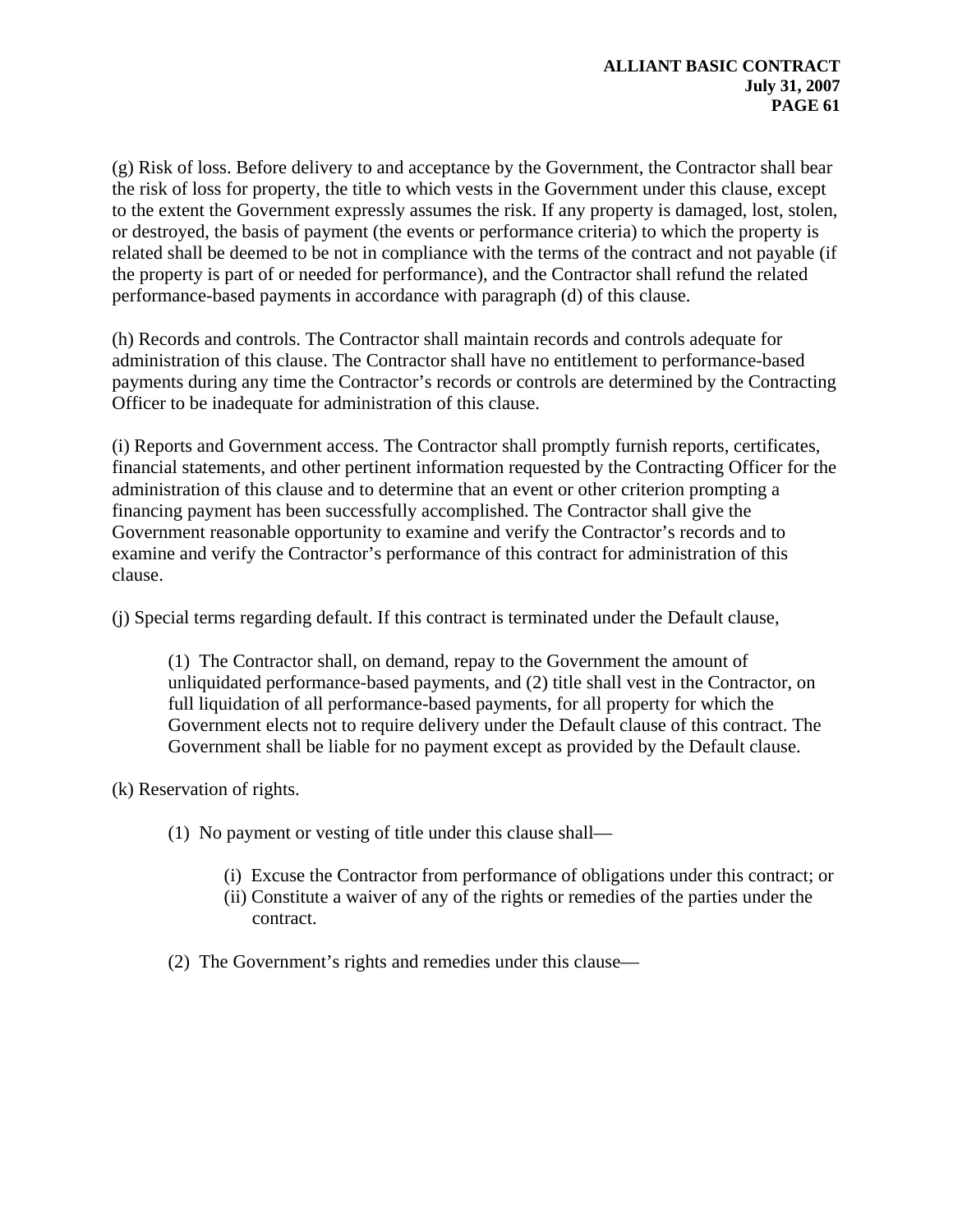- (i) Shall not be exclusive, but rather shall be in addition to any other rights and remedies provided by law or this contract; and
- (ii) Shall not be affected by delayed, partial, or omitted exercise of any right, remedy, power, or privilege, nor shall such exercise or any single exercise preclude or impair any further exercise under this clause or the exercise of any other right, power, or privilege of the Government.

(l) Content of Contractor's request for performance-based payment. The Contractor's request for performance-based payment shall contain the following:

(1) The name and address of the Contractor;

(2) The date of the request for performance-based payment;

(3) The contract number and/or other identifier of the contract or order under which the request is made;

(4) Such information and documentation as is required by the contract's description of the basis for payment; and

(5) A certification by a Contractor official authorized to bind the Contractor, as specified in paragraph (m) of this clause.

 $(m)$  Content of Contractor's certification. As required in paragraph  $(l)(5)$  of this clause, the Contractor shall make the following certification in each request for performance-based payment:

I certify to the best of my knowledge and belief that—

(1) This request for performance-based payment is true and correct; this request (and attachments) has been prepared from the books and records of the Contractor, in accordance with the contract and the instructions of the Contracting Officer;

(2) (Except as reported in writing on (TO BE DETERMINED AT THE ORDER LEVEL), all payments to subcontractors and suppliers under this contract have been paid, or will be paid, currently, when due in the ordinary course of business;

(3) There are no encumbrances (except as reported in writing on (TO BE DETERMINED AT THE ORDER LEVEL), against the property acquired or produced for, and allocated or properly chargeable to, the contract which would affect or impair the Government's title;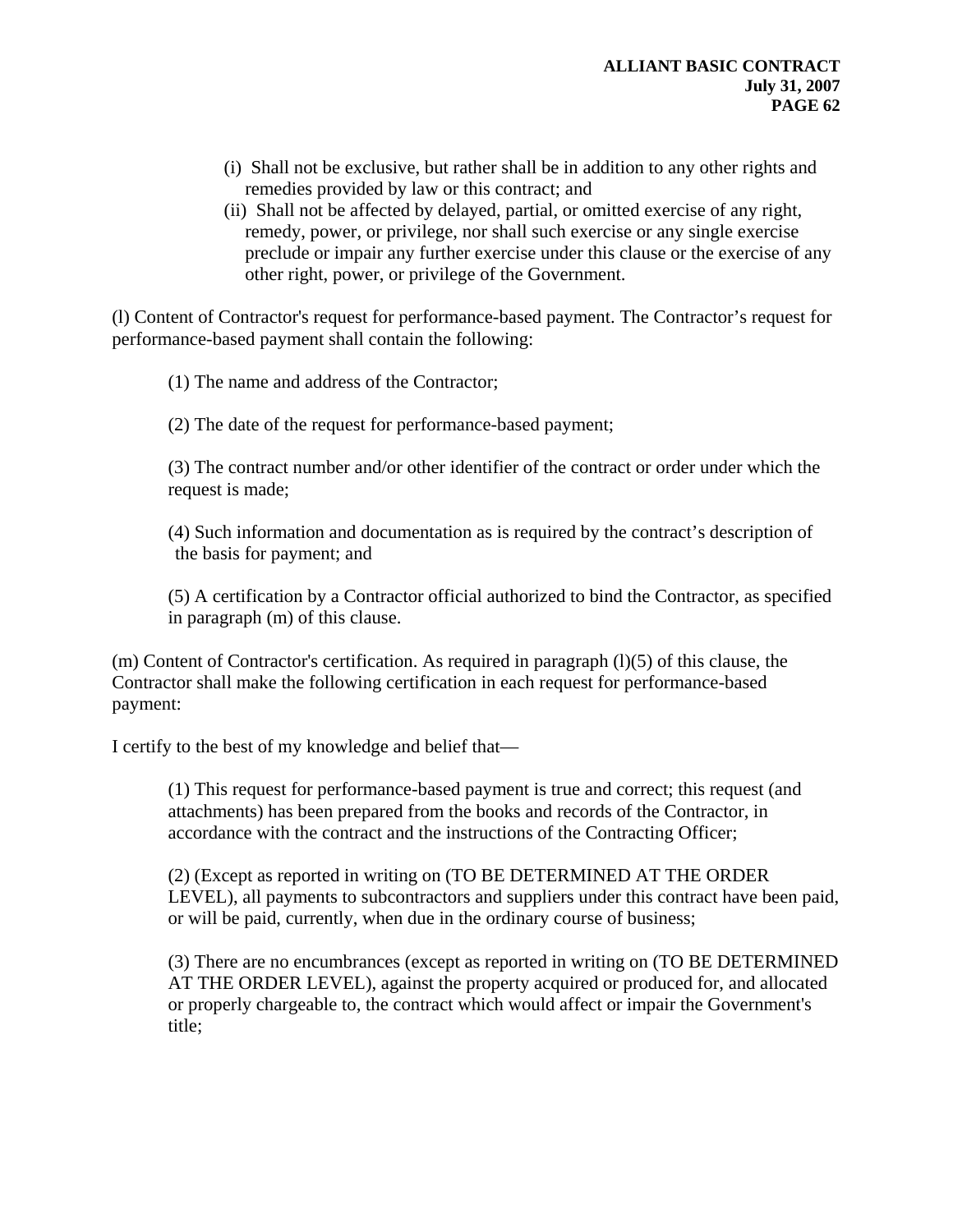(4) There has been no materially adverse change in the financial condition of the Contractor since the submission by the Contractor to the Government of the most recent written information dated  $\qquad \qquad ;$  and

(5) After the making of this requested performance-based payment, the amount of all payments for each deliverable item for which performance-based payments have been requested will not exceed any limitation in the contract, and the amount of all payments under the contract will not exceed any limitation in the contract.

(End of clause)

# **I.10 FAR 52.237-3 CONTINUITY OF SERVICES (JAN 1991)**

(a) The Contractor recognizes that the services under this contract are vital to the Government and must be continued without interruption and that, upon contract expiration, a successor, either the Government or another contractor, may continue them. The Contractor agrees to—

(1) Furnish phase-in training; and

(2) Exercise its best efforts and cooperation to effect an orderly and efficient transition to a successor.

(b) The Contractor shall, upon the Contracting Officer's written notice, (1) furnish phase-in, phase-out services for up to 90 days after this contract expires and (2) negotiate in good faith a plan with a successor to determine the nature and extent of phase-in, phase-out services required. The plan shall specify a training program and a date for transferring responsibilities for each division of work described in the plan, and shall be subject to the Contracting Officer's approval. The Contractor shall provide sufficient experienced personnel during the phase-in, phase-out period to ensure that the services called for by this contract are maintained at the required level of proficiency.

(c) The Contractor shall allow as many personnel as practicable to remain on the job to help the successor maintain the continuity and consistency of the services required by this contract. The Contractor also shall disclose necessary personnel records and allow the successor to conduct onsite interviews with these employees. If selected employees are agreeable to the change, the Contractor shall release them at a mutually agreeable date and negotiate transfer of their earned fringe benefits to the successor.

(d) The Contractor shall be reimbursed for all reasonable phase-in, phase-out costs (*i.e.,* costs incurred within the agreed period after contract expiration that result from phase-in, phase-out operations) and a fee (profit) not to exceed a pro rata portion of the fee (profit) under this contract.

(End of clause)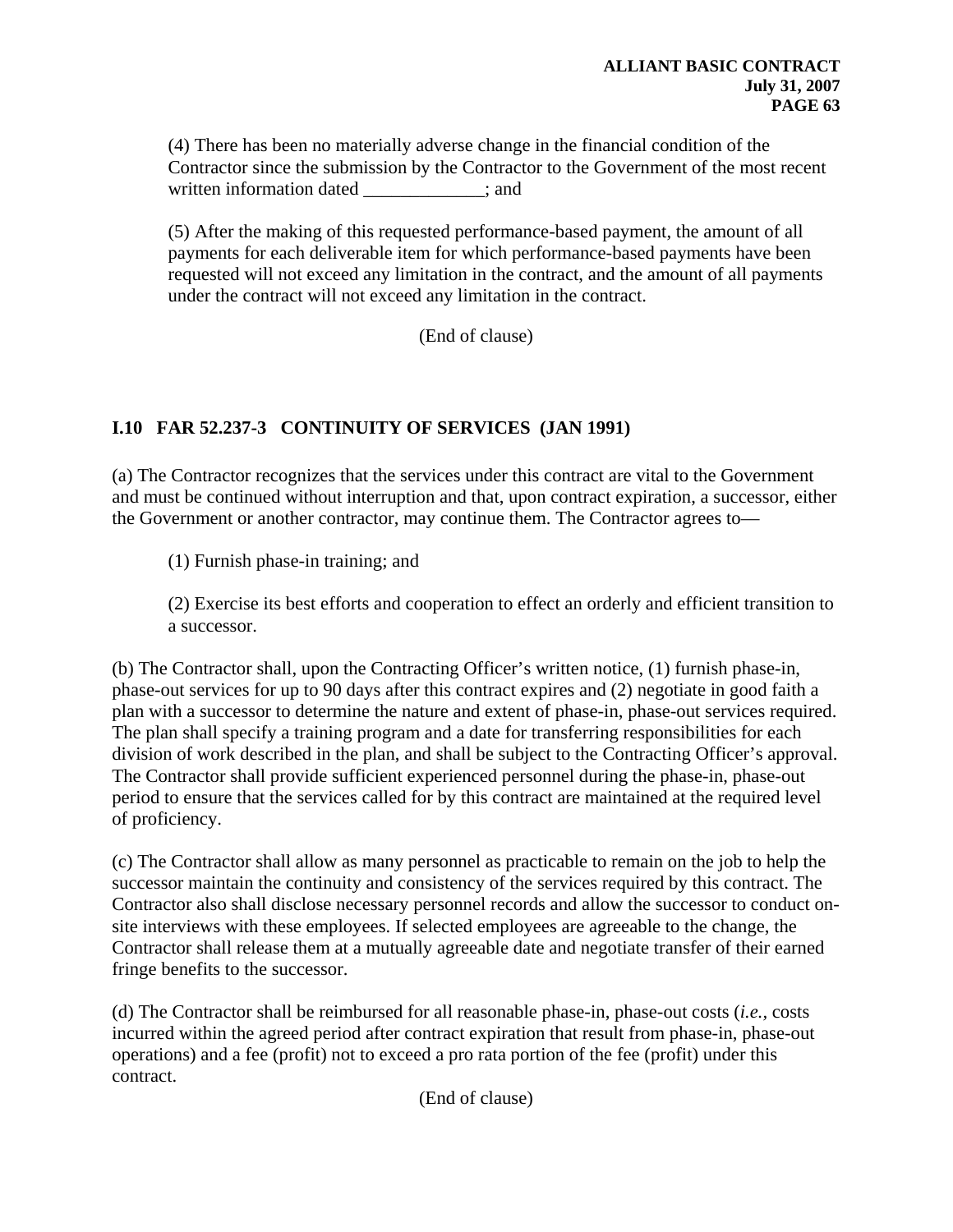# **I.11 FAR 52.252-6 AUTHORIZED DEVIATIONS IN CLAUSES (APR 1984)**

(a) The use in this solicitation or contract of any Federal Acquisition Regulation (48 CFR Chapter 1) clause with an authorized deviation is indicated by the addition of "(DEVIATION)" after the date of the clause.

(b) The use in this solicitation or contract of any GSAM (48 CFR Chapter 5) clause with an authorized deviation is indicated by the addition of "(DEVIATION)" after the name of the regulation.

(End of clause)

# **I.12 GSAM 552.203-71 RESTRICTION ON ADVERTISING (SEP 1999)**

The Contractor shall not refer to this contract in commercial advertising or similar promotions in such a manner as to state or imply that the product or service provided is endorsed or preferred by the White House, the Executive Office of the President, or any other element of the Federal Government, or is considered by these entities to be superior to other products or services. Any advertisement by the Contractor, including price-off coupons, that refers to a military resale activity shall contain the following statement: "This advertisement is neither paid for nor sponsored, in whole or in part, by any element of the United States Government."

(End of clause)

# **I.13 GSAM 552.232-72 FINAL PAYMENT (SEP 1999)**

Before final payment is made, the Contractor shall furnish the Contracting Officer with a release of all claims against the Government relating to this contract, other than claims in stated amounts that are specifically excepted by the Contractor from the release. If the Contractor's claim to amounts payable under the contract has been assigned under the Assignment of Claims Act of 1940, as amended (31 U.S.C. 3727, 41 U.S.C. 15), a release may also be required of the assignee.

(End of clause)

# **I.14 GSAM 552.252-6 AUTHORIZED DEVIATIONS IN CLAUSES (SEP 1999)**

(a) *Deviations to FAR clauses*.

(1) This solicitation or contract indicates any authorized deviation to a Federal Acquisition Regulation (48 CFR Chapter 1) clause by the addition of "(DEVIATION)"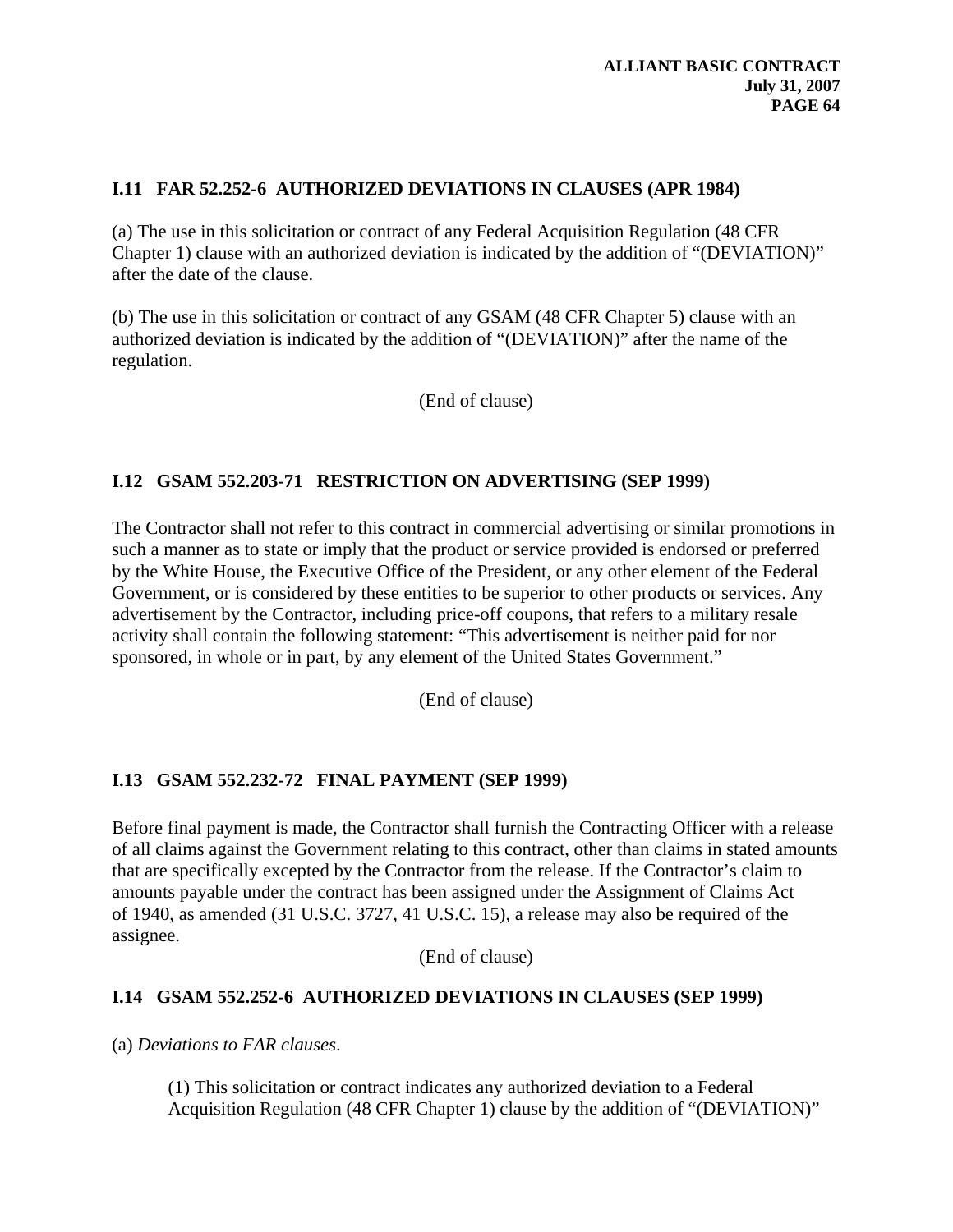after the date of the clause, if the clause is not published in the General Services Administration Acquisition Regulation (48 CFR Chapter 5).

(2) This solicitation indicates any authorized deviation to a Federal Acquisition Regulation (FAR) clause that is published in the General Services Administration Acquisition Regulation by the addition of "(DEVIATION (FAR clause no.))" after the date of the clause.

(b) *Deviations to GSAR clauses*. This solicitation indicates any authorized deviation to a General Services Administration Acquisition Regulation clause by the addition of "(DEVIATION)" after the date of the clause.

(c) *"Substantially the same as" clauses*. Changes in wording of clauses prescribed for use on a "substantially the same as" basis are not considered deviations.

(End of clause)

(END OF SECTION I)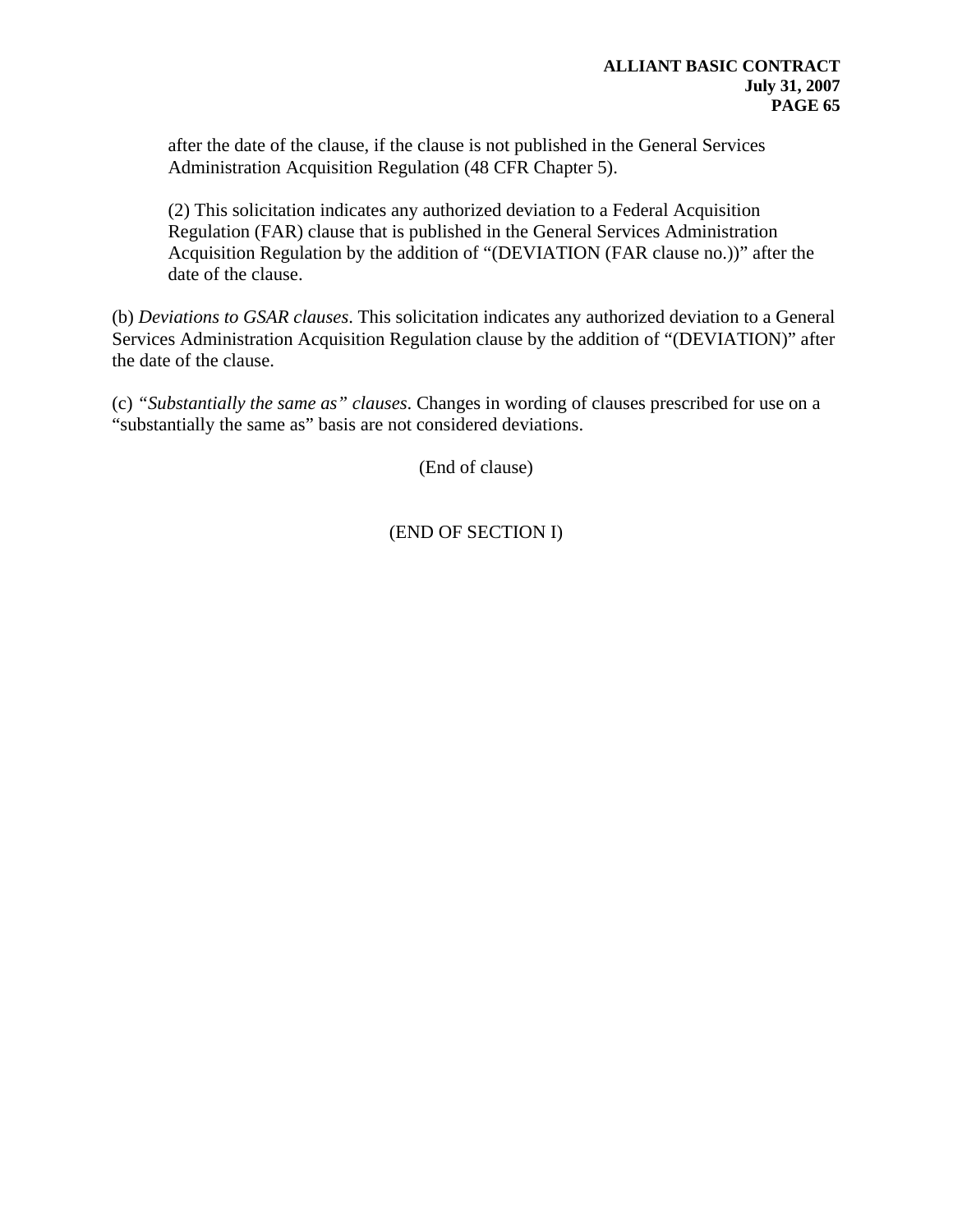# **SECTION J LIST OF ATTACHMENTS**

Attachment 1: Acronyms and Abbreviations

Attachment 2: Cost/Price – Government Site **(Contractor's Cost/Price- Government Site –** 

**Contractor's Proposal dated 11/17/06 is incorporated herein by reference.)** 

Attachment 3: Cost/Price – Contractor Site **(Contractor's Cost/Price-Contractor Site –** 

**Contractor's Proposal dated 11/17/07 is incorporated herein by reference.)** 

Attachment 4: Labor Category Descriptions

Attachment 5: Federal Enterprise Architecture/Department. of Defense Enterprise Architecture **Overview** 

Attachment 6: Past Performance Tables **(Not Applicable)** 

(END OF SECTION J)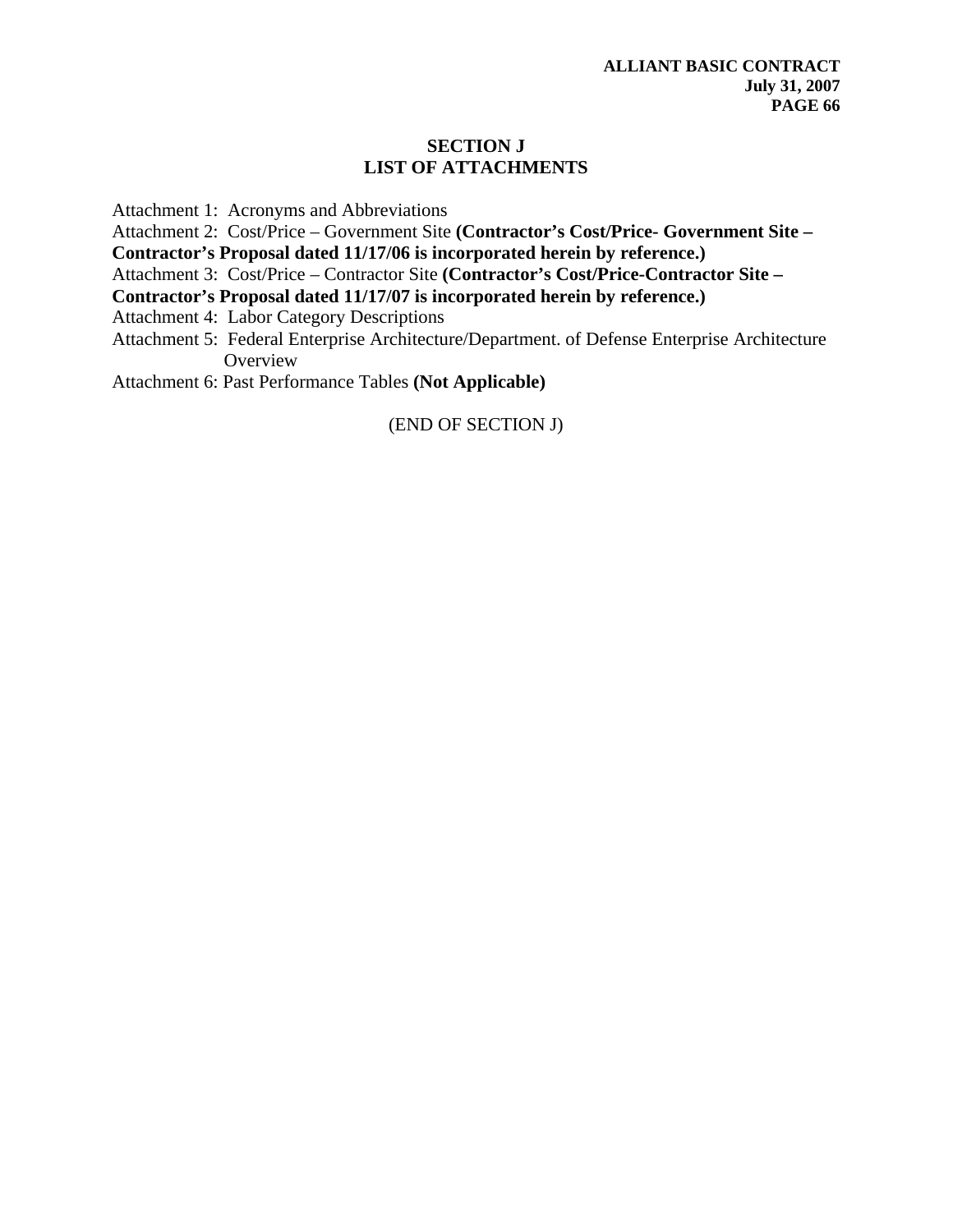# **SECTION J ATTACHMENT 1 ACRONYMS AND ABBREVIATIONS**

| <b>ACO</b>   | <b>Administrative Contracting Officer</b>                                                       |
|--------------|-------------------------------------------------------------------------------------------------|
| <b>ADR</b>   | <b>Alternative Dispute Resolution</b>                                                           |
| <b>ATM</b>   | <b>Asynchronous Transfer Mode</b>                                                               |
| CAF          | <b>Contract Access Fee</b>                                                                      |
| CAS          | <b>Cost Accounting Standards</b>                                                                |
| <b>CAV</b>   | <b>Contractor Assisted Visits</b>                                                               |
| <b>CCR</b>   | <b>Central Contractor Registration</b>                                                          |
| <b>CDA</b>   | Contract Disputes Act of 1978                                                                   |
| <b>CFE</b>   | <b>Contractor Furnished Equipment</b>                                                           |
| <b>CLIN</b>  | <b>Contract Line Item Number</b>                                                                |
| CO           | <b>Contracting Officer</b>                                                                      |
| <b>CONUS</b> | <b>Continental United States</b>                                                                |
| <b>COR</b>   | <b>Contracting Officer's Representative</b>                                                     |
| <b>COTR</b>  | Contracting Officer's Technical Representative                                                  |
| <b>CPS</b>   | <b>Contractor Performance System</b>                                                            |
| <b>CRM</b>   | <b>Customer Relationship Management</b>                                                         |
| <b>CSO</b>   | <b>Cognizant Security Office</b>                                                                |
| D&F          | Determination and Findings                                                                      |
| <b>DBA</b>   | Davis Bacon Act                                                                                 |
| <b>DCAA</b>  | Defense Contract Audit Agency                                                                   |
| <b>DCMA</b>  | <b>Defense Contract Management Agency</b>                                                       |
| <b>DOL</b>   | Department of Labor                                                                             |
| <b>DPA</b>   | Delegation of Procurement Authority                                                             |
| <b>DSL</b>   | Digital Subscriber Line                                                                         |
| <b>DUNS</b>  | Data Universal Numbering System                                                                 |
| EAI          | <b>Enterprise Application Integration</b>                                                       |
| <b>EDI</b>   | Electronic Data Interchange                                                                     |
| <b>EEO</b>   | <b>Equal Employment Opportunity</b>                                                             |
| <b>EFT</b>   | <b>Electronic Funds Transfer</b>                                                                |
| eSRS         | <b>Electronic Subcontracting Reporting System</b>                                               |
| <b>EVMS</b>  | <b>Earned Value Management System</b>                                                           |
| <b>FEA</b>   | Federal Enterprise Architecture; also<br>Department of Defense Enterprise Architecture (DoDEA). |
| FAS          | <b>Federal Acquisition Service</b>                                                              |
|              |                                                                                                 |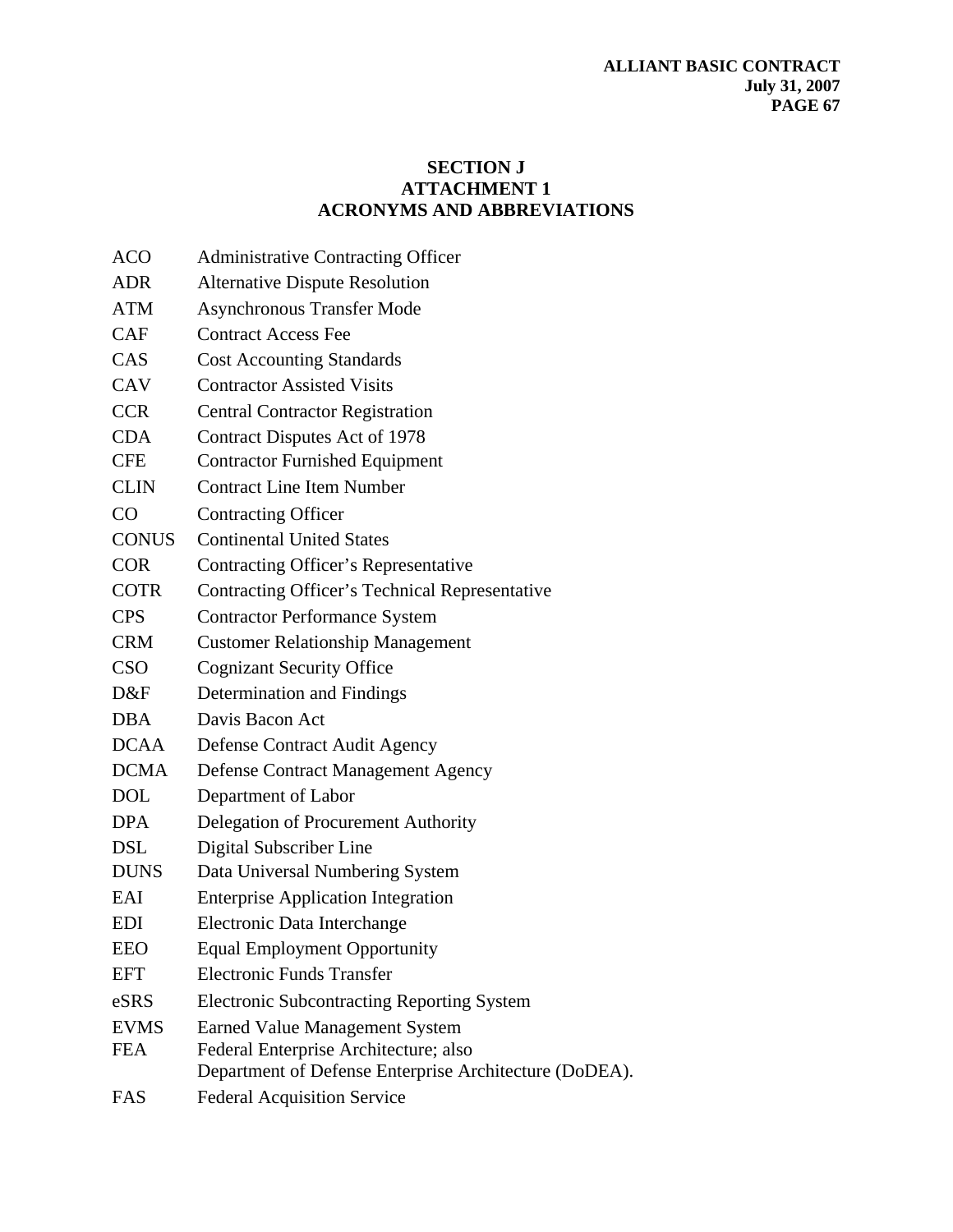| <b>FOIA</b>  | Freedom of Information Act                                     |
|--------------|----------------------------------------------------------------|
|              | FPDS-NG Federal Procurement Data System-Next Generation        |
| <b>FTP</b>   | <b>File Transfer Protocol</b>                                  |
| <b>FTR</b>   | <b>Federal Travel Regulations</b>                              |
| G&A          | General and Administrative                                     |
| <b>GFE</b>   | Government Furnished Equipment                                 |
| <b>GFM</b>   | <b>Government Furnished Material</b>                           |
| <b>GFP</b>   | <b>Government Furnished Property</b>                           |
| <b>GPS</b>   | <b>Global Positioning Systems</b>                              |
| <b>GSA</b>   | <b>General Services Administration</b>                         |
| <b>GWAC</b>  | Government Wide Acquisition Contract                           |
| <b>HCA</b>   | <b>Head of Contracting Activity</b>                            |
| <b>HTTP</b>  | <b>HyperText Transfer Protocol</b>                             |
| <b>ITMRA</b> | <b>Information Technology Management Reform Act</b>            |
| J&A          | Justification and Approval                                     |
| <b>JTR</b>   | <b>Joint Travel Regulations</b>                                |
| $L-H$        | Labor Hour                                                     |
|              | MA/IDIQ Multiple Award Indefinite-Delivery Indefinite-Quantity |
| <b>MOM</b>   | Messaging-Oriented Middleware                                  |
| <b>MOU</b>   | Memorandum of Understanding                                    |
| <b>MPIN</b>  | Marketing Partner Identification Number                        |
| <b>NAICS</b> | North American Industrial Classification System                |
| <b>OCI</b>   | Organizational Conflict of Interest                            |
| <b>OCO</b>   | <b>Ordering Contracting Officer</b>                            |
|              | <b>OCONUS</b> Outside of Continental United States             |
| <b>OCR</b>   | <b>Optical Character Recognition</b>                           |
| <b>ODBC</b>  | <b>Open DataBase Connectivity</b>                              |
| ODC          | <b>Other Direct Cost</b>                                       |
| <b>OLAP</b>  | <b>OnLine Analytical Processing</b>                            |
| <b>OMB</b>   | Office of Management and Budget                                |
| <b>ORB</b>   | <b>Object Request Broker</b>                                   |
| <b>ORCA</b>  | Online Representations and Certifications Application          |
| <b>PBSOW</b> | Performance-Based Statement of Work                            |
| <b>PCO</b>   | Procuring Contracting Officer                                  |
| <b>PMO</b>   | Program Management Office                                      |
| <b>POC</b>   | Point of Contact                                               |
| <b>PPIRS</b> | Past Performance Information Retrieval System                  |
| <b>PWS</b>   | Performance Work Statement                                     |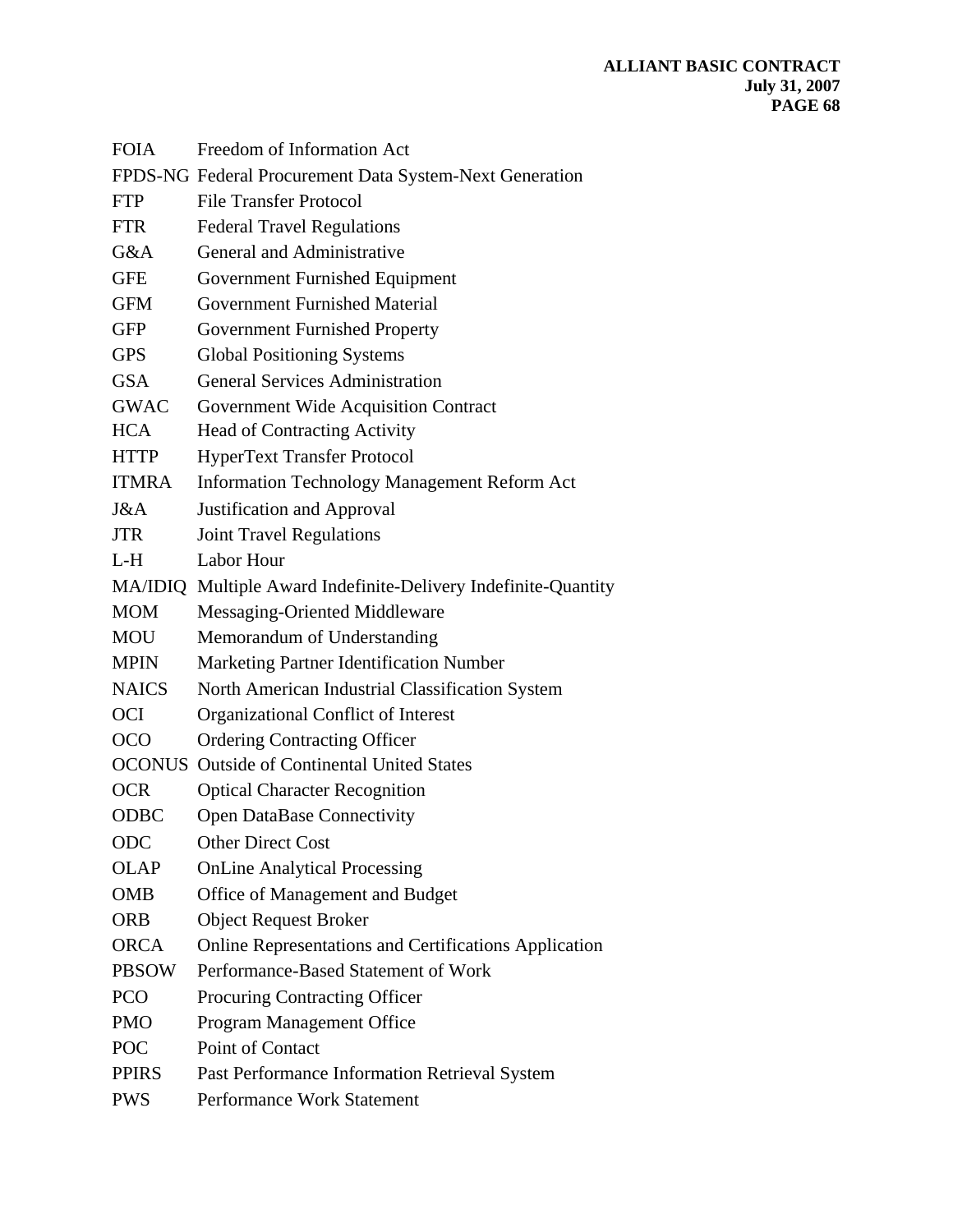| QASP          | <b>Quality Assurance Surveillance Plan</b>        |
|---------------|---------------------------------------------------|
| <b>RADIUS</b> | <b>Remote Authentication Dial-In User Service</b> |
| RDF           | <b>Resource Description Framework</b>             |
| <b>RFP</b>    | <b>Request for Proposal</b>                       |
| <b>SCA</b>    | <b>Service Contract Act</b>                       |
| <b>SMTP</b>   | Simple Mail Transfer Protocol                     |
| <b>SOAP</b>   | Simple Object Access Protocol                     |
| SOO           | <b>Statement of Objectives</b>                    |
| SOW           | <b>Statement of Work</b>                          |
| <b>SRM</b>    | Service Component Reference Model                 |
| SQL           | <b>Structured Query Language</b>                  |
| T&M           | Time & Materials                                  |
| <b>TOR</b>    | <b>Task Order Request</b>                         |
| <b>TRM</b>    | <b>Technical Reference Model</b>                  |
| <b>UDDI</b>   | Universal Description, Discovery and Integration  |
| <b>VPN</b>    | Virtual Private Network                           |
| <b>VSC</b>    | <b>Vendor Support Center</b>                      |
| <b>WSDL</b>   | <b>Web Services Description Language</b>          |
| <b>XML</b>    | EXtensible Markup Language                        |
|               |                                                   |

# **FORMS**

- DD254 Contract Security Classification Specification
- GSA 527 Contractor's Qualifications and Financial Information

(END OF SECTION J, ATTACHMENT 1)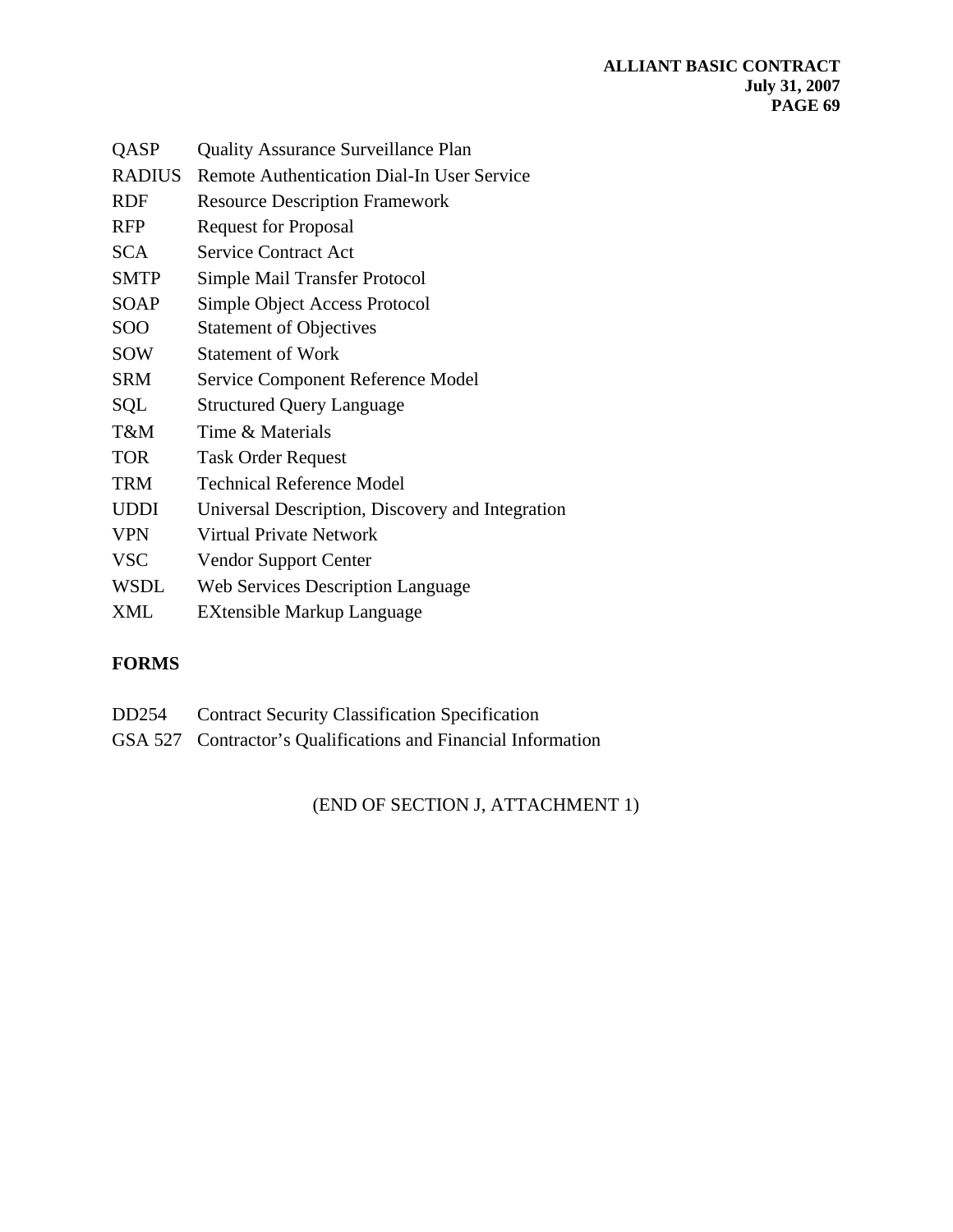### **SECTION J ATTACHMENT 4 LABOR CATEGORY DESCRIPTIONS**

### **Knowledge/Skill Levels:**

Many functional labor categories below **(marked with "#")** are further subdivided by knowledge/skill level. Definitions of these knowledge/skill levels are shown in this chart:

| <b>Level</b> | <b>Knowledge/Skill Description</b>                                                                                                                                                                                                                                                                                                                                                                                                                                                                                                                                                                   |
|--------------|------------------------------------------------------------------------------------------------------------------------------------------------------------------------------------------------------------------------------------------------------------------------------------------------------------------------------------------------------------------------------------------------------------------------------------------------------------------------------------------------------------------------------------------------------------------------------------------------------|
| Entry-Level  | Applies fundamental concepts, processes, practices, and procedures on<br>technical assignments. Performs work that requires practical experience<br>and training. Work is performed under supervision.                                                                                                                                                                                                                                                                                                                                                                                               |
| Journeyman   | Possesses and applies expertise on multiple complex work assignments.<br>Assignments may be broad in nature, requiring originality and<br>innovation in determining how to accomplish tasks. Operates with<br>appreciable latitude in developing methodology and presenting<br>solutions to problems. Contributes to deliverables and performance<br>metrics where applicable.                                                                                                                                                                                                                       |
| Senior       | Possesses and applies a comprehensive knowledge across key tasks and<br>high impact assignments. Plans and leads major technology<br>assignments. Evaluates performance results and recommends major<br>changes affecting short-term project growth and success. Functions as a<br>technical expert across multiple project assignments. May supervise<br>others.                                                                                                                                                                                                                                    |
| Master       | Provides technical/management leadership on major tasks or<br>technology assignments. Establishes goals and plans that meet project<br>objectives. Has domain and expert technical knowledge. Directs and<br>controls activities for a client, having overall responsibility for financial<br>management, methods, and staffing to ensure that technical<br>requirements are met. Interactions involve client negotiations and<br>interfacing with senior management. Decision making and domain<br>knowledge may have a critical impact on overall project<br>implementation. May supervise others. |

The "G" in the labor identification (ID) numbers below indicate Government-Site Work (see Section J, Attachment 2). The "C" in the labor ID numbers below indicate Contractor-Site Work (see Section J, Attachment 3).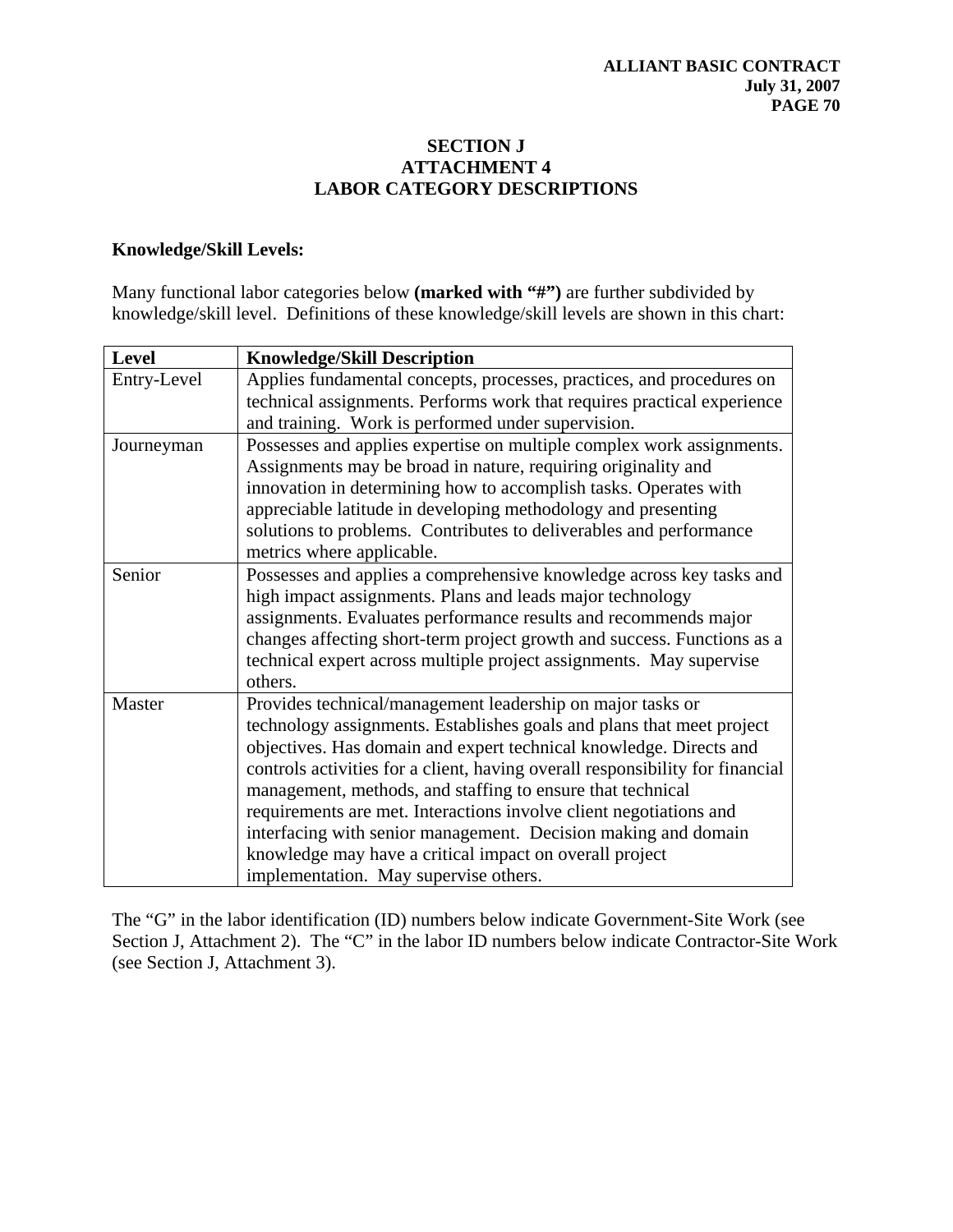#### Administration/Clerical (101G# and 101C#)

- **(a)** Responsible for developing, drafting, writing and editing reports, briefs, proposals, and other documents in support of a client's requirements.
- **(b)** Interfaces with personnel to coordinate meetings, maintain logs, records and files, provides end-user support, and performs general administrative duties.
- **(c)** Assists in budgetary, billing, and financial management.
- **(d)** Responsible for preparing and/or maintaining systems, programming and operations documentation, procedures and methods, including user reference manuals.

#### **Applications Developer (102G# and 102C#)**

- **(a)** Designs, develops, enhances, debugs, and implements software. Troubleshoots production problems related to software applications.
- **(b)** Researches, tests, builds, and coordinates the conversion and/or integration of new products based on client requirements. Designs and develops new software products or major enhancements to existing software.
- **(c)** Addresses problems of systems integration, compatibility, and multiple platforms.
- **(d)** Consults with project teams and end users to identify application requirements.
- **(e)** Performs feasibility analysis on potential future projects to management.
- **(f)** Assists in the evaluation and recommendation of application software packages, application integration and testing tools.
- **(g)** Resolves problems with software and responds to suggestions for improvements and enhancements.
- **(h)** Acts as team leader on projects.
- **(i)** Instructs, assigns, directs, and checks the work of other software developers on development team.
- **(j)** Participates in development of software user manuals.

#### **Applications Systems Analyst (103G# and 103C#)**

- **(a)** Formulates/defines system scope and objectives.
- **(b)** Devises or modifies procedures to solve complex problems considering computer equipment capacity and limitations, operating time, and form of desired results.
- **(c)** Prepares detailed specifications for programs. Assists in the design, development, testing, implementation, and documentation of new software and enhancements of existing applications.
- **(d)** Works with project managers, developers, and end users to ensure application designs meet business requirements.
- **(e)** Formulates/defines specifications for complex operating software programming applications or modifies/maintains complex existing applications using engineering releases and utilities from the manufacturer.
- **(f)** Designs, codes, tests, debugs, and documents those programs.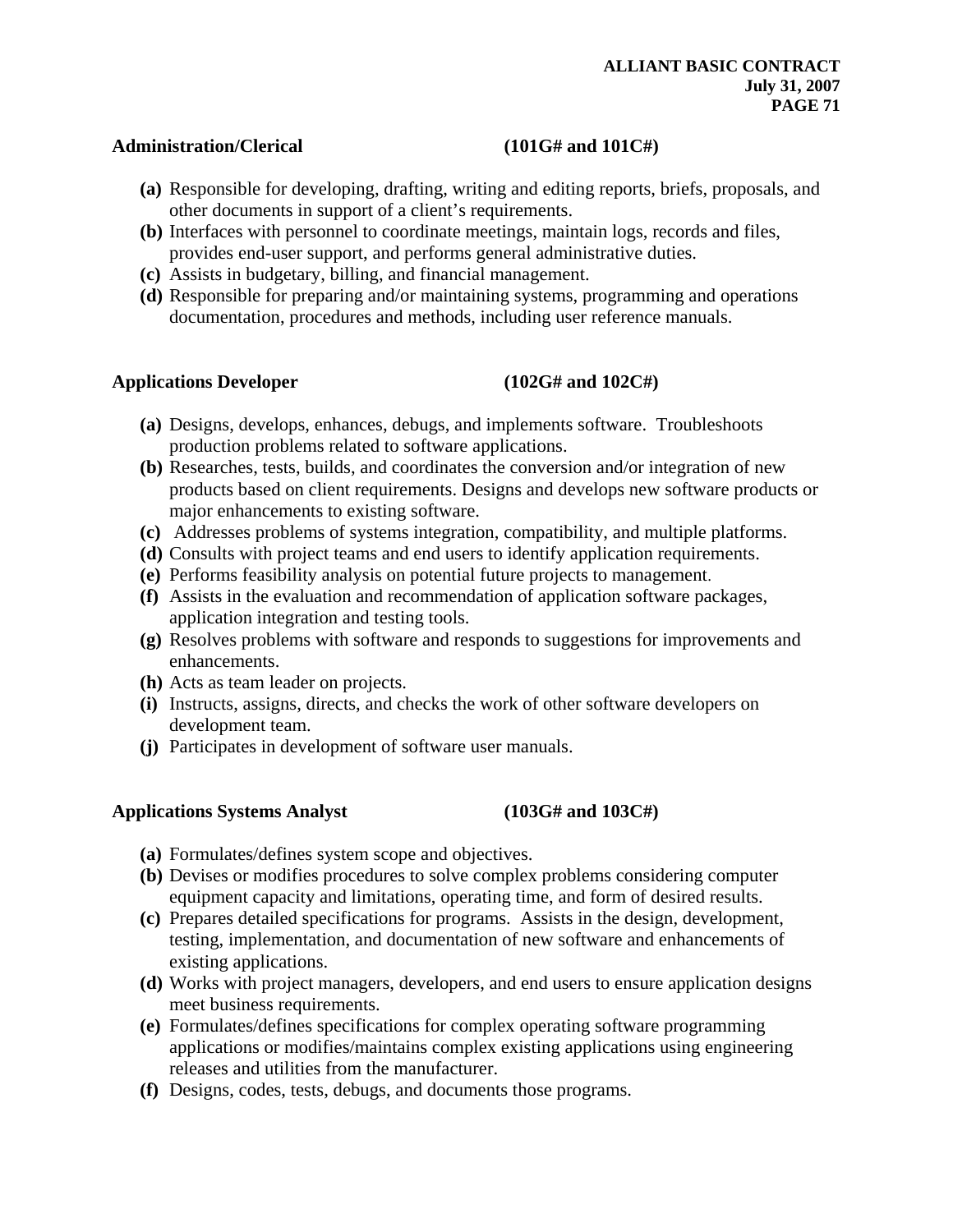#### **ALLIANT BASIC CONTRACT July 31, 2007 PAGE 72**

- **(g)** Provides overall operating system, such as sophisticated file maintenance routines, large telecommunications networks, computer accounting, and advanced mathematical/scientific software packages.
- **(h)** Assists all phases of software systems programming applications.
- **(i)** Evaluates new and existing software products.

#### **Business Process Consultant (104G and 104C)**

- **(a)** Analyzes process and re-engineering, with an understanding of technical problems and solutions as they relate to the current and future business environment.
- **(b)** Creates process change by integrating new processes with existing ones and communicating these changes to impacted Business Systems teams.
- **(c)** Recommends and facilitates quality improvement efforts.

#### **Business Systems Analyst (105G and 105C)**

- **(a)** Formulates and defines systems scope and objectives based on both user needs and a thorough understanding of business systems and industry requirements.
- **(b)** Devises or modifies procedures to solve complex problems considering computer equipment capacity and limitations, operation time, and form of desired results. Includes analysis of business and user needs, documentation of requirements, and translation into proper system requirements specifications.
- **(c)** Provides consultation on complex projects and is considered to be the top level contributor/specialist of most phases of systems analysis, while considering the business implications of the application of technology to the current and future business environment.

#### **Chief Information Security Officer (106G and 106C)**

- **(a)** Responsible for determining enterprise information security standards. Develops and implements information security standards and procedures.
- **(b)** Provides tactical information security advice and examining the ramifications of new technologies.
- **(c)** Ensures that all information systems are functional and secure.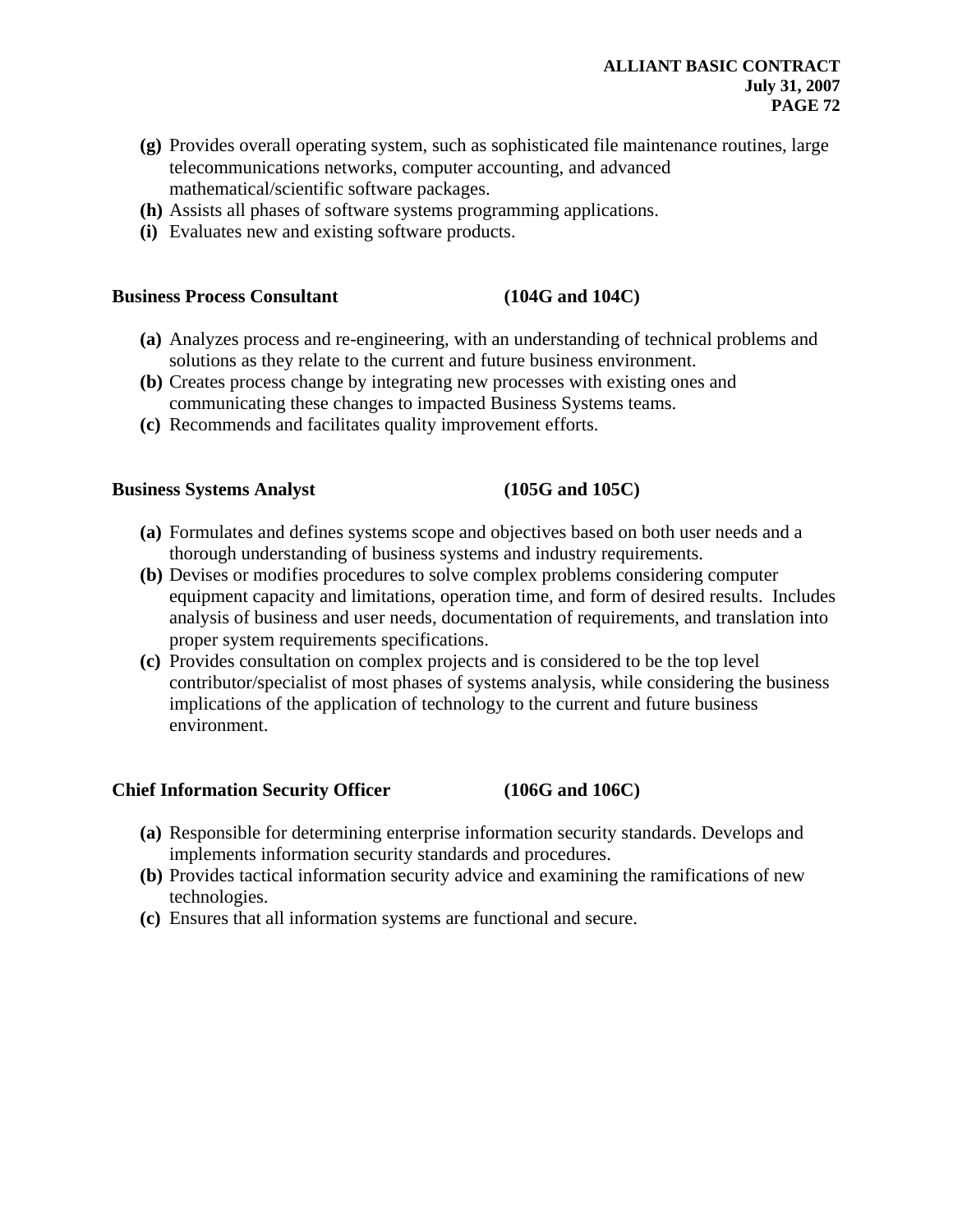### **Computer Scientist** (107G and 107C)

- **(a)** Acts as a senior consultant in complex or mission critical client requirements.
- **(b)** Develops, modifies, and applies computer modeling and programming applications to analyze and solve mathematical and scientific problems affecting system and program performance.
- **(c)** Participates in all phases of scientific and engineering projects such as research, design, development, testing, modeling, simulating, training, and documentation.

### **Computer Forensic & Intrusion Analyst (108G and 108C)**

- **(a)** Provides knowledge in computer and network forensics.
- **(b)** Conducts vulnerability assessments/penetration tests of information systems.
- **(c)** Develops, researches and maintains proficiency in tools, techniques, countermeasures, and trend in computer and network vulnerabilities, data hiding, and encryption.
- **(d)** Identifies, deters, monitors, and investigates computer and network intrusions.
- **(e)** Provides computer forensic support to high technology investigations in the form of evidence seizure, computer forensic analysis, and data recovery.

### **Configuration Management Specialist (109G# and 109C#)**

- **(a)** Provides configuration management planning.
- **(b)** Describes provisions for configuration identification, change control, configuration status accounting, and configuration audits.
- **(c)** Regulates the change process so that only approved and validated changes are incorporated into product documents and related software.

# Data Architect (110G AND 110C)

- **(a)** Designs and builds relational databases. Performs data access analysis design, and archive/recovery design and implementation.
- **(b)** Develops strategies for data acquisitions, archive recovery, and implementation of a database.
- **(c)** Works in a data warehouse environment, which includes data design, database architecture, and metadata repository creation.
- **(d)** Translates business needs into long-term architecture solutions.
- **(e)** Defines, designs, and builds dimensional databases.
- **(f)** Develops data warehousing blueprints, evaluating hardware and software platforms, and integrating systems.
- **(g)** Reviews and develops object and data models and the metadata repository to structure the data for better management and quicker access.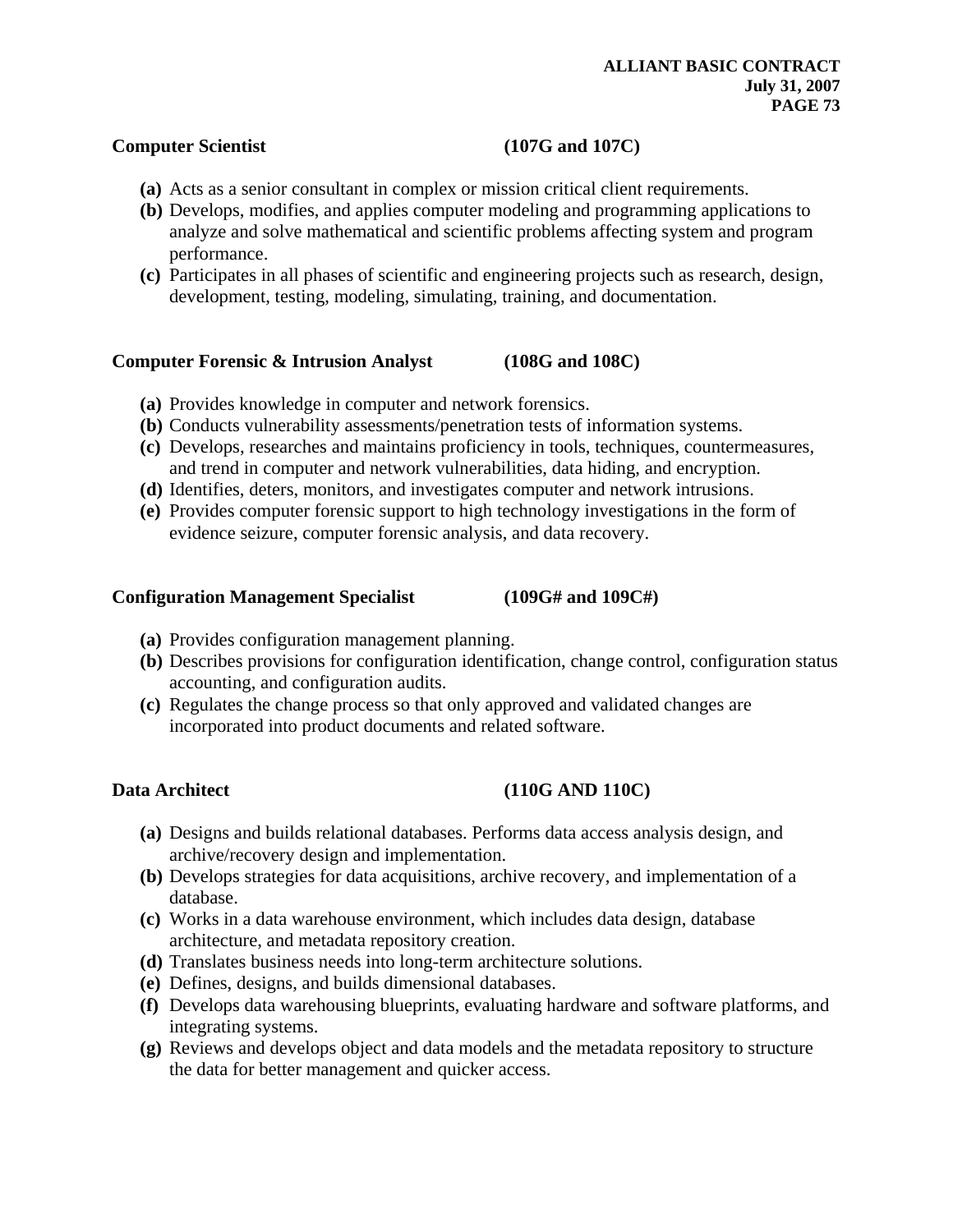### Data Warehousing Specialist **(111G# and 111C#)**

- **(a)** Coordinates the data administration technical function for both data warehouse development and maintenance.
- **(b)** Facilitates change control, problem management, and communication among data architects, programmers, analysts, and engineers.
- **(c)** Establishes and enforces processes to ensure a consistent, well managed, and wellintegrated data warehouse infrastructure.
- **(d)** Analyzes and identifies data and metadata requirements.
- **(e)** Defines user requirements and database design specifications.
- **(f)** Designs, implements, and supports data warehousing requirements. Implements business rules via stored procedures, middleware, or other technologies.
- **(g)** Provides product support and maintenance of the data warehouse.
- **(h)** Performs data warehouse design and construction.
- **(i)** Prepares/implements data verification and testing methods for the data warehouse.

### Database Specialist (112G# and 112C#)

- **(a)** Provides all activities related to the administration of computerized databases.
- **(b)** Projects long-range requirements for database administration and design in conjunction with other managers in the information systems function.
- **(c)** Designs, creates, and maintains databases in a client/server environment.
- **(d)** Conducts quality control and auditing of databases in a client/server environment to ensure accurate and appropriate use of data.
- **(e)** Advises users on access to various client/server databases.
- **(f)** Designs, implements, and maintains complex databases with respect to JCL, access methods, access time, device allocation, validation checks, organization, protection and security, documentation, and statistical methods.
- **(g)** Applies knowledge and experience with database technologies, development methodologies, and front-end (e.g., COGNOS)/back-end programming languages (e.g., SQL). Performs database programming and supports systems design.
- **(h)** Includes maintenance of database dictionaries, overall monitoring of standards and procedures, file design and storage, and integration of systems through database design.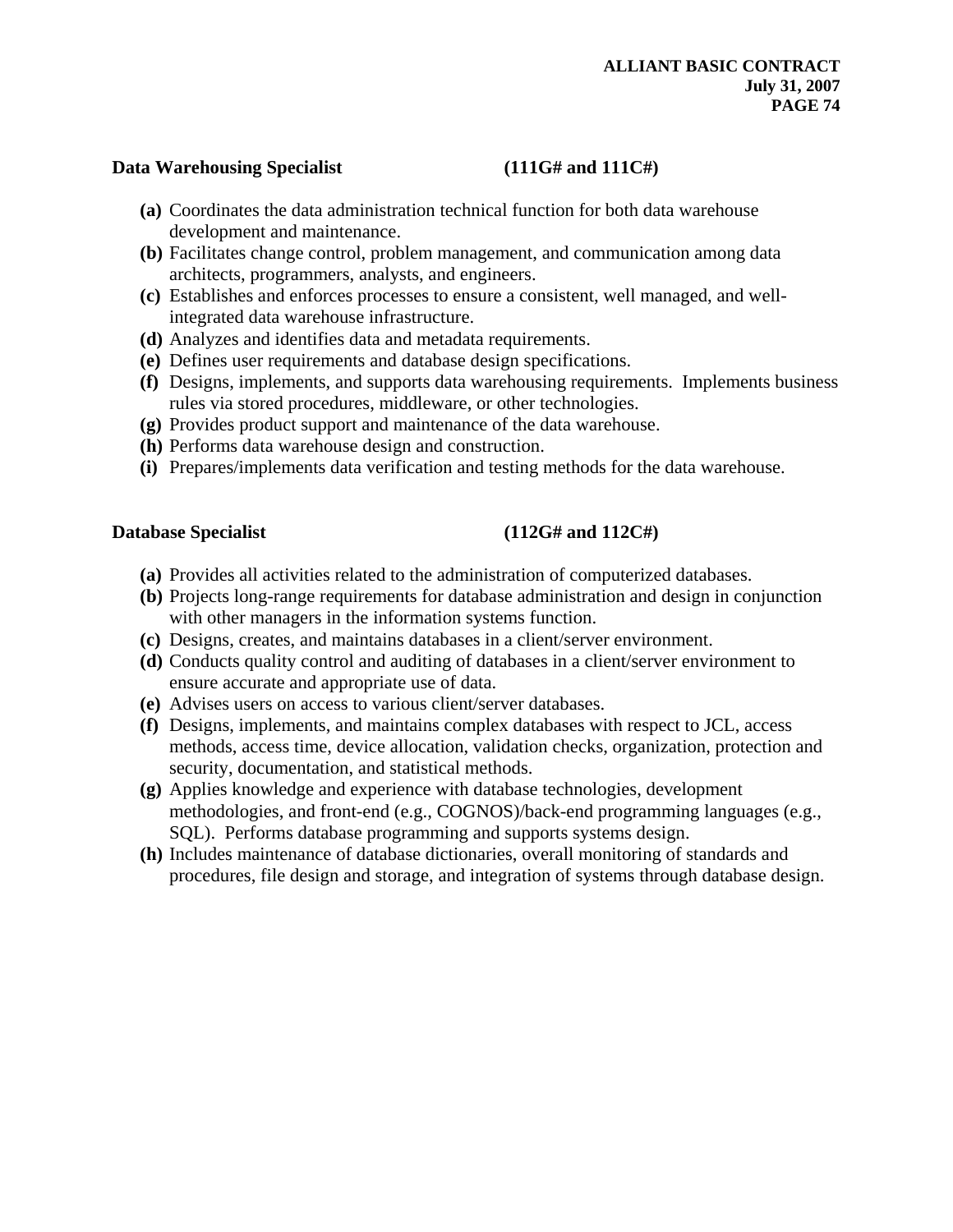### Disaster Recovery Specialist (113G# and 113C#)

- **(a)** Designs and administers programs to include policies, standards, guidelines, training programs, and a viable quality assurance process for disaster recovery.
- **(b)** Oversees and reviews the testing and implementation of software, data systems, and data networks to ensure that the integrity and security of all electronic data and data systems are adequately protected.
- **(c)** Facilitates the preparation of an organization-wide business resumption plan.
- **(d)** Assists in the coordination and establishment of disaster recovery programs and business resumption planning across mainframe and client server platforms.
- **(e)** Coordinates and monitors simulation testing across all platforms.
- **(f)** Designs and administers programs to include policies, standards, guidelines, training programs, and a viable quality assurance process for disaster recovery.

### **Enterprise Architect** (114G and 114C)

- **(a)** Provides high-level architectural expertise to managers and technical staff.
- **(b)** Develops architectural products and deliverables for the enterprise and operational business lines.
- **(c)** Develops strategy of system and the design infrastructure necessary to support that strategy.
- **(d)** Advises on selection of technological purchases with regards to processing, data storage, data access, and applications development. Sets standards for the client/server relational database structure for the organization (SQL, ORACLE, SYBASE, etc.).
- **(e)** Advises of feasibility of potential future projects to management.

## **Enterprise Resource Planning (ERP) Analyst (115G and 115C)**

- **(a)** Assists with the development and maintenance of the Enterprise Resource Planning (ERP) program.
- **(b)** Analyzes and evaluates ERP application systems. Assists in software upgrades, documentation, and implementation.
- **(c)** Customizes and configures workflow to allow the integration of client/server applications.
- **(d)** Tests ERP layout to ensure the system is meeting corporate needs.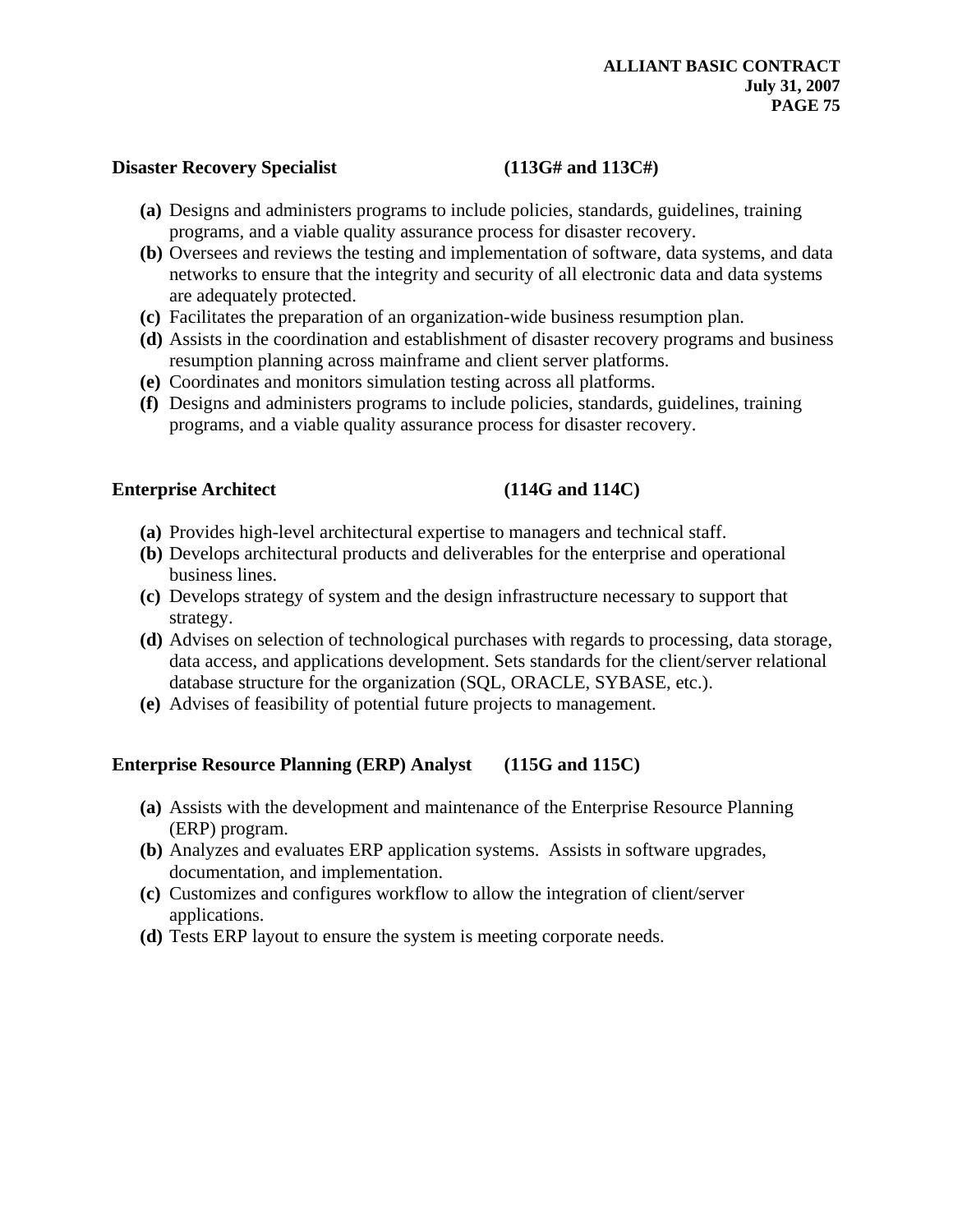### **ERP Business/Architectural Specialist (116G and 116C)**

- **(a)** Adapts functional business requirements and processes to technical solutions based upon comprehensive enterprise application solution sets.
- **(b)** Enterprise resource planning and management processes, including but not limited to: knowledge management, investment analysis, data warehousing, e-commerce, return on investment analysis, human resource analysis, material management and logistics, supply chain management, procurement, ordering, manufacturing, decision support, and information dissemination.

### Financial Analyst (117G and 117C)

**(a)** Provides support in the areas of budget, billing, reporting, and financial management for IT initiatives.

## **Geographic Information System (GIS) Analyst/Programmer (118G and 118C)**

- **(a)** Demonstrates proficiency in GIS analysis and data modeling.
- **(b)** Demonstrates and maintains proficiency with current and developing technologies and software related to geographic analysis.
- **(c)** Coordinates, manages, administers, and develops the Geographic Information Systems.
- **(d)** Develops various types of GIS maps and related data sets.
- **(e)** Designs and implements GIS analytical procedures.
- **(f)** Performs analysis and maintenance of GIS systems.

### Graphics Specialist (119G and 119C)

- **(a)** Produces graphic art and visual materials for promotions, advertisements, films, presentations, packaging, and informative and instructional material through a variety of media outlets such as websites and CD-ROMs.
- **(b)** Generates, manipulates, and integrates graphic images, animations, sound, text and video generated with automated tools into consolidated and seamless multimedia programs.

### **Groupware Specialist (120G and 120C)**

- **(a)** Provides the implementation, maintenance, and support of company messaging system.
- **(b)** Provides technical support on local groupware replication and client dial-up access issues.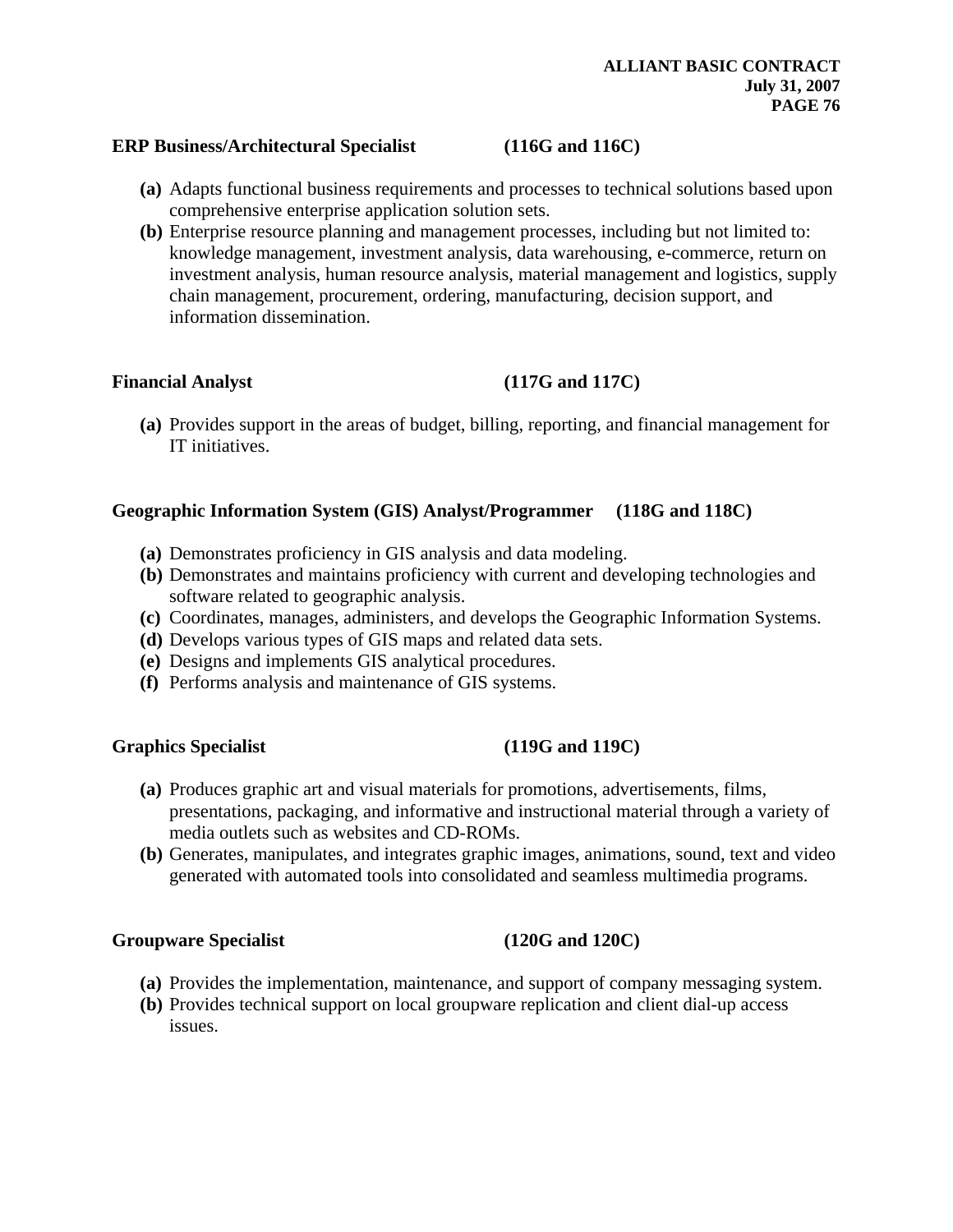## Hardware Engineer (121G# and 121C#)

- **(a)** Provides analysis related to the design, development, and implementation of hardware for products.
- **(b)** Develops test strategies, devices, and systems.
- **(c)** Performs stress and performance tests on a variety of computer hardware including circuit boards, processors and wiring.

# **Help Desk Specialist (122G# and 122C#)**

- **(a)** Responds to and diagnoses problems through discussion with users.
- **(b)** Ensures a timely process through which problems are controlled. Includes problem recognition, research, isolation, resolution, and follow-up steps.
- **(c)** Supervises operation of help desk and serves as focal point for customer concerns.
- **(d)** Provides support to end users on a variety of issues.
- **(e)** Identifies, researches, and resolves technical problems.
- **(f)** Responds to telephone calls, email and personnel requests for technical support.
- **(g)** Documents, tracks, and monitors the problem to ensure a timely resolution.
- **(h)** Provides second-tier support to end users for either PC, server, or mainframe applications or hardware.
- **(i)** Interact with network services, software systems engineering, and/or applications development to restore service and/or identify and correct core problem.
- **(j)** Simulates or recreates user problems to resolve operating difficulties.
- **(k)** Recommends systems modifications to reduce user problems.

# **Information Assurance/Security Specialist (123G# and 123C#)**

- **(a)** Determines enterprise information assurance and security standards.
- **(b)** Develops and implements information assurance/security standards and procedures.
- **(c)** Coordinates, develops, and evaluates security programs for an organization. Recommends information assurance/security solutions to support customers' requirements.
- **(d)** Identifies, reports, and resolves security violations.
- **(e)** Establishes and satisfies information assurance and security requirements based upon the analysis of user, policy, regulatory, and resource demands.
- **(f)** Supports customers at the highest levels in the development and implementation of doctrine and policies.
- **(g)** Applies know-how to government and commercial common user systems, as well as to dedicated special purpose systems requiring specialized security features and procedures.
- **(h)** Performs analysis, design, and development of security features for system architectures.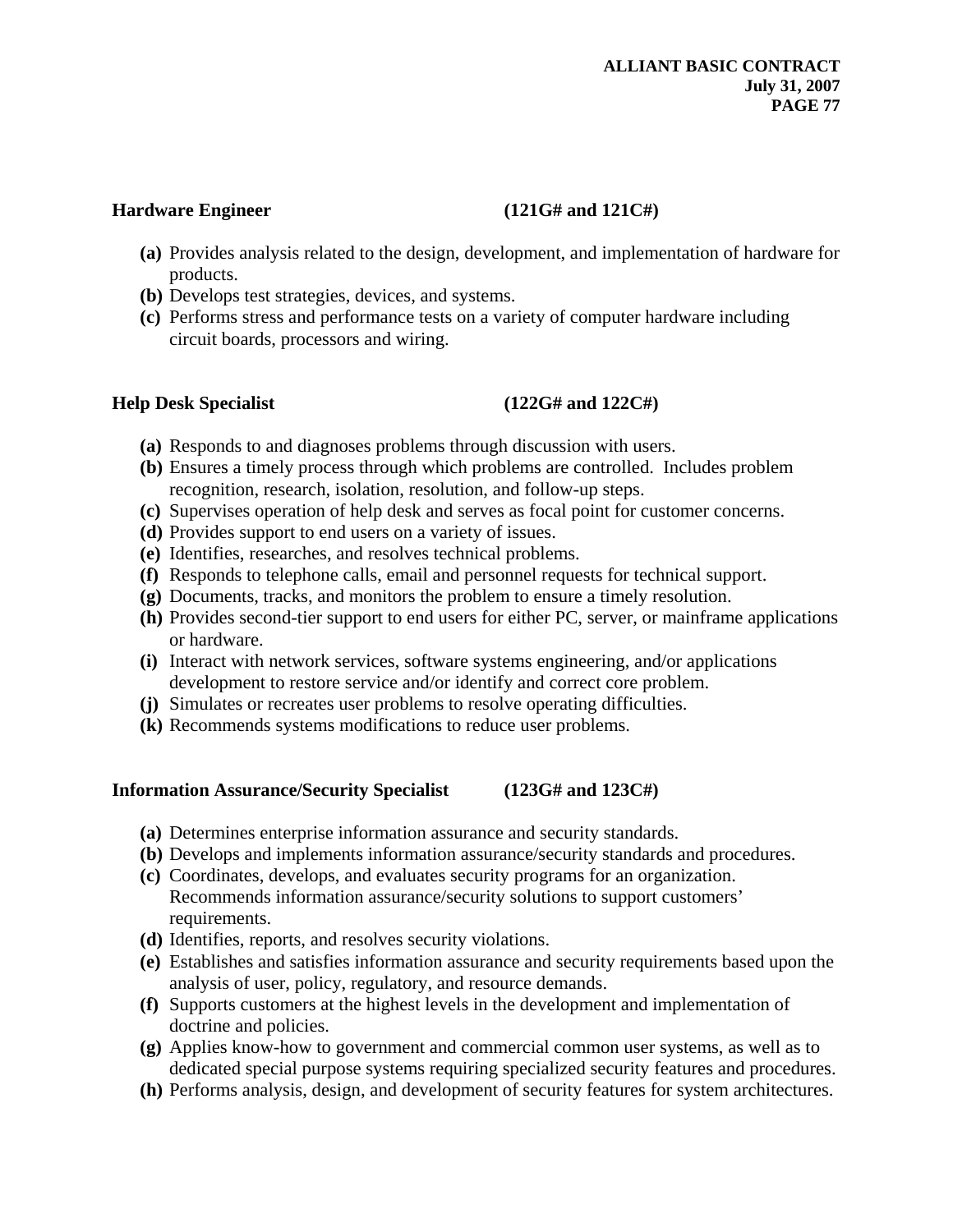- **(i)** Analyzes and defines security requirements for computer systems which may include mainframes, workstations, and personal computers.
- **(j)** Designs, develops, engineers, and implements solutions that meet security requirements.
- **(k)** Provides integration and implementation of the computer system security solution.
- **(l)** Analyzes general information assurance-related technical problems and provides basic engineering and technical support in solving these problems.
- **(m)**Performs vulnerability/risk analyses of computer systems and applications during all phases of the system development life cycle.
- **(n)** Ensures that all information systems are functional and secure.

### **Information Specialist/Knowledge Engineer (124G and 124C)**

**(a)** Develops information retrieval solutions to support client requirements for specified domain subjects, using information retrieval software languages and automated text analysis and extraction techniques

## **Modeling and Simulation Specialist (125G and 125C)**

- **(a)** Specialist in modeling and simulation functions or operations such as, but not limited to exercises, plans, coordination, demonstrations, and instruction in the fields such as, but not limited to health, environmental, transportation, law enforcement, and security for military, and civil agencies.
- **(b)** Supports live, constructive, or virtual training.

## Network Specialist (126G# and 126C#)

- **(a)** Provides technical guidance for directing and monitoring information systems operations. Designs, builds, and implements network systems.
- **(b)** Directs compilation of records and reports concerning network operations and maintenance. Troubleshoots network performance issues. Analyzes network traffic and provides capacity planning solutions.
- **(c)** Monitors and responds to complex technical control facility hardware and software problems. Interfaces with vendor support service groups to ensure proper escalation during outages or periods of degraded system performance.
- **(d)** Manages the purchase, testing, installation, and support of network communications, including LAN/MAN/WAN systems.
- **(e)** Performs system-level design and configuration of products including determination of hardware, OS, and other platform specifications.
- **(f)** Plans large-scale systems projects through vendor comparison and cost studies.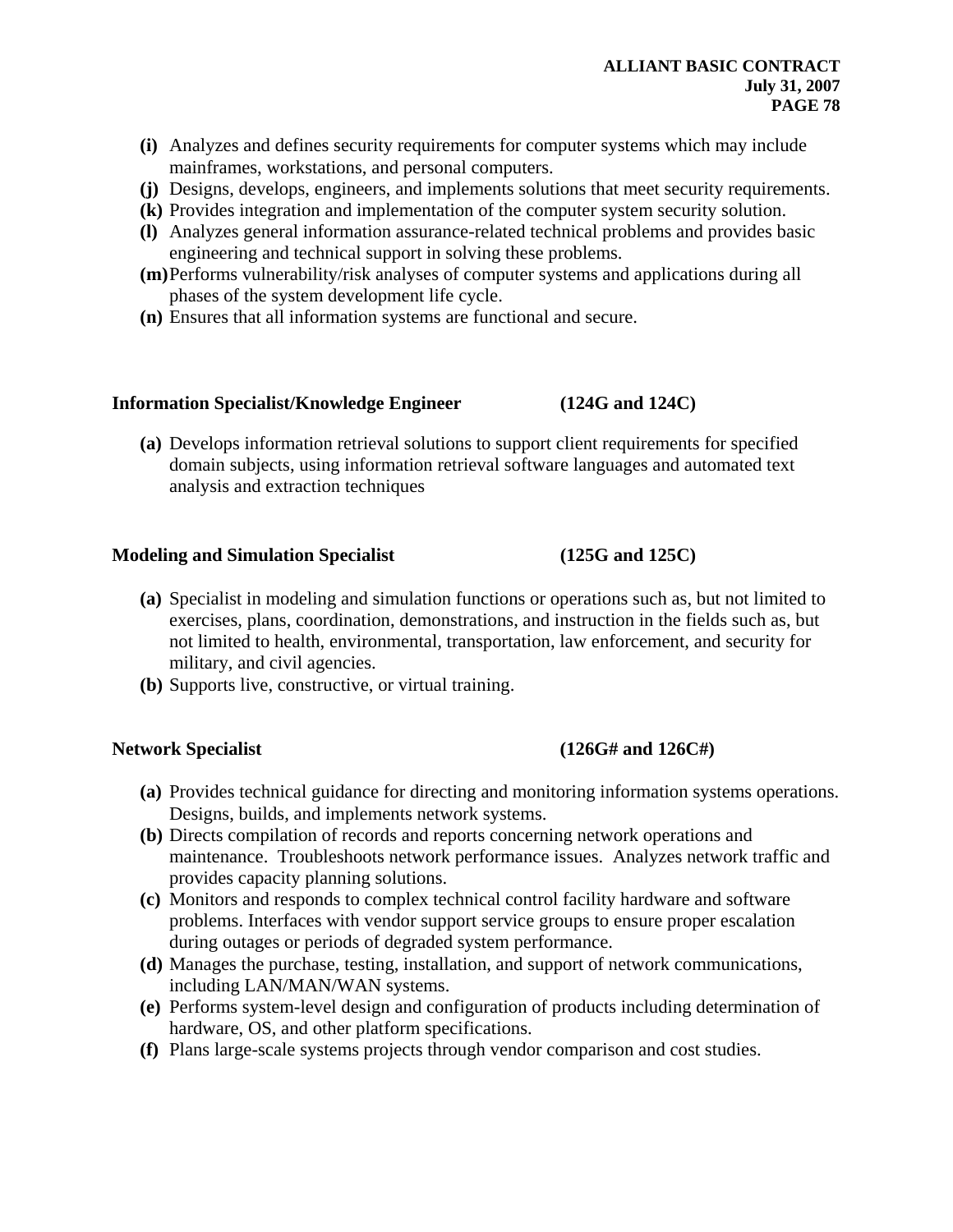- **(g)** Performs a variety of systems engineering tasks and activities that are broad in nature and are concerned with major systems design, integration, and implementation, including personnel, hardware, software, budgetary, and support facilities and/or equipment.
- **(h)** Provides quality assurance review and the evaluation of new and existing software products.
- **(i)** Provides assistance and oversight for all information systems operations activities, including computer and telecommunications/communications operations, data entry, data control, LAN/MAN/WAN administration and operations support, operating systems programming, system security policy procedures, and/or web strategy and operations.
- **(j)** Provides input to policy level discussions regarding standards and budget constraints.
- **(k)** Supervises all personnel engaged in the operation and support of network facilities, including all communications equipment on various platforms in large scale or multishift operations.
- **(l)** Supervises complex operations that involve two or more additional functions such as, but not limited to, network operations, systems security, systems software support, and production support activities.
- **(m)**Monitors and responds to hardware, software, and network problems.
- **(n)** Provides the routine testing and analysis of all elements of the network facilities (including power, software, communications machinery, lines, modems, and terminals).
- **(o)** Utilizes software and hardware tools and identifies and diagnoses complex problems and factors affecting network performance.
- **(p)** Troubleshoots network systems when necessary and makes improvements to the network

# **Program Manager** (127G and 127C)

- **(a)** Organizes, directs, and manages contract operation support functions, involving multiple, complex and inter-related project tasks.
- **(b)** Manages teams of contract support personnel at multiple locations.
- **(c)** Maintains and manages the client interface at the senior levels of the client organization.
- **(d)** Meets with customer and contractor personnel to formulate and review task plans and deliverable items. Ensures conformance with program task schedules and costs.

# **Project Manager** (128G and 128C)

- **(a)** Leads team on large projects or significant segment of large complex projects.
- **(b)** Analyzes new and complex project related problems and creates innovative solutions involving finance, scheduling, technology, methodology, tools, and solution components.
- **(c)** Provides applications systems analysis and programming activities for a Government site, facility or multiple locations.
- **(d)** Prepares long and short-range plans for application selection, systems development, systems maintenance, and production activities and for necessary support resources**.**
- **(e)** Oversees all aspects of projects.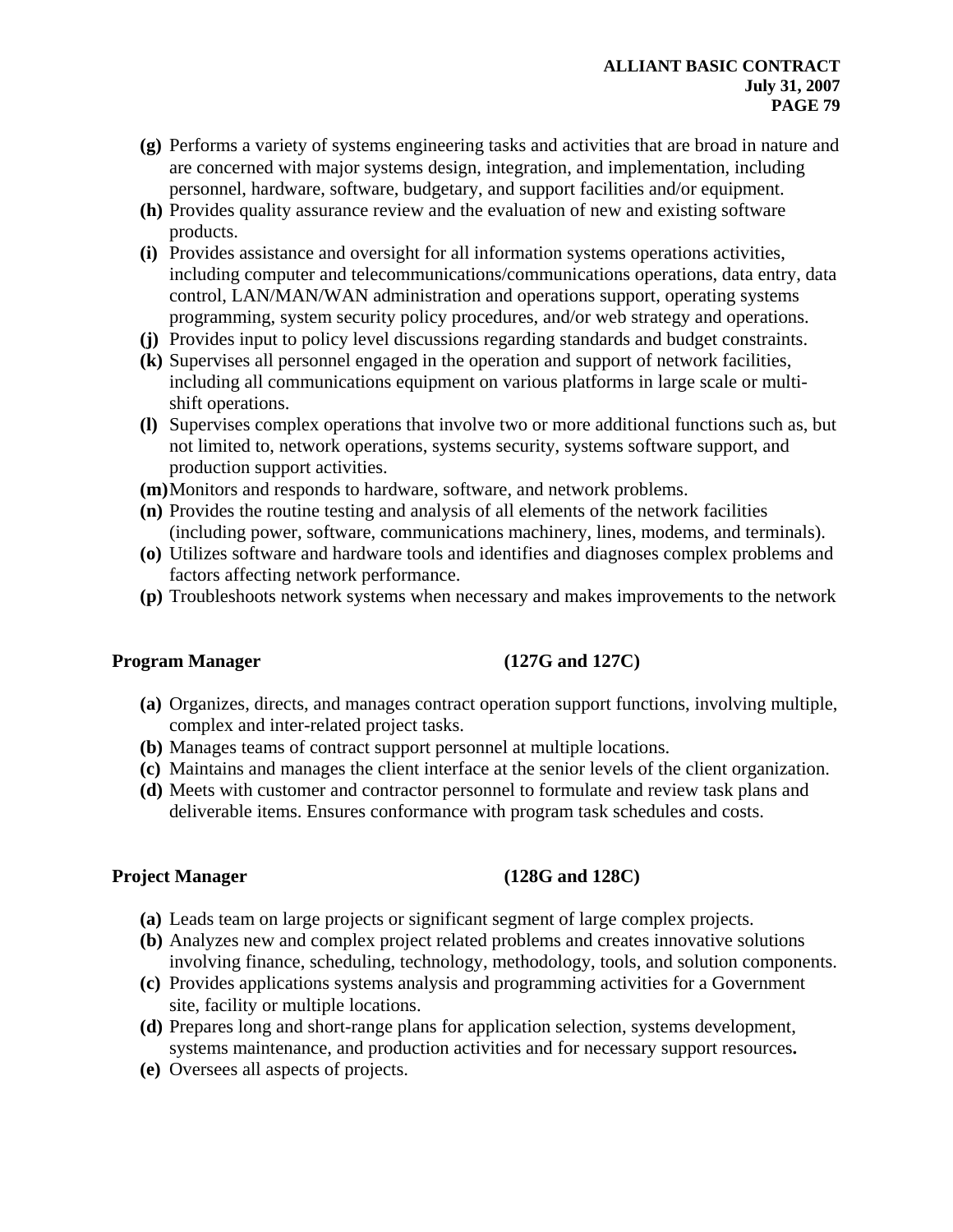### **Quality Assurance Specialist (129G# and 129C#)**

- **(a)** Provides development of project Software Quality Assurance Plan and the implementation of procedures that conforms to the requirements of the contract.
- **(b)** Provides an independent assessment of how the project's software development process is being implemented relative to the defined process and recommends methods to optimize the organization's process.
- **(c)** May be responsible for all activities involving quality assurance and compliance with applicable regulatory requirements.
- **(d)** Conducts audits and reviews/analyzes data and documentation.
- **(c)** Develops and implements procedures and test plans for assuring quality in a system development environment which supports large databases and applications.

## **Research Analyst** (130G and 130C)

- **(a)** Plans, organizes, and conducts research in a variety of areas, such as new or existing products, science, social science, law or business, etc. in support of an IT initiative.
- **(b)** Searches sources such as reference works, literature, documents, newspapers, statistical records, and other sources of information. May use Internet, Intranet, magazines, periodicals, journals, and other media to perform research.
- **(c)** Analyzes information and statistical data to prepare reports and studies for use by professionals.

## Strategic/Capital Planner (131G and 131C)

- **(a)** Provides strategic planning of large projects or a significant segment of a strategic planning portion of a large complex project.
- **(b)** Provides the overall approach to clarify mission statements so they can be used as springboards in envisioning their desired future.
- **(c)** Assists in developing mission and vision statements, subsequent goal delineation, provides guidance for building operational plans and specifying measurable outcomes to include capital outlay planning efforts in a consolidated strategic planning process and prioritizes those initiatives.
- **(d)** Assist in preparation of key strategic planning documentation, including OMB Form 300.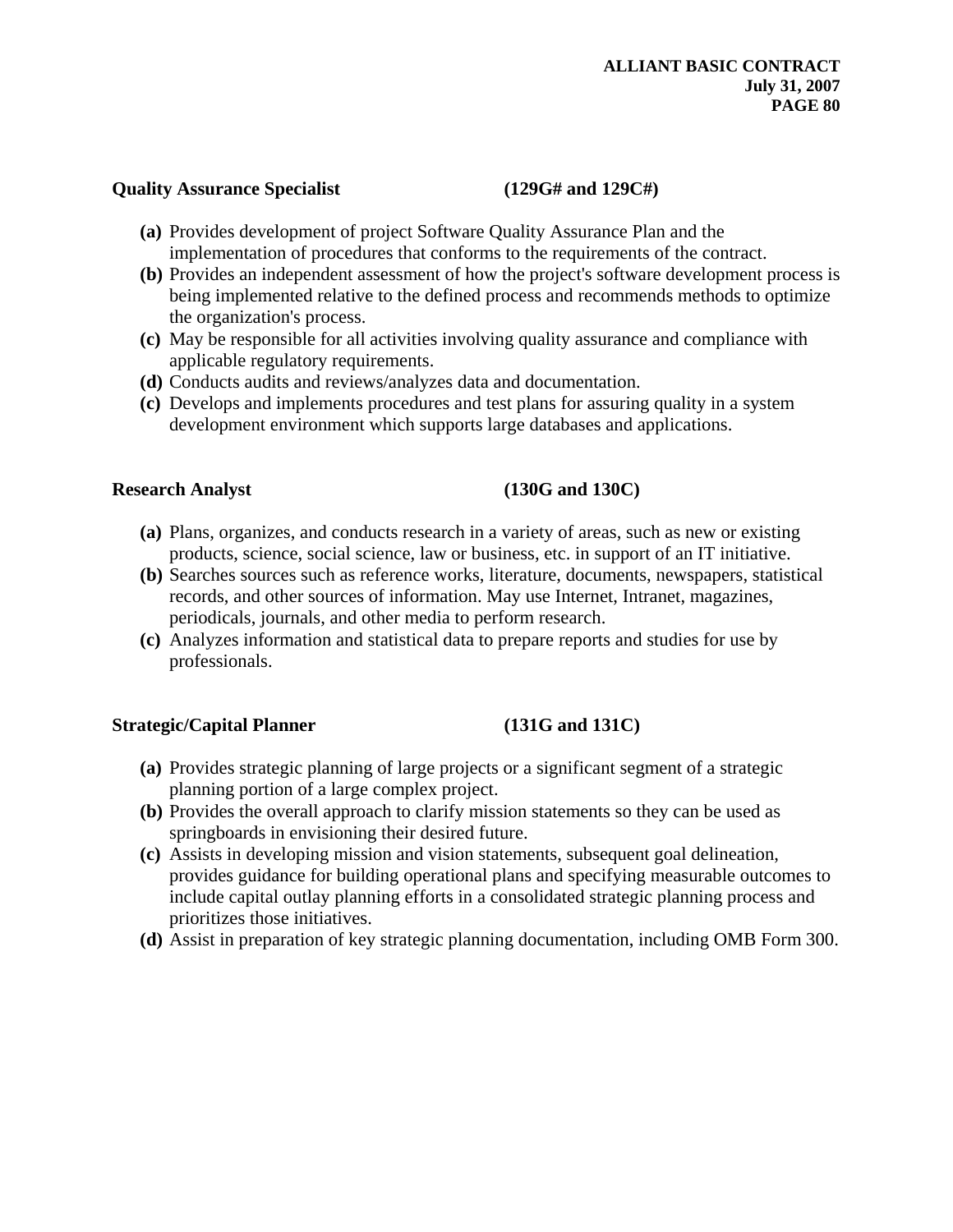## Subject Matter Expert (132G# and 132C#)

- **(a)** Serves as subject matter expert, possessing in-depth knowledge of a particular area, such as business, computer science, engineering, mathematics, or the various sciences.
- **(b)** Provides technical knowledge and analysis of highly specialized applications and operational environments, high-level functional systems analysis, design, integration, documentation and implementation advice on exceptionally complex problems that need extensive knowledge of the subject matter for effective implementation.
- **(c)** Participates as needed in all phases of software development with emphasis on the planning, analysis, testing, integration, documentation**,** and presentation phases.
- **(d)** Applies principles, methods and knowledge of the functional area of capability to specific task order requirements, advanced mathematical principles and methods to exceptionally difficult and narrowly defined technical problems in engineering and other scientific applications to arrive at automated solutions.

## **Systems Engineer** (133G and 133C)

- **(a)** Provides analysis related to the design, development, and integration of hardware, software, man-machine interfaces and all system level requirements to provide an integrated IT solution.
- **(b)** Develops integrated system test requirement, strategies, devices and systems.
- **(c)** Directs overall system level testing.

## Technical Editor (134G and 134C)

- **(a)** Reviews content of technical documentation for quality.
- **(b)** Produces technical and scientific illustrations for presentations and/or publication, as appropriate to the requirements.
- **(c)** Ensures that documents follow the style laid out in the company's style guide.

## Technical Writer (135G and 135C)

- **(a)** Writes a variety of technical articles, reports, brochures, and/or manuals for documentation for a wide range of uses.
- **(b)** Coordinates the display of graphics and the production of the document.
- **(c)** Ensures content is of high quality and conforms with standards.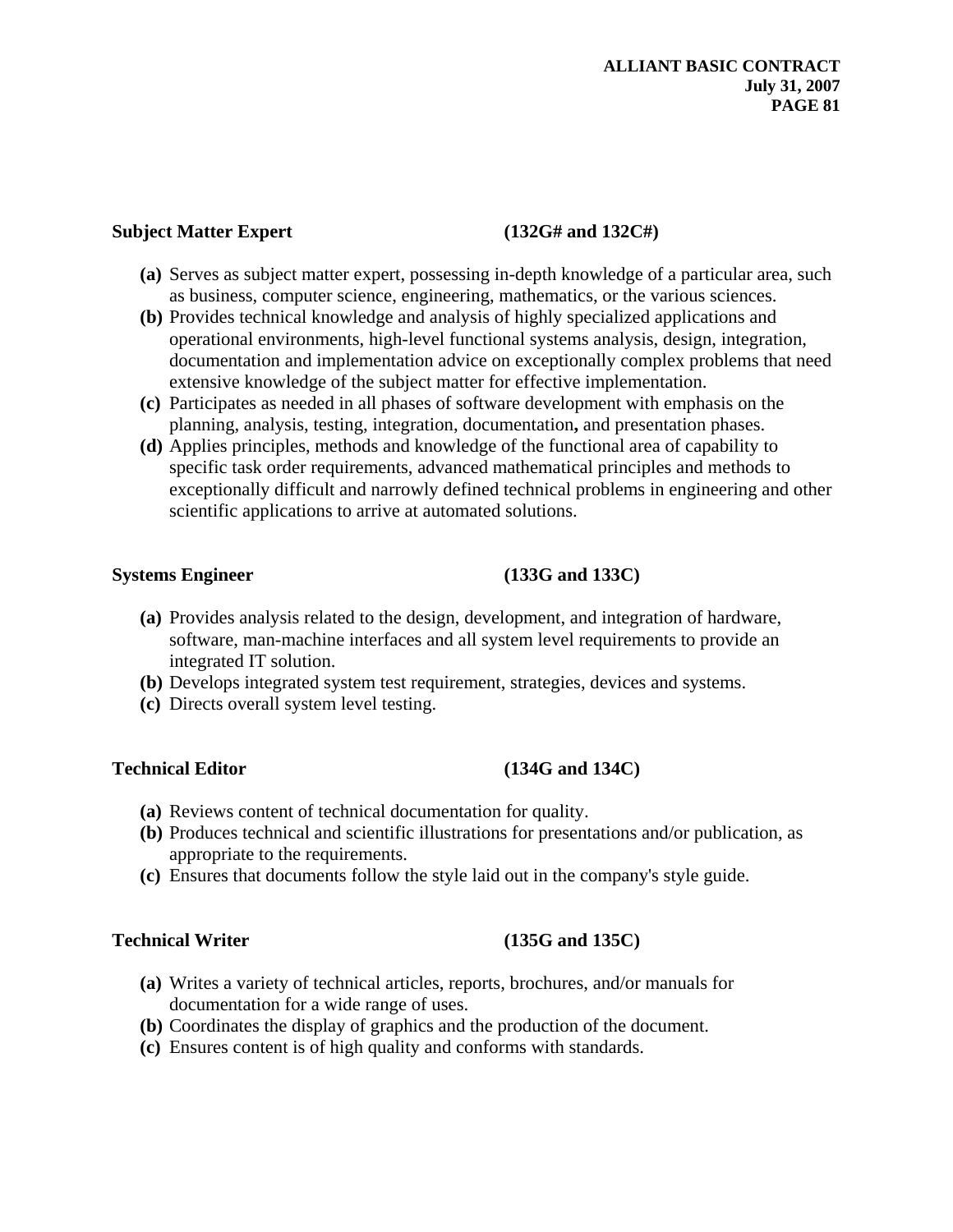## **Test Engineer (136G# and 136C#)**

- **(a)** Evaluates, recommends, and implements automated test tools and strategies.
- **(b)** Designs, implements, and conducts test and evaluation procedures to ensure system requirements are met.
- **(c)** Develops, maintains, and upgrades automated test scripts and architectures for application products. Also writes, implements, and reports status for system test cases for testing. Analyzes test cases and provides regular progress reports.
- **(d)** Serves as subject matter specialist providing testing know-how for the support of user requirements of complex to highly complex software/hardware applications.
- **(e)** Directs and/or participates in all phases of risk management assessments and software/hardware development with emphasis on analysis of user requirements, test design and test tools selection.

# **Training Specialist (137G# and 137C#)**

- **(a)** Assesses, designs, and conceptualizes training scenarios, approaches, objectives, plans, tools, aids, curriculums, and other state of the art technologies related to training and behavioral studies.
- **(b)** Identifies the best approach training requirements to include, but not limited to hardware, software, simulations, course assessment and refreshment, assessment centers, oral examinations, interviews, computer assisted and adaptive testing, behavior-based assessment and performance, and team and unit assessment and measurement.
- **(c)** Develops and revises training courses. Prepares training catalogs and course materials.
- **(d)** Trains personnel by conducting formal classroom courses, workshops, and seminars.

## **Voice/Data Communications Engineer (138G# and 138C#)**

- **(a)** Provides technical direction and engineering knowledge for communications activities including planning, designing, developing, testing, installing and maintaining large communications networks.
- **(b)** Ensures that adequate and appropriate planning is provided to direct building architects and planners in building communications spaces and media pathways meet industry standards.
- **(c)** Develops, operates, and maintains voice, wireless, video, and data communications systems.
- **(d)** Provides complex engineering or analytical tasks and activities associated with one or more technical areas within the communications function.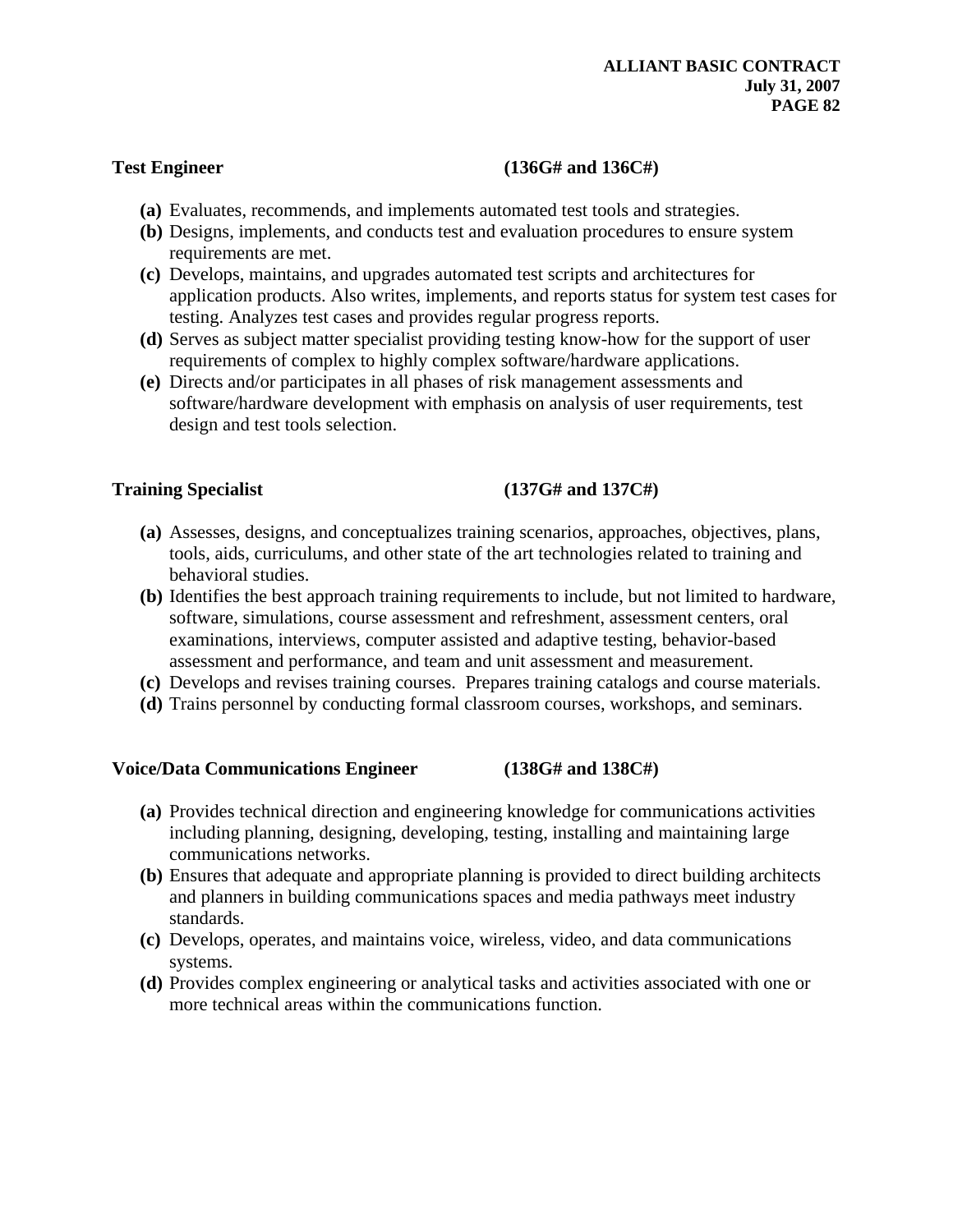### **Web Content Analyst (139G and 139C)**

- **(a)** Provides for development and content that will motivate and entertain users so that they regularly access the website and utilize it as a major source for information and decisionmaking.
- **(b)** Provides managing/performing website editorial activities including gathering and researching information that enhances the value of the site.

## Web Designer (140G and 140C)

- **(a)** Designs and builds web pages using a variety of graphics software applications, techniques, and tools.
- **(b)** Designs and develops user interface features, site animation, and special-effects elements. Contributes to the design group's efforts to enhance the look and feel of the organization's online offerings.
- **(c)** Designs the website to support the organization's strategies and goals relative to external communications.

(END OF SECTION J, ATTACHMENT 4)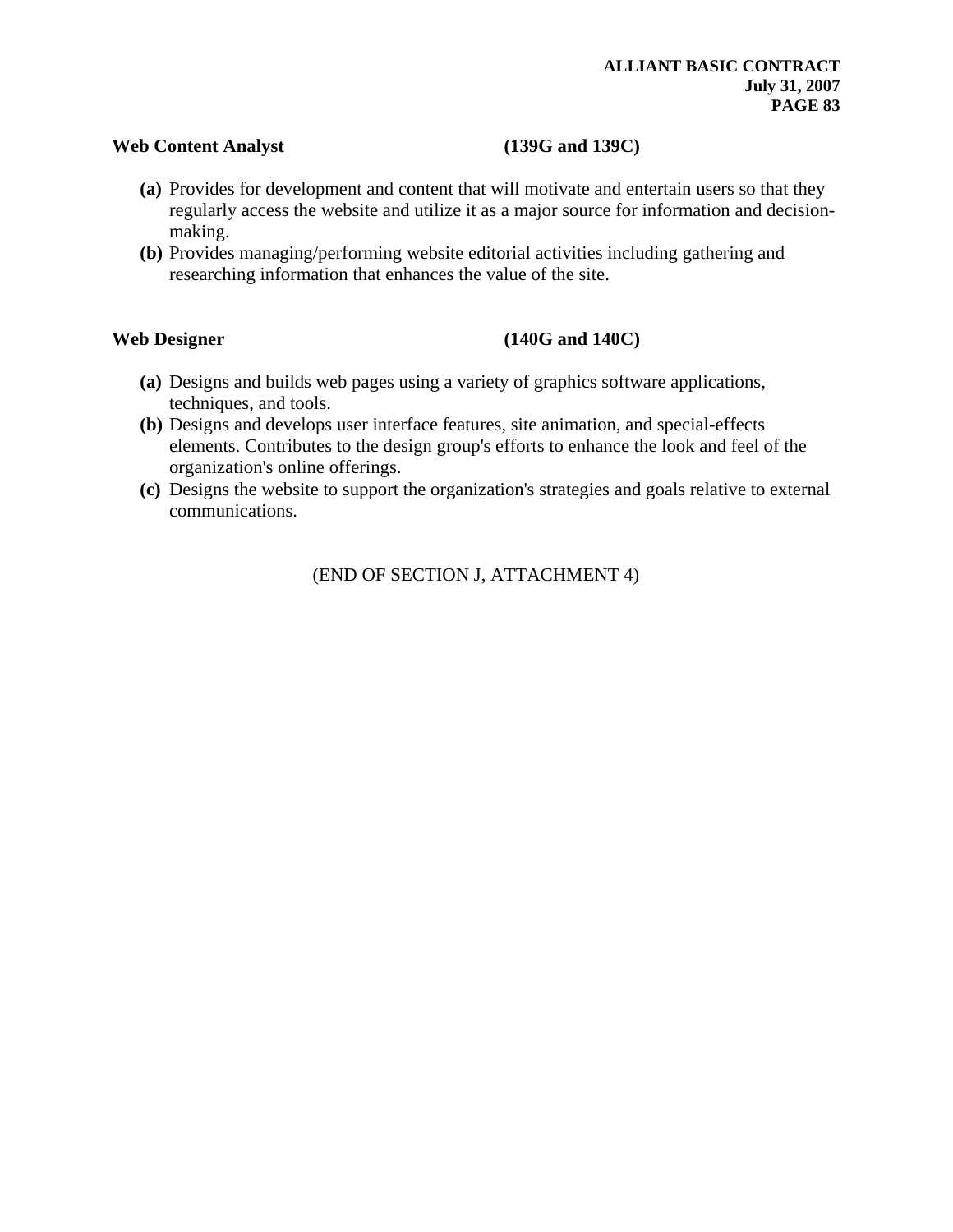## **SECTION J ATTACHMENT 5 FEDERAL ENTERPRISE ARCHITECTURE (FEA)**

As described in Section C.2, information on the FEA is provided below.

## **J.5.1 Alliant IT Service Categories**

The Alliant contract includes Infrastructure, Application, and IT Management Services to support Federal government agencies' integrated IT solution requirements. The specific offerings are categorized below:

| <b>Infrastructure Services</b>     | <b>Application Services</b>         | <b>IT Management Services</b>  |
|------------------------------------|-------------------------------------|--------------------------------|
| <b>Service Access and Delivery</b> | <b>Customer Services</b>            | <b>Controls and Oversight</b>  |
| - Access Channels                  | - Customer Relationship             | - Performance Management       |
| - Delivery Channels                | Management (CRM)                    | <b>Risk Management and</b>     |
| - Service Requirements             | - Customer Preferences              | <b>Mitigation</b>              |
| - Service Transport                | - Customer Initiated Assistance     | - Contingency Planning         |
| <b>Service Platform and</b>        | <b>Process Automation</b>           | - Continuity of Operations     |
| <b>Infrastructure</b>              | - Tracking and Workflow             | (COOP)                         |
| - Support Platforms                | - Routing and Scheduling            | - Service Recovery             |
| - Delivery Servers                 | <b>Business Management</b>          | <b>Regulatory Development</b>  |
| - Software Engineering             | <b>Services</b>                     | - IT Policy and Guidance       |
| - Database/Storage                 | - Management of Process             | Development                    |
| - Hardware/Infrastructure          | - Organizational Management         | <b>Planning and Resource</b>   |
| <b>Component Framework</b>         | - Investment Management             | <b>Allocation</b>              |
| - Security                         | - Supply Chain Management           | - Budget Formulation/          |
| - Presentation/Interface           | <b>Digital Asset Services</b>       | Execution                      |
| - Business Logic                   | - Content Management                | - Capital Planning             |
| - Data Interchange                 | - Document Management               | - Enterprise Architecture (EA) |
| - Data Management                  | - Knowledge Management              | - Strategic Planning           |
| <b>Service Interface and</b>       | - Records Management                | - Management Improvement       |
| <b>Integration</b>                 | <b>Business Analytical Services</b> | <b>IT Security</b>             |
| - Integration                      | - Analysis and Statistics           |                                |
| - Interoperability                 | - Visualization                     |                                |
| - Interface                        | - Knowledge Discovery               |                                |
|                                    | - Business Intelligence             |                                |
|                                    | - Reporting                         |                                |
|                                    | <b>Back Office Services</b>         |                                |
|                                    | - Data Management                   |                                |
|                                    | - Human Resources                   |                                |
|                                    | - Financial Management              |                                |
|                                    | - Asset/Materials Management        |                                |
|                                    | - Development and Integration       |                                |
|                                    | - Human Capital/Workforce           |                                |
|                                    | Management                          |                                |
|                                    | <b>Support Services</b>             |                                |
|                                    | - Security Management               |                                |
|                                    | - Collaboration                     |                                |
|                                    | - Search                            |                                |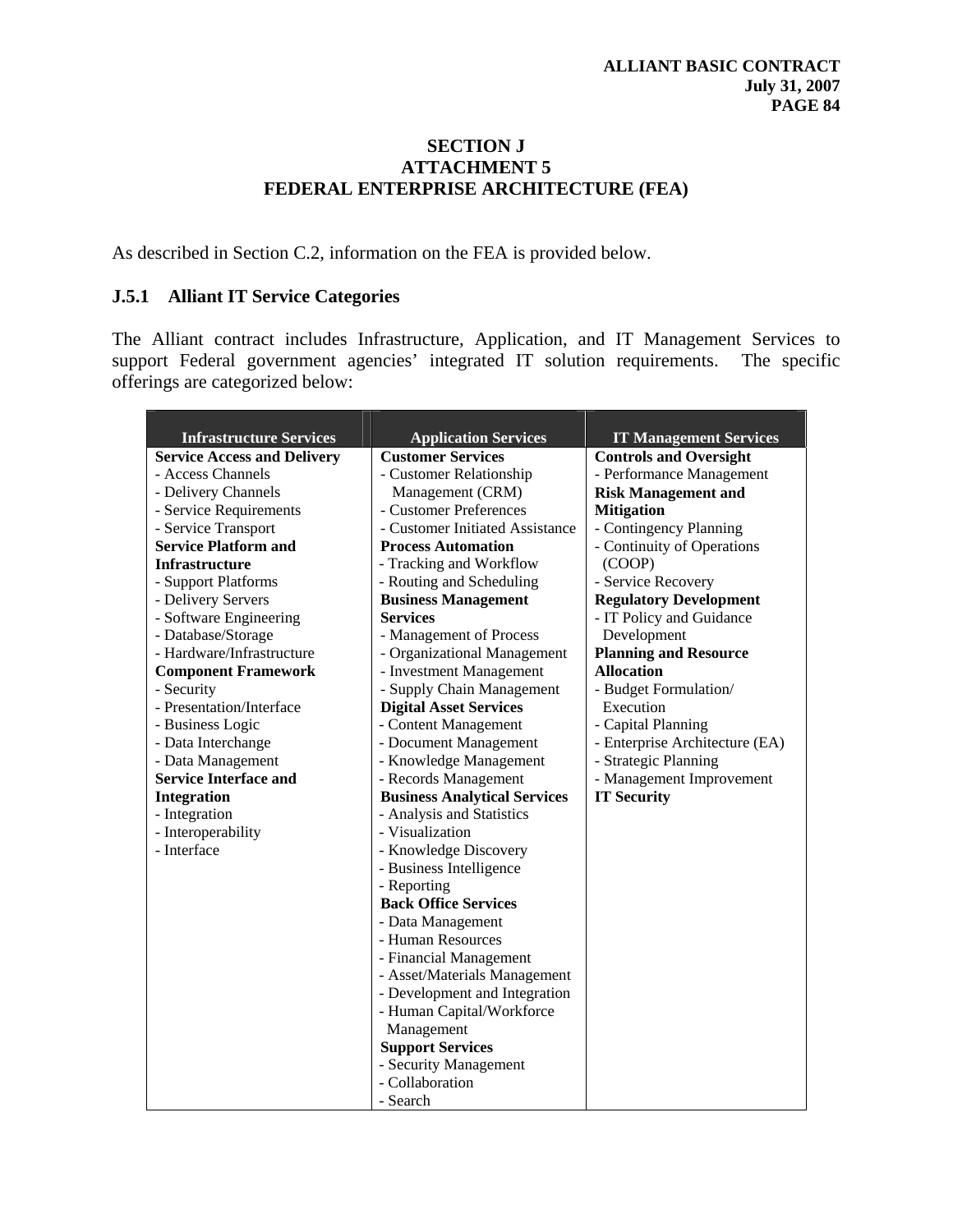| - Communication<br>- Systems Management |  |
|-----------------------------------------|--|
| - Forms Management                      |  |
| <b>Custom Mission Support</b>           |  |
| <b>Systems</b>                          |  |

## **J.5.2 Federal Enterprise Architecture (FEA)**

## **J.5.2.1 Background**

The Alliant GWAC IT solution and service offerings are aligned with the Federal Enterprise Architecture (FEA). The FEA alignment is aimed at advancing government-wide objectives set forth in the President's Management Agenda (PMA). The embedded support for FEA practices will facilitate compliance with Federal policy mandates for IT investments.

The alignment of federal agencies' requirements and proposed IT solutions relative to FEA is optional. As federal agencies and governing bodies work to mature the FEA reference models, the Alliant GWAC's will be updated to correspond with agencies' evolving mission needs.

# **J.5.2.2 Objectives**

The Alliant GWAC is structured to support objectives of the FEA program and other important government-wide policy initiatives. The Alliant GWAC has been developed within the framework prescribed by the new IT investment budget guidance issued by OMB. The contract vehicle conforms to the new environment defined by the changes to Exhibits 53 and 300 of OMB Circular A-11, and it is designed to minimize contract bundling, while maximize small business participation.

The Alliant GWAC provides inclusive support for IT requirements across all business lines and functions of the federal government, as defined in the FEA reference models. The FEA "common framework" represents the minimum scope of IT solutions and services available to federal government agencies through the Alliant GWAC.

# **J.5.2.3 FEA Reference Models**

The FEA "reference models" align IT investments with agencies' mission requirements. The component-based architecture enables a structural understanding of agencies' operations and integrated support systems used to accomplish business goals.

The FEA reference models provide a framework for managing and leveraging IT investments across the Federal government. The FEA framework promotes the sharing, consolidation, and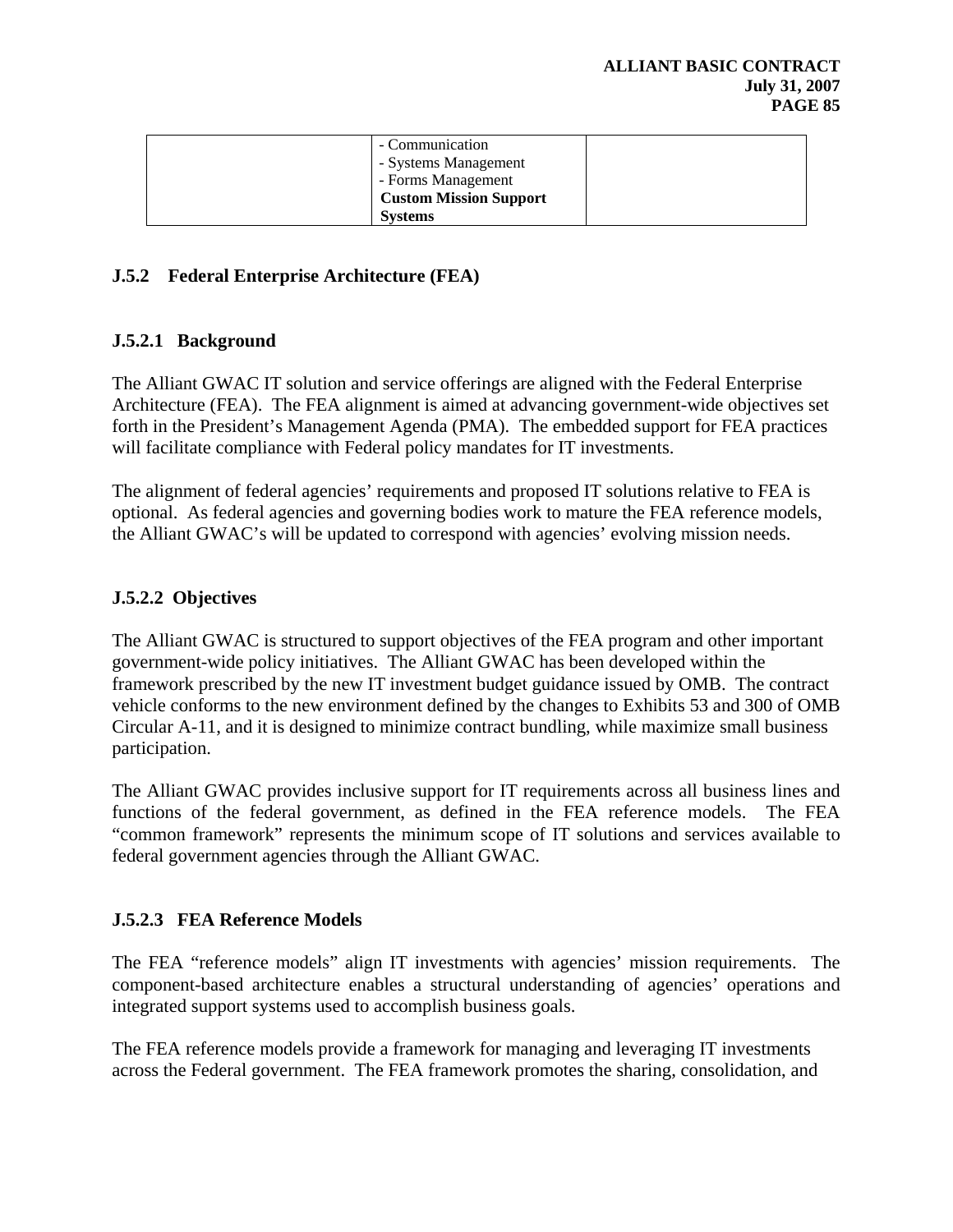reuse of business processes and systems to facilitate inter-government collaboration and information resource management.

The FEA will facilitate agencies' efforts to migrate toward a more unified government-wide IT infrastructure, by standardizing on technologies and systems that support mission needs. The FEA is designed to improve government operations and reduce overall costs associated with developing, implementing, and managing IT systems.

The FEA consists of five interrelated reference models:

- Performance Reference Model (PRM)
- Business Reference Model (BRM)
- Service Component Reference Model (SRM)
- Technical Reference Model (TRM)
- Data Reference Model (DRM)

The Alliant GWAC service offerings are defined broadly relative to the expected relationship ("mapping") with the FEA architecture components. The services support the development and use of EA work products to manage current and future needs of federal government business operations (i.e., "baseline" and "target" architectures). The Alliant GWAC includes transition planning and migration support for all EA components (e.g., business, information, application, and technology architectures), to advance the development and implementation of "core EA capabilities."

An overview of each of the FEA reference models is provided below. Detailed information pertaining to each of the FEA reference models is available at the following URL: [http://www.whitehouse.gov/omb/egov/a-1-fea.html.](http://www.whitehouse.gov/omb/egov/a-1-fea.html)

# **J.5.2.4 Performance Reference Model (PRM)**

The PRM supports performance measurement requirements for IT investments. The framework enables federal agencies to measure the success of their IT investments relative to strategic outcomes. The PRM focuses on improving the alignment of inputs and outputs to effectively achieve business objectives, by establishing standard output measurements across the federal government,.

The Alliant GWAC IT Management Services include support for controls and oversight functions relating to IT initiatives. These services are designed to facilitate the development, implementation, and maintenance of management controls and systems required by federal government agencies to evaluate, manage, and monitor program performance relative to IT initiatives. In addition, these services will enable operational improvements where technology is needed to support business processes, and facilitate management of performance.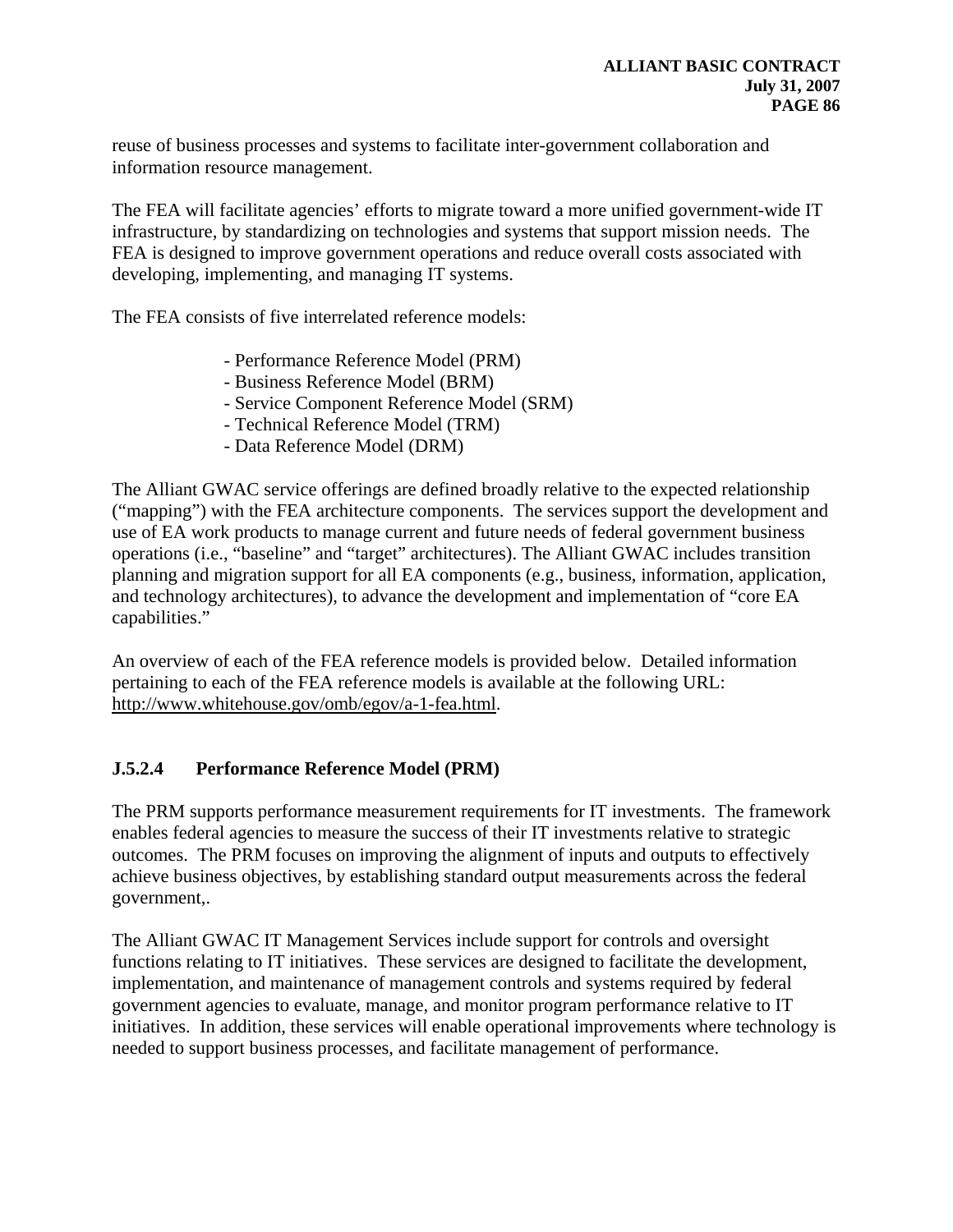The Alliant GWAC IT Management Services address requirements for federal agencies' use of the FEA PRM. These services include, but are not limited to, support for all FEA PRM measurement areas, categories, and groupings which correspond to the government lines of business and functions delineated in the FEA BRM. The Alliant GWAC includes support services for measuring and reporting on the completion and usage of EA programs, as well as evaluating results for E-Gov alignment and implementation of cross-governmental initiatives (e.g., SmartBUY, IPv6).

The IT Management Services aligned with the controls and oversight functions will enable federal government agencies to efficiently and effectively measure strategic outcomes relative to IT investments, in accordance with the specific measurement areas prescribed in the FEA PRM (e.g., mission and business results, customer results, measurement areas for processes and activities, technology, human capital, other fixed assets).

Detailed information pertaining to the FEA PRM is available at the following URL: <http://www.whitehouse.gov/omb/egov/a-2-prm.html>

## **J.5.2.5 Business Reference Model (BRM)**

The BRM component architecture represents the business functions of the federal government. The BRM is structured around government Business Areas, Lines of Business (LOBs), and corresponding operational functions. The government operations are categorized into four Business Areas: Services for Citizens; Mode of Delivery; Support Delivery of Services; and Management of Government Resources.

Under the auspices of the FEA, IT investments must be integrated with agencies' strategic planning and performance management processes. The IT Management Services address requirements for IT policy, programmatic and management support. This area includes ITrelated services to support mission operations and service delivery functions, as well as planning and resource management operations.

The IT Management Services include support for all strategic planning, management, and control functions integral to IT initiatives. The IT Management Services provide the foundational support to effectively align IT requirements with federal government business operations.

The IT Management Services will enable the development and implementation of enhanced governance capabilities, to efficiently and effectively support government agencies' mission requirements and service delivery operations. In conjunction with the controls and oversight functions addressed above, the IT Management Services include, but are not limited to, support for the following functions: Risk Management and Mitigation; Regulatory Development; Planning and Resource; and IT Security.

Detailed information pertaining to the FEA BRM is available at the following URL: <http://www.whitehouse.gov/omb/egov/a-3-brm.html>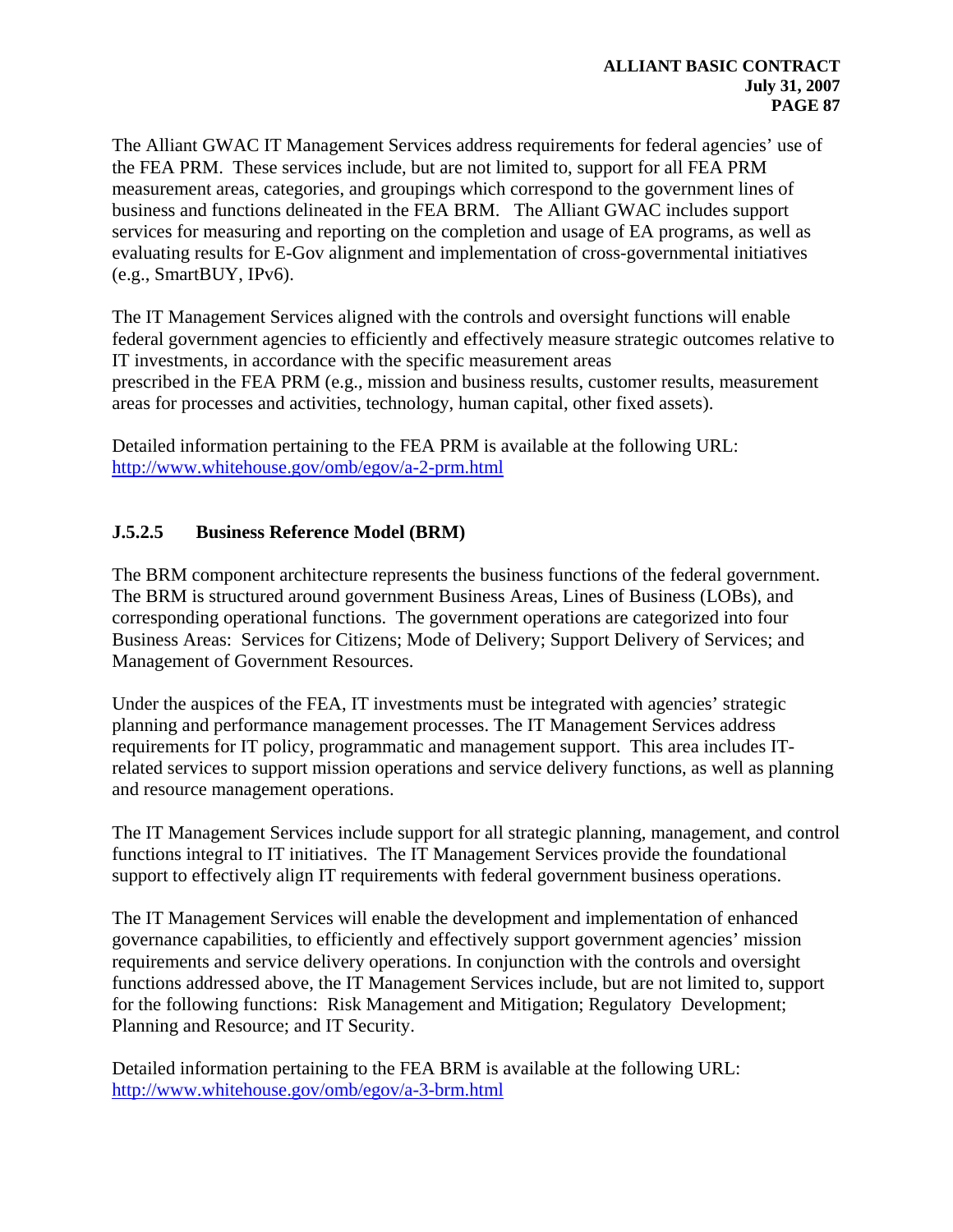# **J.5.2.6 Service Component Reference Model (SRM)**

The SRM categorizes service components that support agencies' business and performance objectives. The SRM is focused on standardizing technology and application service components to support government business operations. The SRM framework promotes the sharing, consolidation, and "re-use" of business processes and services capabilities across the federal government.

IT investments must be aligned with service capabilities required to support agencies' business operations. The Application Services address requirements for service components that support enterprise and organizational processes.

The Application Services provide support for mission-critical business applications and collaborative service capabilities. These services include support for developing and implementing enterprise and departmental-level business applications. These applications may be "cross-cutting" in nature, with inter-related service processing components extending across/beyond the enterprise, or unique to a particular agency/department's mission requirements.

The Application Services are aligned with the service domains defined in the FEA SRM: Customer Services; Process Automation; Business Management Services; Digital Asset Services; Business Analytical Services; Back Office Services; and Support Services. The Alliant GWAC also includes services for developing and implementing systems required to support unique agency and departmental-level mission requirements.

Detailed information pertaining to the FEA SRM is available at the following URL: <http://www.whitehouse.gov/omb/egov/a-4-srm.html>

# **J.5.2.7 Technical Reference Model (TRM)**

The TRM defines the standards and technologies to enable the delivery of service components and capabilities. The TRM promotes the use of common standards and technology components to support agencies' business functions and "target architecture."

All IT investments must be aligned with the technologies supporting agencies' business operations. The Infrastructure Services provide support for all technology components, services, and standards, integral to developing and maintaining the IT infrastructure.

The Infrastructure Services provide the technical framework to effectively enable applications and service capabilities required for government business operations. The areas includes, but is not limited to, support for the following services: Service Access and Delivery; Service Platform and Infrastructure; Component Framework; and Service Interface and Integration. Detailed